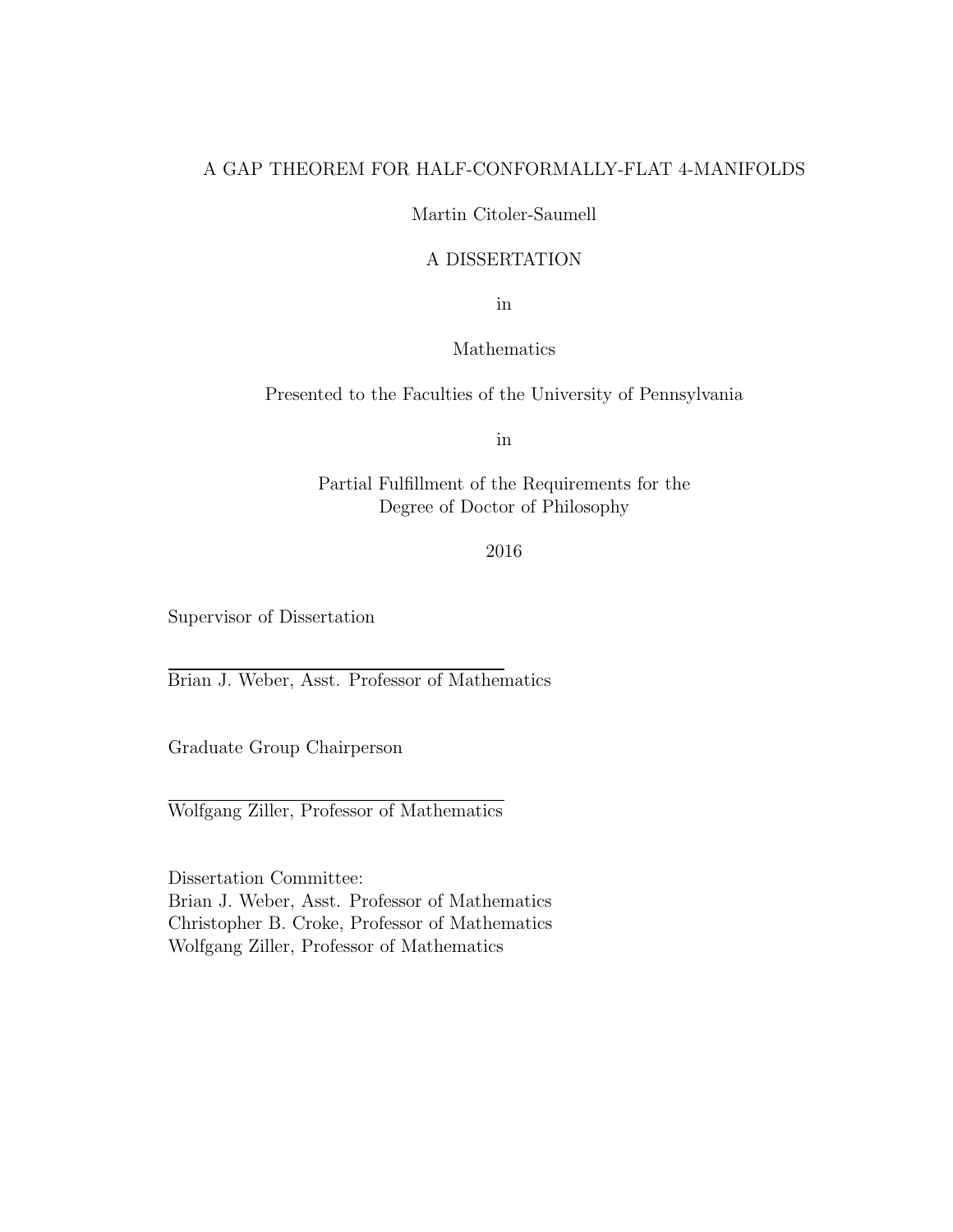# Acknowledgments

I owe my deepest gratitude to Brian Weber, my advisor, without his unwavering support and continuous encouragement this dissertation would not have been possible. I would also like to thank Christopher Croke, who guided me through the early stages of my graduate career; and Wolfgang Ziller, for sharing with me the secrets of his research group.

I would also like to offer my sincerest thanks to my fellow graduate students, for creating the appropriate research environment. Special thanks go to Joseph Hoisington, who helped me prepare my defense, and Anusha Krishnan, who stoically endured through my practice talks and provided many insightful comments.

I would also like to take this opportunity to thank Josep Mallol, my high school math teacher, who ignited my love for Mathematics and Science.

Last but not least, I would like to thank Gloria Colom, for her unconditional love and infinite patience through all these years; and my family, for nourishing me both physically and intellectually.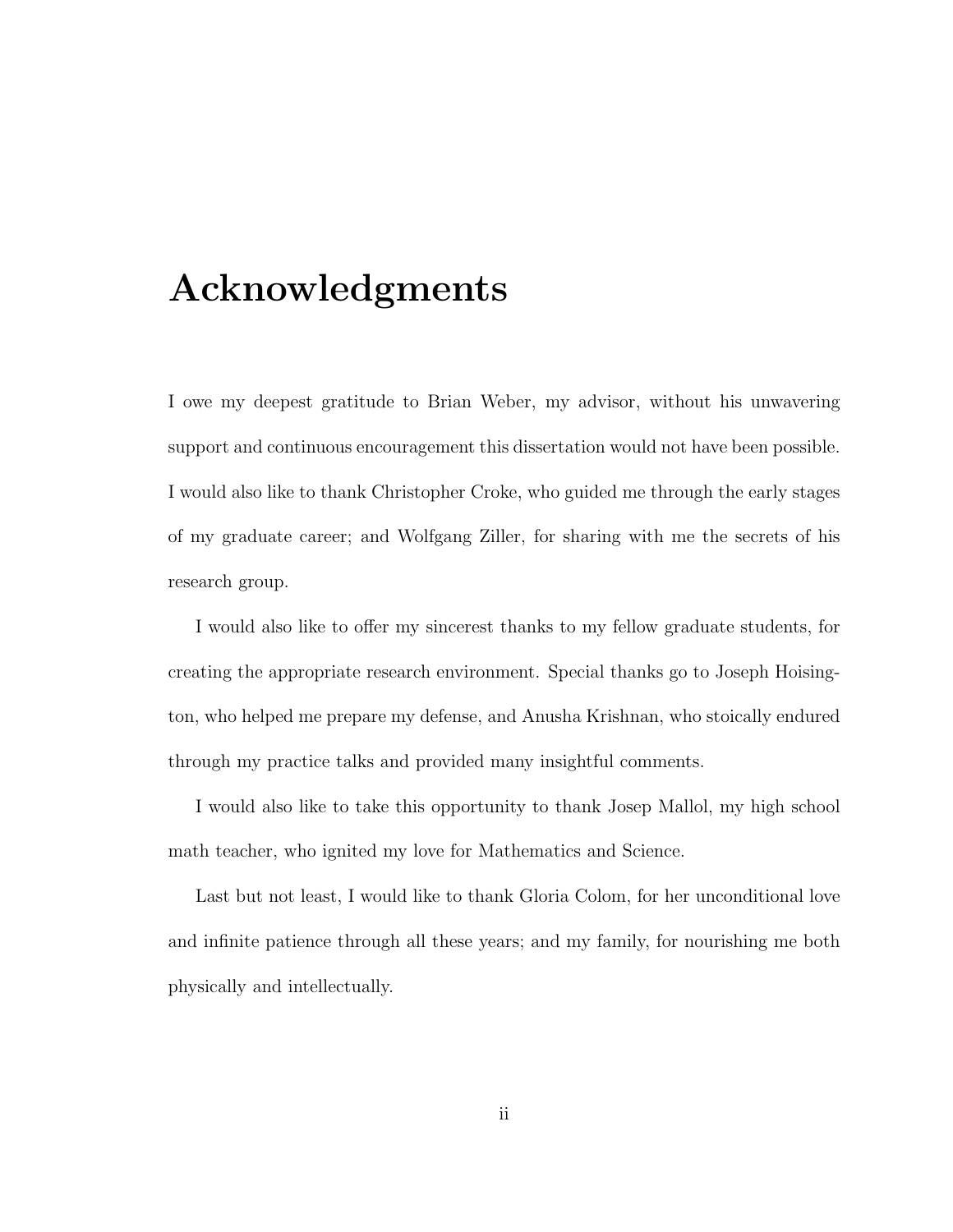#### ABSTRACT

## A GAP THEOREM FOR HALF-CONFORMALLY-FLAT 4-MANIFOLDS

#### Martin Citoler-Saumell

## Brian J. Weber

Given a smooth, compact manifold, an important question to ask is, what are the "best" metrics that it admits. A reasonable approach is to consider as "best" metrics those that have the least amount of curvature possible. This leads to the study of canonical metrics, that are defined as minimizers of several scale-invariant Riemannian functionals. In this dissertation, we study the minimizers of the Weyl curvature functional in dimension four, which are precisely half-conformally-flat metrics. Extending a result of LeBrun, we show an obstruction to the existence of "almost" scalar-flat half-conformally-flat metrics in terms of the positive-definite part of its intersection form. On a related note, we prove a removable singularity result for Hodge-harmonic self-dual 2-forms on compact, anti-self-dual Riemannian orbifolds with non-negative scalar curvature.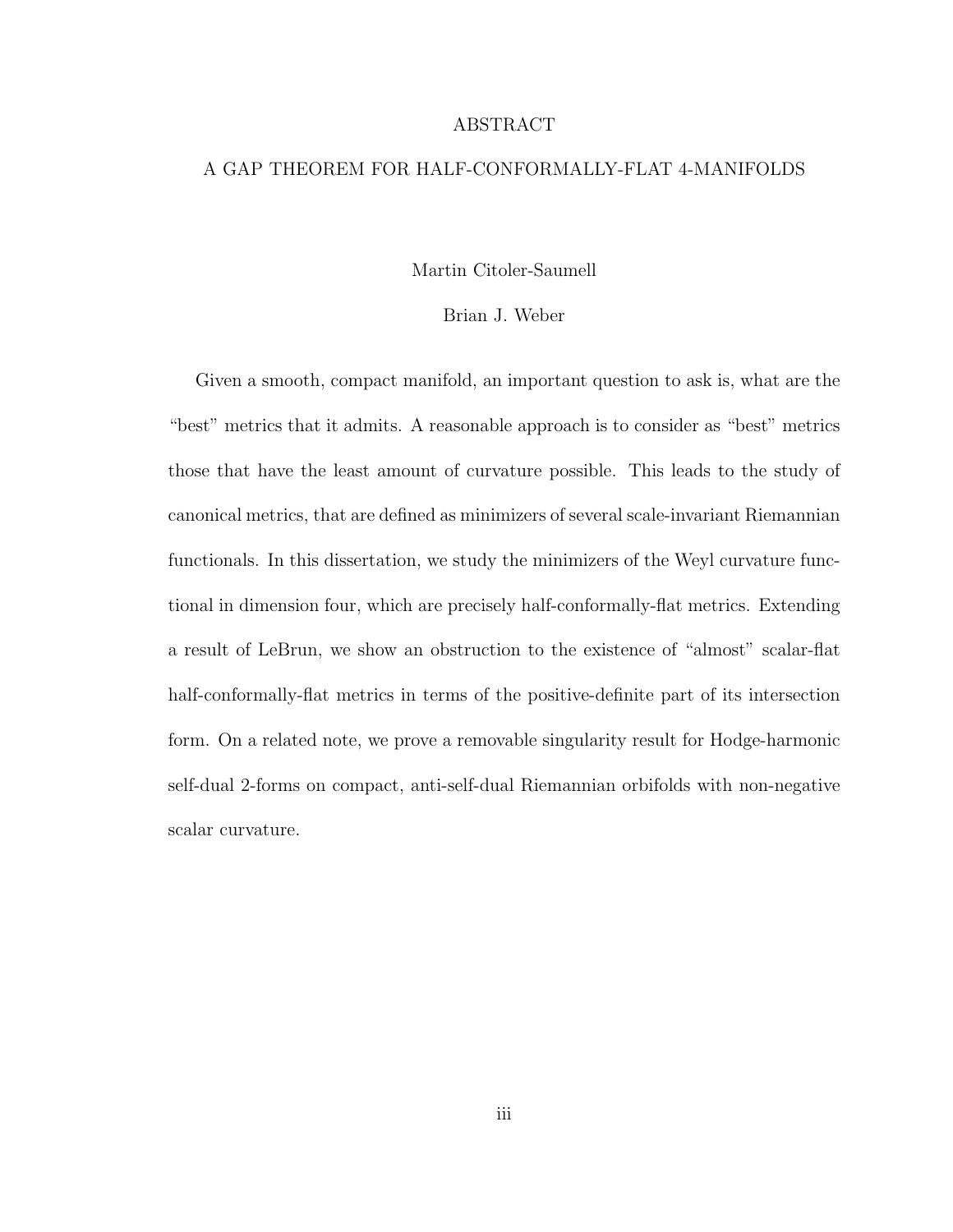# **Contents**

| $\mathbf{1}$   | Introduction and background                                                             |                                                                                               |    |  |  |
|----------------|-----------------------------------------------------------------------------------------|-----------------------------------------------------------------------------------------------|----|--|--|
|                | 1.1                                                                                     |                                                                                               |    |  |  |
|                | 1.2                                                                                     | Notation and definitions $\ldots \ldots \ldots \ldots \ldots \ldots \ldots \ldots$            | 8  |  |  |
|                |                                                                                         | Sobolev constants and inequalities $\dots \dots \dots \dots \dots \dots$<br>1.2.1             | 10 |  |  |
|                | 1.3                                                                                     |                                                                                               | 12 |  |  |
|                |                                                                                         | 1.3.1                                                                                         | 13 |  |  |
|                |                                                                                         | Geometric elliptic equations and inequalities $\hfill\ldots\ldots\ldots\ldots\ldots$<br>1.3.2 | 15 |  |  |
|                | Regularity theory for elliptic inequalities $\ldots \ldots \ldots \ldots \ldots$<br>1.4 |                                                                                               |    |  |  |
| $\overline{2}$ | $\varepsilon$ -regularity theorem for anti-self-dual 4-manifolds                        |                                                                                               |    |  |  |
|                | 2.1                                                                                     | $L^2$ and $L^4$ bounds for curvature quantities                                               | 27 |  |  |
|                | 2.2                                                                                     |                                                                                               | 38 |  |  |
|                |                                                                                         | $L^{\infty}$ bounds for $ Rm $ with constant scalar curvature<br>2.2.1                        | 40 |  |  |
| 3              | Proof of the main results                                                               |                                                                                               |    |  |  |
|                | 3.1                                                                                     | Analysis of Hodge-harmonic self-dual 2-forms                                                  | 47 |  |  |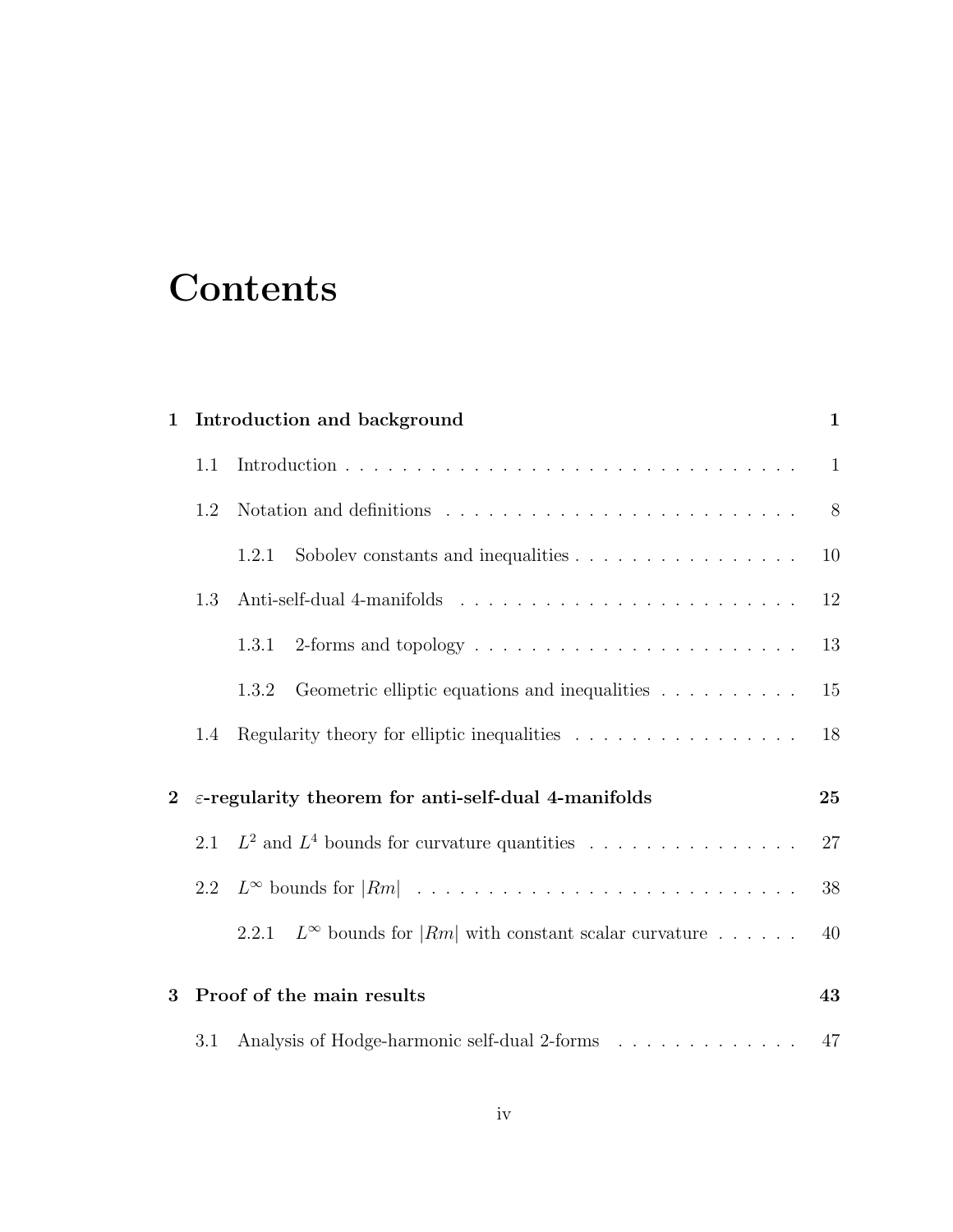|  | 3.2.1               | Convergence theory for anti-self-dual 4-manifolds $\dots \dots \dots$ 55       |    |
|--|---------------------|--------------------------------------------------------------------------------|----|
|  | 3.2.2               | Final arguments for Theorem $1.4 \ldots \ldots \ldots \ldots \ldots \ldots$ 62 |    |
|  |                     |                                                                                |    |
|  | A Appendix          |                                                                                | 76 |
|  | <b>Bibliography</b> |                                                                                | 85 |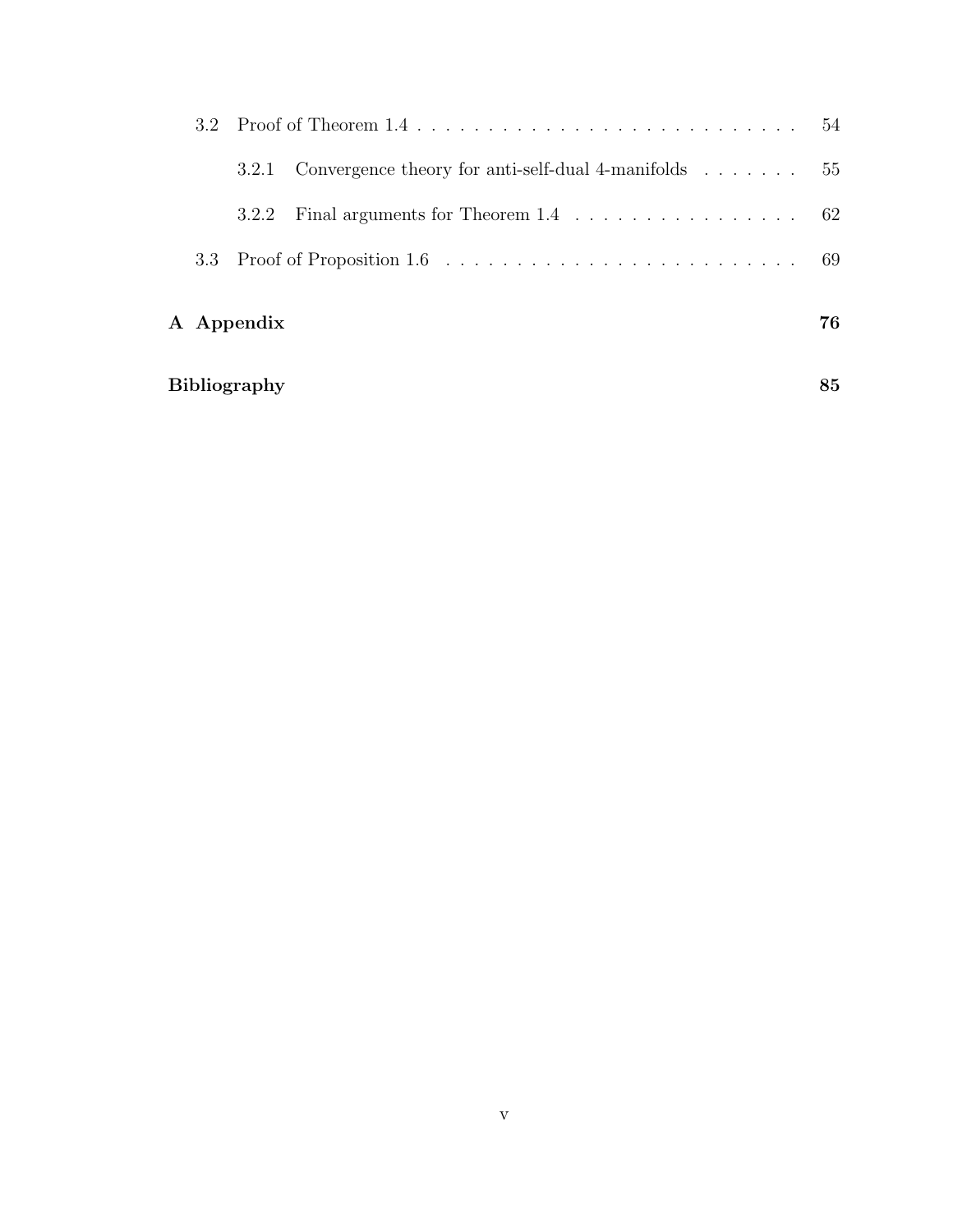# Chapter 1

# Introduction and background

# 1.1 Introduction

The classification of smooth manifolds is perhaps one of the most fundamental problems in differential geometry and, closely related, we have the following question.

**Question** (René Thom). Given a smooth manifold  $M$ , what are the "best" Riemannian metrics that it admits? When do they exist?

First we need to decided what do we mean by "best" metrics. Arguably, what Thom had in mind was the uniformization theorem, which says that any closed 2 manifold admits a metric of constant sectional curvature with a specific sign. One can go a little further and consider the resolution of geometrization conjecture, where Einstein manifolds played important role as the building blocks of 3-dimensional manifolds. In any case, it stands to reason that the notion of "best" metric should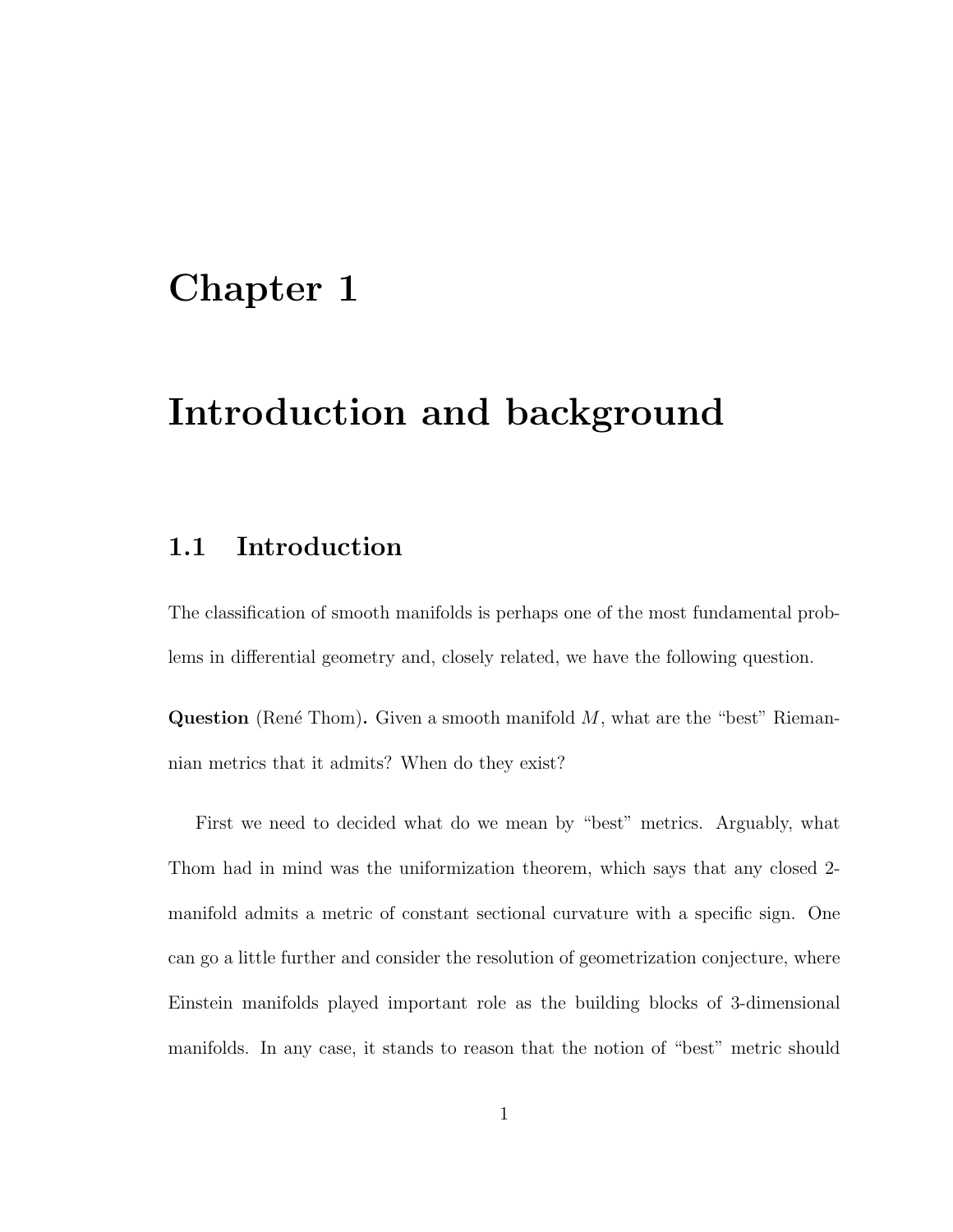include constant sectional curvature metrics and Einstein metrics.

The next natural step is to look into 4-manifolds. Unfortunately, in dimension 4 the situation is more complicated and there is no geometrization program in place at the current time. One of the main difficulties is that the geometry is not really controlled. For example, it is well known that any finitely presented group can be realized as the fundamental group of a 4-manifold. As a result, the classification of 4-manifolds seems like a daunting endeavor at best. However, we can still approach Thom's question on 4-manifolds and, hopefully, shed some light onto the problem.

For the rest of this section we assume that M is a smooth, closed, oriented 4 manifold. Recall the decomposition of the Riemannian curvature tensor in dimension 4

$$
Rm = W^+ + W^- + \frac{1}{2}R_1^{\circ}c \otimes g + \frac{scal}{24}g \otimes g.
$$

As a general rule, flat metrics are considered quite desirable whenever they exist so we should ask "best" metrics to have the least amount of curvature possible in some sense. More specifically, our definition of "best" metrics is those that are the minimizers (or critical points) of scale-invariant Riemannian functionals,

$$
\mathcal{F}_C: g \mapsto \int_M |C|^2 \, dV,
$$

where C is one of the curvature quantities appearing in the decomposition of  $Rm$ . For example, Einstein metrics, whenever they exist, are critical points of all these functionals and they actually minimize  $\mathcal{F}_{Rm}$ . Indeed, from the Chern-Gauss Bonnet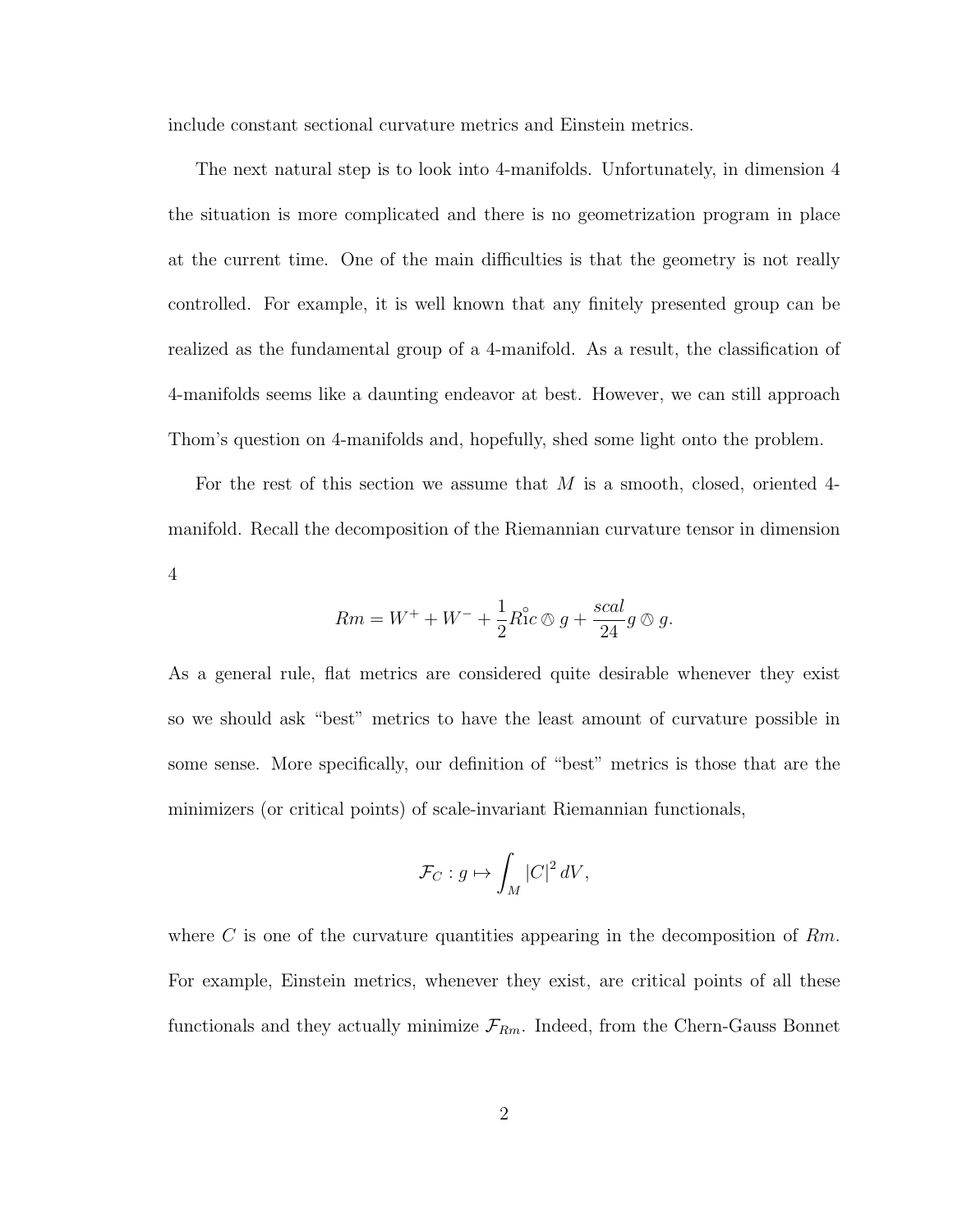theorem

$$
\chi(M) = \frac{1}{32\pi^2} \int_M \left( |W^+|^2 + |W^-|^2 - 2|R_{1C}^2|^2 + \frac{scal^2}{6} \right) dV,
$$

we can compute

$$
\int_M |Rm|^2 \, dV = 32\pi^2 \chi(M) + 4 \int_M |Ric|^2 \, dV \ge 32\pi^2 \chi(M),
$$

with equality only for Einstein metrics. In a similar fashion we can find other minimizers of  $\mathcal{F}_{Rm}$ . Using Hirzebruch's signature theorem

$$
\tau(M) = \frac{1}{48\pi^2} \int_M (|W^+|^2 - |W^-|^2) \, dV,
$$

we obtain

$$
\int_{M} |Rm|^{2} dV = -32\pi^{2} \left( \chi(M) + 3\tau(M) \right) + 4 \int_{M} \left( |W^{+}| + \frac{scal^{2}}{12} \right) dV
$$
\n
$$
\geq -32\pi^{2} \left( \chi(M) + 3\tau(M) \right),
$$
\n(1.1)

with equality only if  $W^+ \equiv 0$  and  $scal \equiv 0$ . This means that anti-self-dual scalar-flat metrics also minimize  $\mathcal{F}_{Rm}$ . As a result, we have some topological obstructions to the existence of such metrics. It follows that if  $(M, g)$  is Einsten, then  $\chi(M) \geq 0$  and if  $(M, g)$  is anti-self-dual scalar-flat, then  $\chi(M) + 3\tau(M) \leq 0$ . Along the same lines, we can compute

$$
2\chi(M) + 3\tau(M) = \frac{1}{8\pi^2} \int_M \left( |W^+|^2 - |R_1^{\circ}c|^2 + \frac{scal^2}{12} \right) dV,
$$

which yields the Hitchin-Thorpe inequality,  $2\chi(M) + 3\tau(M) \geq 0$ , for Einstein manifolds and its reverse,  $2\chi(M) + 3\tau(M) \leq 0$ , for anti-self-dual scalar-flat manifolds.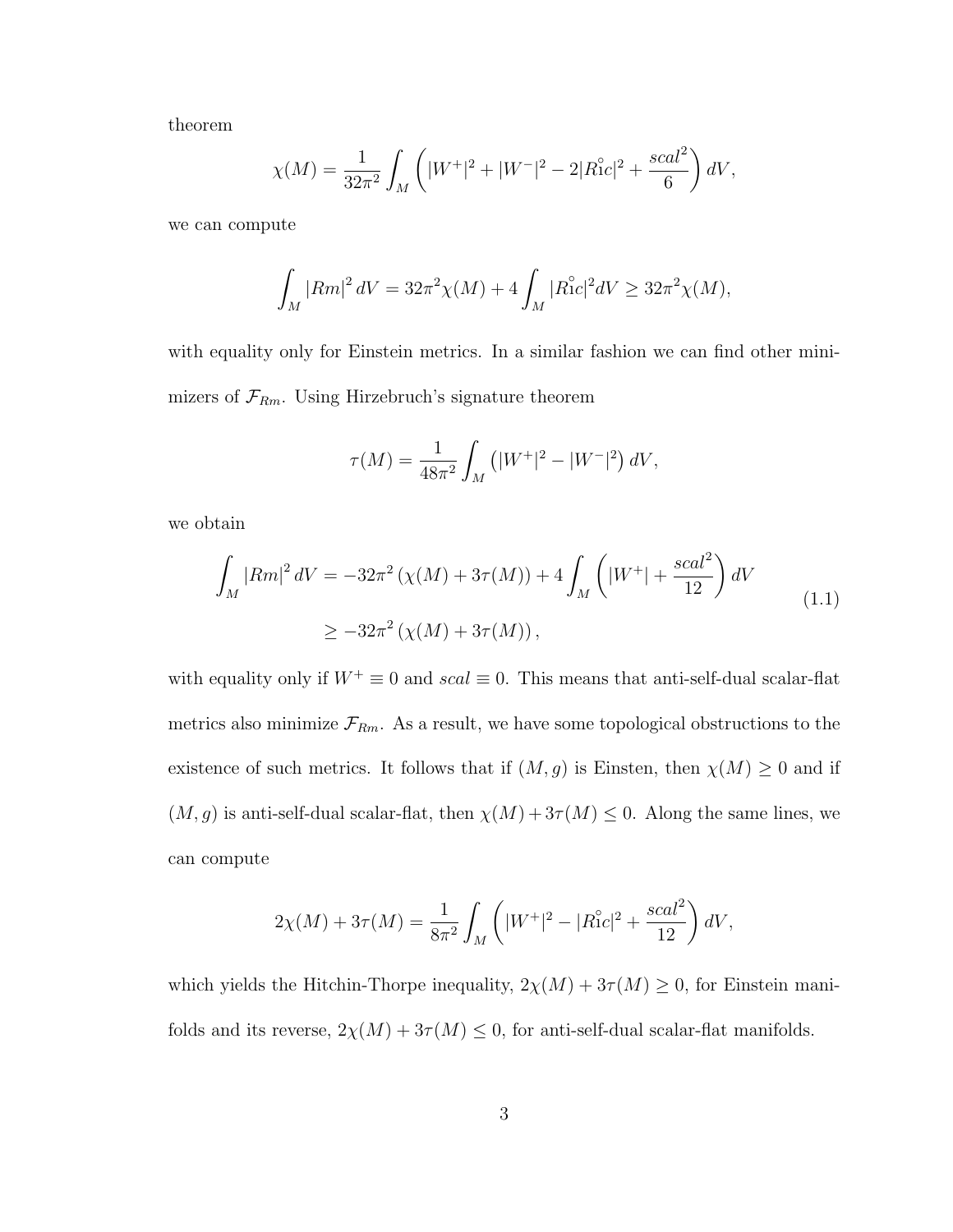In this dissertation we are mainly concerned with the *Weyl functional*,  $\mathcal{F}_W$ , which we will usually denote by  $W$ . Proceeding as above, we can find minimizers as well. By Hirzebruch's signature theorem,

$$
\mathcal{W}(g) = \mp 48\pi^2 \tau(M) + 2 \int_M |W^{\pm}|^2 dV,
$$

which implies that metrics satisfying either  $W^+ \equiv 0$  or  $W^- \equiv 0$  are minimizers of  $\mathcal{W}$ . Since changing orientation exchanges  $W^+$  and  $W^-$ , we sometimes call these metrics half-conformally-flat. For simplicity we will work with anti-self-dual metrics but our results are valid for self-dual metrics as well. As before, we also obtain a topological obstruction to the existence of anti-self-dual metrics. Namely, if  $(M, g)$  is anti-selfdual, then  $\tau(M) \leq 0$ . In fact, not many other topological obstructions are known and, in light of the following result of Taubes, not many are expected.

**Theorem 1.1** ([Tau92]). Let M be a closed 4-manifold. Then  $M \# k \overline{\mathbb{CP}}^2$  admits an anti-self-dual metric for all sufficiently large k.

Nonetheless, if we constrain the scalar curvature, there are some other topological obstructions to the existence of anti-self-dual metrics. Of course, if we actually have  $scal \equiv 0$ , we are in the previous situation and we have the reversed Hitchin-Thorpe inequality. In addition to this, LeBrun proved in [LeB86] the following result, which we quote as it appears in [LeB04, Proposition 3.5].

**Theorem 1.2.** Let M be a closed, simply-connected  $\ddagger$ -manifold that admits an antiself-dual scalar-flat metric. Then one of the following holds: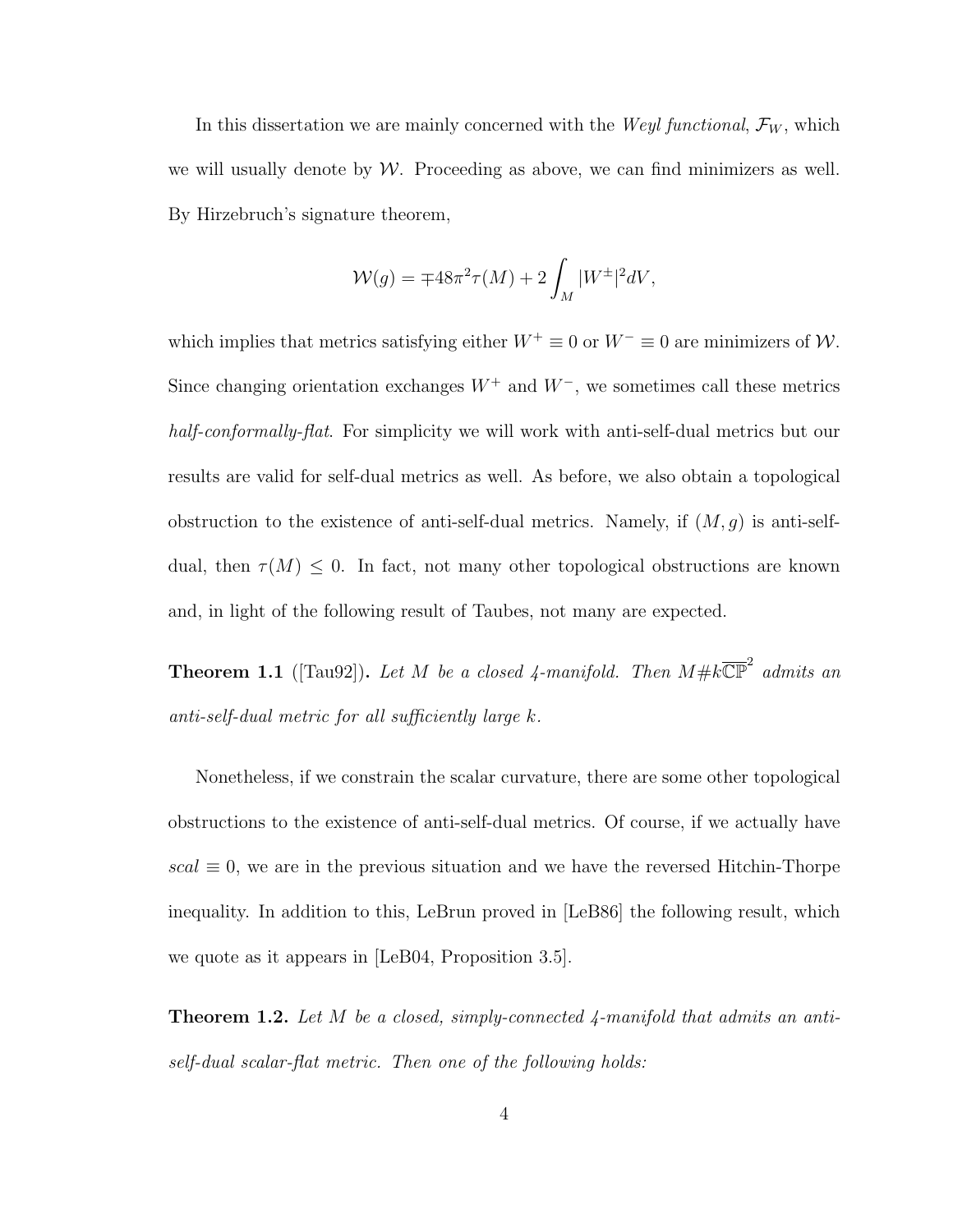- M is homeomorphic to  $k\overline{\mathbb{CP}}^2$  for some  $k \geq 5$ ; or
- M is diffeomorphic to  $\mathbb{CP}^2\# k\overline{\mathbb{CP}}^2$  for some  $k \geq 10$ ; or else
- *M* is diffeomorphic to K3.

The main ingredient in the proof of this theorem is the following proposition, which gives a restriction on  $b_+$  for anti-self-dual metrics with non-negative scalar curvature.

**Proposition 1.3** ([LeB86, Proposition 1]). Let  $(M, g)$  be a closed, anti-self-dual 4manifold with non-negative scalar curvature. Then one of the following holds:

- $b_{+}(M) = 0$ ; or
- $b_{+}(M) = 1$  and g is scalar-flat Kähler; or else
- $b_+(M) = 3$  and g is hyper-Kähler.

Recall that  $b_{+}(M)$  can be defined as the dimension of the space of Hodge-harmonic self-dual 2-forms on  $M$ . The proof of this proposition is an application of the Böchner technique to prove that the 2-forms representing  $b_{+}(M)$  are parallel. As usual, these kind of arguments rely heavily on the non-negativity of some curvature quantity, in this case  $scal \geq 0$ .

Finally, if one allows the scalar curvature to become negative, not much is known. However, if one considers small negative scalar curvature, there is some hope. Heuristically, the representatives of  $b_+$  are *almost* parallel, which should suffice to obtain a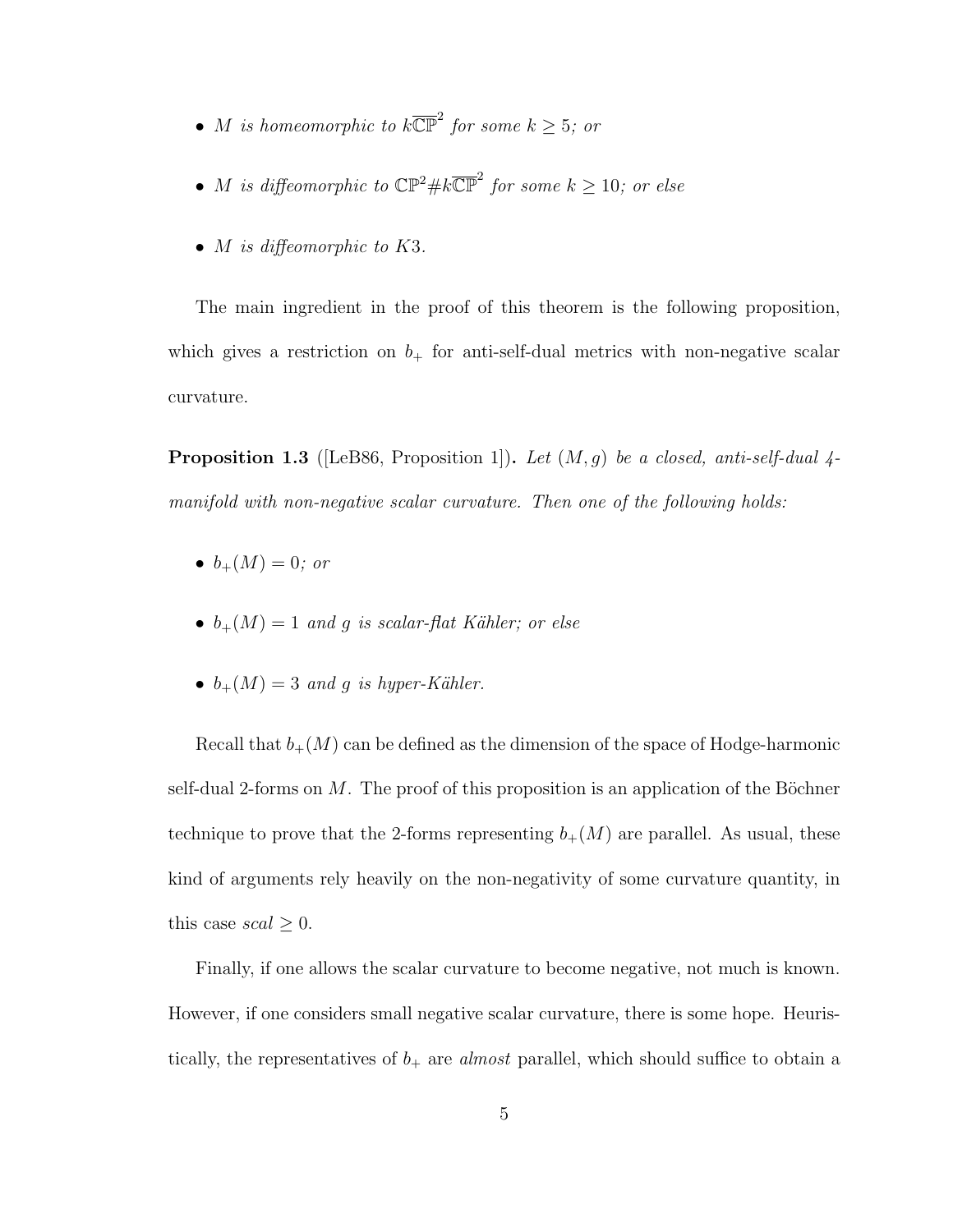similar result. In this dissertation we prove an obstruction theorem to the existence of "almost" scalar-flat anti-self-dual metrics.

**Theorem 1.4.** Fix any  $m \geq 2$  and let  $(M, g)$  be a closed, unit-volume, anti-self-dual 4-manifold with  $\pi_1(M) = 0$ . Suppose that there are constants  $E_0 < \infty$ ,  $V_0 < \infty$ ,  $S_0 < \infty$ , and  $C_S > 0$  such that

$$
\left(\int_{M} |Rm|^{2} dV\right)^{\frac{1}{2}} \leq E_{0},\tag{1.2}
$$

$$
||scal||_{W^{m+2,4}(M)} \le S_0,
$$
\n(1.3)

$$
Vol(B_r(x)) \le V_0 r^4 \text{ for all } x \in M \text{ and } r > 0,
$$
\n
$$
(1.4)
$$

and

$$
C_{S}(M) \leq C_{S}.\tag{1.5}
$$

Then there is a constant  $\delta_0 = \delta_0(E_0, V_0, S_0, C_S) > 0$  such that if  $||scal||_{L^1(M)} < \delta_0$ , then we have  $b_+(M) \leq 3$ .

**Remark 1.5.** The choice of  $m$  in the statement above is rather inconsequential as it only affects the regularity of some convergence results that appear during the course of the proof. One might set  $m = 2$  and work with  $||scal||_{W^{4,4}(M)}$ , anyway, the statement includes  $m \geq 2$  to highlight the fact that this m is not optimal. In fact, by tweaking some of the arguments, it is possible to only ask for  $||scal||_{W^{2,4}} \leq S_0$  but we shall not delve into this issue for the sake of a better exposition.

Now we give a brief description of the methods in the proof. In an argument by contradiction, our result amounts to understanding the convergence theory for anti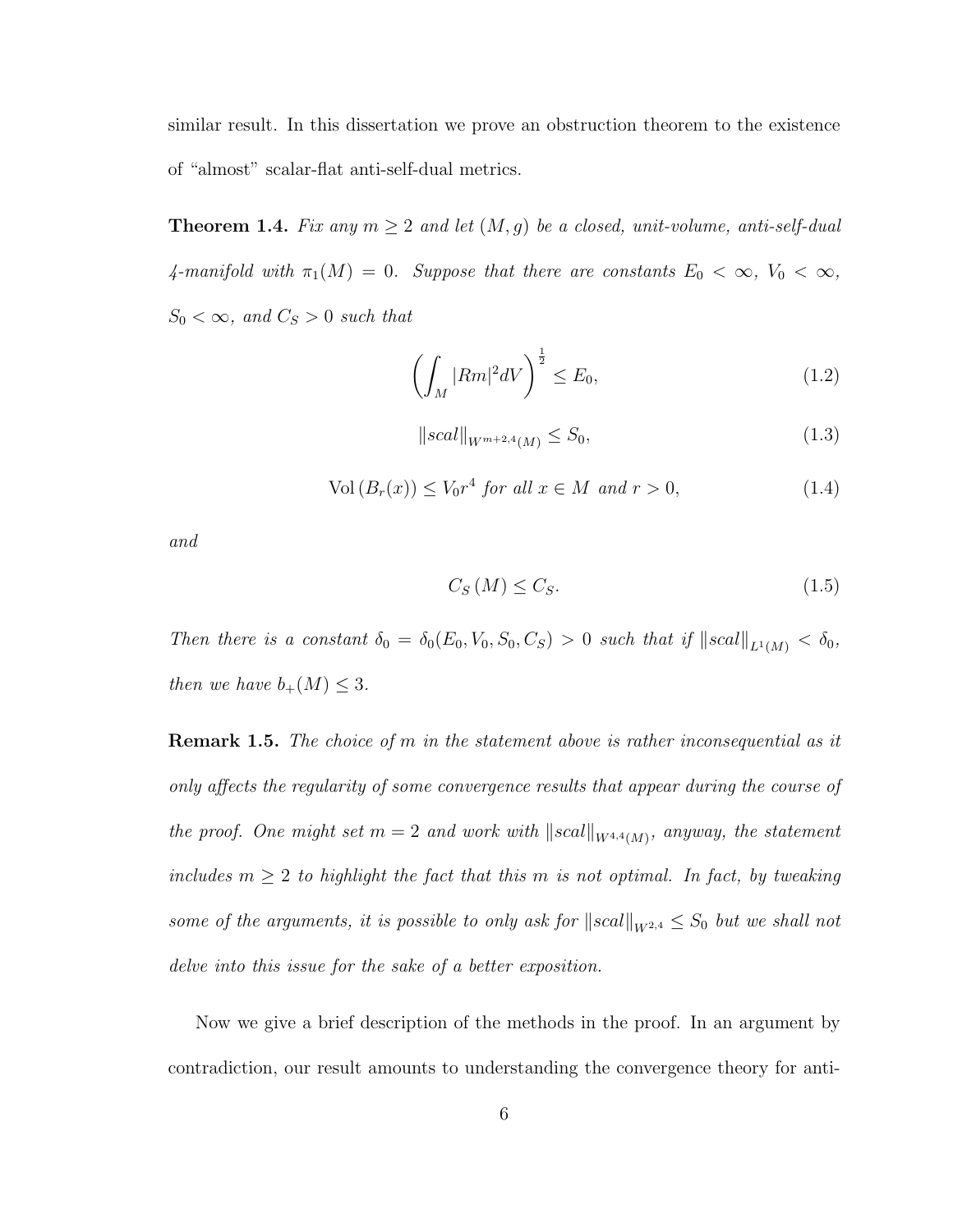self-dual manifolds with small scalar curvature and big  $b_{+}$ . We build on the work of Tian-Viaclovsky [TV05a, TV05b, TV08] (cf. [And05]), where they prove an orbifold compactness theorem for anti-self-dual manifolds with constant scalar curvature. In our case, we obtain limit spaces that are manifolds except for finitely many singular points which might not be orbifold singularities. Nonetheless, this is good enough to obtain parallel Hodge-harmonic self-dual 2-forms on the regular part of the limit space and, similar to the case of smooth manifolds, not many can be supported.

On a related direction, we are able to prove a removable singularity result for Hodge-harmonic self-dual 2-forms on compact Riemannian orbifolds with isolated singularities.

**Proposition 1.6.** Let  $(X, g)$  be a compact, oriented, smooth Riemannian orbifold with isolated singularities. Also assume that the orbifold metric is anti-self-dual with non-negative scalar curvature. Let  $X_R$  denote the regular set of the orbifold. If  $\eta$  is a Hodge-harmonic self-dual 2-form in  $L^2(X_R)$ , then  $\eta$  must be parallel. In particular, it can be extended across orbifold singularities. Further, if  $\eta \neq 0$ , then the orbifold is scalar-flat.

The rest of the dissertation is organized as follows. In the remaining of Chapter 1, we cover some background material that is needed in the later chapters. This includes some basic definitions; important properties of anti-self-dual metrics and 4-manifolds; and the rudiments of the regularity theory for elliptic inequalities. Even though we concentrate our attention to dimension 4, most of the material has analogous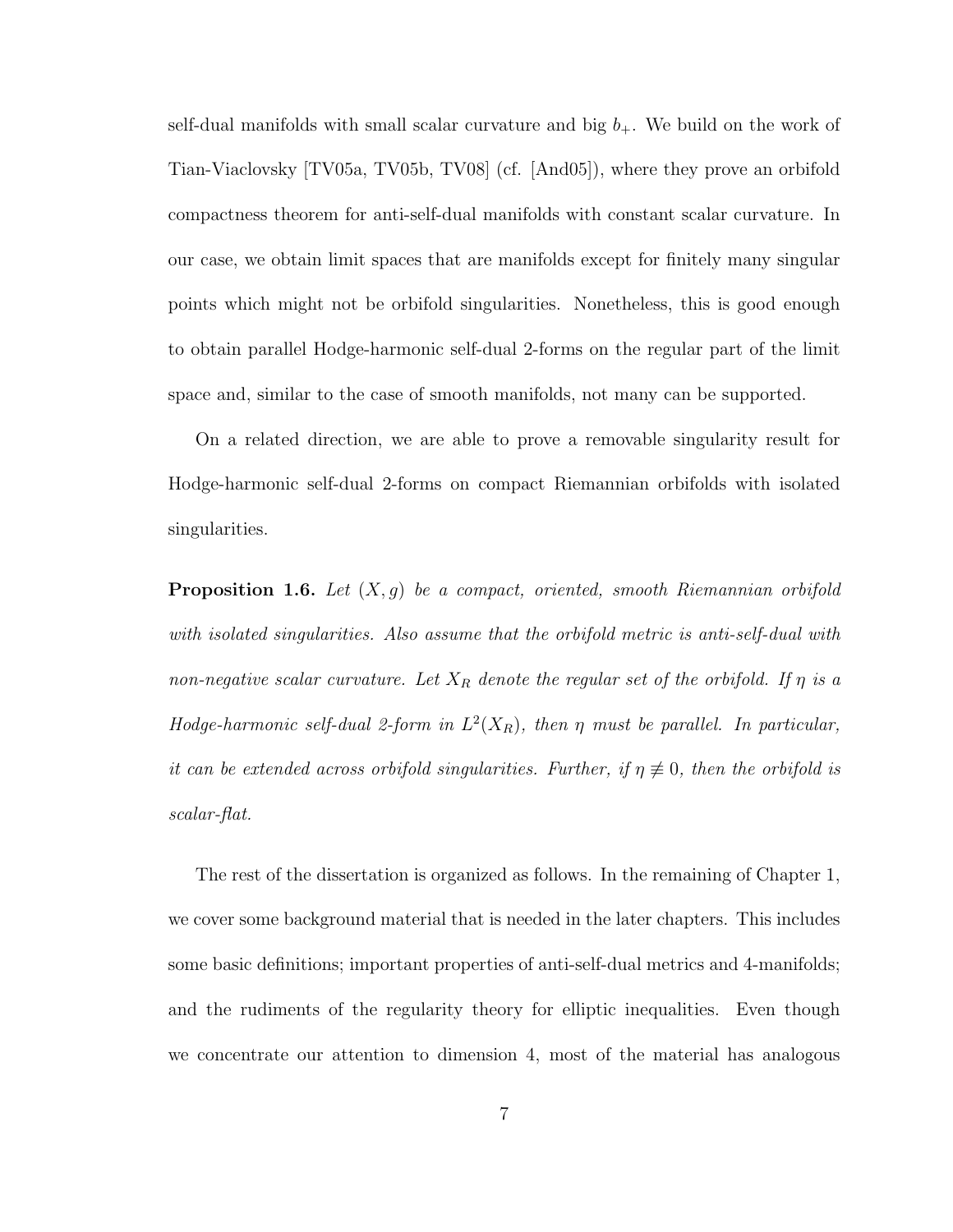formulations in arbitrary dimensions.

In Chapter 2, we prove a geometric  $\varepsilon$ -regularity theorem for anti-self-dual 4manifolds. Roughly speaking, it says that in regions where  $||Rm||_{L^2}$  is sufficiently small, we actually have bounds for  $||Rm||_{L^{\infty}}$ . Essentially, this comes from the fact that anti-self-dual metrics satisfy a system of elliptic equations. This kind of result is the most important ingredient to understand the convergence theory.

Lastly, Chapter 3 is devoted to give the full details of the proofs of Theorem 1.4 and Proposition 1.6.

# 1.2 Notation and definitions

Suppose M is a smooth n-manifold and let q be a smooth Riemannian metric on  $M$ . We use Rm, Ric and scal to denote, respectively, the Riemannian curvature tensor, the Ricci curvature tensor and the scalar curvature. Our sign convention is such that the curvature  $(0, 4)$ -tensor is given by

$$
\langle R(X,Y)Z,W\rangle = \langle \nabla_X (\nabla_Y Z) - \nabla_Y (\nabla_X Z) - \nabla_{[X,Y]} Z,W\rangle,
$$

where  $\nabla$  denotes the Levi-Civita connection. In coordinates, Ric is given by  $R_{jk} =$  $g^{il}R_{ijkl}$ , and the scalar curvature by,  $scal = g^{jk}R_{jk}$ . The curvature tensor has nice symmetries that can be expressed by

$$
R_{ijkl} = -R_{jikl} = -R_{ijlk} = R_{klij}.
$$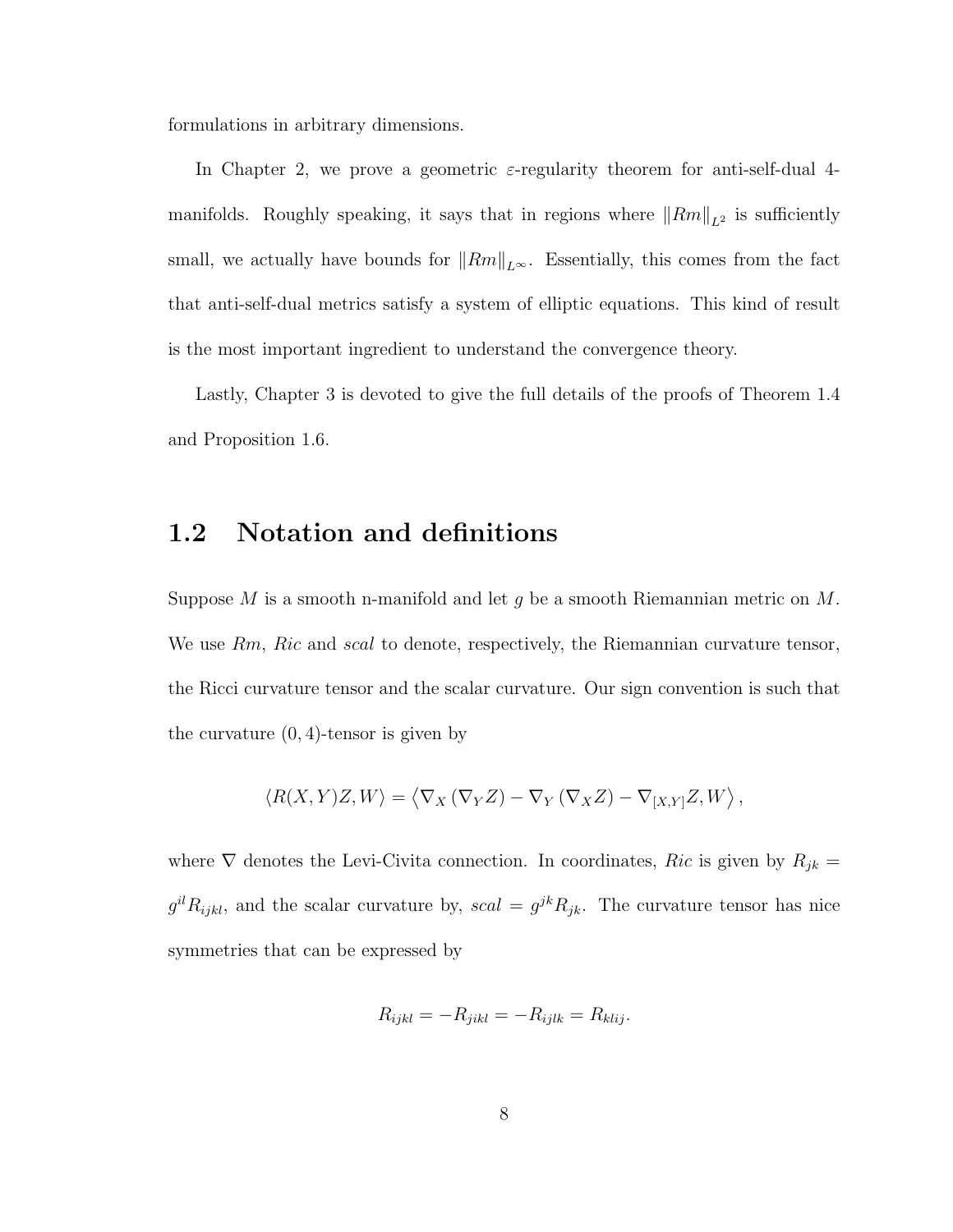In fact, given two  $(0, 2)$ -tensors we can use the Kulkarni-Nomizu product to produce a (0, 4)-tensor with curvature symmetries, in coordinates it is given by the following expression,

$$
(T \otimes S)_{ijkl} = T_{jk}S_{il} + T_{il}S_{jk} - T_{ik}S_{jl} - T_{jl}S_{ik}.
$$

We also use the *comma notation* to denote the covariant derivatives of a tensor. Namely, if T is a  $(p, q)$ -tensor, the m-th covariant derivatives has components,

$$
(\nabla^m T)_{k_1...k_m i_1...i_p j_1...j_q} = \nabla_{k_1} \cdots \nabla_{k_m} T^{i_1...i_p}_{j_1...j_q} = T^{i_1...i_p}_{j_1...j_q,k_m...k_1}
$$

Since we can use the metric g to identify  $TM$  with  $T^*M$ , from now on we often write only subindices. Further, unless otherwise specified, we always use geodesic normal coordinates centered at some point  $p$  to write down coordinate expressions and we also adopt the convention of summing over repeated indices. For example, recall the Ricci identities that express the commutator formulas for covariant derivatives. If T is a  $(0, 2)$ -tensor we have

$$
T_{ij,kl} - T_{ij,lk} = R_{lkm}T_{mj} + R_{lkm}T_{im}.
$$
\n(1.6)

.

Another important fact that is implicitly used is that Riemannian metrics induce inner products on all tensor bundles. In coordinates, given T and S two  $(p, q)$ -tensors, we have

$$
\langle T, S \rangle = g_{i_1 k_1} \cdots g_{i_p k_p} g^{j_1 l_1} \cdots g^{j_q l_q} T^{i_1 \ldots i_p}_{j_1 \ldots j_q} S^{k_1 \ldots k_p}_{l_1 \ldots l_q}.
$$

Finally, associated to the metric we can define several operators acting on the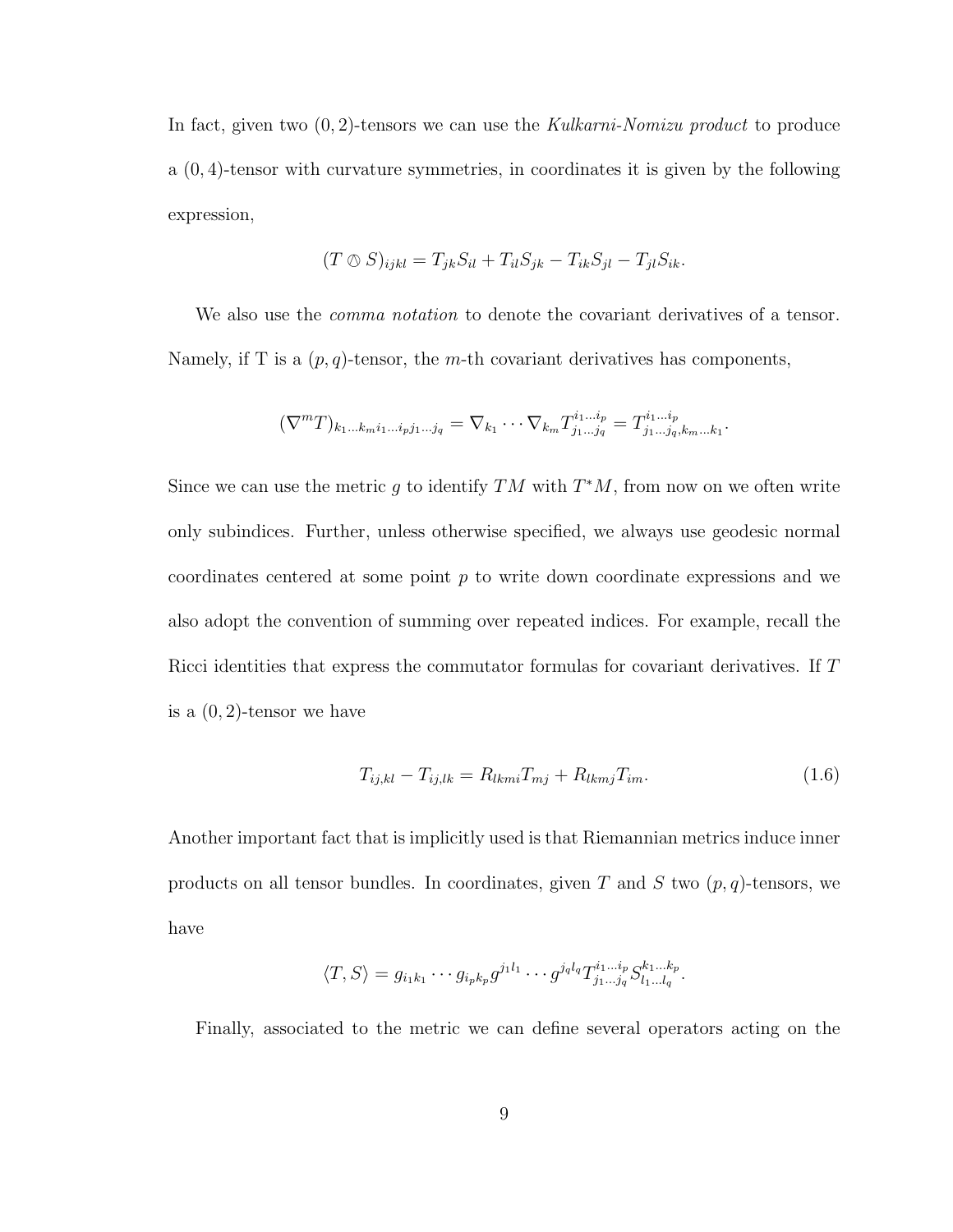differential k-forms on M, which we denote by  $\Lambda^k$ . We have the Hodge-star operator,

$$
* : \Lambda^k \to \Lambda^{n-k},
$$

which is given by

$$
\omega \wedge * \psi = \langle \omega, \psi \rangle dV,
$$

where  $\omega, \psi \in \Lambda^k$  and dV denotes the volume form; the Hodge Laplacian,

$$
\Delta_H = \delta d + d\delta,
$$

where d denotes the exterior derivative and  $\delta = (-1)^{nk+1} * d*$  is the divergence operator, which also is the  $L^2$ -adjoint of d; and the *connection Laplacian*,

$$
\Delta = \text{tr}(\nabla^2) = g^{ij}\nabla_i \nabla_j,
$$

where tr denotes tracing over the first two indices.

# 1.2.1 Sobolev constants and inequalities

In this dissertation we make repeated use of Sobolev-type inequalities and bounds on the corresponding Sobolev constants. For a compact Riemannian manifold,  $(M, g)$ , we define the Sobolev constant as the smallest positive constant  $C_S(M)$  such that

$$
\left(\int_M u^{2\gamma} dV\right)^{\frac{1}{\gamma}} \le C_S(M) \int_M |\nabla u|^2 dV + \frac{1}{\text{Vol}\left(M, g\right)^{\frac{2}{n}}} \int_M u^2 dV,\tag{1.7}
$$

for all  $u \in C^1(M)$ , where  $\gamma = \frac{n}{n}$  $\frac{n}{n-2}$ . However, in most cases we are only interested in the local behavior and we can use a local version of the inequality above. For a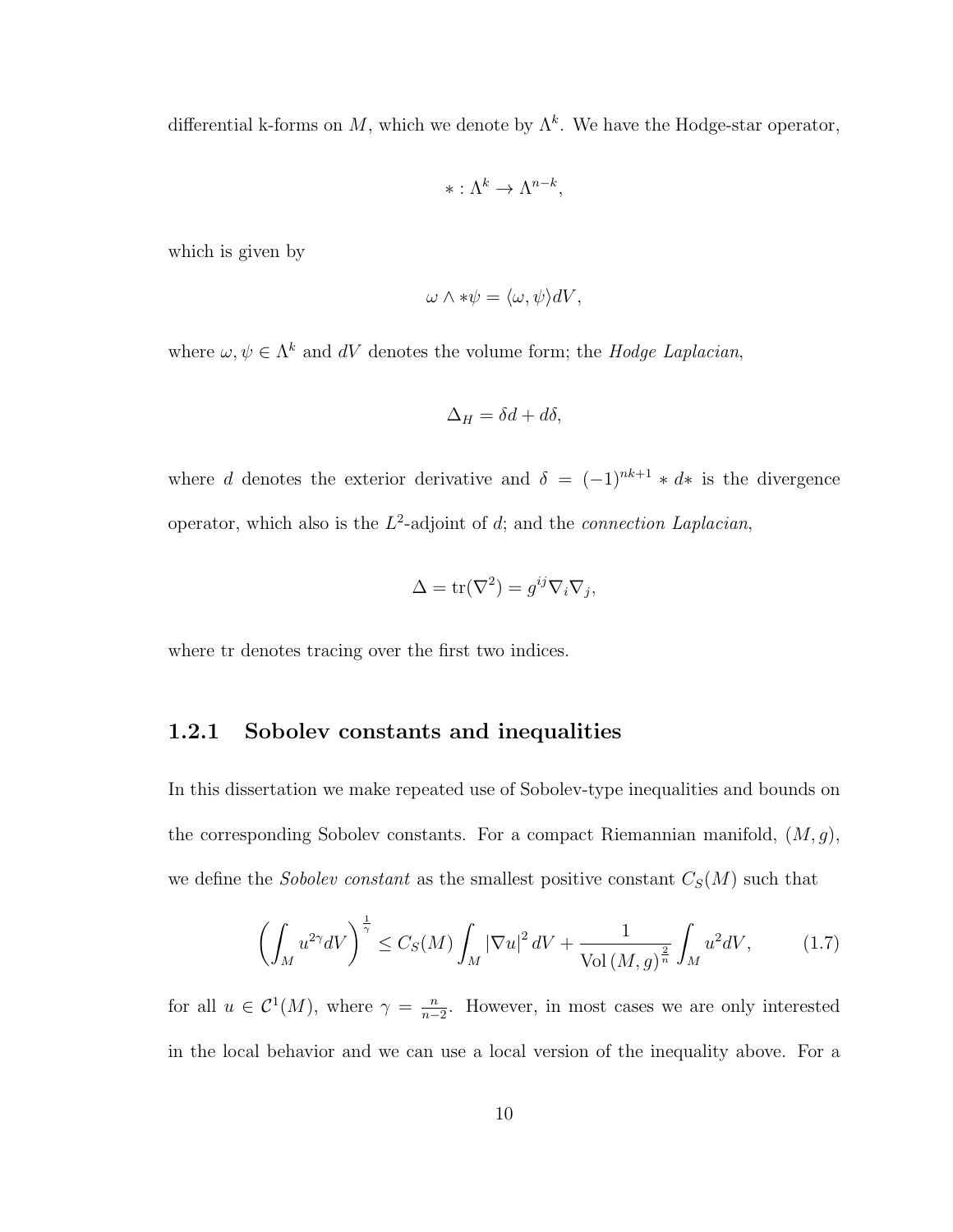domain  $\Omega \subset M$  we define the *local Sobolev constant* as the biggest positive constant  $C_S(\Omega)$  such that

$$
C_S(\Omega) \left( \int_{\Omega} u^{2\gamma} dV \right)^{\frac{1}{\gamma}} \le \left( \int_{\Omega} |\nabla u|^2 dV \right)^{\frac{1}{2}},\tag{1.8}
$$

for all  $u \in C_c^1(\Omega)$ .

The relation between these two constants is that a bound on the Sobolev constant implies a bound on the local Sobolev constant for domains with sufficiently small volume.

**Lemma 1.7.** Let  $(M, g)$  be a compact Riemannian manifold and let  $\Omega \subset M$  be some domain. Then for any  $c \in (0,1)$  we have that  $Vol(\Omega) \leq c^{\frac{n}{2}} Vol(M,g)$  implies  $C_S(\Omega) \geq \frac{c}{C_S(\Omega)}$  $\frac{c}{C_S(M)}$ .

*Proof.* Given  $u \in C_c^1(\Omega)$ , we can extend it to be identically zero on  $M \setminus \Omega$  and apply (1.7) to obtain

$$
\left(\int_{\Omega} u^{2\gamma} dV\right)^{\frac{1}{\gamma}} \leq C_S(M) \int_{\Omega} |\nabla u|^2 dV + \frac{1}{\text{Vol}\left(M, g\right)^{\frac{2}{n}}} \int_{\Omega} u^2 dV.
$$

By Hölder's inequality

$$
\frac{1}{\text{Vol}(M,g)^{\frac{2}{n}}}\int_{\Omega}u^2 dV \leq \frac{\text{Vol}(\Omega)^{\frac{2}{n}}}{\text{Vol}(M,g)^{\frac{2}{n}}}\left(\int_{\Omega}u^{2\gamma}dV\right)^{\frac{1}{\gamma}},
$$

so the condition on  $Vol(\Omega)$  implies

$$
\frac{c}{C_S(M)} \left( \int_{\Omega} u^{2\gamma} dV \right)^{\frac{1}{\gamma}} \le \int_{\Omega} |\nabla u|^2 dV.
$$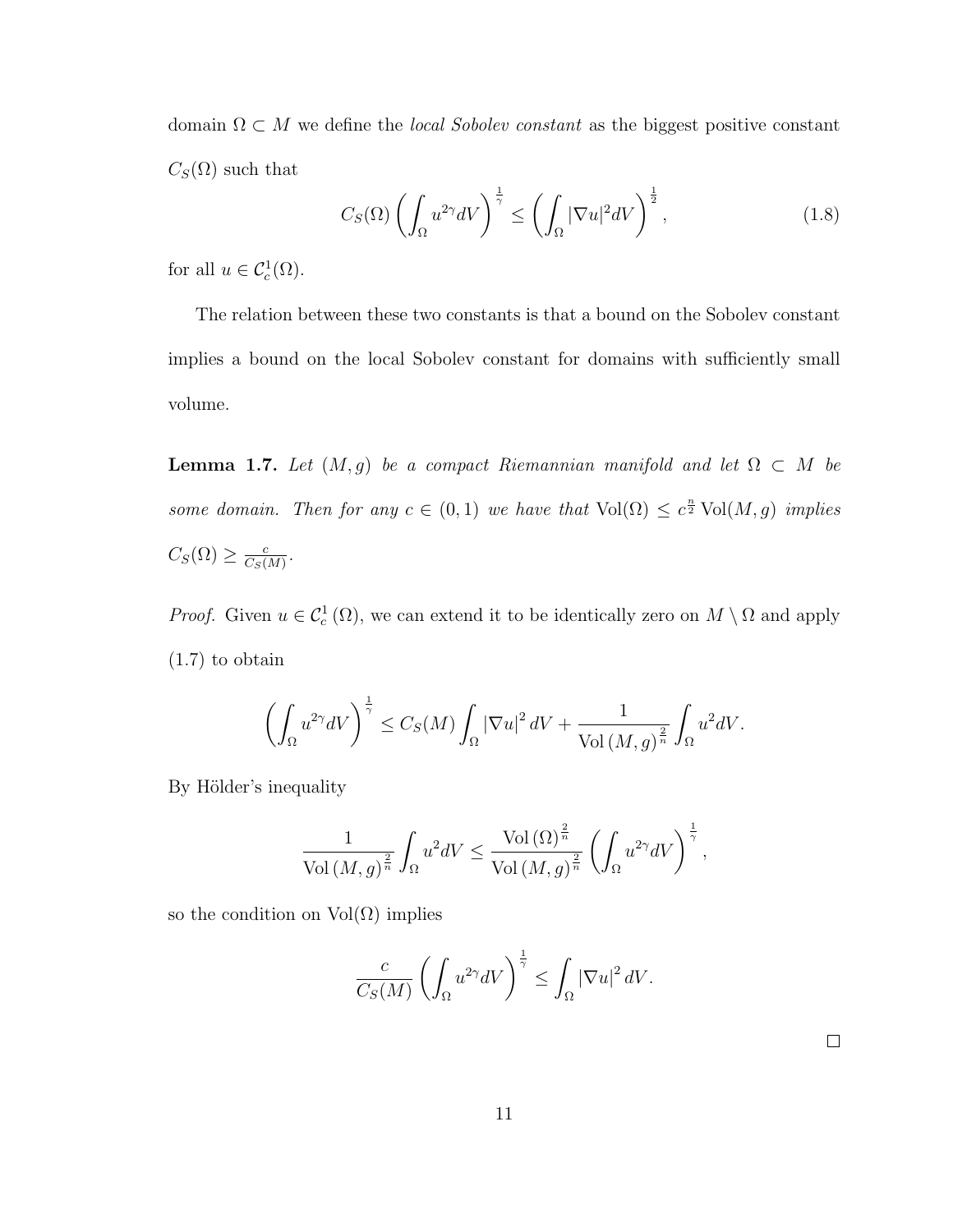# 1.3 Anti-self-dual 4-manifolds

In this section we give the definition of anti-self-dual metrics and show how to realize the signature of a 4-manifold using subspaces of Hodge-harmonic 2-forms. We also show how to obtain elliptic equations and inequalities for anti-self-dual metrics.

Suppose  $(M, g)$  is a Riemannian n-manifold. By the curvature symmetries, we can think of  $Rm$  as an element of the second symmetric power of the bundle of 2-forms, i.e.  $Rm \in S^2(\Lambda^2)$ . Since  $Rm$  satisfies the Bianchi identity, it is in the kernel of the Bianchi map,  $b: S^2(\Lambda^2) \to S^2(\Lambda^2)$ , which is given by the expression

$$
b(R)(X, Y, Z, T) = \frac{1}{3} (R(X, Y, Z, T) + R(Y, Z, X, T) + R(Z, X, Y, T)).
$$

In fact, by studying the representation theory of the set of algebraic curvature tensors,  $\ker \left( b|_{S^2(\Lambda^2)} \right)$ ), as an  $O(n)$ -module, we can obtain an orthogonal decomposition for the curvature  $(0,4)$ -tensor (see [Bes08, Chapter 1.G] for a more detailed account<sup>1</sup>),

$$
Rm = W + \frac{1}{n-2}R_1^{\circ}c \otimes g + \frac{scal}{2n(n-1)}g \otimes g,\tag{1.9}
$$

where  $\mathring{Ric}$  is the traceless Ricci tensor,  $\mathring{Ric} = Ric - \frac{scal}{n}$  $\frac{cal}{n}g$ , and W is the Weyl tensor. It is important to note that both  $R_{1c}^{\circ}$  and W are traceless.

Now we restrict our attention to dimension 4 where the Hodge-star operator acts on 2-forms,  $* : \Lambda^2 \to \Lambda^2$ . It is straightforward to check that  $*$  is self-adjoint and satisfies  $*^2 = 1$ . This implies that we have an orthogonal decomposition

$$
\Lambda^2 = \Lambda^+ \oplus \Lambda^-,
$$

<sup>&</sup>lt;sup>1</sup>Beware that both our curvature tensor and our  $\oslash$  have the opposite sign to those in [Bes08].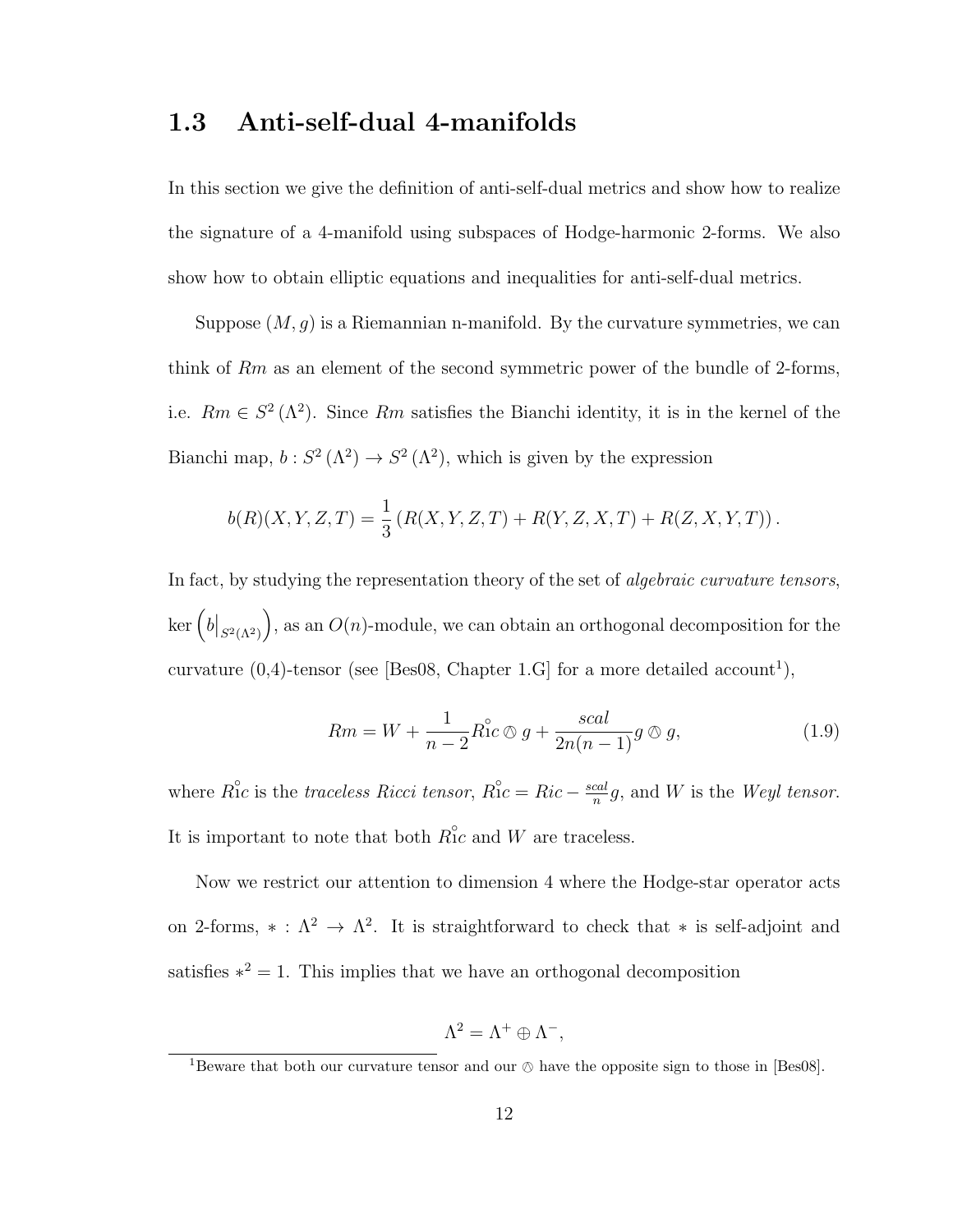where  $\Lambda^{\pm}$  are the  $\pm 1$ -eigenspaces of \*. We call elements in  $\Lambda^{+}$  self-dual 2-forms and elements in  $\Lambda^-$  anti-self-dual 2-forms. It turns out that  $W(\Lambda^{\pm}) \subset \Lambda^{\pm}$  (see Lemma A.8) so we can define the restrictions of the Weyl tensor to  $\Lambda^{\pm}$ ,  $W^{\pm} = W|_{\Lambda^{\pm}}$ . Then we say that  $(M, g)$  is a *self-dual manifold* if it satisfies  $W^- = 0$  and we say that g is a self-dual metric. Similarly, we use anti-self-dual when  $W^+ = 0$ . Since reversing the orientation exchanges  $W^{\pm}$ , we sometimes refer to either one as *half-conformally*flat manifolds. Roughly speaking, this decomposition of the Weyl tensor arises when one considers the algebraic curvature tensors as an  $SO(4)$ -module. This is a special phenomenon of dimension 4 and a manifestation of the non-simplicity of  $SO(4)$ . We refer the reader to [Bes08] and the references therein for further details.

# 1.3.1 2-forms and topology

As illustrated in the introduction, not many obstructions to the existence of halfconformally-flat metrics are known. Nonetheless, we can use the decomposition of the bundle of 2-forms seen above to gain some insight into some topological invariants of M. Namely, we can encode the signature of M using Hodge-harmonic 2-forms in  $\Lambda^{\pm}$ . We follow the exposition in [LeB04].

Recall that for any closed 4-manifold we have the intersection form

$$
\mathcal{Q}: H_{dR}^2(M) \times H_{dR}^2(M) \to \mathbb{R},\tag{1.10}
$$

given by  $\mathcal{Q}([\alpha], [\beta]) = \int_M \alpha \wedge \beta$ . Note that the wedge product is commutative on 2-forms and Poincaré duality says that  $Q$  is non-degenerate. Thus,  $Q$  is a symmetric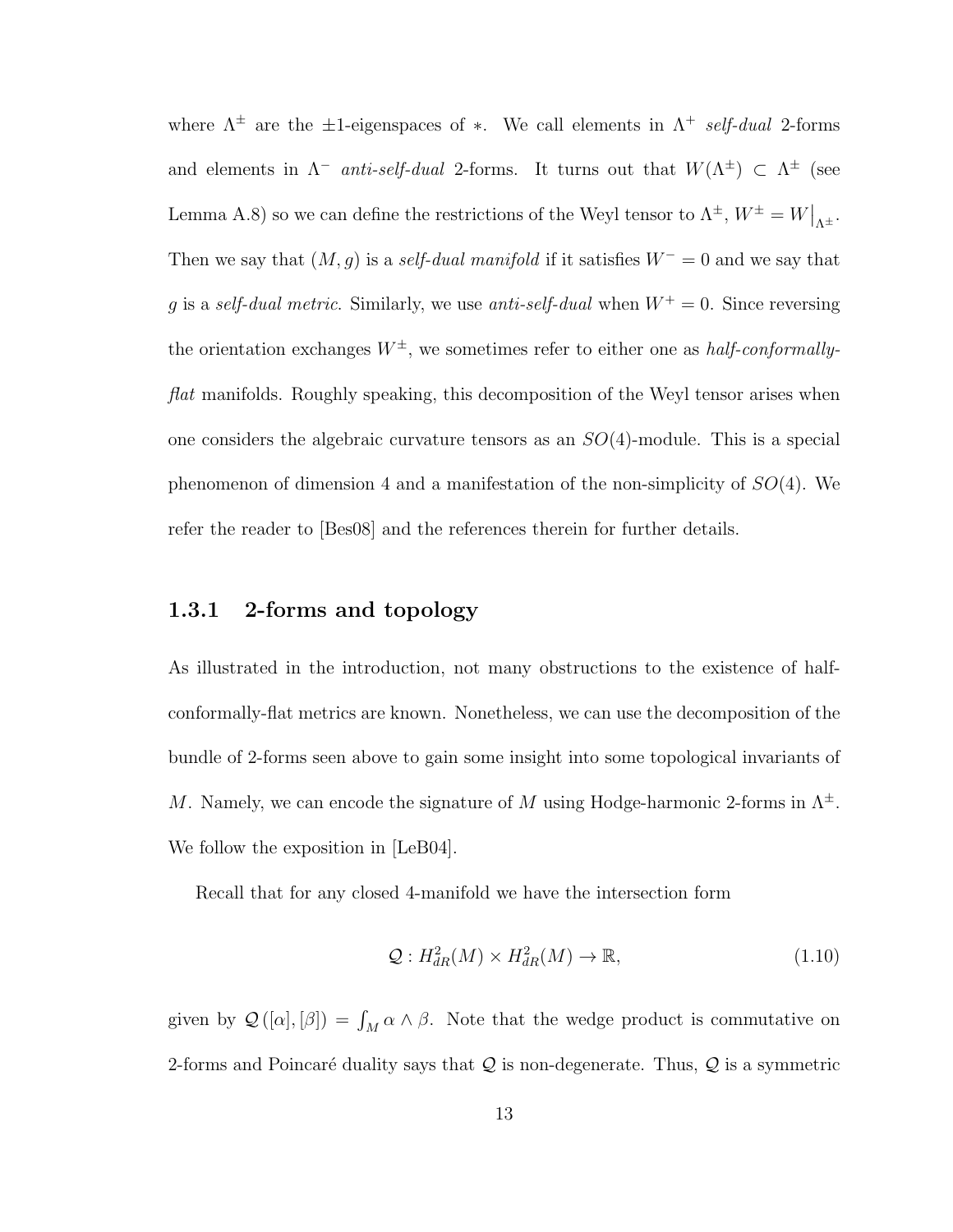bilinear form and we can choose a basis for  $H_{dR}^2(M)$  so that Q takes the form of a diagonal matrix with only  $\pm 1$  entries and zeros. Since this only depends on the topology of  $M$ , we can define

 $b_{\pm}(M)$  = "dimension of  $\pm$ -definite subspace of  $H^2_{dR}(M)$  with respect to  $\mathcal{Q}$ ",

and the *signature of*  $M$  is the signature of  $Q$ 

$$
\tau(M) = b_{+}(M) - b_{-}(M).
$$

By the Hodge decomposition theorem, we can restrict  $Q$  to Hodge-harmonic 2-forms

$$
\mathcal{H}_g(M) = \{ \eta \in \Lambda^2 : \Delta_H \eta = 0 \} .
$$

Moreover, since  $*\Delta_H = \Delta_H *$ , we have that  $\Delta_H : \Lambda^{\pm} \to \Lambda^{\pm}$ . This implies that the orthogonal decomposition,  $\Lambda^2 = \Lambda^+ \oplus \Lambda^-$ , restricts to Hodge-harmonic 2-forms

$$
\mathcal{H}_g(M)=\mathcal{H}_g^+(M)\oplus \mathcal{H}_g^-(M),
$$

where  $\mathcal{H}_g^{\pm}(M) = \{ \eta \in \Lambda^{\pm} : \Delta_H \eta = 0 \}.$  Finally, given  $\eta \in \mathcal{H}_g^{\pm}$  we have

$$
Q(\eta, \eta) = \int_M \eta \wedge \eta = \pm \int_M \eta \wedge * \eta = \pm \int_M |\eta|^2 dV,
$$

so Q restricted to  $\mathcal{H}_g^{\pm}$  is  $\pm$ -definite and we have

$$
b_{\pm}(M) = \dim \mathcal{H}_g^{\pm}(M).
$$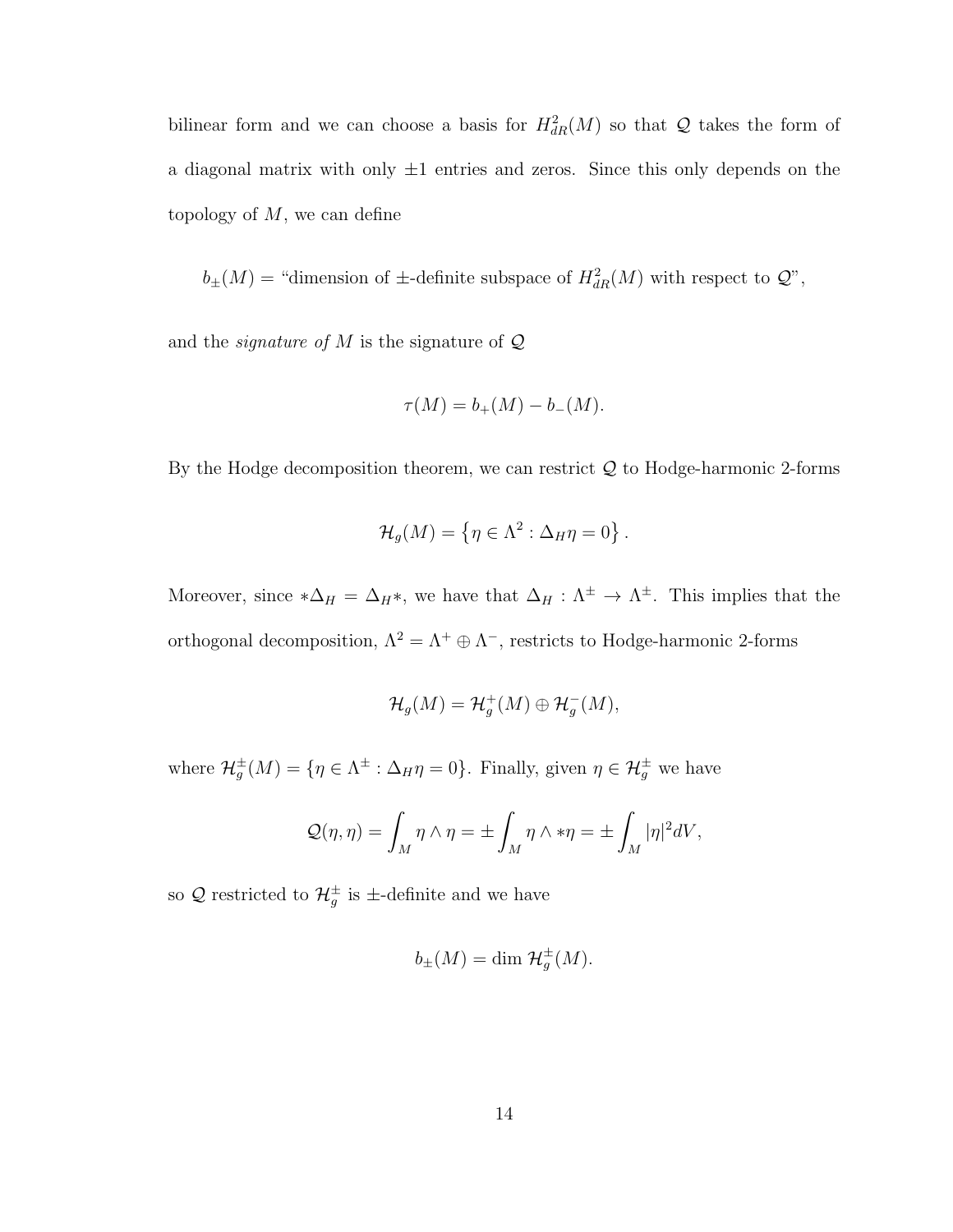# 1.3.2 Geometric elliptic equations and inequalities

Recall that any Riemannian manifold satisfies an elliptic equation for the Riemannian curvature tensor (see Lemma A.5)

$$
\Delta Rm = Rm * Rm + L(\nabla^2 Ric),\tag{1.11}
$$

where L denotes a linear combination of the components of the tensor and  $A * B$ denotes a generic linear combination of contractions of the tensors A and B. One of the key features of half-conformally-flat 4-manifolds is that they satisfy an additional elliptic equation for the Ricci tensor

$$
\Delta Ric = Rm * Ric + \frac{1}{6} (\Delta scal)g + \frac{1}{3} \nabla^2 scal.
$$
\n(1.12)

These two equations are at the core of the geometric regularity theorem from the next chapter, which is the main tool that allows us to control the geometry of anti-self-dual 4-manifolds.

## Derivation of equation for Ric (1.12)

The following derivation can be found in [TV05a] for the case of constant scalar metrics and in  $\text{[CW11]}$  for the case of extremal Kähler metrics. Our computations are essentially the same but keeping track of the scalar curvature. See [Der83, Section 2].

As observed in [Der83, Lemma 1] (cf. [Bac21]), the Euler-Lagrange equations of the Weyl curvature functional

$$
\mathcal{W}: g \mapsto \int_M |W|^2 dV,
$$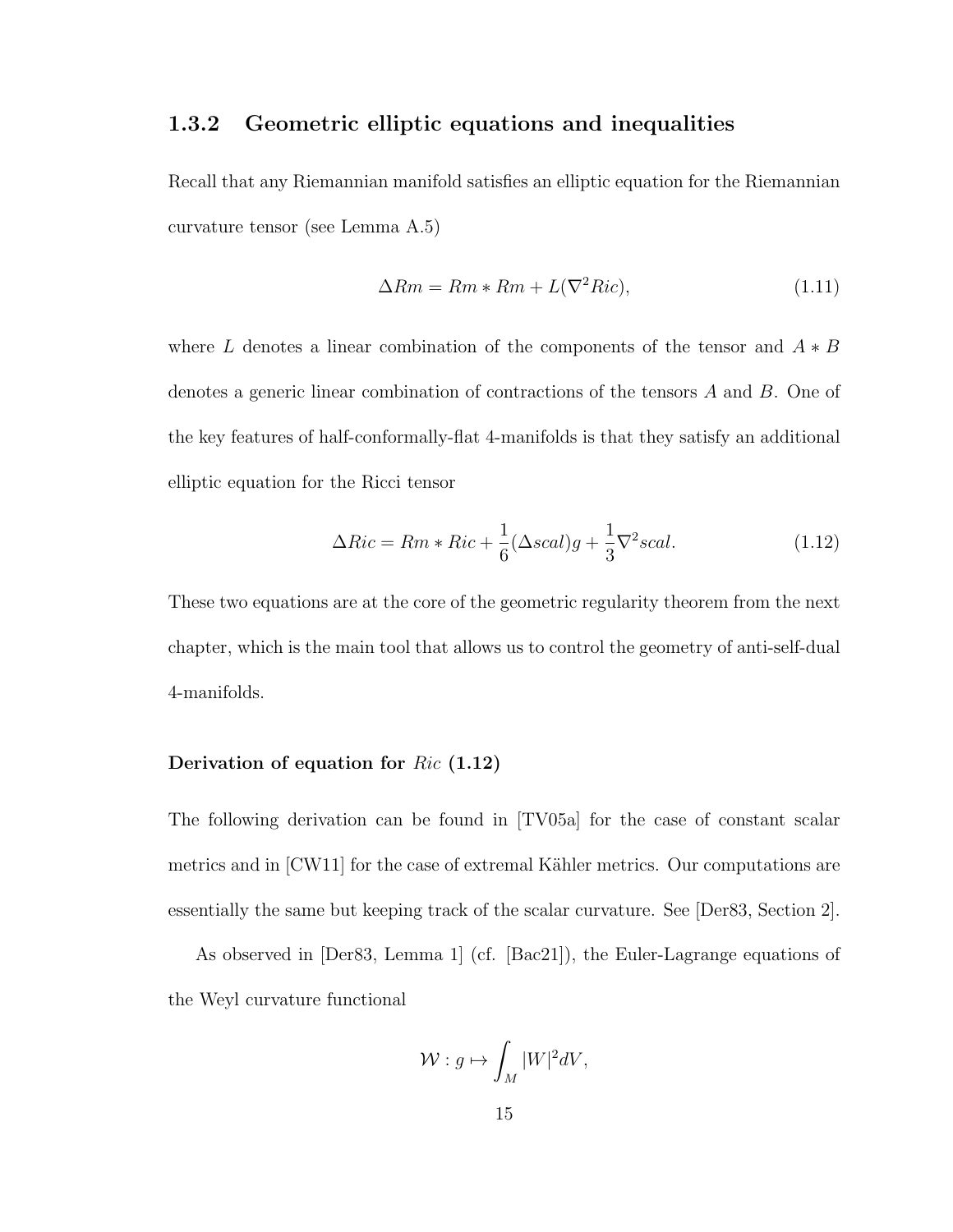are given in local coordinates by

$$
W_{ikjl,lk} + \frac{1}{2} R_{kl} W_{ikjl} = 0.
$$
\n(1.13)

This expression can be use to define the *Bach tensor*,  $B_{ij} = W_{ikjl,lk} + \frac{1}{2}R_{kl}W_{ikjl}$ . Metrics satisfying  $B_{ij} = 0$  are called *Bach-flat*. Furthermore, by [ACG03, Section 1.5] we actually have

$$
B_{ij} = W_{ikjl,lk}^{\pm} + \frac{1}{2} R_{kl} W_{ikjl}^{\pm},
$$

so, in particular, half-conformally-flat metrics are examples of Bach-flat metrics. Alternatively, we can also see this using Hirzebruch's signature theorem. Indeed, recall that

$$
\tau(M) = \frac{1}{48\pi^2} \int_M (|W^+|^2 - |W^-|^2) \, dV,
$$

so we obtain

$$
\mathcal{W}(g) \pm 48\pi^2 \tau(M) = 2 \int_M |W^{\pm}|^2 dV \ge 0,
$$

which implies  $W(g) \geq \pm 48\pi^2 \tau(M)$  and equality is attained only when  $W^{\pm} = 0$ . Therefore, half-conformally-flat metrics are critical points of the Weyl functional and they must satisfy the corresponding Euler-Lagrange equations.

Now we go back to the Bach-flat equation (1.13). Using the divergence formula for the Weyl tensor,  $W_{ijkl,i} = S_{jk,l} - S_{jl,k}$  (A.3), we obtain

$$
S_{ji,kk} = S_{jk,ik} + \frac{1}{2} R_{kl} W_{ikjl},
$$

where  $S=\frac{1}{2}$  $rac{1}{2}$   $(Ric - \frac{scal}{6})$  $\frac{cal}{6}g$ ) is the Schouten tensor. Thus, we have

$$
\frac{1}{2}\left(R_{ij,kk} - \frac{\Delta scal}{6}g_{ij}\right) = \frac{1}{2}\left(R_{jk,k} - \frac{1}{6}scal_{,ij}\right) + \frac{1}{2}R_{kl}W_{ikjl}.
$$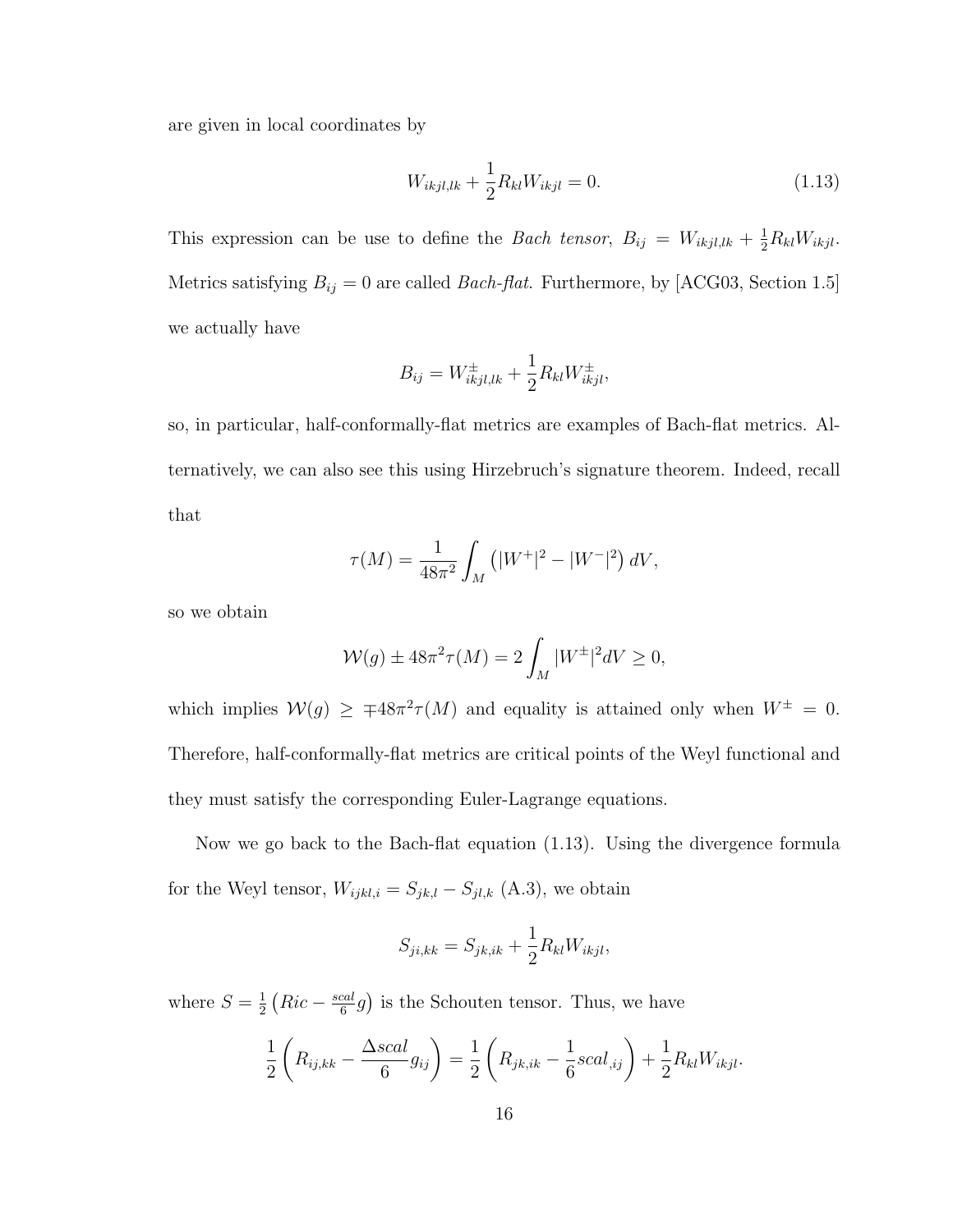Then we use the Ricci identities (1.6) followed by the divergence formula,  $div(Ric)$  = 1  $\frac{1}{2}$ d scal (A.2), to obtain

$$
\frac{1}{2}\left(R_{ij,kk} - \frac{\Delta scal}{6}g_{ij}\right) = \frac{1}{2}\left(\frac{1}{3}scal_{,ij} + R_{ikmj}R_{mk} - R_{im}R_{jm}\right) + \frac{1}{2}R_{kl}W_{ikjl},
$$

which yields the coordinate expression of (1.12)

$$
R_{ij,kk} = R_{ikmj}R_{mk} - R_{im}R_{jm} + R_{kl}W_{ikjl} + \frac{1}{6}(\Delta scal)g_{ij} + \frac{1}{3}scal_{,ij}.
$$

Remark 1.8. In particular, Bach-flat metrics also satisfy (1.12).

#### Elliptic inequalities for curvature quantities

In applications, it is sometimes more convenient to work with elliptic inequalities instead of the full equations. To make this transition we use the following well-known identity (A.7)

$$
|T| \Delta |T| + |\nabla |T||^2 = \langle T, \Delta T \rangle + |\nabla T|^2,
$$

where  $T$  is any tensor. Using Kato's inequality  $(A.6)$  and Cauchy-Schwarz, we can also obtain

$$
\Delta |T| \ge -|\Delta T|,\tag{1.14}
$$

which is valid when  $|T| \neq 0$  and it holds in the sense of distributions otherwise. Applying this inequality to the equations for  $Rm$  and  $Ric$ , (1.11) and (1.12), we obtain

$$
\Delta|Ric| \ge -|Rm||Ric| - |\nabla^2 scal|,\tag{1.15}
$$

$$
\Delta |Rm| \ge -|Rm|^2 - |\nabla^2 Ric|,\tag{1.16}
$$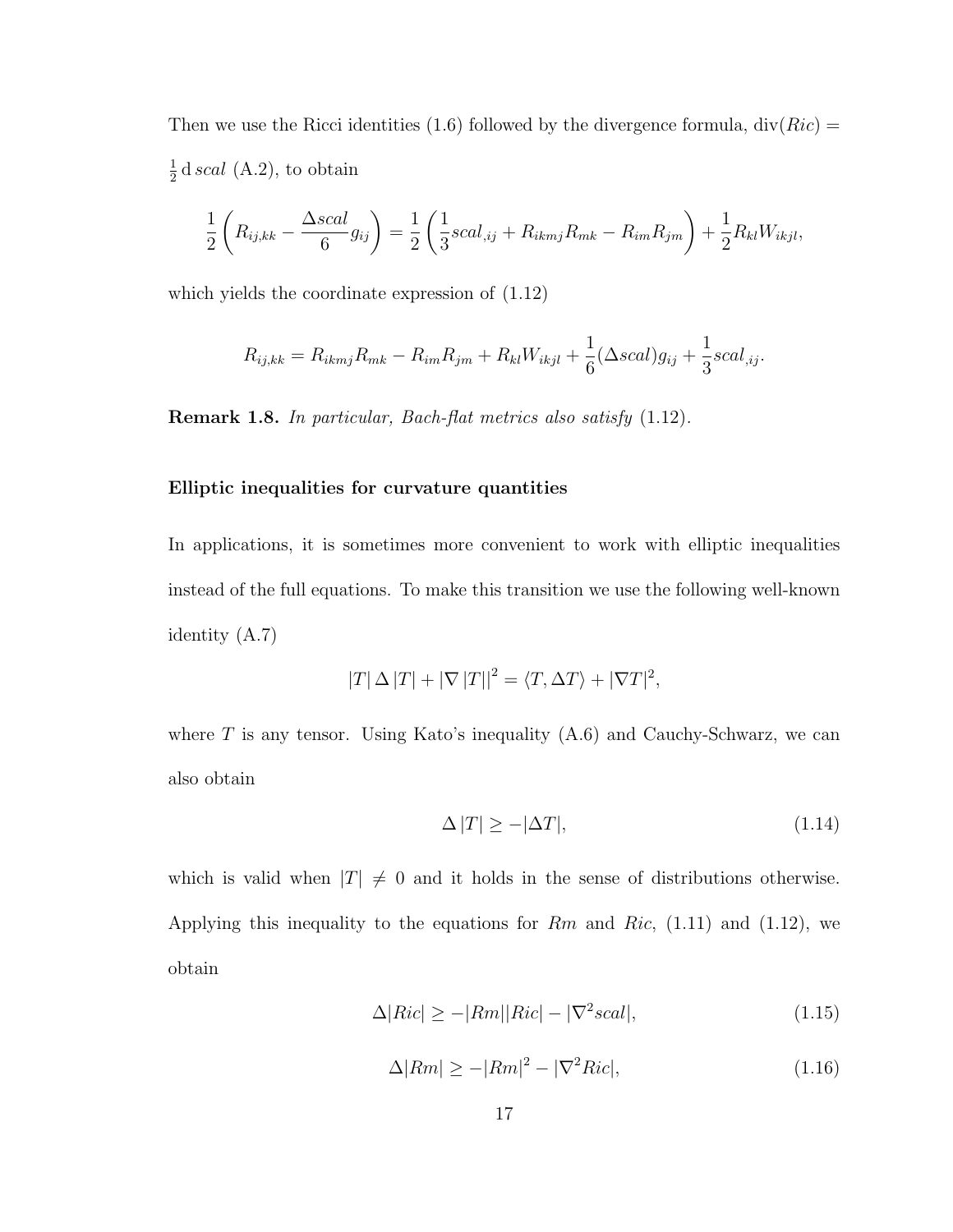where we used  $|\Delta scal| \leq 2|\nabla^2 scal|$  for the first inequality and we also ignored dimensional constants.

# 1.4 Regularity theory for elliptic inequalities

Suppose that  $(M, g)$  is a complete smooth Riemannian manifold and that we have chosen a point x in M and some geodesic ball centered around it,  $B_r(x)$ . Also suppose that we have non-negative functions,  $u, f, s : B_r(x) \to \mathbb{R}$  in  $L^p(B_r(x))$ . In this section we review some of the basic regularity theory for elliptic inequalities of the type

$$
\Delta u \ge -fu - s.\tag{1.17}
$$

In this section we are only concerned about the local behavior of  $u$ , so one expects the same kind of behavior as with elliptic equations in Euclidean space. Generally speaking, any function satisfying an inequality of this type will enjoy better regularity properties than a priori assumed. The main difference arises when one tries to obtain estimates for higher order derivatives because curvature terms start to appear in the equations. This phenomenon will manifest itself later on in this dissertation but for now we are only concerned with two basic results. First, as long as the  $L^{\frac{n}{2}}$ -norm of f is small enough and we have suitable a priori control of s, we can improve the initial regularity of u to any  $L^q$ -space with  $p \leq q < \infty$ . Second, we can actually obtain the limit case  $q = \infty$  as long as we have better than  $L^{\frac{n}{2}}$ -control on f. All these results are really well-known and have been extensively used in the literature. We follow the presentations from [BKN89, Section 4] and [TV05a, Section 3].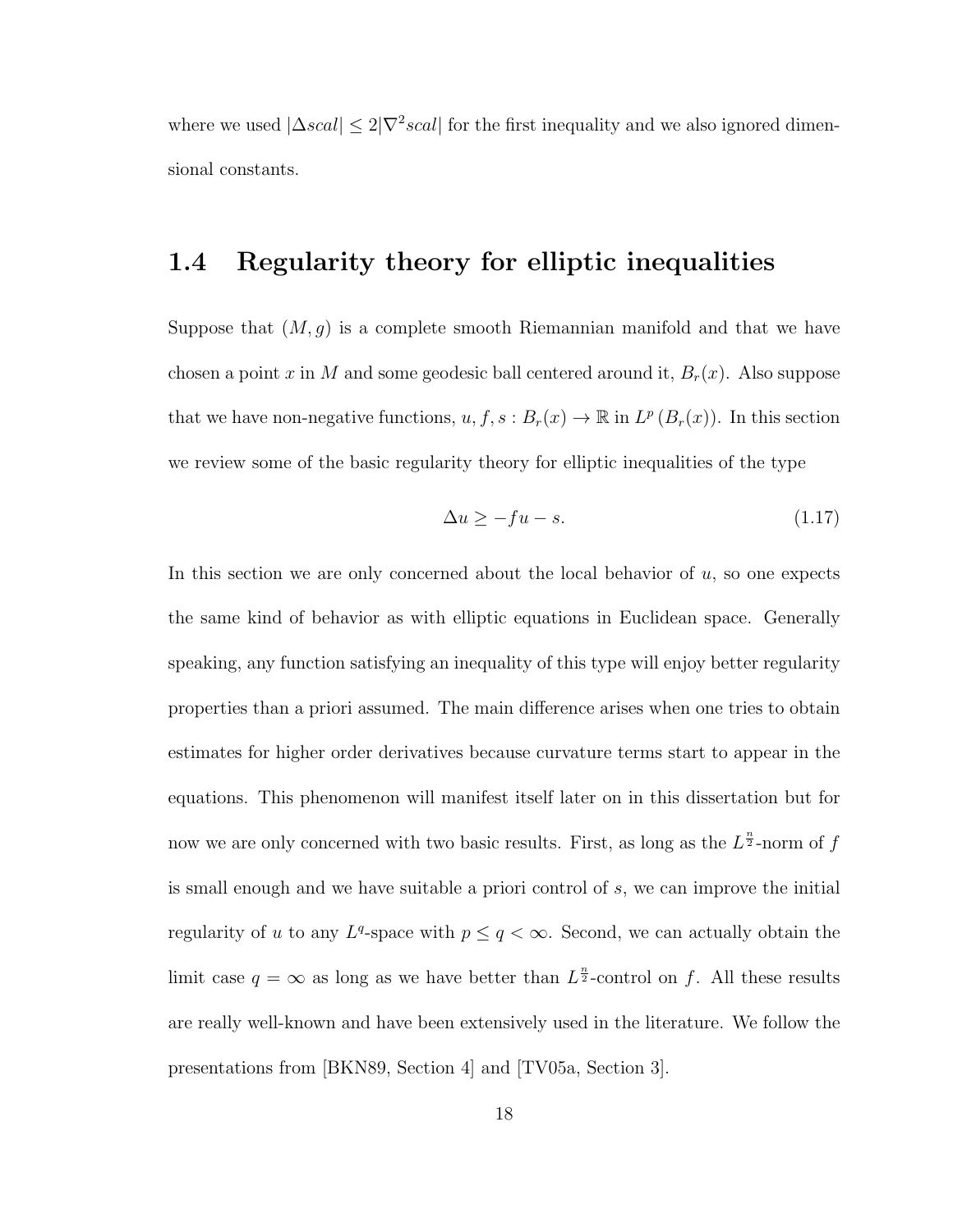In an essential way, most of this section stems from the local Sobolev inequality (1.8). For clarity in the exposition, we restrict to dimension 4 and we adopt a few conventions to make the notation leaner: we write  $C_S = C_S(\Omega)$ , note that we only use the local Sobolev inequality in this chapter so there is no ambiguity; we omit the volume form in the integrals; and, when clear from the context, we omit the domains of integration as well.

It is also important to reinforce the notion that these kind of estimates will play a significant role in the rest of the dissertation, where we will work with inequalities like (1.17) that are satisfied by curvature quantities and Hodge-harmonic self-dual 2-forms. See for example, (1.15), (1.16) and (3.9).

**Lemma 1.9** ([BKN89]). Fix some  $p \geq p_0 > 1$  and suppose that  $u \in L^p(B_r(x))$  and  $f \in L^2(B_r(x))$  satisfy  $\Delta u \geq -fu$ . Then there are constants  $\varepsilon_0 = \varepsilon_0(p, C_S) > 0$  and  $C = C(p_0, C_S) < \infty$  such that if  $\left(\int_{B_r(x)} f^2\right)^{\frac{1}{2}} \leq \varepsilon_0$ , then we have  $\left( \right)$  $B_{\frac{r}{2}}(x)$  $u^{2p}\bigg\}^{\frac{1}{2}}$  $\leq Cr^{-2}$  $B_r(x)$  $u^p$ .

*Proof.* Let  $\phi$  be any smooth cutoff function with  $0 \le \phi \le 1$  and support contained in  $B_r(x)$ . By the Sobolev inequality (1.8) applied to  $\phi u^{\frac{p}{2}}$  and Cauchy's inequality we have

$$
C_S \left( \int \phi^4 u^{2p} \right)^{\frac{1}{2}} \leq 2 \int |\nabla \phi|^2 u^p + \frac{p^2}{2} \int \phi^2 u^{p-2} |\nabla u|^2.
$$

Note that we can rewrite the last term as

$$
p^2 \int \phi^2 u^{p-2} |\nabla u|^2 = \frac{p^2}{p-1} \int \phi^2 \langle \nabla u^{p-1} \nabla u \rangle,
$$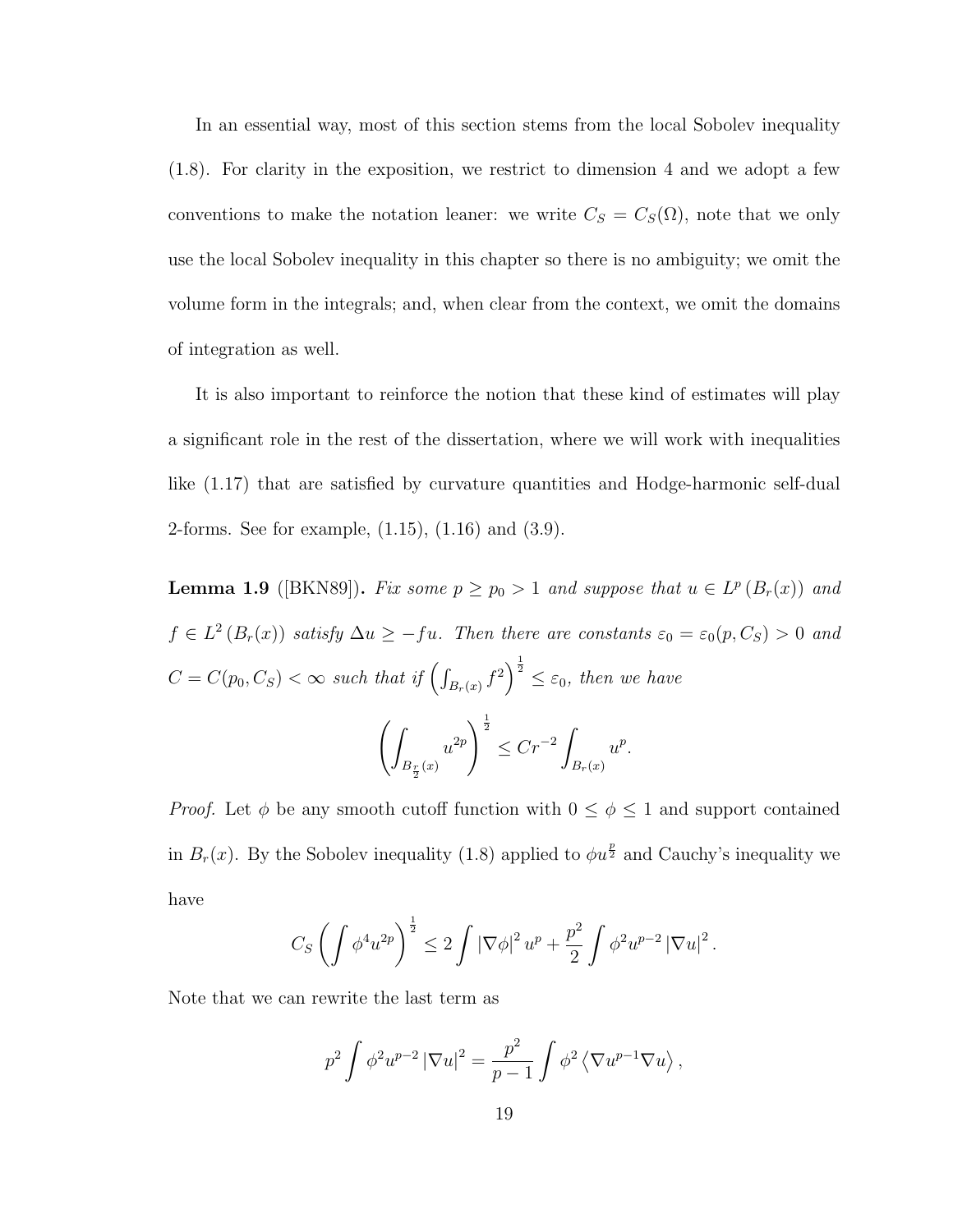so integrating by parts we obtain

$$
p^{2} \int \phi^{2} u^{p-2} |\nabla u|^{2} = -\frac{2p^{2}}{p-1} \int \phi u^{p-1} \langle \nabla \phi, \nabla u \rangle - \frac{p^{2}}{p-1} \int \phi^{2} u^{p-1} \Delta u
$$
  

$$
\leq \frac{p^{2}}{2} \int \phi^{2} u^{p-1} |\nabla u|^{2} + \frac{2p^{2}}{(p-1)^{2}} \int |\nabla \phi|^{2} u^{p} + \frac{p^{2}}{p-1} \int \phi^{2} u^{p} f,
$$

where we used Cauchy's inequality and  $\Delta u \geq -fu$  on the second line. This yields

$$
C_S \left( \int \phi^4 u^{2p} \right)^{\frac{1}{2}} \le 2 \left( 1 + \frac{p^2}{(p-1)^2} \right) \int \left| \nabla \phi \right|^2 u^p + \frac{p^2}{p-1} \int \phi^2 u^p f.
$$

By Hölder's inequality,

$$
\int \phi^2 u^p f \le \left(\int \phi^4 u^{2p}\right)^{\frac{1}{2}} \left(\int_{B_r(x)} f^2\right)^{\frac{1}{2}},
$$

so choosing  $\varepsilon_0 = \frac{C_S(p-1)}{2n^2}$  $\frac{(p-1)}{2p^2}$  implies

$$
\frac{C_S}{2} \left( \int \phi^4 u^{2p} \right)^{\frac{1}{2}} \le 2 \left( 1 + \frac{p^2}{(p-1)^2} \right) \int |\nabla \phi|^2 u^p. \tag{1.18}
$$

Now observe that  $\frac{p^2}{(p-1)} \leq \frac{p_0^2}{(p_0-1)^2}$ , so we can obtain the desired inequality by choosing  $\phi$  such that  $\phi|_{B_{\frac{r}{2}(x)}} \equiv 1$  and  $|\nabla \phi| \leq 2r^{-1}$ .  $\Box$ 

If we iterate the inequality above, we can prove that u is in  $L^q$  for any  $q > p$ provided  $||f||_{L^2}$  is small enough. Indeed, let k be the first positive integer such that  $2<sup>k</sup>p > q$ . Then, using Hölder's inequality, we have

$$
\left(\int_{B_{2^{-k}r}(x)} u^q\right)^{\frac{1}{q}} \leq (\text{Vol } B_{2^{-k}r}(x))^{\frac{1}{q}-\frac{1}{2^kp}} \left(\int_{B_{2^{-k+1}r}(x)} u^{2^kp}\right)^{\frac{1}{2^kp}}
$$
  

$$
\leq (\text{Vol } B_{2^{-k}r}(x))^{\frac{1}{q}-\frac{1}{2^kp}} \prod_{l=1}^k (Cr^{-2})^{\frac{1}{2^{l-1}p}} \left(\int_{B_r(x)} u^p\right)^{\frac{1}{p}}.
$$

Further, since  $||u||_{L^q} \to ||u||_{L^{\infty}}$  as  $q \to \infty$ , it stands to reason that we can extend this result to the case  $q = \infty$ . Of course, the caveat is that the bigger q is, the smaller the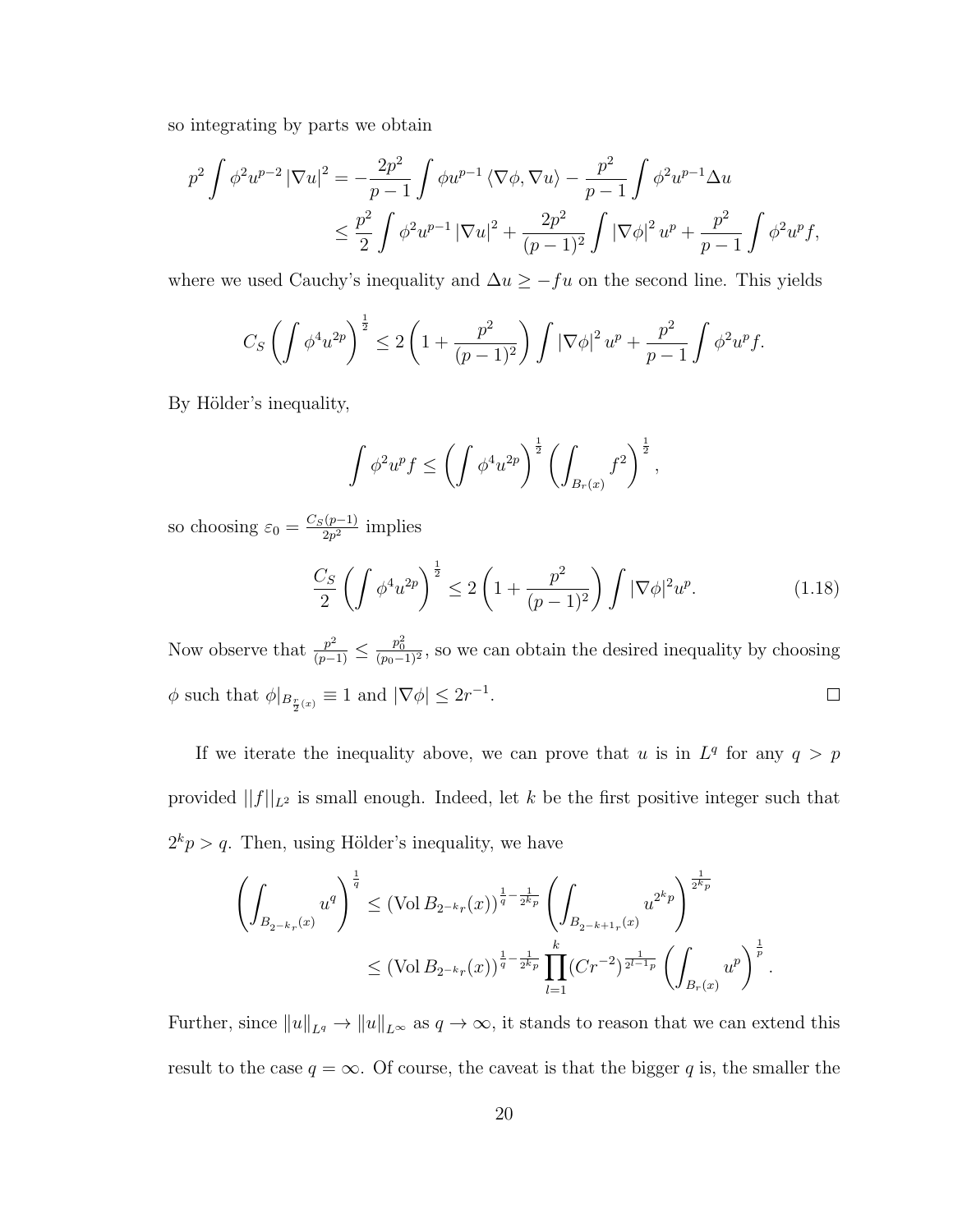$L^2$ -bound on f must be. As we mentioned above, this can be circumvented whenever we have better control on f. We require  $L^4$ -bounds, which is enough for our purposes, but it is possible to achieve the same result with only  $L^{2+\epsilon}$ -bounds where  $\epsilon > 0$ .

**Lemma 1.10** ([BKN89]). Fix some  $q \ge 2$  and suppose  $u \in L^q(B_r(x))$  and  $f \in$  $L^4(B_r(x))$  satisfy  $\Delta u \geq -fu$ . Then there is a constant  $C = C(q, C_S) < \infty$  such that if  $\left(\int_{B_r(x)} f^4\right)^{\frac{1}{2}} \leq A < \infty$ , then we have  $\frac{1}{2}$ 

$$
\sup_{B_{\frac{r}{2}}(x)} u \le C \left(A + r^{-2}\right)^{\frac{2}{q}} \left(\int_{B_r(x)} u^q\right)^{\frac{1}{q}}.
$$
\n(1.19)

*Proof.* Let  $\phi$  be any smooth cutoff function with  $0 \le \phi \le 1$  and support contained in  $B_r(x)$ . We can proceed exactly as in the proof of Lemma 1.11 to obtain

$$
C_S \left( \int \phi^4 u^{2p} \right)^{\frac{1}{2}} \leq 10 \int |\nabla \phi|^2 u^p + 2p \int \phi^2 u^p f,
$$

where now we are assuming  $p \geq 2$ . The key point is that we can improve the estimate of the last term. By Hölder's inequality with exponents  $\frac{1}{4} + \frac{1}{2} + \frac{1}{4} = 1$ , we obtain

$$
2p \int \phi^2 u^p f \le 2p \left( \int_{B_r(x)} f^4 \right)^{\frac{1}{4}} \left( \int \phi^2 u^p \right)^{\frac{1}{2}} \left( \int \phi^4 u^{2p} \right)^{\frac{1}{4}} \n\le \frac{p^2}{\delta} \left( \int_{B_r(x)} f^4 \right)^{\frac{1}{2}} \int \phi^2 u^p + \delta \left( \int \phi^4 u^{2p} \right)^{\frac{1}{2}},
$$

where we used the  $\delta$ -Cauchy inequality on the second line. Thus, setting  $\delta = \frac{C_S}{2}$ 2 yields

$$
\left(\int \phi^4 u^{2p}\right)^{\frac{1}{2}} \leq \frac{20}{C_S} \int |\nabla \phi|^2 u^p + \frac{4p^2}{C_S^2} \left(\int_{B_r(x)} f^4\right)^{\frac{1}{2}} \int \phi^2 u^p.
$$

Now we pick appropriate cutoff functions. For each  $i \in \mathbb{N}$  chose  $\phi_i$  such that it also satisfies

$$
supp(\phi_i) \subset B_{r(2^{-1}+2^{-i})}(x), \quad \phi_i|_{B_{r(2^{-1}+2^{-(i+1)})}(x)} \equiv 1 \quad , \quad \sup |\nabla \phi_i| \le 2^{i+1}r^{-1}.
$$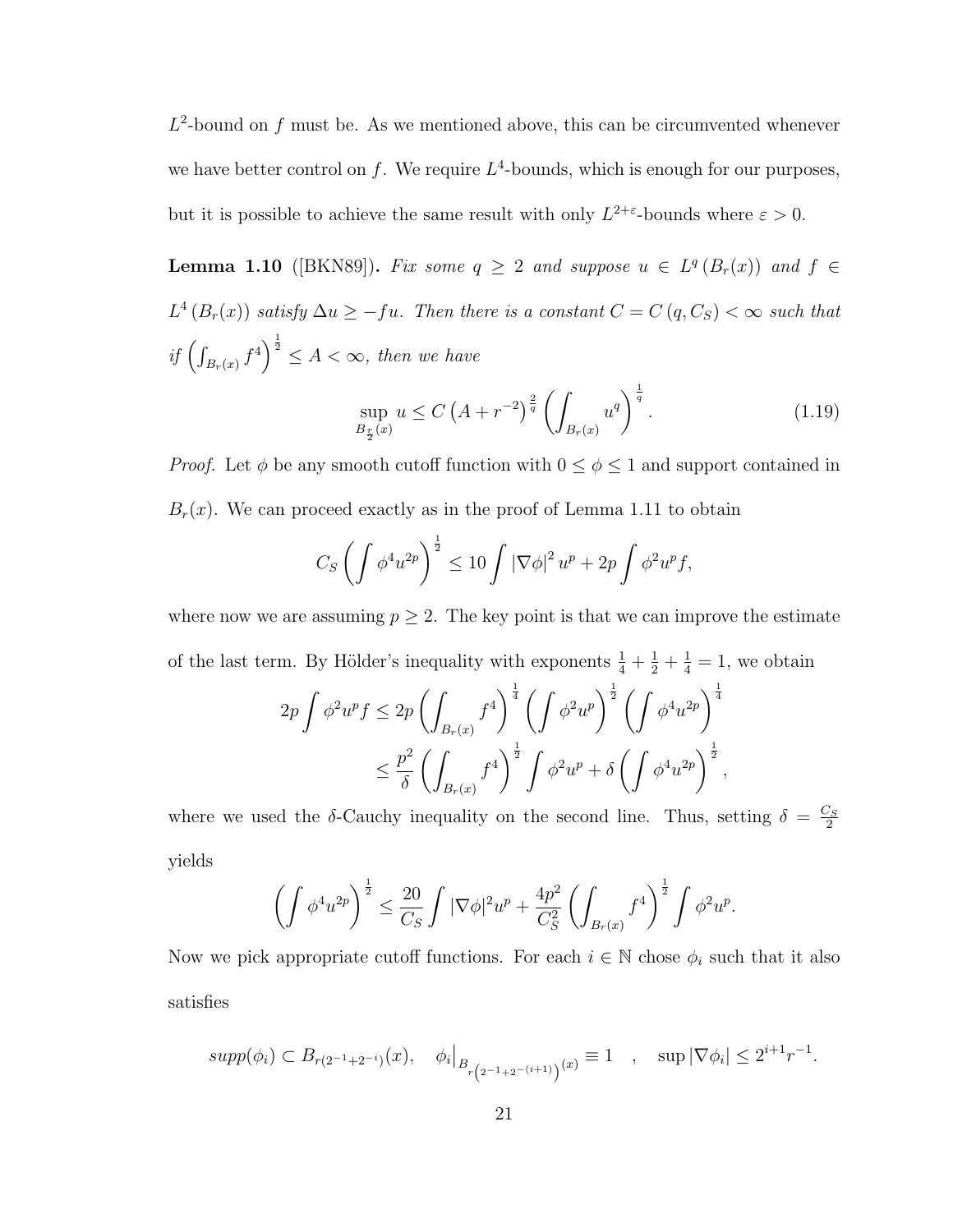Then we can replace  $\phi$  with  $\phi_i$  and p with  $2^{i-1}q$  in the inequality above to obtain

$$
\left(\int_{B_{r\left(2^{-1}+2^{-}(i+1)\right)}(x)} u^{2^iq}\right)^{\frac{1}{2^i}}\leq C_i(q)^{\frac{1}{2^{i-1}}}\left(\int_{B_{r\left(2^{-1}+2^{-i}\right)}(x)} u^{2^{i-1}q}\right)^{\frac{1}{2^{i-1}}},
$$

where  $C_i(q) = \frac{20}{C_S} 2^{2i-2} \left( \frac{q^2 A}{5C_S} \right)$  $\frac{q^2A}{5Cs} + 2^4r^{-2}$ . We can reiterate this inequality to achieve

$$
||u||_{L^{2^{k_q}}(B_{\frac{r}{2}}(x))}^q \le ||u||_{L^{2^{k_q}}\left(B_{r(2^{-1}+2^{-(k+1)})}(x)\right)}^q \le \left(\prod_{i=1}^k C_i(q)^{\frac{1}{2^{i-1}q}}\right) \int_{B_r(x)} u^q,
$$

for any positive integer k. Since  $||u||_{L^a} \to ||u||_{L^{\infty}}$  as  $a \to \infty$ , we only need to bound the constant appearing above. A simple computation yields

$$
\prod_{i=1}^{k} C_i(q)^{\frac{1}{2^{i-1}}} = \left(\frac{20}{C_S}\right)^{2(1-2^{-k})} 2^{4(3-(k+3)2^{-k})} \left(\frac{q^2 A}{2^4 \cdot 5C_S} + r^{-2}\right)^{2(1-2^{-k})}
$$
  
 
$$
\leq C \left(A + r^{-2}\right)^2 \left(\frac{20}{C_S}\right)^{-2^{-k+1}} \left(\frac{q^2 A}{2^4 \cdot 5C_S} + r^{-2}\right)^{-2^{-k+1}},
$$

which is uniformly bounded for large enough  $k$ .

Now we can prove the corresponding statements for non-zero  $s$  in (1.17). First we show the  $L^p$  estimates and then the  $L^{\infty}$  estimate.

 $\Box$ 

**Lemma 1.11** ([BKN89]). Fix some  $p \geq p_0 > 1$  and suppose that  $u, s \in L^p(B_r(x))$ and  $f \in L^2(B_r(x))$  satisfy  $\Delta u \geq -fu-s$ . Then there are constants  $\varepsilon_0 = \varepsilon_0(p, C_S) > 0$ and  $C = C(p_0, C_S) < \infty$  such that if  $\int_{B_r(x)} f^2 \leq \varepsilon_0$ , then we have

$$
\left(\int_{B_{\frac{r}{2}}(x)} u^{2p}\right)^{\frac{1}{2}} \leq C\left(r^{-2} \int_{B_{r}(x)} u^{p} + p\left(\int_{B_{r}(x)} u^{p}\right)^{\frac{p-1}{p}} \left(\int_{B_{r}(x)} s^{p}\right)^{\frac{1}{p}}\right).
$$

*Proof.* Let  $\phi$  be any smooth cutoff function with  $0 \leq \phi \leq 1$  and support contained in  $B_r(x)$ . We can follow the argument in the proof of Lemma 1.9 word by word but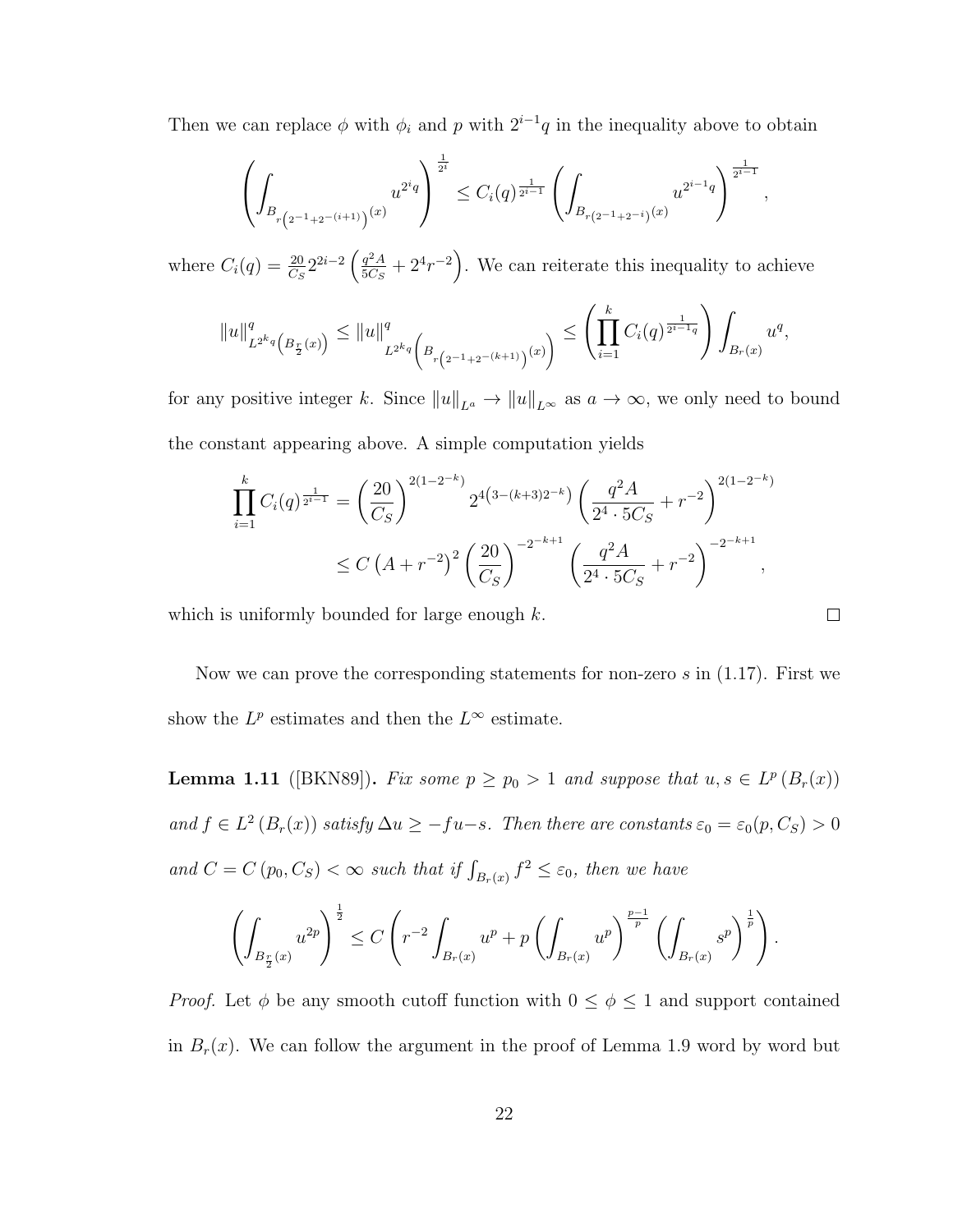carrying the extra term coming from s. In the end we obtain

$$
C\left(\int \phi^4 u^{2p}\right)^{\frac{1}{2}} \le \int \phi^2 s u^{p-1} + \int u^p |\nabla \phi|^2, \tag{1.20}
$$

instead of  $(1.18)$ . By Hölder's inequality

$$
\int \phi^2 s u^{p-1} \le \left(\int \phi^{\frac{p}{p-1}} u^p\right)^{\frac{p-1}{p}} \left(\int \phi^p s^p\right)^{\frac{1}{p}},
$$

and the result follows choosing  $\phi$  with  $\phi|_{B_{\frac{r}{2}}(x)} \equiv 1$  and  $|\nabla \phi| \leq 2r^{-1}$ .

 $\Box$ 

**Lemma 1.12** ([TV05a, Lemma 3.9]). Fix  $q \ge 2$  and suppose that  $u \in L^q(B_r(x))$ ,  $f \in L^4(B_r(x))$  and  $s \in L^4(B_r(x))$  satisfy  $\Delta u \geq -fu - s$ . Then there is a constant  $C = C(q, C_S) < \infty$  such that if  $\left(\int_{B_r(x)} f^4\right)^{\frac{1}{2}} \leq A < \infty$ , then we have sup  $B_{\frac{r}{2}}(x)$  $u \leq C \left( A + r^{-2} \right)^{\frac{2}{q}} \left( \Vert u \Vert_{L^{q}(B_{r}(x))} + r \, \Vert s \Vert_{L^{4}(B_{r}(x))} \left( \text{Vol} \, B_{r}(x) \right)^{\frac{1}{q}} \right).$ 

*Proof.* We can assume that  $||s||_{L^4} > 0$ , otherwise we can just use (1.19). Consider the auxiliary function  $v = u + r ||s||_{L^4}$ . Since  $\Delta v = \Delta u$  and  $u \leq v$ , we have

$$
\Delta v \ge -fu - s \ge -(fv + s) \ge -\left(f + \frac{s}{v}\right)v \ge -\left(f + \frac{s}{r\|s\|_{L^4}}\right)v,
$$

which is the same type of inequality as in Lemma 1.10. Note that

$$
\left\|f + \frac{s}{r\left\|s\right\|_{L^4}}\right\|_{L^4} \le \|f\|_{L^4} + \left\|\frac{s}{r\left\|s\right\|_{L^4}}\right\|_{L^4} \le A^{\frac{1}{2}} + r^{-1},
$$

and

$$
||v||_{L^q} \leq \left( ||u||_{L^q} + r^{\frac{a}{2}} ||s||_{L^4} (\text{Vol } B_r(x))^{\frac{1}{q}} \right),
$$

so we can use (1.19) to obtain

$$
\sup_{B_{\frac{r}{2}}(x)} v \le C \left[ \left( A^{\frac{1}{2}} + r^{-1} \right)^2 + r^{-2} \right]^{\frac{2}{q}} \left( \int_{B_r(x)} v^q \right)^{\frac{1}{q}}
$$
  
 
$$
\le C \left[ A + r^{-2} \right]^{\frac{2}{q}} \left( \int_{B_r(x)} v^q \right)^{\frac{1}{q}},
$$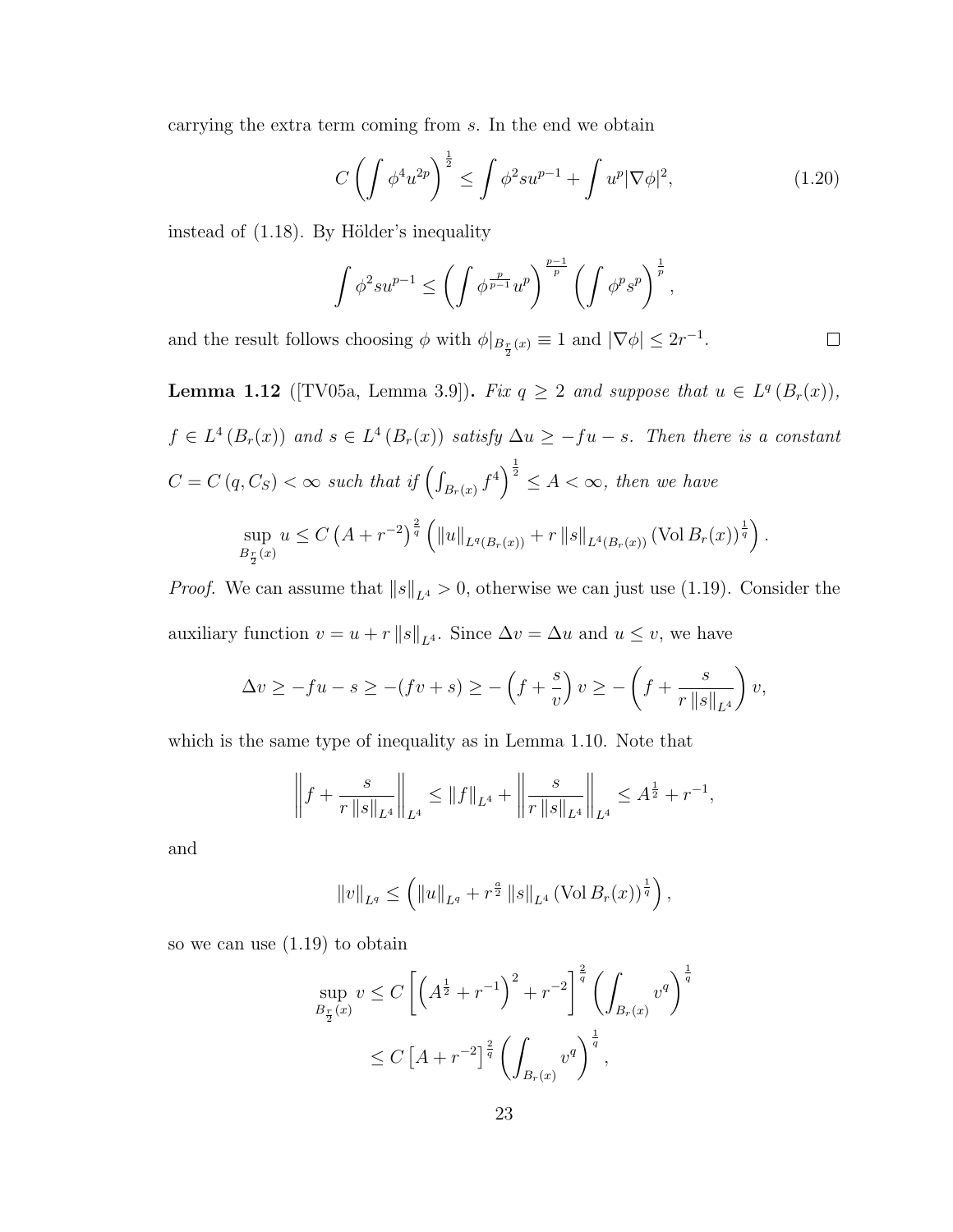and the result follows because  $u\leq v.$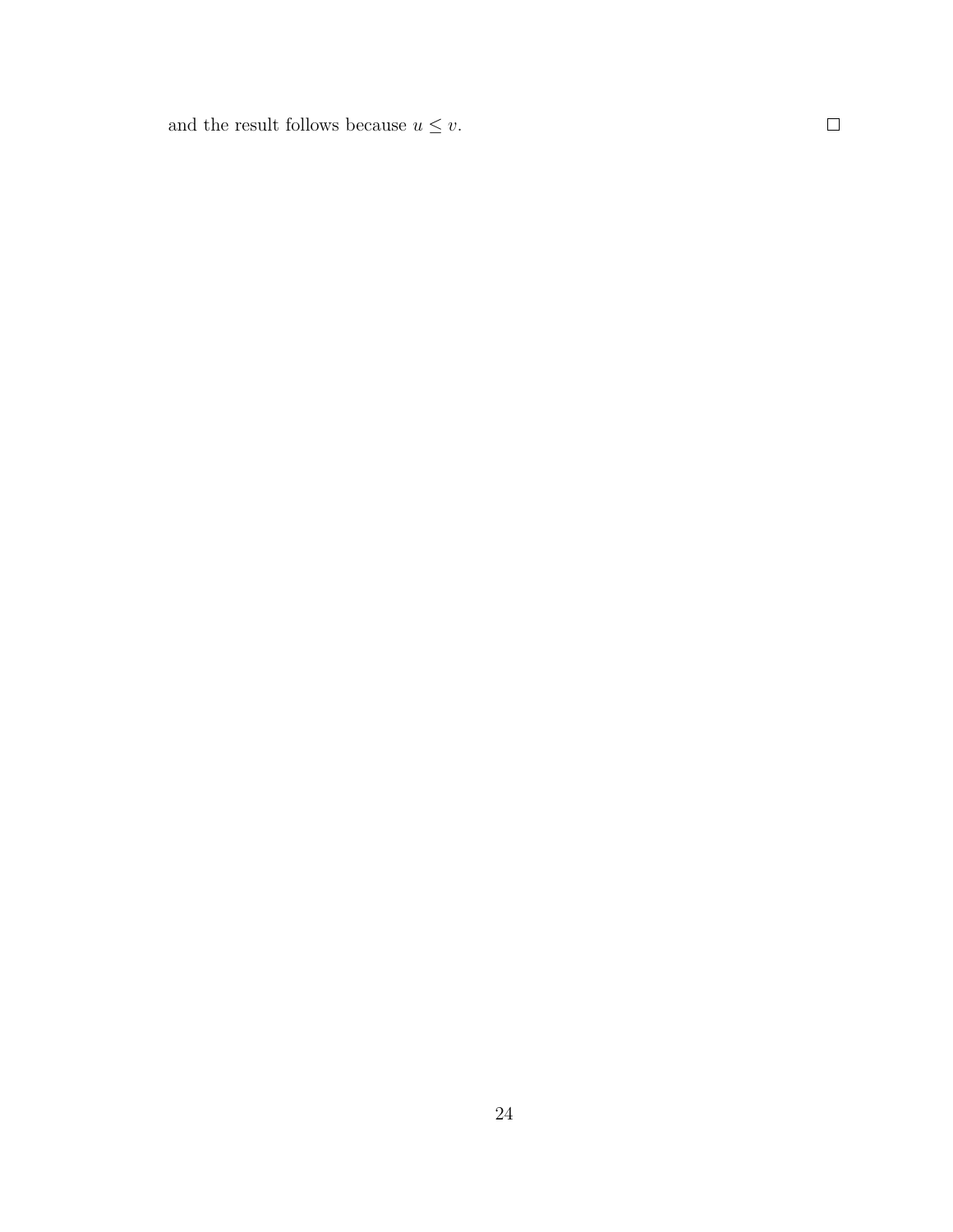# Chapter 2

# $\varepsilon$ -regularity theorem for anti-self-dual 4-manifolds

In this chapter we prove an  $\varepsilon$ -regularity theorem for anti-self-dual 4-manifolds with  $W^{m,4}$ -bounds on the scalar curvature. This is the basic ingredient that allows us to control the geometry and obtain convergence results for the manifolds under consideration. The proof closely follows the analogous result of Tian-Viaclovsky [TV05a, Theorem 3.1], where constant scalar curvature is assumed. Of course, the main difference is the extra scalar curvature terms which makes some of the analysis a more convoluted. See also [CW11] for the corresponding result in the context of extremal Kähler metrics.

**Theorem 2.1.** Fix some integer  $m \geq 0$  and let  $(M, g)$  be a closed 4-manifold satisfying the elliptic equation for Ric  $(1.12)$ . Suppose that there are some constants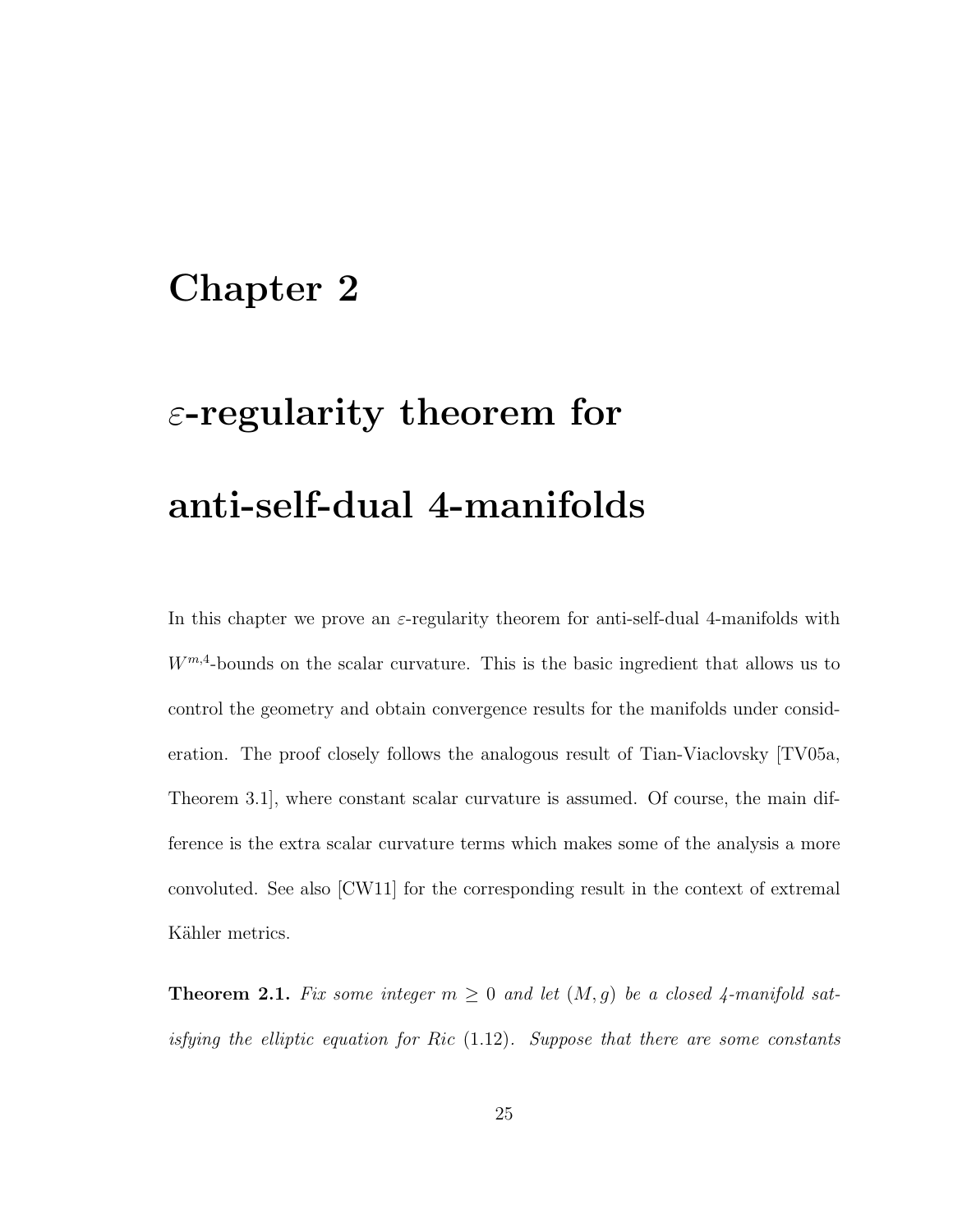$C_S > 0$ ,  $V_0 < \infty$  and  $S_0 < \infty$  such that  $Vol(B_r(x)) \leq V_0r^4$ ,  $C_S(B_r(x)) \geq C_S$ and  $||\nabla^2 scal||_{W^{m,4}(B_r(x))} \leq S_0$ . Then there are constants  $\varepsilon_0 = \varepsilon_0(C_S) > 0$  and  $C_m = C_m(r, C_S, S_0, V_0) < \infty$  such that if  $\left(\int_{B_r(x)} |Rm|^2\right)^{\frac{1}{2}} \leq \varepsilon_0$ , then we have sup  $B_{\frac{r}{2}}(x)$  $|\nabla^m Rm| \leq C_m \varepsilon_0^{\frac{1}{2}}.$ 

If in addition we assume that the scalar curvature is constant, we recover Tian-Viaclovsky's result. There are constants  $\varepsilon_1 = \varepsilon_1(C_S)$  and  $C_1 = C_1(m, C_S)$  such that if  $\left(\int_{B_r(x)} |Rm|^2\right)^{\frac{1}{2}} \leq \varepsilon_1$ , then we have

$$
\sup_{B_{\frac{r}{2}}(x)} |\nabla^m Rm| \le \frac{C_1}{r^{m+2}} \varepsilon_1.
$$

Note that no assumptions on the upper volume growth are needed for this case.

The overall goal of the proof is to be able to apply Lemma 1.12 to the elliptic inequality for  $|Rm|$  (1.16). In order to accomplish this, we need to prove estimates for several curvature quantities. The strategy is to use equation (1.12)

$$
\Delta Ric = Rm * Ric + \nabla^2 scal,
$$

to obtain estimates for Ric which in turn can be used together with (1.11)

$$
\Delta Rm = Rm * Rm + \nabla^2 Ric,
$$

to prove estimates for  $Rm$ . The improved regularity on  $Rm$  implies that we can extract better estimates for  $Ric$  from  $(1.12)$  which in turn enables improved estimates for Rm. We can repeat this process as long as we have control on the scalar curvature. **Remark 2.2.** To simplify some computations we always assume that  $\varepsilon_0 \leq 1$  without further notice.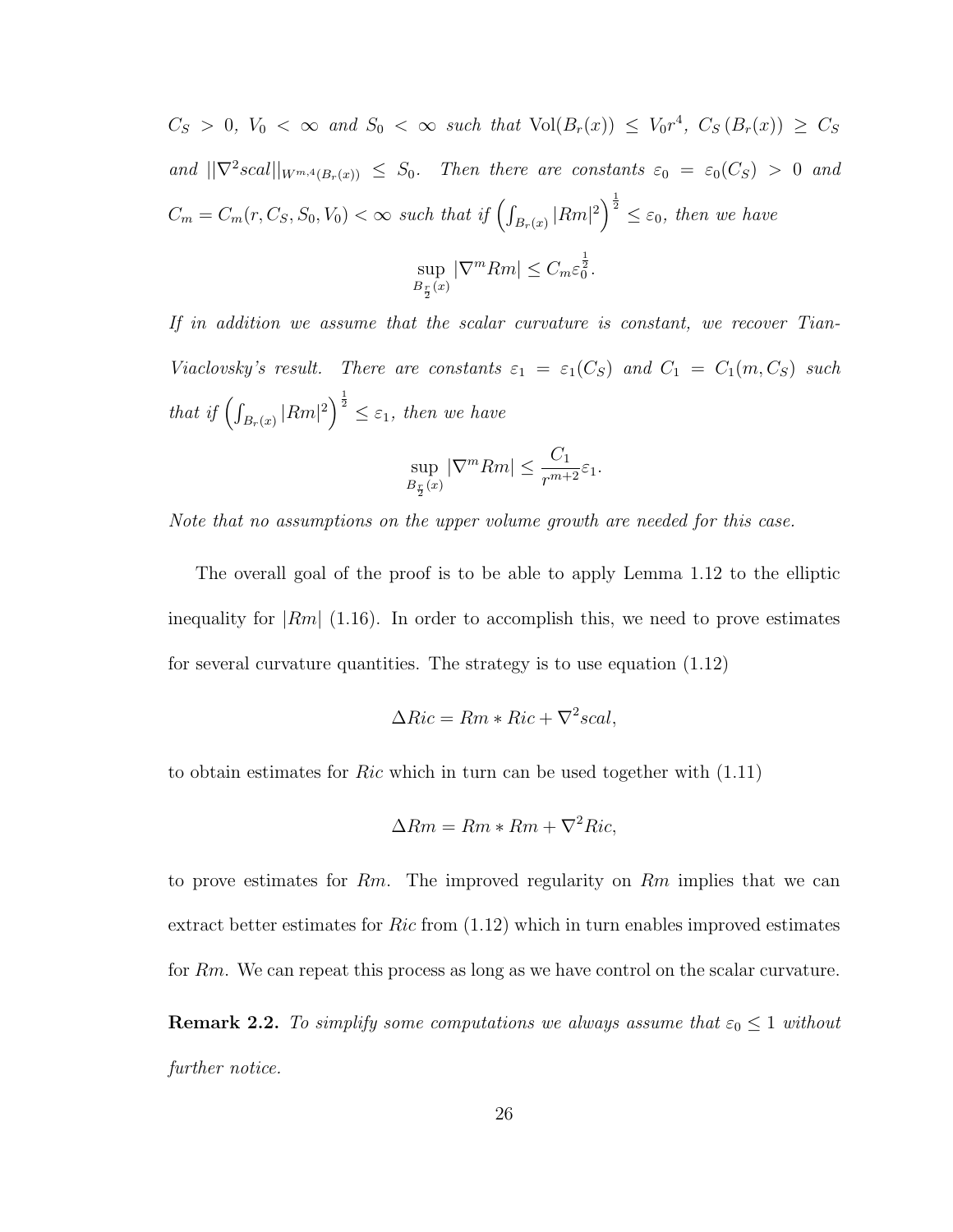#### 2.1 L  $^2$  and  $L^4$  bounds for curvature quantities

The goal of this section is to prove the following  $L^2$  and  $L^4$  estimates.

**Proposition 2.3.** There are constants  $\varepsilon_0 = \varepsilon_0(C_S) > 0$  and  $C = C(m, C_S) < \infty$ such that if  $\left(\int_{B_r(x)} |Rm|^2\right)^{\frac{1}{2}} \leq \varepsilon_0$ , then we have

$$
\left(\int_{B_{\frac{r}{2}}(x)} |\nabla^m Ric|^4\right)^{\frac{1}{2}} \le C\left(r^{-2} + P_m\right)^{m+1} \left(\int_{B_r(x)} |Ric|^2\right)^{\frac{1}{2}},\tag{2.1}
$$

$$
\int_{B_{\frac{r}{2}}(x)} |\nabla^{m+1}Ric|^2 \le C \left( r^{-2} + P_{m+1} \right)^{m+1} \left( \int_{B_r(x)} |Ric|^2 \right)^{\frac{1}{2}},\tag{2.2}
$$

$$
\int_{B_{\frac{r}{2}}(x)} |\nabla^m Rm|^2 \le C \left( r^{-2} + P_m \right)^m \left( \int_{B_r(x)} |Rm|^2 \right)^{\frac{1}{2}},\tag{2.3}
$$

$$
\left(\int_{B_{\frac{r}{2}}(x)} |\nabla^m Rm|^4\right)^{\frac{1}{2}} \le C\left(r^{-2} + P_m\right)^{m+1} \left(\int_{B_r(x)} |Rm|^2\right)^{\frac{1}{2}},\tag{2.4}
$$

where  $P_m = \sum_{k=0}^{m} ||\nabla^{k+2}scal||$  $\frac{2}{k+2}$ <br>  $L^2(B_r(x))$ .

**Remark 2.4.** Note that if we scale the metric  $\tilde{g} = c^2 g$ ,  $P_m$  scales like  $c^2$  and the inequalities are scale invariant.

In order to set up an induction argument, we first prove a series of lemmas that establish the cases with  $m = 0$ .

**Lemma 2.5.** There are constants  $\varepsilon_0 = \varepsilon_0$  (C<sub>S</sub>) > 0 and C = C (C<sub>S</sub>) <  $\infty$  such that if  $\left(\int_{B_r(x)} |Rm|^2\right)^{\frac{1}{2}} \leq \varepsilon_0$ , then we have  $\left( \right)$  $B_{\frac{r}{2}}(x)$  $|Ric|^4$ <sup> $\frac{1}{2}$ </sup>  $\leq C\left(r^{-2}+\left\|\nabla^2 scal\right\|_{L^2(B_r(x))}\right)\left(\int_{B_r(x)}\right)$  $|Ric|^2\Big)^{\frac{1}{2}}$  $(2.5)$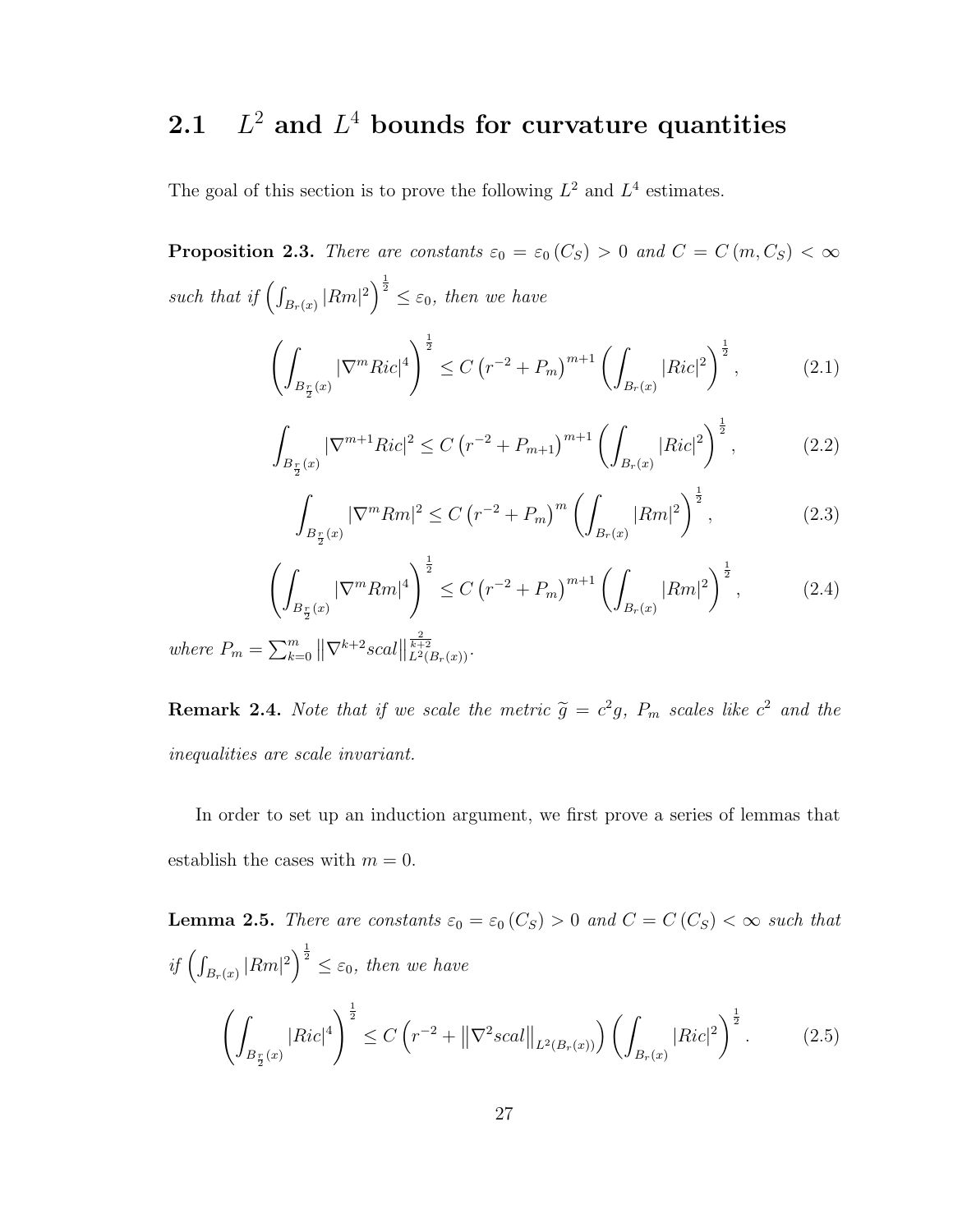*Proof.* Since we have the inequality for  $Ric$  (1.15), we can directly apply Lemma 1.11 with  $s = \nabla^2 scal$  and  $p = 2$ . More specifically, we have the inequality (cf. (1.20))

$$
\frac{C_S}{2} \left( \int \phi^4 |Ric|^4 \right)^{\frac{1}{2}} \le \left( \int_{B_r(x)} |\nabla^2 scal|^2 \right)^{\frac{1}{2}} \left( \int_{B_r(x)} |Ric|^2 \right)^{\frac{1}{2}} + \int |Ric|^2 |\nabla \phi|^2, \tag{2.6}
$$

where  $\phi$  is a cutoff function with  $0 \leq \phi \leq 1$  and support contained in  $B_r(x)$ . The result can be obtained by choosing  $\phi$  that also satisfies  $\phi|_{B_{\frac{r}{2}}(x)} \equiv 1$  and  $|\nabla \phi| \leq 2r^{-1}$ .  $\Box$ 

**Lemma 2.6.** There are constants  $\varepsilon_0 = \varepsilon_0$  (C<sub>S</sub>) > 0 and C = C (C<sub>S</sub>) <  $\infty$  such that if  $\left(\int_{B_r(x)} |Rm|^2\right)^{\frac{1}{2}} \leq \varepsilon_0$ , then we have ˆ  $B_{\frac{r}{2}}(x)$  $|\nabla Ric|^2 \leq C\left(r^{-2} + \left\|\nabla^2 scal\right\|_{L^2(B_r(x))}\right)\left(\int_{B_r(x)}$  $|Ric|^2\bigg)^{\frac{1}{2}}$  $(2.7)$ 

*Proof.* Let  $\phi$  be any smooth cutoff function with  $0 \leq \phi \leq 1$  and support contained in  $B_r(x)$ . Integrating by parts we obtain

$$
\int \phi^2 |\nabla Ric|^2 = -\int \phi^2 \langle \Delta Ric, Ric \rangle - 2 \int \phi \langle \text{tr}(\nabla \phi \otimes \nabla Ric), Ric \rangle,
$$

so by Cauchy-Schwarz's inequality and the elliptic inequality for  $Ric$  (1.15),

$$
\int \phi^2 |\nabla Ric|^2 \leq \int \phi^2 |Rm||Ric|^2 + \int \phi^2 |\nabla^2 scal||Ric| + 2 \int \phi |\nabla \phi||\nabla Ric||Ric|.
$$

We use Hölder's inequality to bound the first and second terms

$$
\int \phi^2 |Rm||Ric|^2 \le \left(\int_{B_r(x)} |Rm|^2\right)^{\frac{1}{2}} \left(\int \phi^4 |Ric|^4\right)^{\frac{1}{2}},
$$

and

$$
\int \phi^2 |\nabla^2 scal| |Ric| \leq \left( \int \phi^2 |\nabla^2 scal|^2 \right)^{\frac{1}{2}} \left( \int \phi^2 |Ric|^2 \right)^{\frac{1}{2}},
$$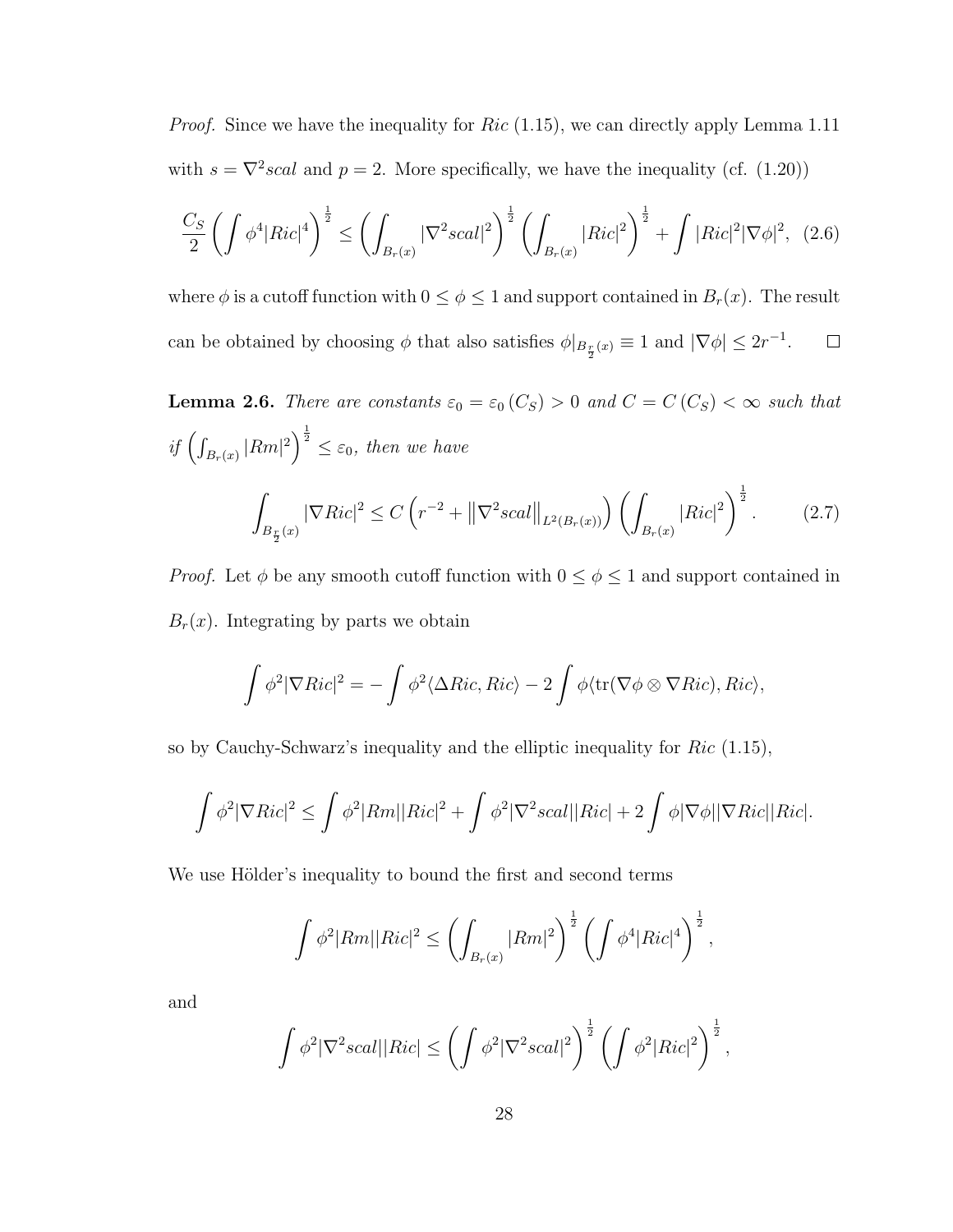and we bound the third term with the  $\delta$ -Cauchy inequality

$$
2\int \phi |\nabla \phi| |\nabla Ric| |Ric| \leq \delta \int \phi^2 |\nabla Ric|^2 + \frac{1}{\delta} \int |\nabla \phi|^2 |Ric|^2.
$$

Therefore, using (2.6) to bound  $\int \phi^2 |Ric|^4$  and setting  $\delta = \frac{1}{2}$  $\frac{1}{2}$ , we obtain

$$
\int \phi^2 |\nabla Ric|^2 \le C \left( \int |\nabla \phi|^2 |Ric|^2 + \left( \int_{B_r(x)} |\nabla^2 scal|^2 \right)^{\frac{1}{2}} \left( \int_{B_r(x)} |Ric|^2 \right)^{\frac{1}{2}} \right), \tag{2.8}
$$

and the result follows choosing  $\phi$  such that  $\phi|_{B_{\frac{r}{2}}(x)} \equiv 1$  and  $|\nabla \phi| \leq 2r^{-1}$ .  $\Box$ 

**Lemma 2.7.** There are constants  $\varepsilon_0 = \varepsilon_0$  (C<sub>S</sub>) > 0 and C = C (C<sub>S</sub>) <  $\infty$  such that if  $\left(\int_{B_r(x)} |Rm|^2\right)^{\frac{1}{2}} \leq \varepsilon_0$ , then we have  $\left( \right)$  $B_{\frac{r}{2}}(x)$  $|Rm|^{4}$ <sup> $\frac{1}{2}$ </sup>  $\leq C\left(r^{-2}+\left\|\nabla^2 scal\right\|_{L^2(B_r(x))}\right)\left(\int_{B_r(x)}\right)$  $|Rm|^2\bigg)^{\frac{1}{2}}$  $(2.9)$ 

*Proof.* Let  $\phi$  be any smooth cutoff function with  $0 \le \phi \le 1$  and support contained in  $B_r(x)$ . Using the Sobolev inequality followed by integration by parts we obtain

$$
C_S \left( \int \phi^4 |Rm|^4 \right)^{\frac{1}{2}} \le \int |\nabla \phi| Rm||^2 = - \int \phi^2 |Rm| \Delta |Rm| + \int |\nabla \phi|^2 |Rm|^2.
$$

Since we have  $|Rm|\Delta |Rm| \geq \langle Rm, \Delta Rm \rangle$  by (A.7), using the equation for Rm (1.11) yields

$$
-\int \phi^2 |Rm|\Delta |Rm| \leq -\int \phi^2 \langle Rm, Rm * Rm \rangle - \int \phi^2 \langle Rm, \nabla^2 Ric \rangle.
$$

Then, using Cauchy-Schwarz's inequality on the first summand and integrating by parts the second one, we obtain

$$
C_S \left( \int \phi^4 |Rm|^4 \right)^{\frac{1}{2}} \le \int \phi^2 |Rm|^3 + \underbrace{\int \langle \text{tr} \, \nabla(\phi^2 Rm), \nabla Ric \rangle}_{II} + \int |\nabla \phi|^2 |Rm|^2. \tag{2.10}
$$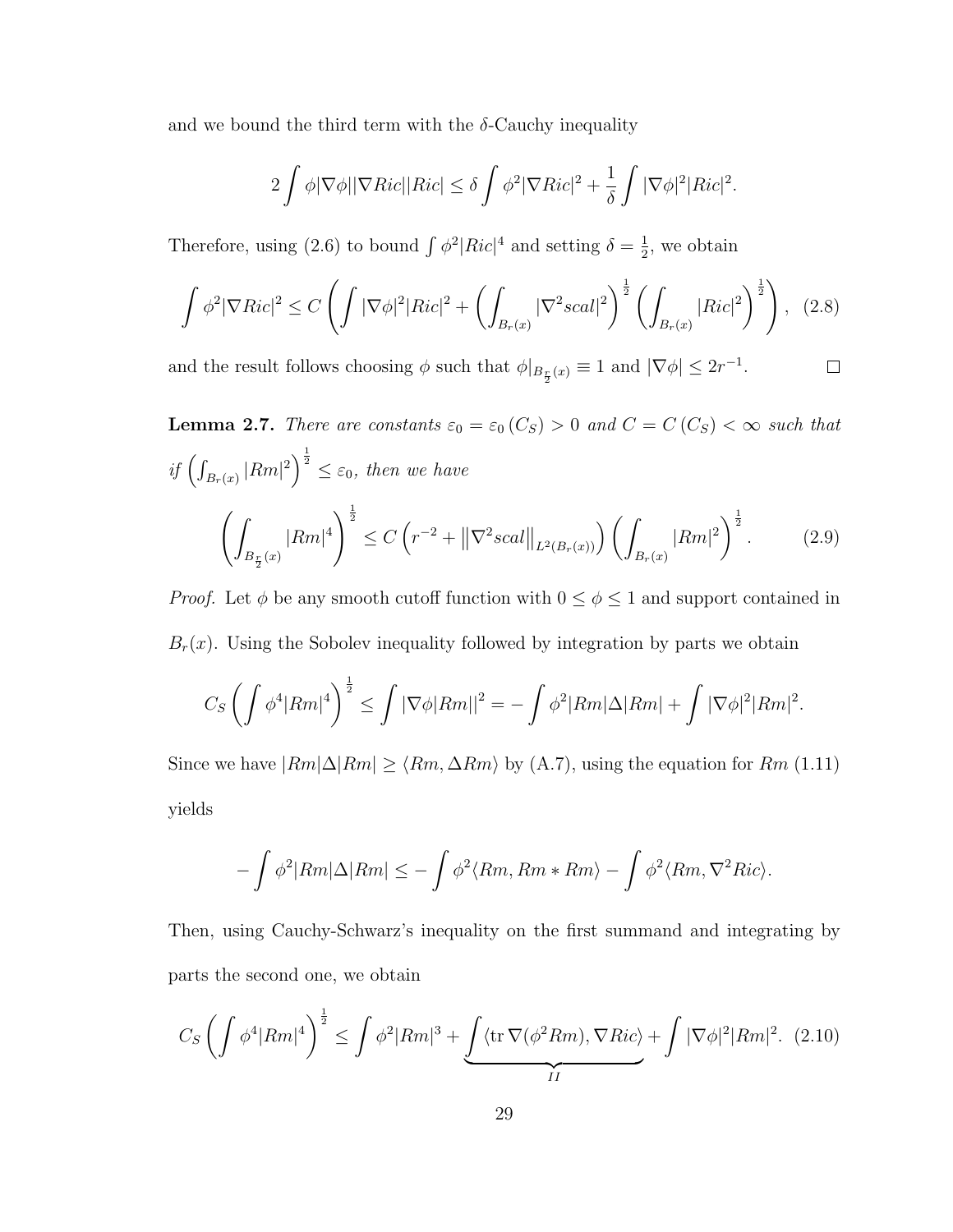Now the second term is just

$$
II = \int \phi^2 \langle \text{tr } \nabla Rm, \nabla Ric \rangle + 2 \int \phi \langle \text{tr } (\nabla \phi \otimes Rm), \nabla Ric \rangle,
$$

which can be bounded using Cauchy-Schwarz's and Cauchy's inequalities

$$
II \leq \int \phi^2 |\nabla Rm| |\nabla Ric| + 2 \int \phi |\nabla \phi| |Rm| |\nabla Ric|
$$
  

$$
\leq \frac{1}{2} \int \phi^2 |\nabla Rm|^2 + \frac{3}{2} \int \phi^2 |\nabla Ric|^2 + \int |\nabla \phi|^2 |Rm|^2.
$$

Next we want to bound the term  $\int \phi^2 |\nabla Rm|^2$ . Integrating by parts and plugging in the equation for  $Rm$  (1.16),

$$
\int \phi^2 |\nabla Rm|^2 = -\int \phi^2 \langle Rm * Rm, Rm \rangle - \int \phi^2 \langle \nabla^2 Ric, Rm \rangle
$$
  
- 2  $\int \phi \langle \text{tr}(\nabla \phi \otimes \nabla Rm), Rm \rangle$ .

We also integrate by parts the second term

$$
-\int \phi^2 \langle \nabla^2 Ric, Rm \rangle = \int \langle \nabla Ric, \phi^2 \nabla Rm + 2\phi \operatorname{tr}(\nabla \phi \otimes Rm) \rangle,
$$

thus, Cauchy-Schwarz's inequality yields

$$
\int \phi^2 |\nabla Rm|^2 \le \int \phi^2 |Rm|^3 + \int \phi^2 |\nabla Ric||\nabla Rm|
$$
  
+2
$$
\int |\nabla Ric|\phi|\nabla \phi||Rm| + 2 \int \phi|\nabla \phi||Rm||\nabla Rm|.
$$

Then we bound each of the last three terms using the  $\delta$ -Cauchy inequality

$$
\int \phi^2 |\nabla Rm|^2 \le \int \phi^2 |Rm|^3 + \left(\frac{\delta_1}{2} + \delta_2\right) \int \phi^2 |\nabla Ric|^2 + \left(\frac{1}{\delta_2} + \frac{1}{\delta_3}\right) \int |\nabla \phi|^2 |Rm|^2 + \left(\frac{1}{\delta_2} + \frac{1}{\delta_3}\right) \int |\nabla \phi|^2 |Rm|^2.
$$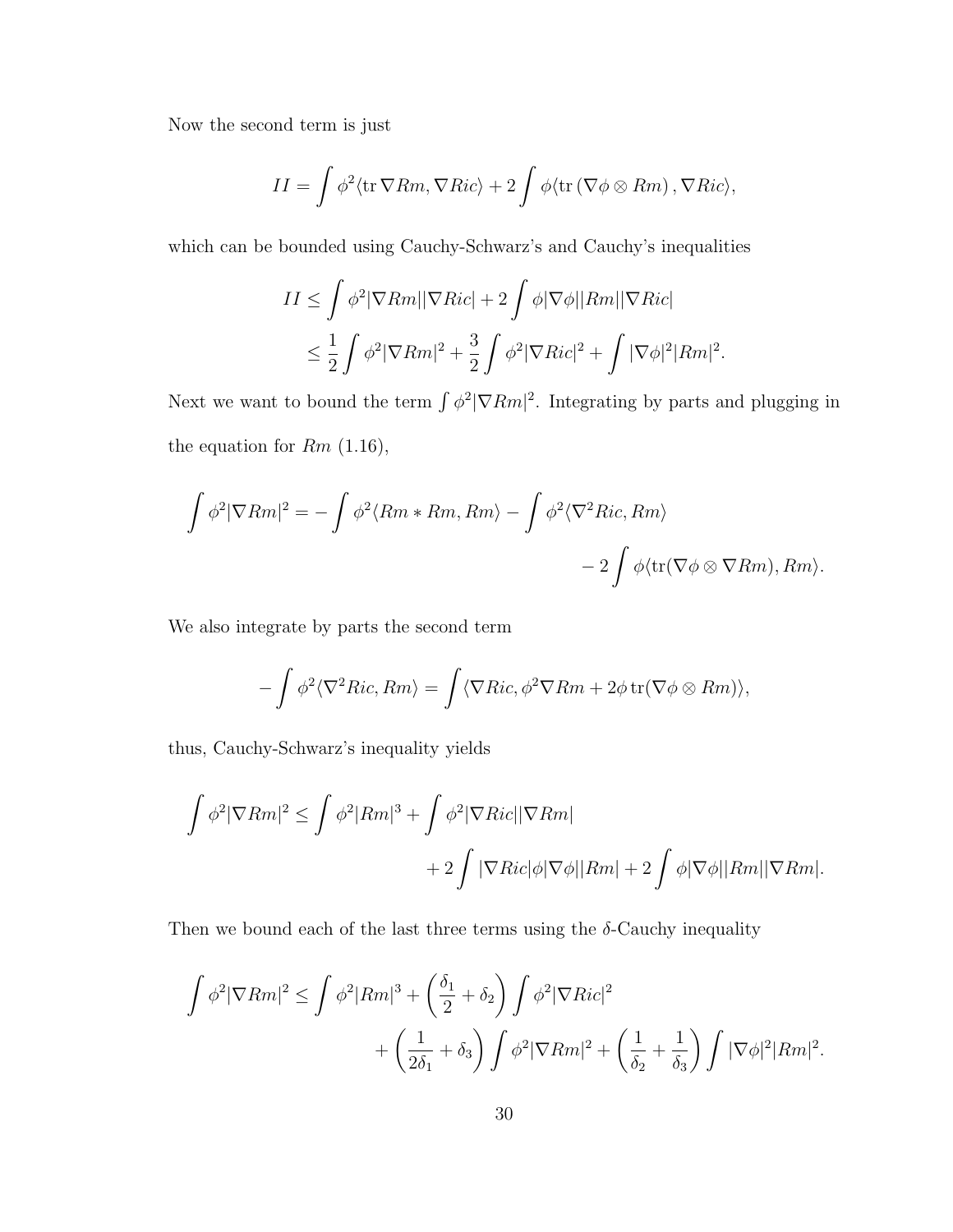Regrouping the term  $\int \phi^2 |\nabla Rm|^2$  and choosing  $\delta_i$ 's small enough we have

$$
C\int \phi^2 |\nabla Rm|^2 \le \int \phi^2 |Rm|^3 + \int \phi^2 |\nabla Ric|^2 + \int |\nabla \phi|^2 |Rm|^2. \tag{2.11}
$$

Putting it all back together with (2.10) yields

$$
C\left(\int \phi^4 |Rm|^4\right)^{\frac{1}{2}} \le \int \phi^2 |Rm|^3 + \int \phi^2 |\nabla Ric|^2 + \int |\nabla \phi|^2 |Rm|^2.
$$

By Hölder's inequality  $\int \phi^2 |Rm|^3 \leq \left(\int \phi^4 |Rm|^4\right)^{\frac{1}{2}} \left(\int_{B_r(x)} |Rm|^2\right)^{\frac{1}{2}}$ . Thus, we can choose  $\varepsilon_0$  small enough so that

$$
C\left(\int \phi^4 |Rm|^4\right)^{\frac{1}{2}} \le \int \phi^2 |\nabla Ric|^2 + \int |\nabla \phi|^2 |Rm|^2,
$$

which combined with (2.8) yields

$$
C\left(\int \phi^4 |Rm|^4\right)^{\frac{1}{2}} \le \int |\nabla \phi|^2 |Rm|^2 + \left(\int_{B_r(x)} |\nabla^2 scal|^2\right)^{\frac{1}{2}} \left(\int_{B_r(x)} |Ric|^2\right)^{\frac{1}{2}}. (2.12)
$$

Then the desired estimate can be achieved choosing  $\phi$  such that it also satisfies  $\phi|_{B_{\frac{r}{2}}(x)} \equiv 1$  and  $|\nabla \phi| \leq 2r^{-1}$ .  $\Box$ 

For the general estimates we need elliptic equations for  $\nabla^mRic$  and  $\nabla^mRm$ . These can be derived taking derivatives of the equations for  $Rm$  and  $Ric$  (1.11) and (1.12) and using the standard commutator formulas (see Lemma A.6 for details). We have

$$
\Delta\left(\nabla^{m}Ric\right) = \sum_{k=0}^{m} \nabla^{k}Rm * \nabla^{m-k}Ric + \nabla^{m+2}scal,\tag{2.13}
$$

and

$$
\Delta\left(\nabla^{m}Rm\right) = \sum_{k=0}^{m} \nabla^{k}Rm \ast \nabla^{m-k}Rm + \nabla^{m+2}Ric.
$$
 (2.14)

Now we can proceed with the general induction argument.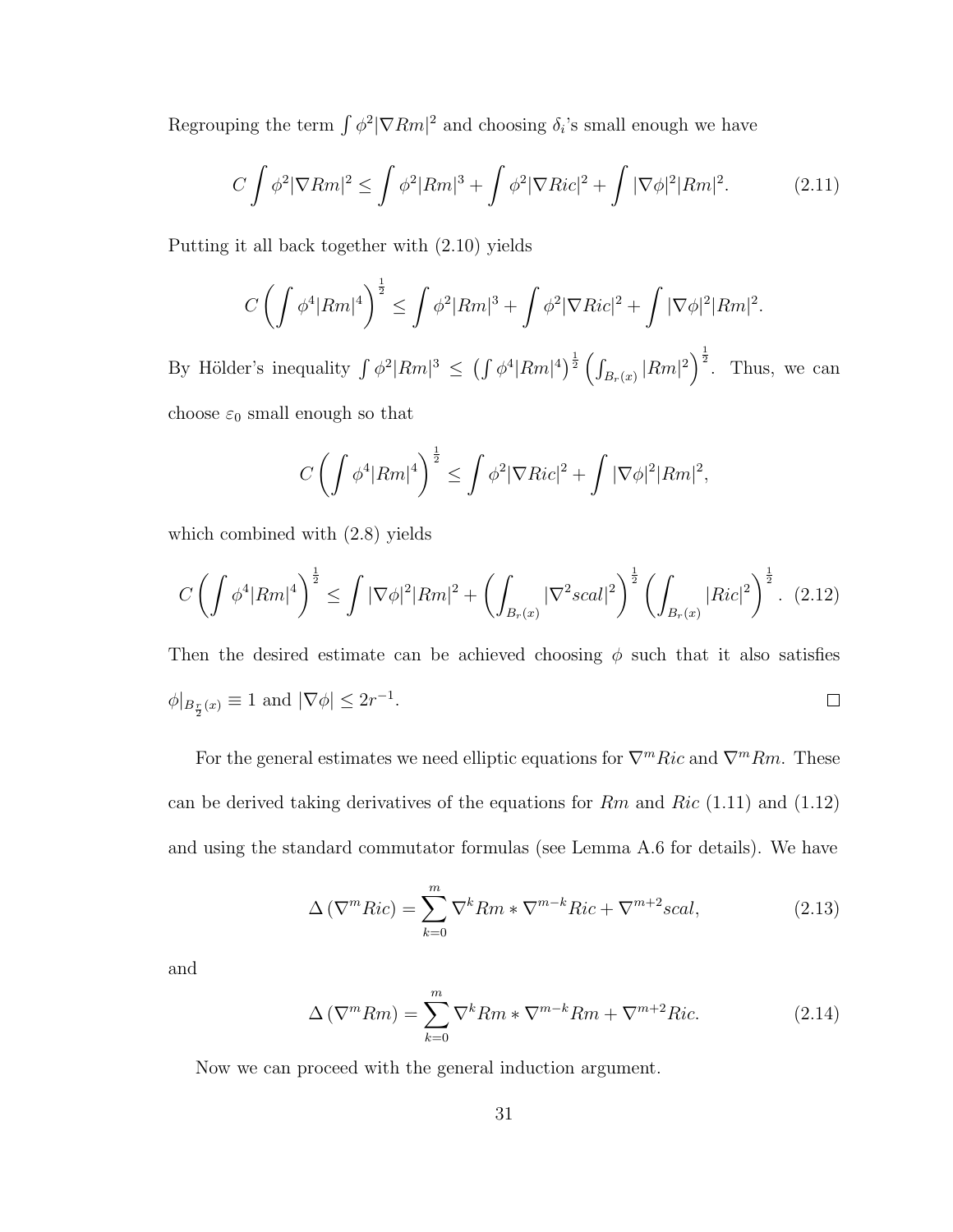*Proof of* (2.1). Let  $\phi$  be any smooth cutoff function with  $0 \leq \phi \leq 1$  and support contained in  $B_r(x)$ . From the Sobolev inequality and integration by parts, we obtain

$$
C_S \left( \int \phi^4 |\nabla^m Ric|^4 \right)^{\frac{1}{2}} \leq \underbrace{-\int \phi^2 |\nabla^m Ric| \Delta |\nabla^m Ric|}_{I} + \underbrace{\int |\nabla \phi|^2 |\nabla^m Ric|^2}_{II}.
$$

Using  $|T| \Delta |T| \ge \langle T, \Delta T \rangle$  (A.8) and the equation for  $\nabla^mRic$  (2.13) yields

$$
I \leq \underbrace{\int \phi^2 \left\langle \nabla^m Ric, Rm * \nabla^m Ric \right\rangle}_{I_1} + \underbrace{\int \phi^2 \left\langle \nabla^m Ric, \sum_{k=1}^{m-1} \nabla^k Rm * \nabla^{m-k} Ric \right\rangle}_{I_2} + \underbrace{\int \phi^2 \left\langle \nabla^m Ric, \nabla^m Rm * Ric \right\rangle}_{I_3} + \underbrace{\int \phi^2 \left\langle \nabla^m Ric, \nabla^{m+2} scal \right\rangle}_{I_4}.
$$

Next we bound the third term. First we integrate by parts

$$
I_3 = -\int \langle \nabla^m Ric, \nabla^{m-1} Rm * \phi^2 \nabla Ric \rangle - \int \langle \nabla^{m+1} Ric, \nabla^{m-1} Rm * \phi^2 Ric \rangle
$$
  
- 2  $\int \phi \langle \nabla^m Ric, \nabla^{m-1} Rm * \text{tr}(\nabla \phi \otimes Ric) \rangle$ ,

and then we use Cauchy-Schwarz followed by the  $\delta$ -Cauchy inequality

$$
I_3 \leq \int \phi^2 |\nabla^m Ric||\nabla^{m-1}Rm||\nabla Ric| + \frac{\delta}{2} \int \phi^2 |\nabla^{m+1}Ric|^2 + \left(\frac{1}{2\delta} + 1\right) \int \phi^2 |\nabla^{m-1}Rm|^2 |Ric|^2 + \int |\nabla \phi|^2 |\nabla^m Ric|^2.
$$

Now we deal with  $\int \phi^2 |\nabla^{m+1}Ric|^2$ . Integrating by parts we have

$$
\int \phi^2 |\nabla^{m+1} Ric|^2 = -\int \phi^2 \langle \Delta(\nabla^m Ric), \nabla^m Ric \rangle - 2 \int \phi \langle tr(\nabla \phi \otimes \nabla^{m+1} Ric), \nabla^m Ric \rangle.
$$

The first term can be bounded as  $I$  above. We obtain

$$
\int \phi^2 |\nabla^{m+1} Ric|^2 \le I_1 + I_2 + I_3 + I_4 + 2 \int \phi |\nabla \phi| |\nabla^{m+1} Ric| |\nabla^m Ric|.
$$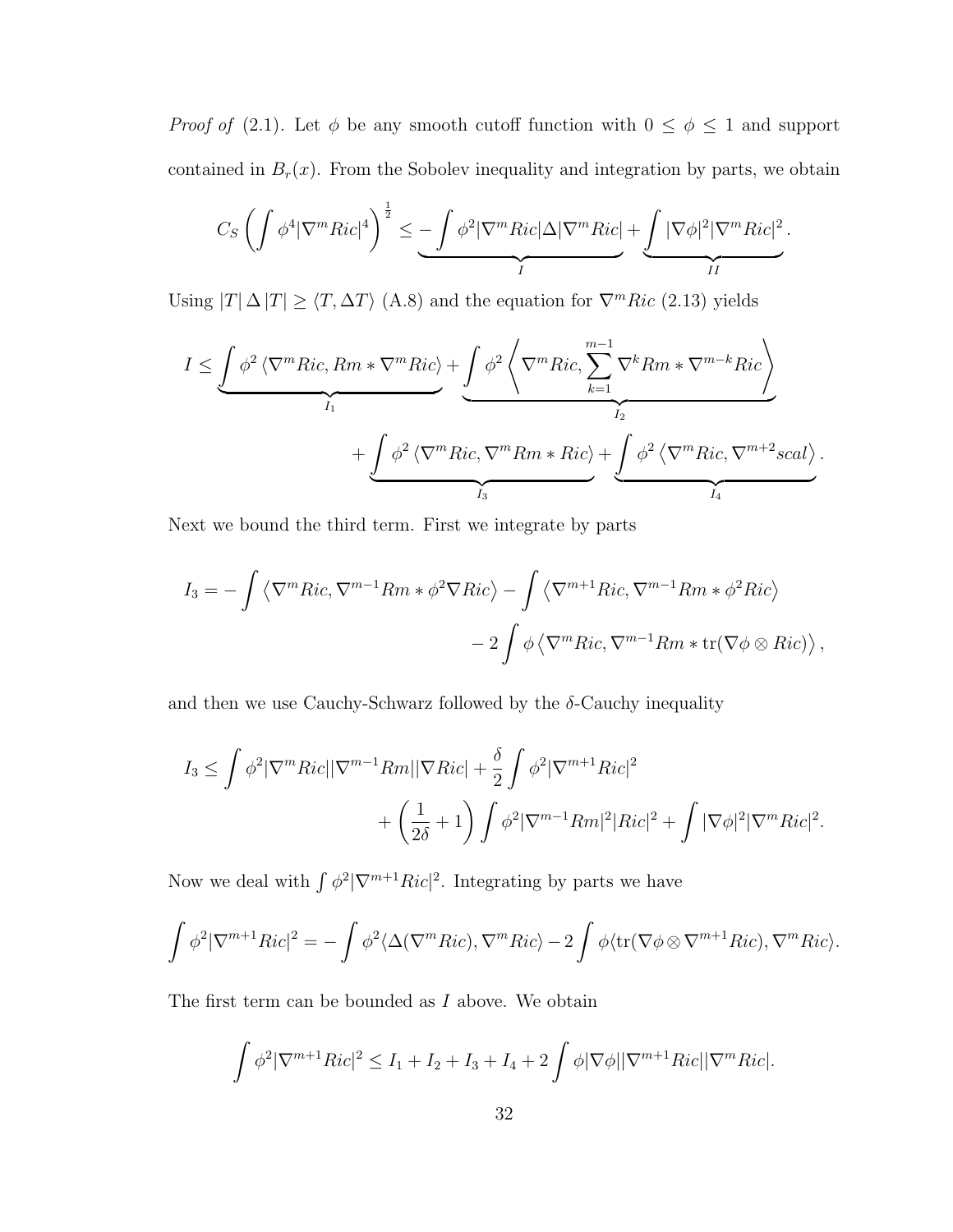Using the bound for  $I_3$  and the  $\delta$ -Cauchy inequality on the last term, we have

$$
\int \phi^2 |\nabla^{m+1} Ric|^2 \le I_1 + I_2 + I_4 + \left(1 + \frac{1}{\delta}\right) II + \frac{3\delta}{2} \int \phi^2 |\nabla^{m+1} Ric|^2
$$

$$
+ \left(1 + \frac{1}{2\delta}\right) \int \phi^2 |\nabla^{m-1} Rm|^2 |Ric|^2 + \int \phi^2 |\nabla^m Ric||\nabla^{m-1} Rm||\nabla Ric|.
$$

Thus, choosing  $\delta$  small enough, we can write

$$
C \int \phi^2 |\nabla^{m+1} Ric|^2 \le I_1 + I_2 + I_4 + II
$$
  
+ 
$$
\int \phi^2 |\nabla^{m-1} Rm|^2 |Ric|^2 + \int \phi^2 |\nabla^m Ric||\nabla^{m-1} Rm||\nabla Ric|, (2.15)
$$

which plugged back into the initial inequality results in

$$
C\left(\int \phi^4 |\nabla^m Ric|^4\right)^{\frac{1}{2}} \le I_1 + I_2 + I_4 + II + \int \phi^2 |\nabla^{m-1} Rm|^2 |Ric|^2,
$$

where we used that the last summand in  $(2.15)$  can be incorporated into  $I_2$  (see inequality below). Now we choose suitably supported cutoff functions and deal with the remaining terms. By Hölder's inequality,

$$
I_1 \leq \int \phi^2 |\nabla^m Ric|^2 |Rm| \leq \left( \int \phi^4 |\nabla^m Ric|^4 \right)^{\frac{1}{2}} \left( \int_{B_r(x)} |Rm|^2 \right)^{\frac{1}{2}},
$$

so we can regroup  $I_1$  on the left hand side provided we choose  $\varepsilon_0$  small enough. To bound  $I_2$  we use Cauchy-Schwarz's inequality, Hölder's inequality and the induction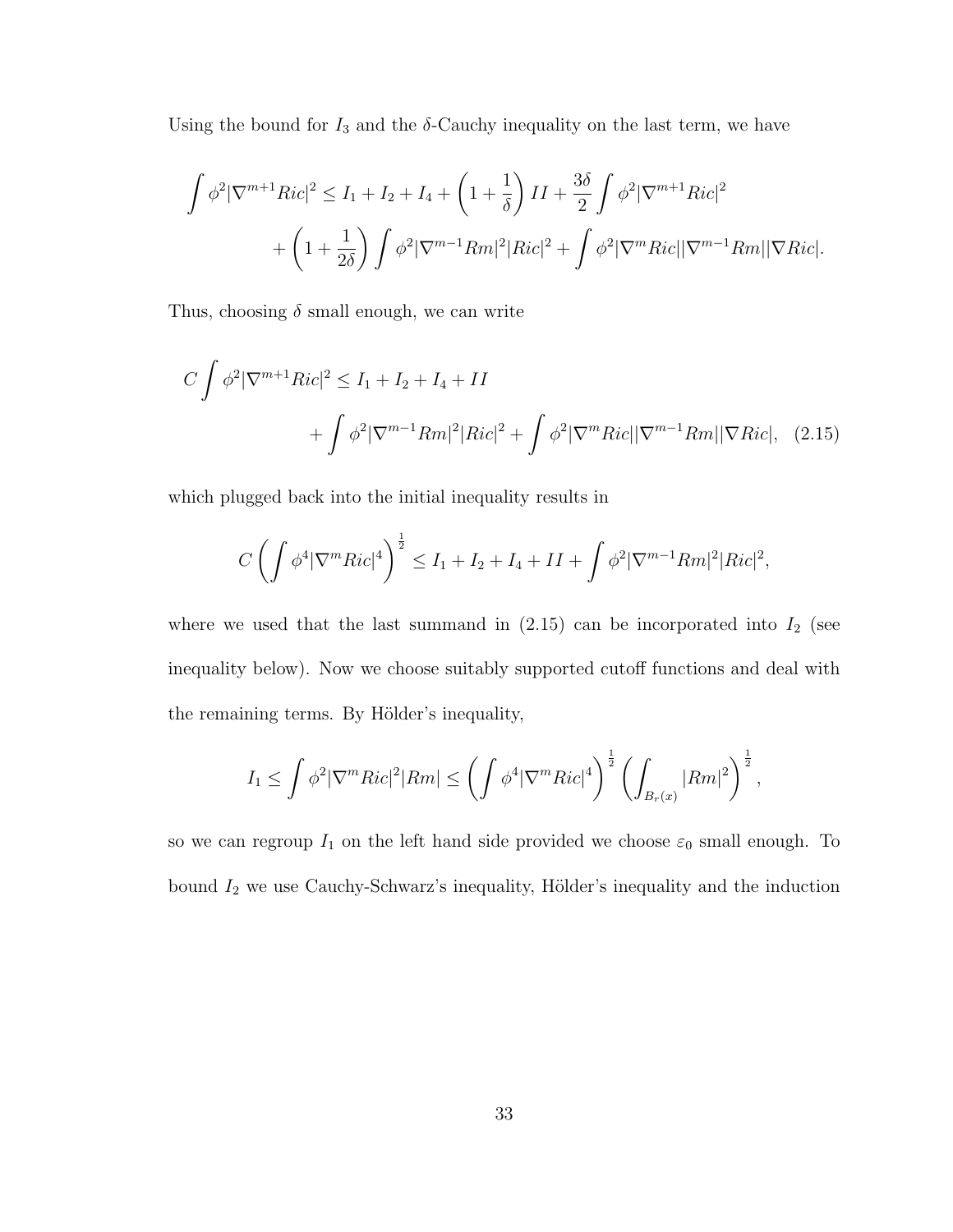hypothesis

$$
I_2 \leq \sum_{k=1}^{m-1} \int \phi^2 |\nabla^m Ric| |\nabla^k Rm| |\nabla^{m-k} Ric| \n\leq \sum_{k=1}^{m-1} \left( \int_{supp(\phi)} |\nabla^m Ric|^2 \right)^{\frac{1}{2}} \left( \int \phi^4 |\nabla^k Rm|^4 \right)^{\frac{1}{4}} \left( \int \phi^4 |\nabla^{m-k} Ric|^4 \right)^{\frac{1}{4}} \n\leq C \left[ \left( r^{-2} + P_m \right)^{\frac{m}{2}} \sum_{k=1}^{m-1} \left( r^{-2} + P_m \right)^{\frac{k+1}{2}} \left( r^{-2} + P_m \right)^{\frac{m-k+1}{2}} \right] \left( \int_{B_r(x)} |Ric|^2 \right)^{\frac{1}{2}} \n\leq C \left[ \left( r^{-2} + P_m \right)^{\frac{m}{2}} \sum_{k=1}^{m-1} \left( r^{-2} + P_m \right)^{\frac{m+2}{2}} \right] \left( \int_{B_r(x)} |Ric|^2 \right)^{\frac{1}{2}} \n\leq C \left( r^{-2} + P_m \right)^{m+1} \left( \int_{B_r(x)} |Ric|^2 \right)^{\frac{1}{2}}.
$$

For  $I_4$  we use Cauchy-Schwarz and Hölder's inequality followed by the induction hypothesis

$$
I_4 \leq \int \phi^2 |\nabla^m Ric| |\nabla^{m+2} scal| \leq \left( \int \phi^2 |\nabla^m Ric|^2 \right)^{\frac{1}{2}} \left( \int \phi^2 |\nabla^{m+2} scal|^2 \right)^{\frac{1}{2}}
$$
  

$$
\leq C \left( r^{-2} + P_m \right)^{\frac{m}{2}} \left( \int_{B_r(x)} |Ric|^2 \right)^{\frac{1}{4}} P_m^{\frac{m+2}{2}}
$$
  

$$
\leq C \left( r^{-2} + P_m \right)^{m+1} \left( \int_{B_r(x)} |Ric|^2 \right)^{\frac{1}{2}}.
$$

The induction hypothesis can also be used to bound  $\RN{2}$ 

$$
II \leq C r^{-2} \left( r^{-2} + P_m \right)^m \left( \int_{B_r(x)} |Ric|^2 \right)^{\frac{1}{2}} \leq C \left( r^{-2} + P_m \right)^{m+1} \left( \int_{B_r(x)} |Ric|^2 \right)^{\frac{1}{2}},
$$

as well as the last term

$$
\int \phi^2 |\nabla^{m-1} Rm|^2 |Ric|^2 \le \left( \int \phi^2 |\nabla^{m-1} Rm|^4 \right)^{\frac{1}{2}} \left( \int \phi^2 |Ric|^4 \right)^{\frac{1}{2}}
$$
  

$$
\le C \left( r^{-2} + P_m \right)^{m+1} \left( \int_{B_r(x)} |Ric|^2 \right)^{\frac{1}{2}}.
$$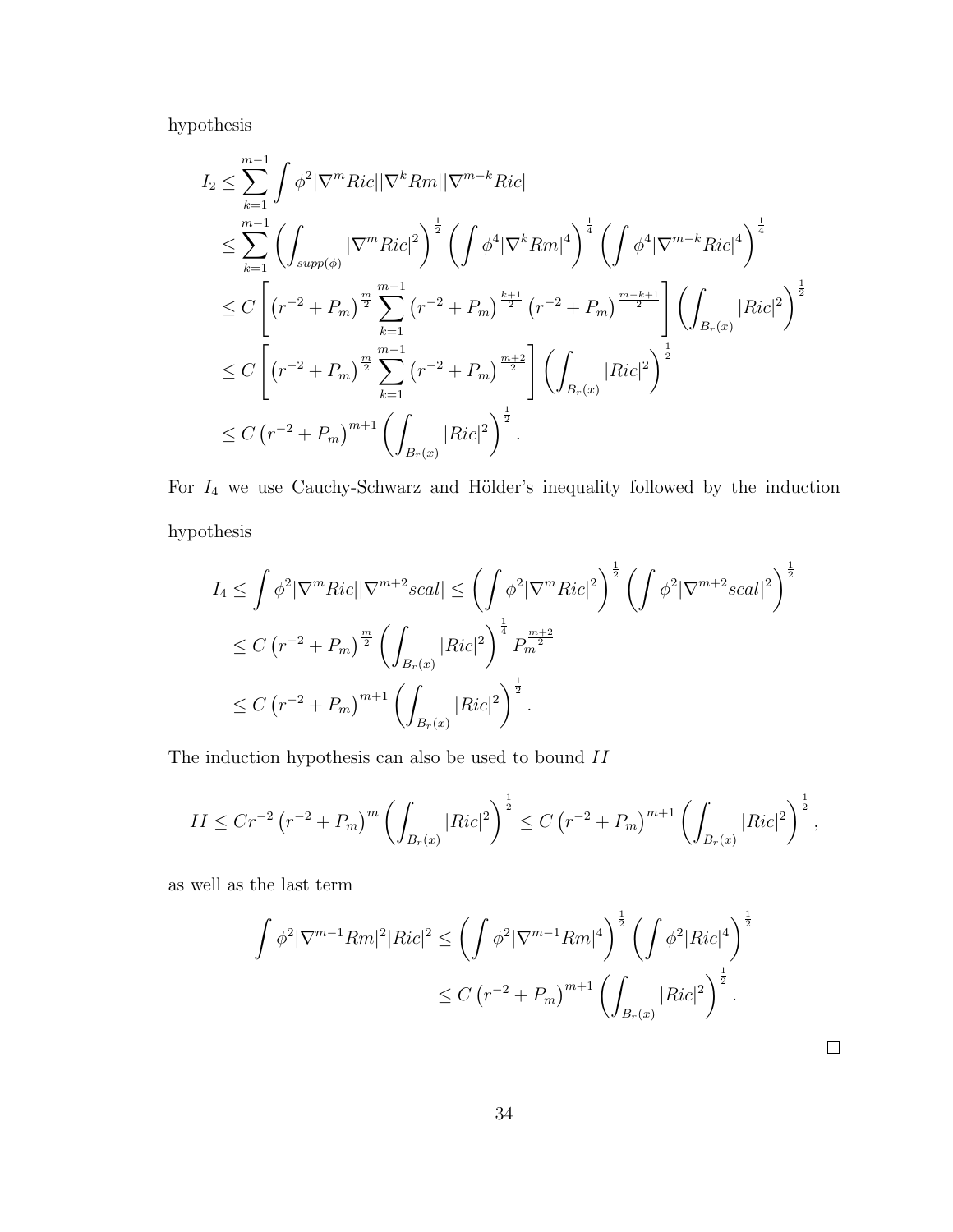*Proof of*  $(2.2)$ . From  $(2.15)$  and the estimates obtained in the proof of  $(2.1)$ , we have

$$
C \int \phi^2 |\nabla^{m+1} Ric|^2 \le \left( \int_{B_r(x)} |Rm|^2 \right)^{\frac{1}{2}} \left( \int \phi^4 |\nabla^m Ric|^4 \right)^{\frac{1}{2}} + \left( r^{-2} + P_m \right)^{m+1} \left( \int_{B_r(x)} |Ric|^2 \right)^{\frac{1}{2}},
$$

 $\Box$ 

and the estimate follows using (2.1).

*Proof of* (2.3). Let  $\phi$  be a smooth function with  $0 \le \phi \le 1$  and support contained in  $B_r(x)$ . We integrate by parts to obtain

$$
\int \phi^2 |\nabla^m Rm|^2 = \underbrace{-\int \phi^2 \langle \Delta(\nabla^{m-1}Rm), \nabla^{m-1}Rm \rangle}_{I} - \underbrace{-2\int \phi \langle \text{tr}(\nabla \phi \otimes \nabla^m Rm), \nabla^{m-1}Rm \rangle}_{II}.
$$

Using the equation for  $\nabla^{m-1}Rm$  (2.14), we have

$$
I = -\sum_{k=0}^{m-1} \int \phi^2 \langle \nabla^k Rm * \nabla^{m-k-1} Rm, \nabla^{m-1} Rm \rangle - \underbrace{\int \phi^2 \langle \nabla^{m+1} Ric, \nabla^{m-1} Rm \rangle}_{I_2}.
$$

By Hölder's inequality and the induction hypothesis,

$$
I_{1} \leq \sum_{k=0}^{m-1} \left( \int \phi^{4} |\nabla^{k} Rm|^{4} \right)^{\frac{1}{4}} \left( \int \phi^{4} |\nabla^{m-k-1} Rm|^{4} \right)^{\frac{1}{4}} \left( \int_{supp(\phi)} |\nabla^{m-1} Rm|^{2} \right)^{\frac{1}{2}}
$$
  

$$
\leq C \left[ \left( r^{-2} + P_{m} \right)^{\frac{m-1}{2}} \sum_{k=1}^{m-1} \left( r^{-2} + P_{m} \right)^{\frac{k+1}{2}} \left( r^{-2} + P_{m} \right)^{\frac{m-k}{2}} \right] \left( \int_{B_{r}(x)} |Rm|^{2} \right)^{\frac{1}{2}}
$$
  

$$
\leq C \left( r^{-2} + P_{m} \right)^{m} \left( \int_{B_{r}(x)} |Rm|^{2} \right)^{\frac{1}{2}},
$$

where we have chosen suitably supported cutoff functions. We can bound  $I_2$  in a similar fashion using (2.2)

$$
I_2 \leq \left(\int \phi^2 |\nabla^{m+1} Ric|^2\right)^{\frac{1}{2}} \left(\int \phi^2 |\nabla^{m-1} Rm|^2\right)^{\frac{1}{2}} \leq C \left(r^{-2} + P_m\right)^m \left(\int_{B_r(x)} |Rm|^2\right)^{\frac{1}{2}}.
$$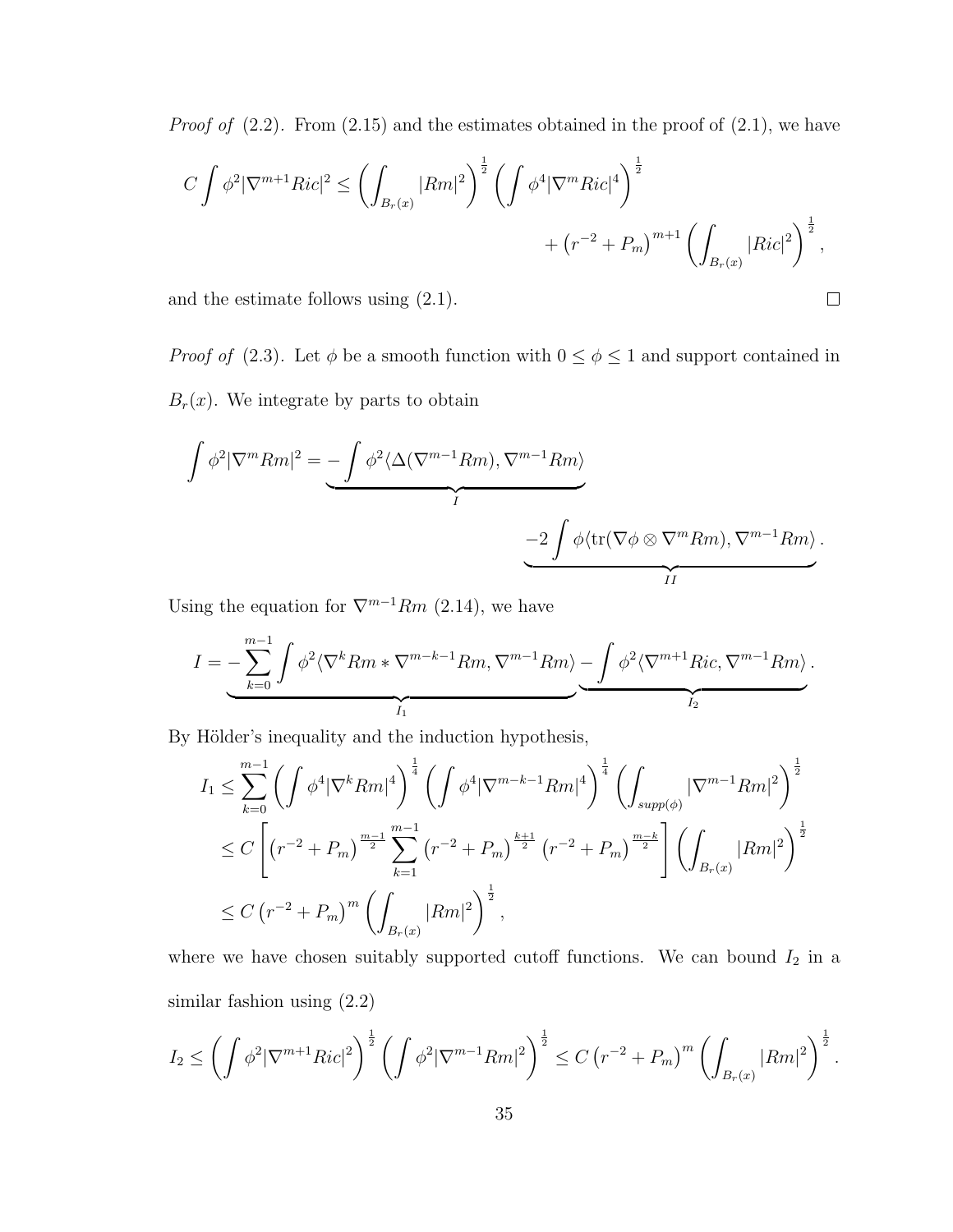Lastly, using the  $\delta$ -Cauchy inequality, we can bound  $II$  as follows

$$
II \le 2 \int \phi |\nabla \phi| |\nabla^m Rm| |\nabla^{m-1} Rm| \le \delta \int \phi^2 |\nabla^m Rm| + \frac{1}{\delta} \int |\nabla \phi|^2 |\nabla^{m-1} Rm|^2.
$$

Thus, choosing  $\delta$  small enough, we obtain

$$
C\int \phi^2 |\nabla^m Rm|^2 \le (r^{-2} + P_m)^m + \int |\nabla \phi|^2 |\nabla^{m-1} Rm|^2,
$$

and we are done by noting that

$$
\int |\nabla \phi|^2 |\nabla^{m-1} Rm|^2 \le Cr^{-2} \left(r^{-2} + P_m\right)^{m-1} \le C \left(r^{-2} + P_m\right)^m,
$$

where again we have chosen suitable cutoff functions and the induction hypothesis.

 $\hfill \square$ 

Proof of  $(2.4)$ . By the Sobolev inequality and integration by parts we obtain

$$
C_S \left( \int \phi^4 |\nabla^m Rm|^4 \right)^{\frac{1}{2}} \leq \underbrace{\int \phi^2 \langle \Delta(\nabla^m Rm), \nabla^m Rm \rangle}_{I} + \underbrace{\int |\nabla \phi|^2 |\nabla^m Rm|^2}_{II},
$$

where we also have used the inequality  $|T| \Delta |T| \geq \langle T, \Delta T \rangle$  (A.8). Then, using the equation for  $\nabla^m Rm$  (2.14) we can write

$$
I = \underbrace{\int \phi^2 \langle \nabla^{m+2} Ric, \nabla^m Rm \rangle}_{I_1} + \underbrace{2 \int \phi^2 \langle Rm * \nabla^m Rm, \nabla^m Rm \rangle}_{I_2} + \underbrace{\sum_{k=1}^{m-1} \int \phi^2 \langle \nabla^k Rm * \nabla^{m-k} Rm, \nabla^m Rm \rangle}_{I_3}.
$$

Integrate by parts the first term and then use the  $\delta$ -Cauchy inequality to obtain

$$
I_1 = -\int \phi^2 \langle \nabla^{m+1} Ric, \nabla^{m+1} Rm \rangle - 2 \int \phi \langle \nabla^{m+1} Ric, \text{tr}(\nabla \phi \otimes \nabla^m Rm) \rangle
$$
  

$$
\leq \left(\frac{1}{2\delta} + 1\right) \int \phi^2 |\nabla^{m+1} Ric|^2 + \frac{\delta}{2} \int \phi^2 |\nabla^{m+1} Rm|^2 + \int |\nabla \phi|^2 |\nabla^m Rm|^2.
$$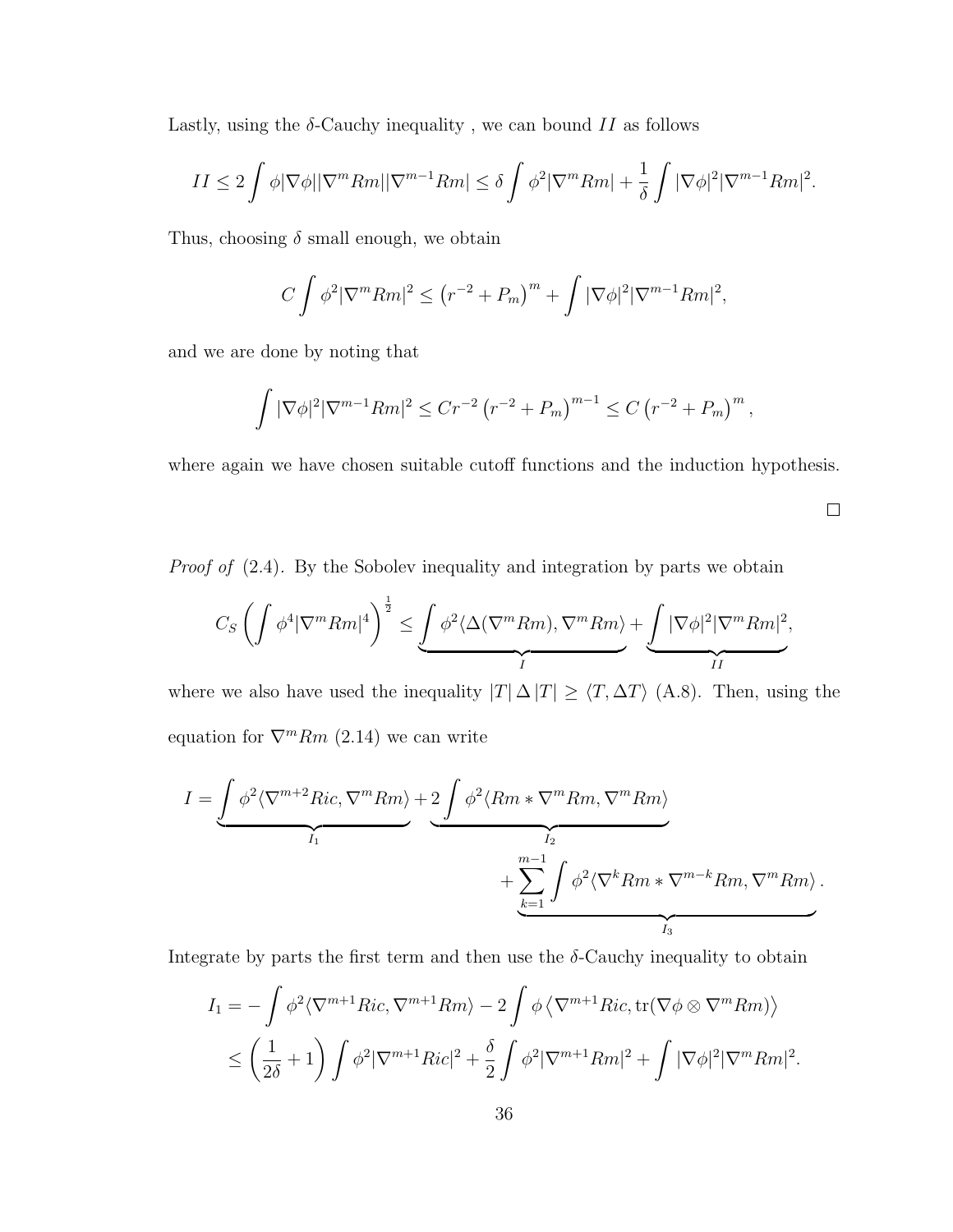Therefore, setting  $\delta = 1$ , we end up with

$$
C\left(\int \phi^4 |\nabla^m Rm|^4\right)^{\frac{1}{2}} \le I_2 + I_3 + II + \int \phi^2 |\nabla^{m+1} Ric|^2 + \int \phi^2 |\nabla^{m+1} Rm|^2. \tag{2.16}
$$

Now we bound the term  $\int \phi^2 |\nabla^{m+1}Rm|^2$  as in the proof of (2.3). Integrating by parts we obtain

$$
\int \phi^2 |\nabla^{m+1} Rm|^2 = -\int \phi^2 \langle \Delta(\nabla^m Rm), \nabla^m Rm \rangle - 2 \int \phi \langle \text{tr}(\nabla \phi \otimes \nabla^{m+1} Rm), \nabla^m Rm \rangle.
$$

By Cauchy-Schwarz and the  $\delta$ -Cauchy inequality, we bound the second term

$$
-2\int \phi \langle tr(\nabla \phi \otimes \nabla^{m+1}Rm), \nabla^m Rm \rangle \le \delta \int \phi^2 |\nabla^{m+1}Rm|^2 + \frac{1}{\delta} \int |\nabla \phi|^2 |\nabla^m Rm|^2.
$$

Therefore, using the bound for I obtained above, we end up with the following

$$
\int \phi^2 |\nabla^{m+1} Rm|^2 \le I_2 + I_3 + \left(\frac{1}{\delta} + 1\right) II
$$
  
+ 
$$
\left(\frac{1}{2\delta} + 1\right) \int \phi^2 |\nabla^{m+1} Ric|^2 + \frac{3\delta}{2} \int \phi^2 |\nabla^{m+1} Rm|^2.
$$

So choosing  $\delta$  small enough to regroup the term  $\int \phi^2 |\nabla^{m+1}Rm|^2$  and plugging back into (2.16) yields

$$
C\left(\int \phi^4 |\nabla^m Rm|^4\right)^{\frac{1}{2}} \le I_2 + I_3 + II + \int \phi^2 |\nabla^{m+1} Ric|^2.
$$

Note that by Hölder's inequality

$$
I_2 \leq 2 \left( \int_{supp(\phi)} |Rm|^2 \right)^{\frac{1}{2}} \left( \int \phi^4 |\nabla^m Rm|^4 \right)^{\frac{1}{2}},
$$

which allows us to regroup this term on the left hand side by choosing  $\varepsilon_0$  small enough. Next we choose suitably supported cutoff functions and deal with the remaining terms.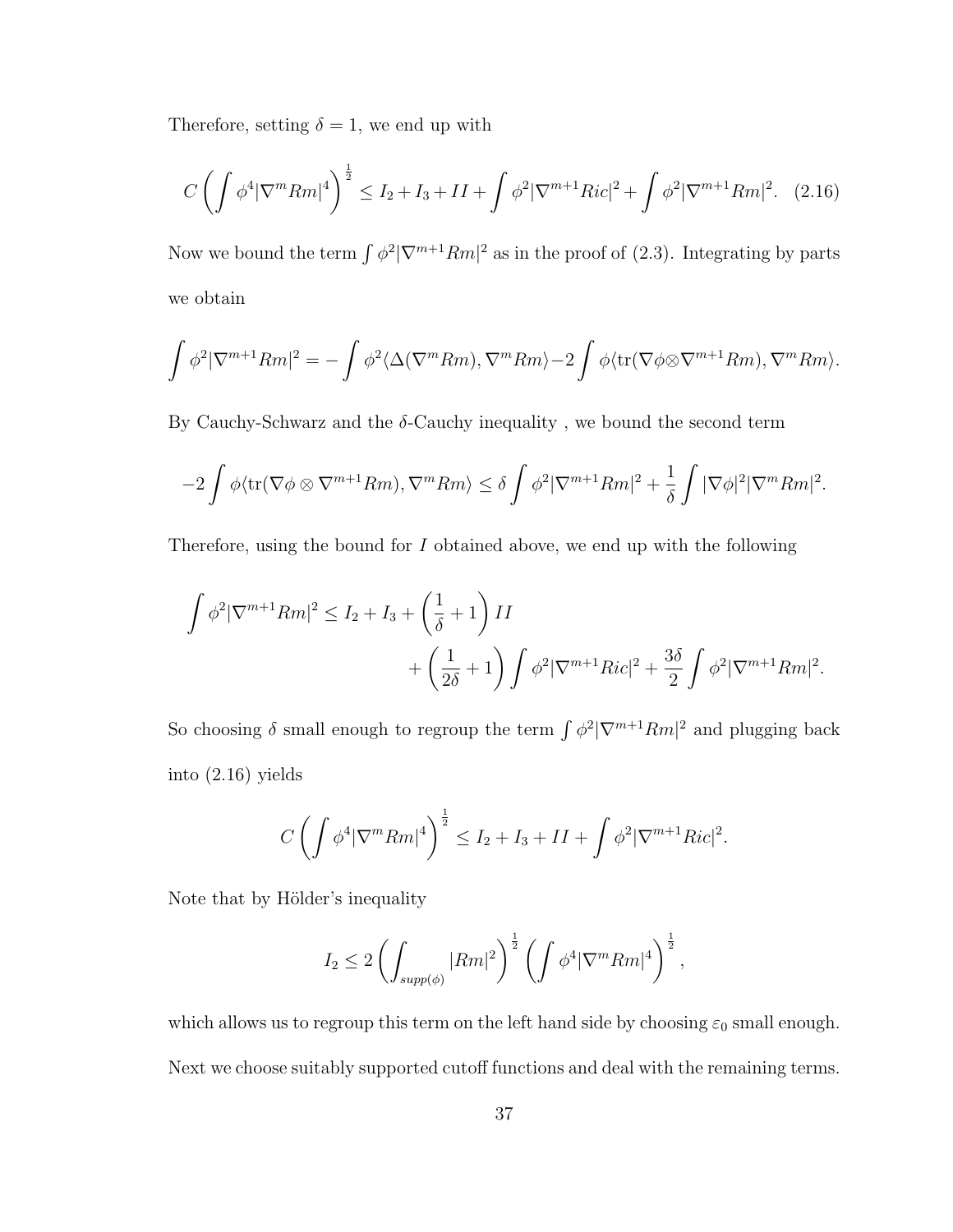By Hölder's inequality and the induction hypothesis, we have

$$
I_3 \leq \sum_{k=1}^{m-1} \left( \int \phi^4 |\nabla^k Rm|^4 \right)^{\frac{1}{4}} \left( \int \phi^4 |\nabla^{m-k} Rm|^4 \right)^{\frac{1}{4}} \left( \int_{supp(\phi)} |\nabla^m Rm|^2 \right)^{\frac{1}{2}}
$$
  

$$
\leq C \left[ \left( r^{-2} + P_m \right)^{\frac{m}{2}} \sum_{k=1}^{m-1} \left( r^{-2} + P_m \right)^{\frac{k+1}{2}} \left( r^{-2} + P_m \right)^{\frac{m-k+1}{2}} \right] \left( \int_{B_r(x)} |Rm|^2 \right)^{\frac{1}{2}}
$$
  

$$
\leq C \left( r^{-2} + P_m \right)^{m+1} \left( \int_{B_r(x)} |Rm|^2 \right)^{\frac{1}{2}},
$$

By the induction hypothesis,

$$
II \leq \int |\nabla \phi|^2 |\nabla^m Rm|^2 \leq Cr^{-2} \left(r^{-2} + P_m\right)^m \left(\int_{B_r(x)} |Rm|^2\right)^{\frac{1}{2}}
$$
  

$$
\leq C \left(r^{-2} + P_m\right)^{m+1} \left(\int_{B_r(x)} |Rm|^2\right)^{\frac{1}{2}},
$$

 $\Box$ 

and, finally, the term  $\int \phi^2 |\nabla^{m+1}Ric|^2$  can be bounded with (2.2).

#### 2.2  $L^{\infty}$  bounds for  $|Rm|$

 $B_{\frac{r}{8}}(x)$ 

Now that we have established  $L^2$  and  $L^4$  estimates, we can use Lemma 1.12 to obtain the  $L^{\infty}$  estimates in Theorem 2.1. Here is where we need to use the upper volume growth assumption.

**Proposition 2.8.** There are constants  $C = C(m, r, S_0, C_S, V_0) < \infty$ ,  $\varepsilon_0 = \varepsilon_0(C_S) >$ 0 such that if  $\left(\int_{B_r(x)} |Rm|^2\right)^{\frac{1}{2}} \leq \varepsilon_0$ , then we have sup  $|\nabla^m Rm| \leq C \left( \right)$  $|Rm|^2\bigg)^{\frac{1}{4}}$ 

*Proof.* For the sake of an induction argument, we start with 
$$
m = 0
$$
 case. Recall that we have the elliptic inequality for  $Rm$  (1.16)

 $B_r(x)$ 

$$
\Delta |Rm| \ge -|Rm|^2 - |\nabla^2 Ric|,
$$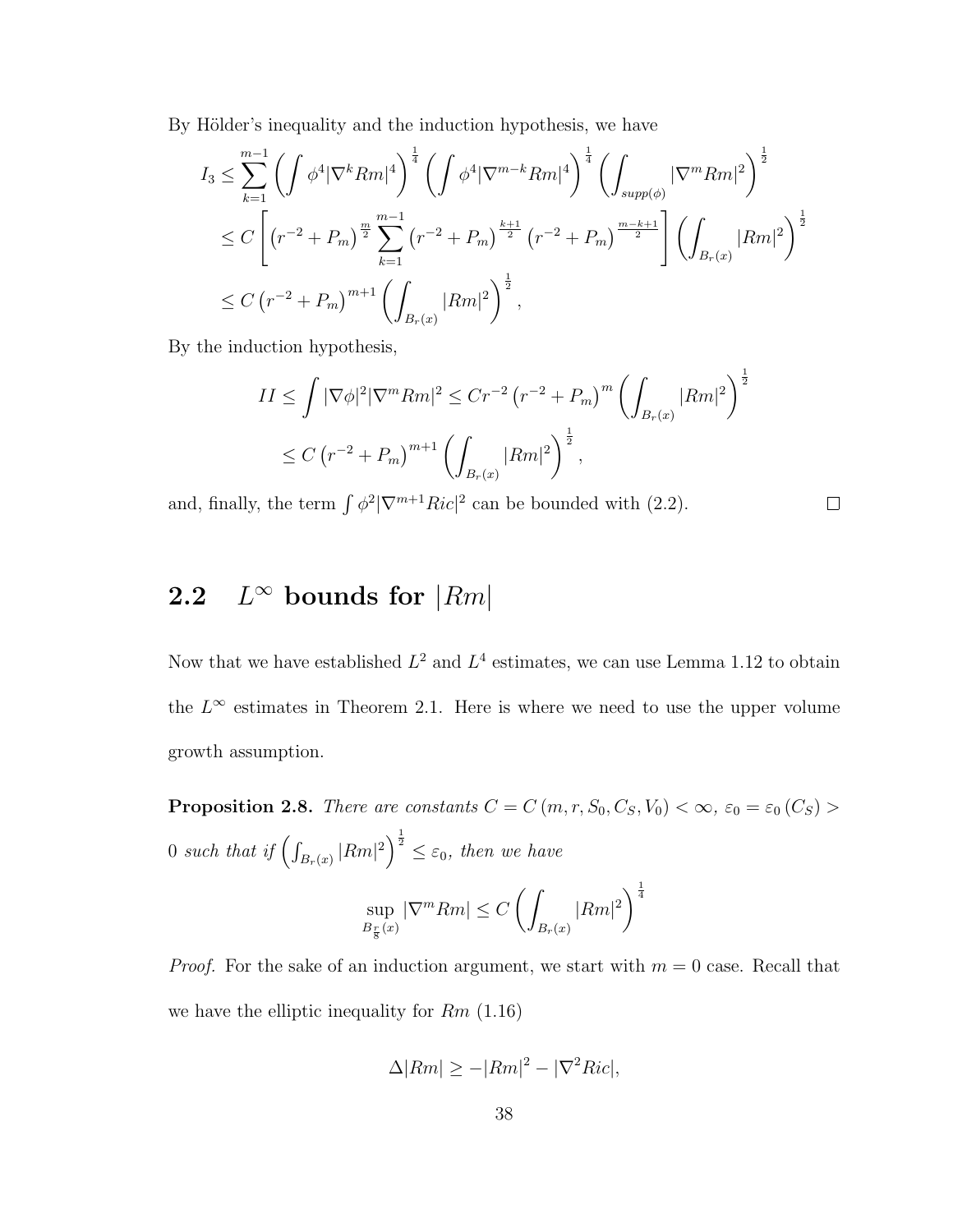so we can use Lemma 1.12 to obtain

$$
\sup_{B_{\frac{r}{8}}(x)} |Rm| \le C \left( r^{-2} + \left\| \nabla^2 scal \right\|_{L^2(B_r(x))} \right) \left( \left\| Rm \right\|_{L^2(B_r(x))} + r^3 \left\| \nabla^2 Ric \right\|_{L^4\left(B_{\frac{r}{4}}(x)\right)} \right),
$$

where we also used  $Vol(B_r(x)) \leq V_0 r^4$ . Thus, using (2.1) to bound the  $\nabla^2 Ric$  term, we have

$$
\sup_{B_{\frac{r}{8}}(x)} |Rm| \leq C ||Rm||_{L^{2}(B_{r}(x))}^{\frac{1}{2}}.
$$

In general, from the equation for  $\nabla^m Rm$  (2.14) we have

$$
\Delta |\nabla^m Rm| \geq -2|\nabla^m Rm| |Rm| - \underbrace{\left(\sum_{k=1}^{m-1} |\nabla^k Rm| |\nabla^{m-k} Rm| + |\nabla^{m+2} Ric| \right)}_{S}.
$$

So this time Lemma 1.12 yields

$$
\sup_{B_{\frac{r}{8}}(x)} |\nabla^m Rm| \le C \left( r^{-2} + \left\| \nabla^2 scal \right\|_{L^2(B_r(x))} \right)
$$

$$
\left( \left\| \nabla^m Rm \right\|_{L^2\left(B_{\frac{r}{4}}(x)\right)} + r^3 \left\| S \right\|_{L^4\left(B_{\frac{r}{4}}(x)\right)} \right).
$$

Note that for each  $m$  we can adjust the cutoff functions appearing in the proof of Proposition 2.3 in order to modify the radius of the geodesic balls at will. This allows us to conclude that  $\sum_{k=1}^{m-1} |\nabla^k Rm| |\nabla^{m-k} Rm| \leq C ||Rm||_{L^2(B_r(x))}$  by the induction hypothesis even though it appears in a bigger geodesic ball. Using (2.1) again we can bound the term  ${\cal S}$ 

$$
||S||_{L^{4}\left(B_{\frac{r}{4}}(x)\right)} \leq C \left(||Rm||_{L^{2}(B_{r}(x))} \left(\text{Vol}\, B_{\frac{r}{4}}(x)\right)^{\frac{1}{4}} + ||Ric||_{L^{2}(B_{r}(x))}^{\frac{1}{2}}\right),
$$

and by (2.3) we have  $\|\nabla^m Rm\|_{L^2(B_{\frac{r}{4}}(x))} \leq C \|Rm\|_{L^2(B_r(x))}^{\frac{1}{2}}$  so the result follows immediately.  $\Box$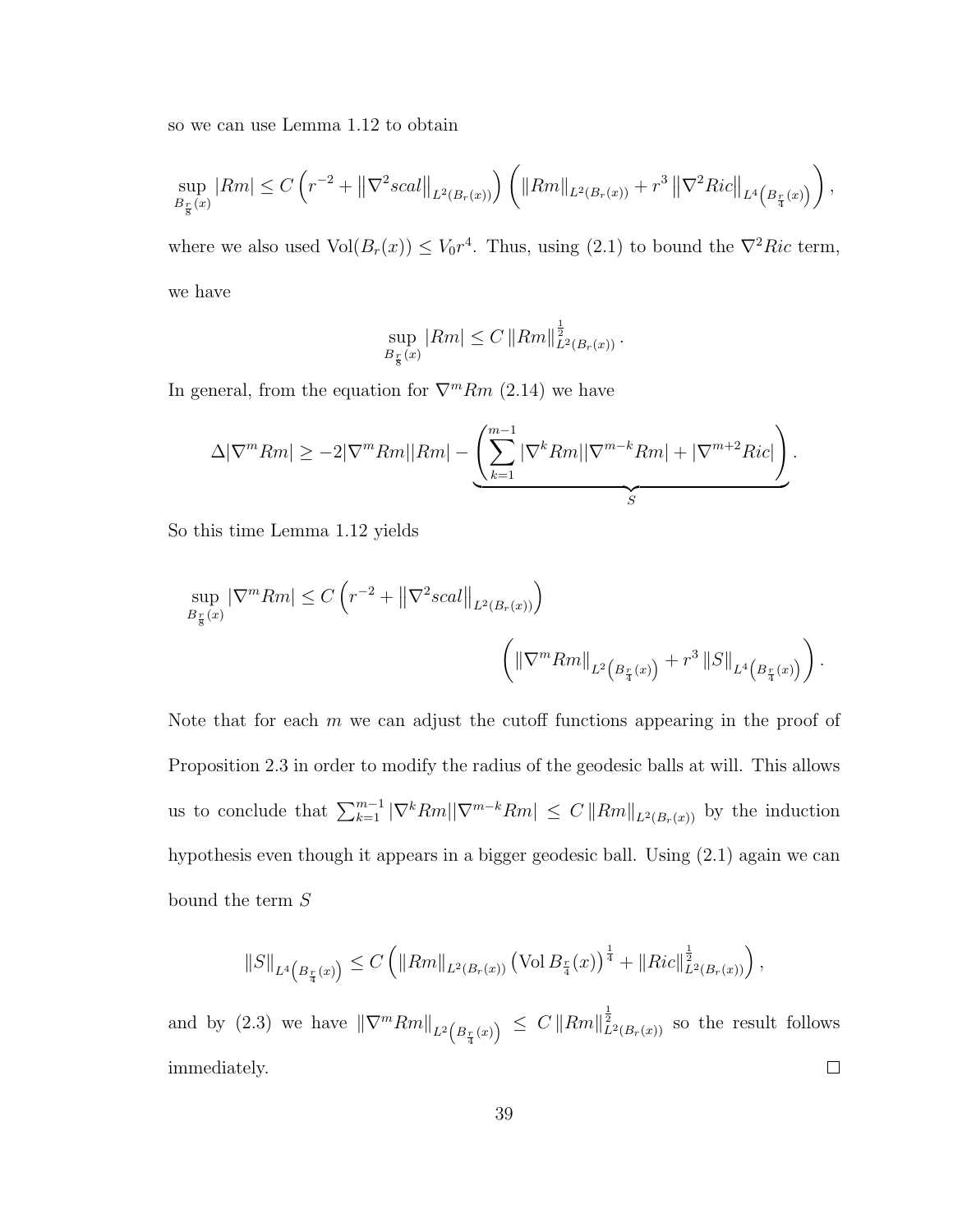#### $2.2.1$  $L^{\infty}$  bounds for  $|Rm|$  with constant scalar curvature

Here we provide the proof for the statement regarding constant scalar curvature in the  $\varepsilon$ -regularity Theorem 2.1. Here we don't need the upper volume growth assumption because it can be derived from the simpler equation for Ric. As mentioned above, this can be found in [TV05a].

**Lemma 2.9.** There are constants  $\varepsilon_0 = \varepsilon_0(C_S) > 0$  and  $V_0 = V_0(C_S) < \infty$  such that if  $\left(\int_{B_r(x)} |Rm|^2\right)^{\frac{1}{2}} \leq \varepsilon_0$ , then we have

$$
\text{Vol}\,B_s(y) \le V_0 s^4 \text{ for all } B_s(y) \subset B_{\frac{r}{4}}(x). \tag{2.17}
$$

*Proof.* First note that by scale invariance it is enough to show the result for  $r = 1$ . If we assume constant scalar curvature, the inequality for  $Ric$  (1.15) is

$$
\Delta|Ric| \ge -|Rm||Ric|,
$$

and the bound (2.9) is  $\left(\int_{B_{\frac{1}{2}}(x)} |Rm|^4\right)^{\frac{1}{2}} \leq C\varepsilon_0$ . Therefore, we can use Lemma 1.10 to obtain  $\sup_{B_{\frac{1}{4}}(x)} |Ric| \leq C$  for some constant  $C = C(C_S)$ . Now the desired volume estimate follows from Bishop-Gromov volume comparison

$$
\text{Vol}(B_s(y)) \le V_{-C}(s) \le \frac{V_{-C}(1)}{V_0(1)} V_0(s) \le C(C_S) s^4,
$$

where  $V_{-\Lambda}(t)$  denotes the volume of a geodesic ball of radius t in the space form of constant curvature  $-\Lambda$ .  $\Box$ 

Now that we have an upper volume growth estimate, the rest of the proof is similar to the non-constant scalar curvature case. The only difference is that the bounds line up nicely.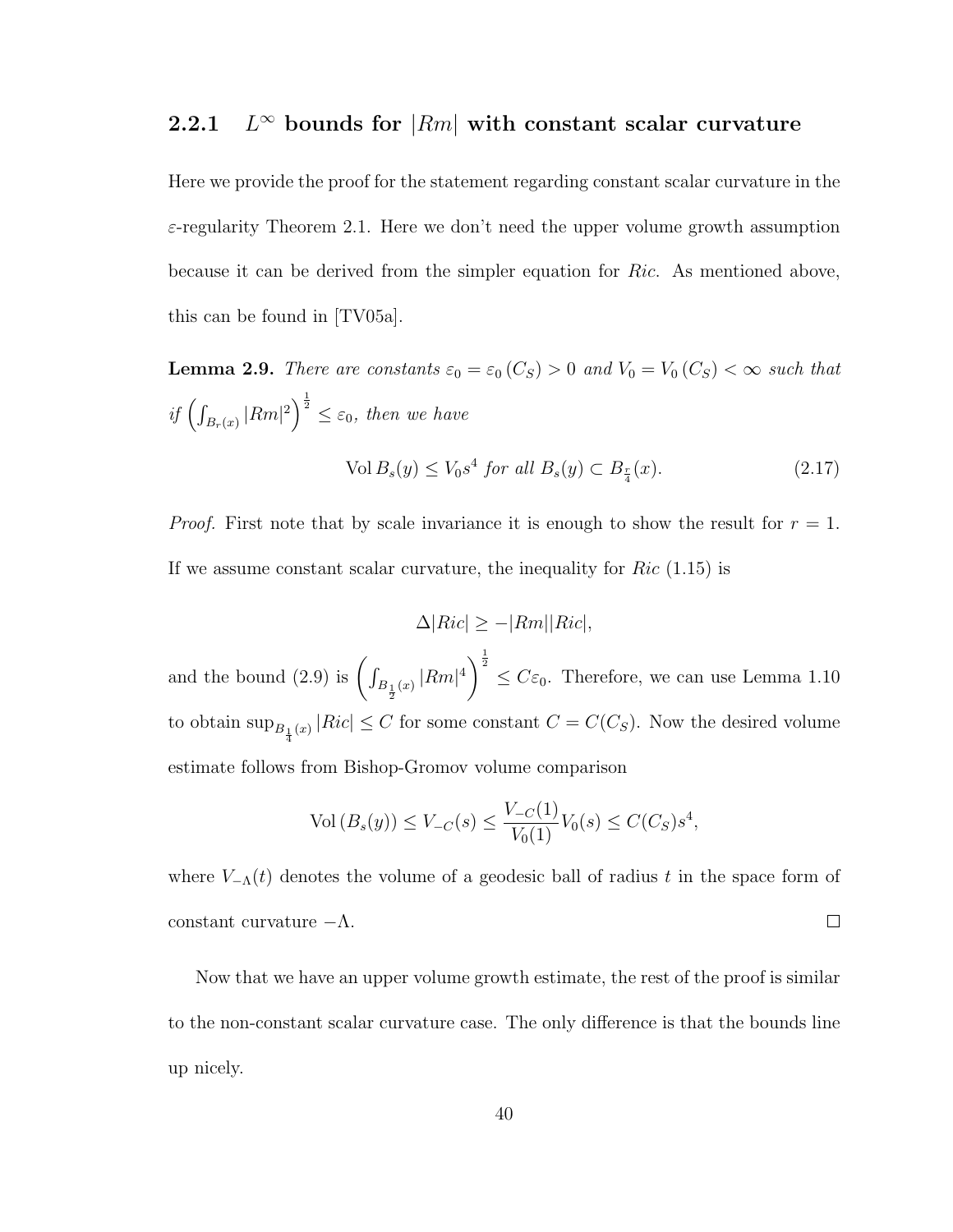**Proposition 2.10.** There are constants  $\varepsilon_0 = \varepsilon_0(C_S) > 0$  and  $C = C(m, C_S) < \infty$ such that if  $\left(\int_{B_r(x)} |Rm|^2\right)^{\frac{1}{2}} \leq \varepsilon_0$ , then sup  $|\nabla^m Rm| \leq \frac{C}{r^{m+2}} \left( \int_{B_r(x)}$  $|Rm|^2\bigg)^{\frac{1}{2}}$ 

Proof. We can argue by induction as before. We have (1.16)

 $B_{\frac{r}{8}}(x)$ 

$$
\Delta |Rm| \ge -|Rm|^2 - |\nabla^2 Ric|,
$$

so we can use Lemma 1.12 and the  $L^4$ -bound for  $Rm$  (2.9) to obtain

$$
\sup_{B_{\frac{r}{8}}(x)} |Rm| \le Cr^{-2} \left( \|Rm\|_{L^2(B_r(x))} + r^3 \left\| \nabla^2 Ric \right\|_{L^4(B_{\frac{r}{4}}(x))} \right),
$$

where we also used the volume estimate  $(2.17)$  from above. By  $(2.1)$ , we have  $\|\nabla^2 Ric\|_{L^4} \le Cr^{-3} \|Ric\|_{L^2(B_r(x))}$  which yields the  $m = 0$  case. In general, from the equation for  $\nabla^m Rm$  (2.14) we obtain the inequality

$$
\Delta |\nabla^m Rm| \geq -2|\nabla^m Rm||Rm| - \underbrace{\left(\sum_{k=1}^{m-1} |\nabla^k Rm||\nabla^{m-k}Rm| + |\nabla^{m+2}Ric|\right)}_{\mathcal{S}}.
$$

Thus, Lemma 1.12 implies

$$
\sup_{B_{\frac{r}{8}}(x)} |\nabla^m Rm| \le Cr^{-2} \left( \left\|\nabla^m Rm\right\|_{L^2\left(B_{\frac{r}{4}}(x)\right)} + r^3 \left\|S\right\|_{L^4\left(B_{\frac{r}{4}}(x)\right)} \right).
$$

Using the induction hypothesis we have

$$
\sum_{k=1}^{m-1} |\nabla^k Rm| |\nabla^{m-k} Rm| \le Cr^{-m-4} ||Rm||^2_{L^2(B_r(x))},
$$

so using  $(2.1)$  and  $(2.17)$  we obtain

$$
||S||_{L^{4}\left(B_{\frac{r}{4}}(x)\right)} \leq C r^{-m-3} ||Rm||_{L^{2}(B_{r}(x))}.
$$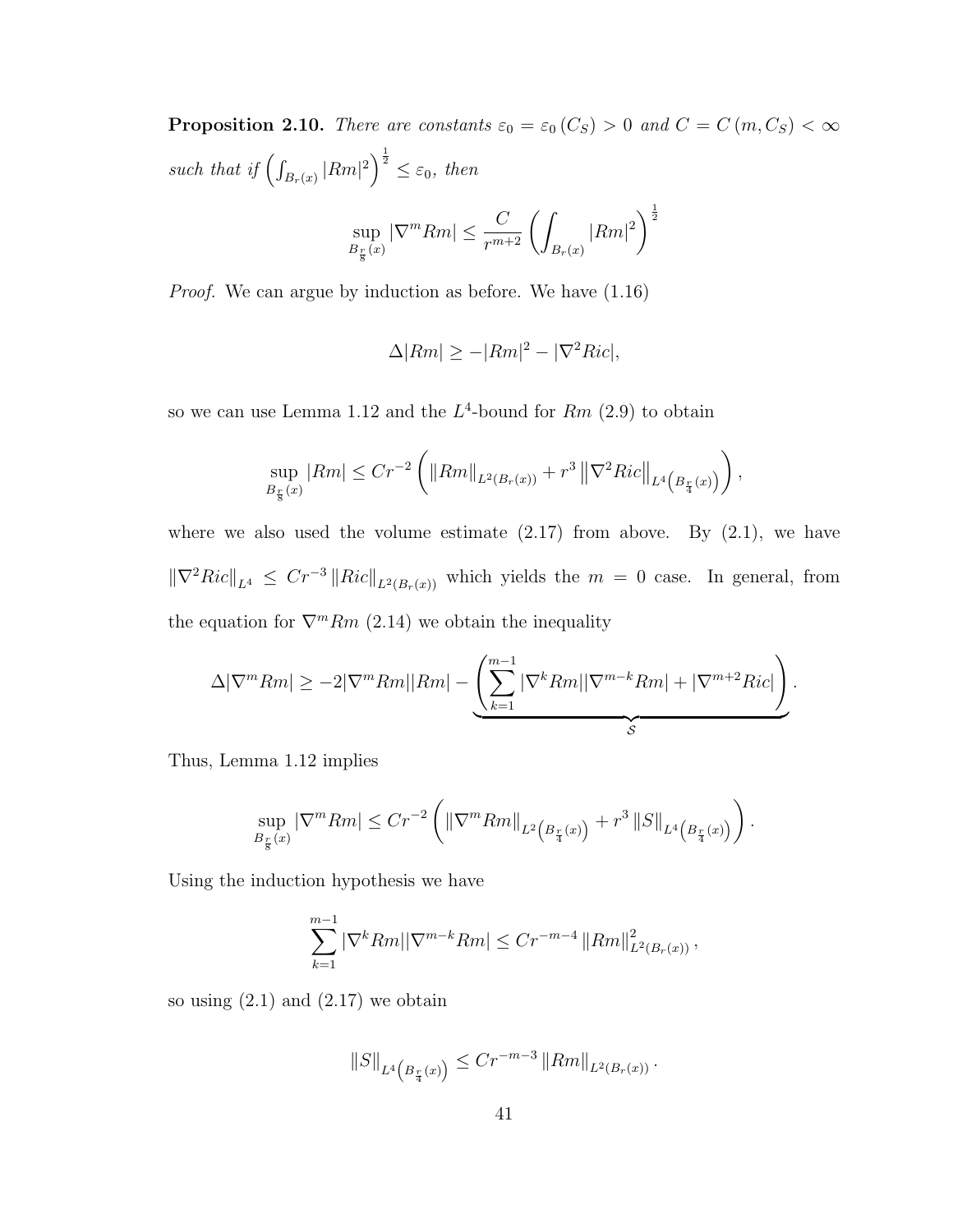The only bound left is obtained using (2.3)

$$
\|\nabla^m Rm\|_{L^2\left(B_{\frac{r}{4}}(x)\right)} \leq Cr^{-m} \|Rm\|_{L^2(B_r(x))}.
$$

 $\Box$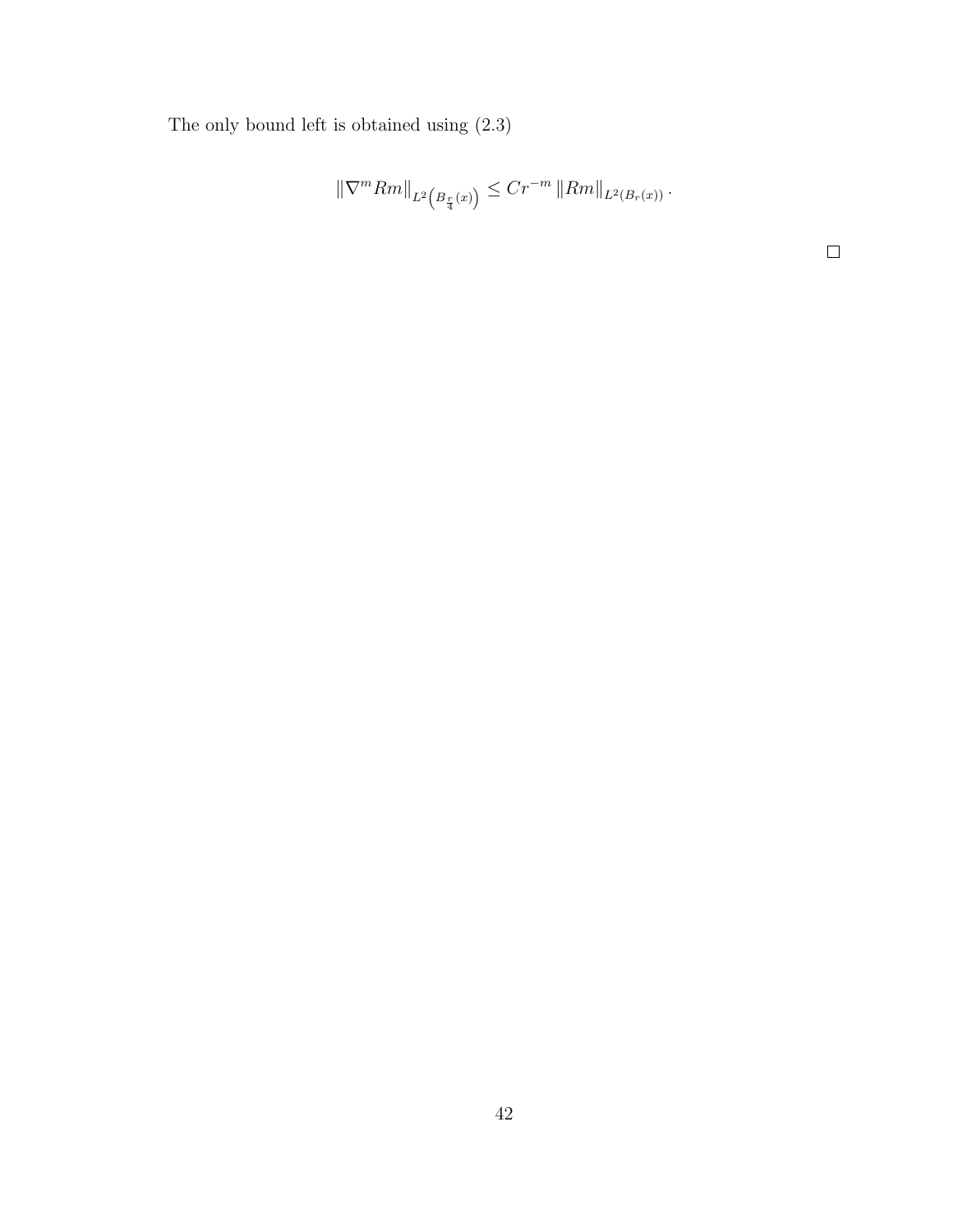# Chapter 3

# Proof of the main results

In this chapter we give the details for the proof of Theorem 1.4, our gap theorem for "almost" scalar-flat half-conformally flat manifolds, and for the proof of Proposition 1.6, the removable singularity result for Hodge-harmonic self-dual 2-forms on compact Riemannian orbifolds with isolated singularities.

To gain some intuition about the problem, we first look into the simpler situation considered in [LeB86], where the scalar curvature is assumed to be non-negative.

**Proposition 3.1** (cf. [LeB86, Proposition 2]). Let  $(M, g)$  be a closed, anti-self-dual 4-manifold with scal  $\geq 0$ . Then we have  $b_{+}(M) \leq 3$  and if  $b_{+}(M) \neq 0$ , we also have  $scal \equiv 0.$ 

As discussed in Section 1.3.1, we know that  $b_{+}(M)$  can be realized as the dimension of the space of Hodge-harmonic self-dual 2-forms on  $(M, g)$ , which we denoted by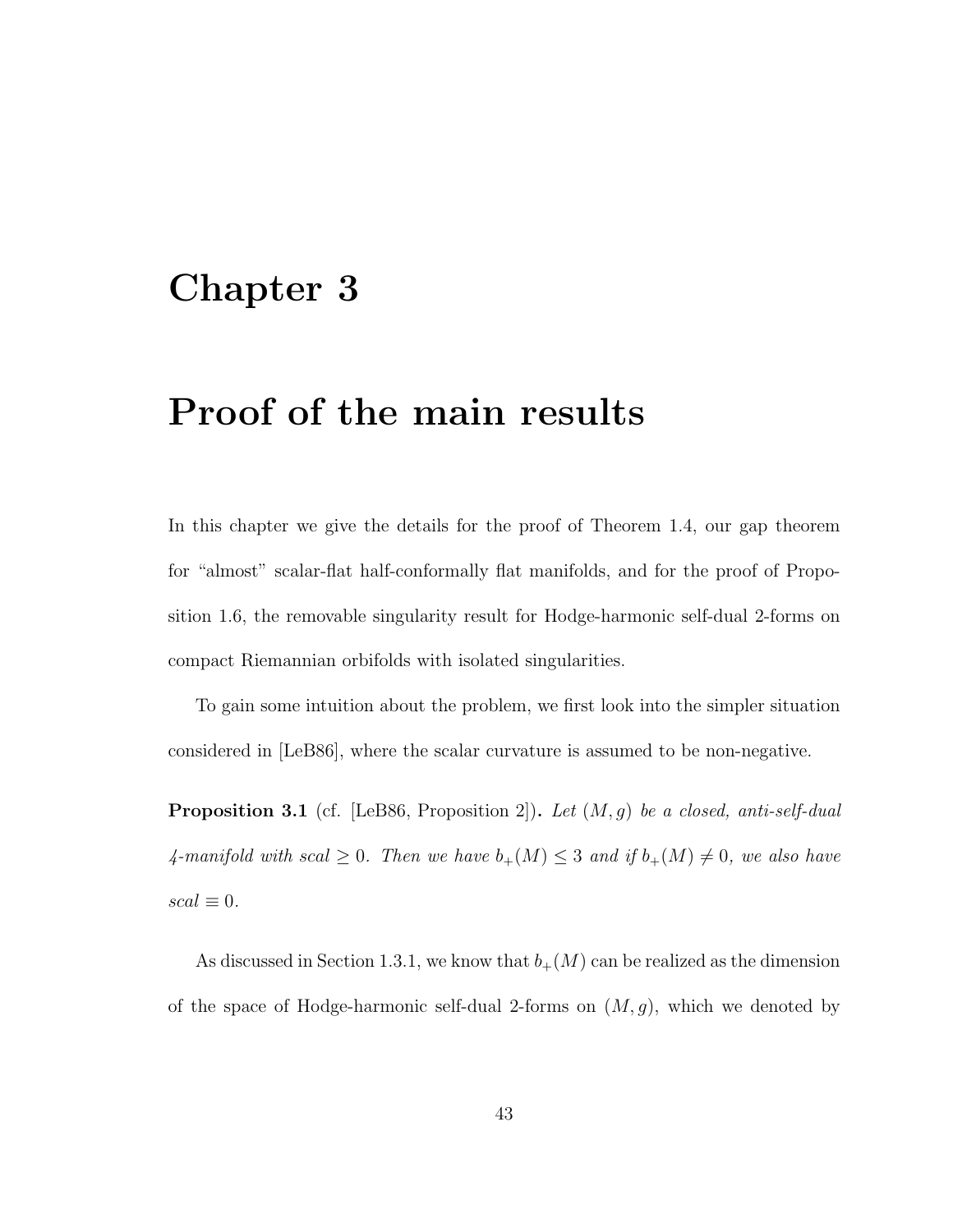$\mathcal{H}^+_g(M)$ . Recall that for 2-forms on 4-manifolds, the Böchner formula reads [Bou81]

$$
\Delta_H \omega = -\Delta \omega - 2W(\omega, \cdot) + \frac{scal}{3}\omega.
$$
\n(3.1)

Now suppose that  $\eta \in \mathcal{H}^+_g(M)$ . Since the metric g is anti-self-dual, the Weyl tensor acts trivially on self-dual 2-forms. This implies

$$
W\eta = W^+\eta + W^-\eta = 0.
$$

Therefore, the Böchner formula simplifies to

$$
\Delta \eta = \frac{scal}{3} \eta,\tag{3.2}
$$

hence, we can take the inner product with  $\eta$  and integrate by parts to obtain

$$
0 = \int_M |\nabla \eta|^2 + \int_M \frac{scal}{3} |\eta|^2.
$$

Since scal  $\geq 0$ , it follows that  $\nabla \eta = 0$  and that  $|\eta|$  is constant. If  $b_{+}(M) \neq 0$ , we can actually choose  $\eta$  to be non-trivial, which then forces scal to vanish everywhere. Further, if we have  $\eta, \nu \in \mathcal{H}^+_g(M)$ , then  $\langle \eta, \nu \rangle$  must be constant as well. In particular, if  $\eta$  and  $\nu$  are  $L^2$ -orthogonal, they are also point-wise orthogonal. Finally, observe that  $\Lambda^+$  is a rank 3 vector bundle, so we conclude that  $b_+(M) \leq 3$ .

Of course, this argument breaks down if we allow scal to take negative values. However, if we are able to take a limit as  $scal \rightarrow 0$ , any Hodge-harmonic self-dual 2form would satisfy the *limiting* equation  $\Delta \eta = 0$  in some appropriate sense. Therefore, one expects their behavior to be similar to the case  $scal \equiv 0$  we just illustrated. This is the guiding idea in our strategy to prove Theorem 1.4, which we restate here for the convenience of the reader.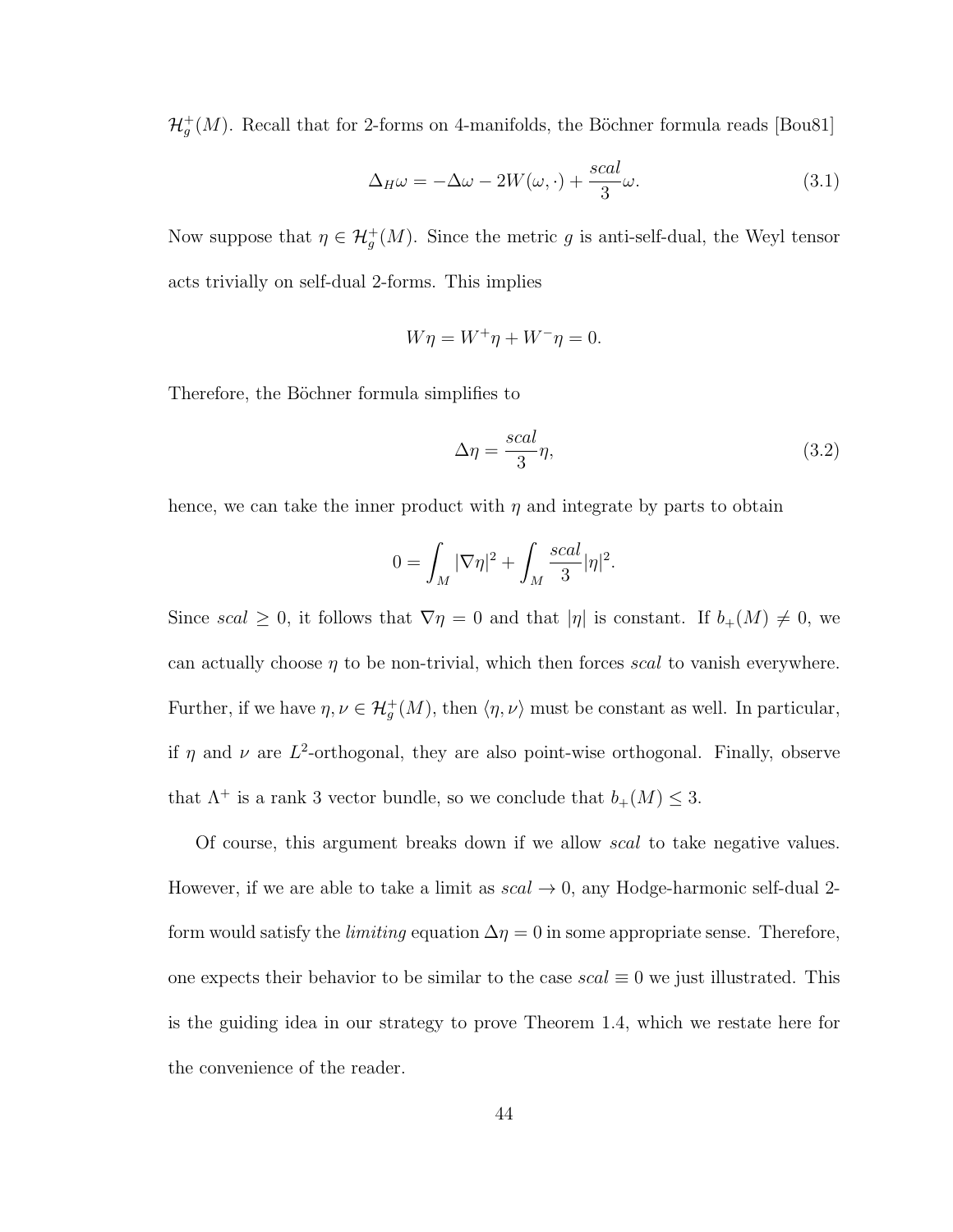**Theorem 3.2** (Theorem 1.4). Fix any  $m \geq 2$  and let  $(M, g)$  be a closed, unit-volume, anti-self-dual 4-manifold with  $\pi_1(M) = 0$ . Suppose that there are constants  $E_0 < \infty$ ,  $V_0 < \infty$ ,  $S_0 < \infty$ , and  $C_S > 0$  such that

$$
\left(\int_{M} |Rm|^{2} dV\right)^{\frac{1}{2}} \leq E_{0},\tag{3.3}
$$

$$
||scal||_{W^{m+2,4}(M)} \le S_0,
$$
\n(3.4)

$$
Vol(B_r(x)) \le V_0 r^4 \text{ for all } x \in M \text{ and } r > 0,
$$
\n
$$
(3.5)
$$

and

$$
C_S(M) \le C_S. \tag{3.6}
$$

Then there is a constant  $\delta_0 = \delta_0(E_0, V_0, S_0, C_S) > 0$  such that if  $||scal||_{L^1(M)} < \delta_0$ , then we have  $b_+(M) \leq 3$ .

We give a brief outline of the proof. For the sake of contradiction, suppose that the conclusion of the theorem doesn't hold. That is, no matter how small we choose  $\delta_0$ , there is always some anti-self-dual 4-manifold,  $(M_{\delta_0}, g_{\delta_0})$ , satisfying the hypothesis of the theorem but with  $b_+(M_{\delta_0}) \geq 4$ . In other words, we have a so called *contradicting* sequence of closed, unit-volume, anti-self-dual 4-manifolds,  $(M_i, g_i)$ , with  $\pi_1(M_i) = 0$ and such that

$$
\left(\int_{M_i} |Rm_i|^2 \, dV_i\right)^{\frac{1}{2}} \le E_0,
$$

$$
\left\|\nabla^2 scal\right\|_{W^{m,4}(M_i)} \le S_0,
$$

 $Vol(B_r(x)) \leq V_0 r^4$  for all  $x \in M_i$  and  $r > 0$ ,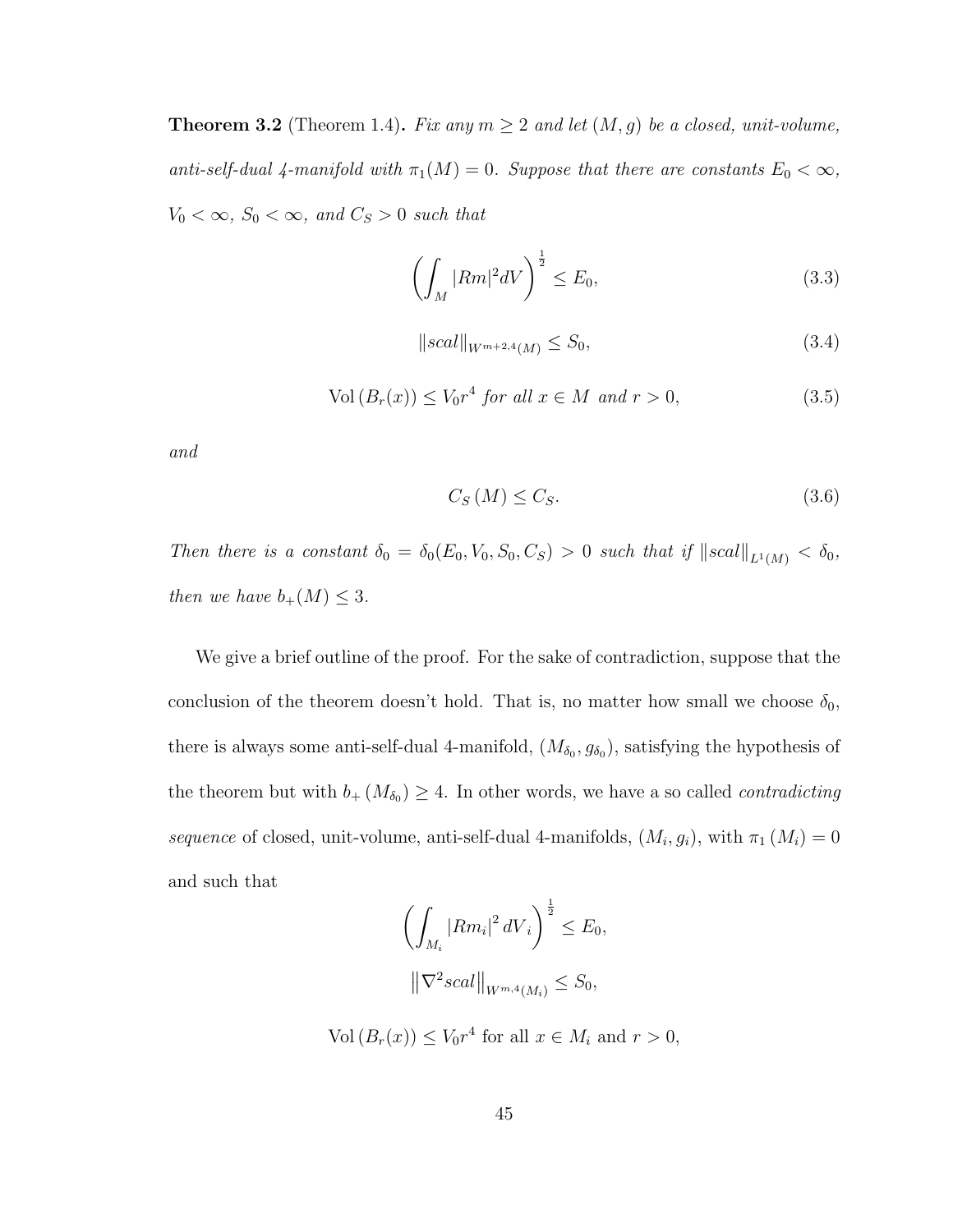and

$$
C_{S}\left(M_{i}\right) \leq C_{S},
$$

but with  $b_+(M_i) \geq 4$  and  $||scal_i||_{L^1(M_i)} \to 0$  as  $i \to \infty$ . The first step is to use the  $\varepsilon$ -regularity theorem for anti-self-dual metrics, Theorem 2.1, and the upper volume growth (3.5) to prove that the sequence,  $(M_i, g_i)$ , must converge to a limit space,  $(M_{\infty}, g_{\infty})$ , in the Gromov-Hausdorff sense. Further, we have that  $M_{\infty}$  is a  $\mathcal{C}^{m+1,\alpha}$ Riemannian manifold except for finitely many singular points,  $S$ , and the convergence is uniform on compact subsets of  $M_{\infty} \setminus S$  in the  $\mathcal{C}^{m,\alpha}$ -topology. Next, since  $b_+(M_i) \geq$ 4, we can pick an  $L^2$ -orthonormal set of at least 4 Hodge-harmonic self-dual 2-forms on each  $M_i$ . Then, we can use the equation  $(3.2)$  to prove regularity estimates that allow us to show that this  $L^2$ -orthonormal set converges to a point-wise orthogonal set of 4 self-dual 2-forms on the regular part of the limit,  $M_{\infty} \setminus \mathcal{S}$ , a contradiction with dim  $(\Lambda^+) = 3$ .

The rest of the chapter is organized as follows. In the first section, we prove all the necessary regularity estimates concerning Hodge-harmonic self-dual 2-forms. The second section is dedicated to describe the limit spaces and finalizing the proof of Theorem 1.4. In the third and last section we prove Proposition 1.6, the removable singularity result for orbifolds.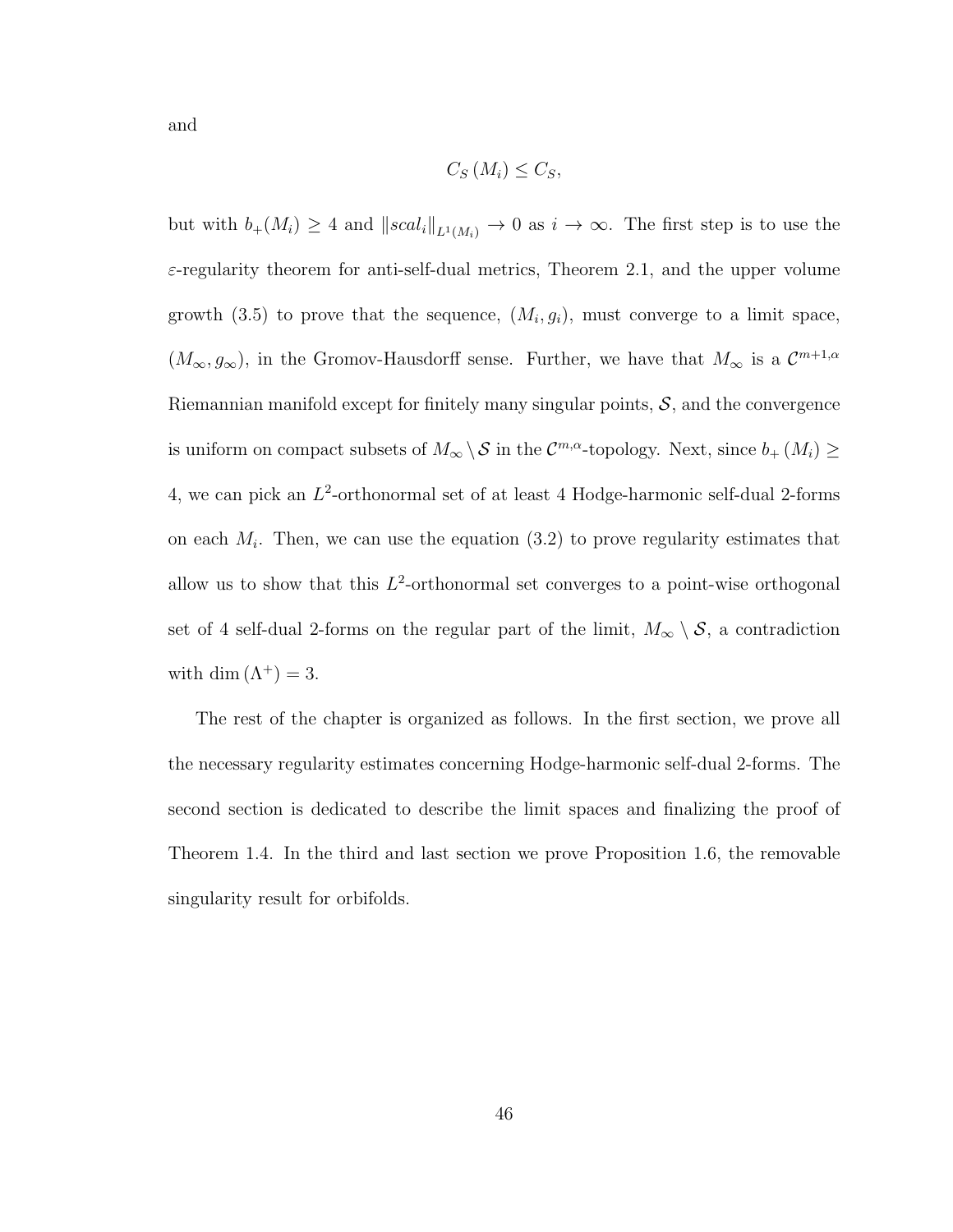## 3.1 Analysis of Hodge-harmonic self-dual 2-forms

In this section we study the analysis of Hodge-harmonic self-dual 2-forms. More specifically, we prove uniform  $L^{\infty}$ -bounds and an  $\varepsilon$ -regularity result for regions with small curvature in the  $L^2$  sense. The main tools used in the proofs are the equation coming from the Böchner formula,  $(3.2)$ , the regularity theory discussed in Section 1.4 and bounds on the (local) Sobolev constant.

**Lemma 3.3.** Fix  $q \geq 2$  and let  $(M, g)$  be a closed, anti-self-dual 4-manifold. Suppose that  $\eta$  is a Hodge-harmonic self-dual 2-form in  $L^q(M)$ . If  $C_S(M) \leq C_S < \infty$ , then there is some constant  $C = C(q, C_S) < \infty$  such that

$$
\sup_{M} |\eta| \le C \left( \|scal\|_{L^4(M)}^2 + \frac{1}{\text{Vol}(M,g)^{\frac{1}{2}}} \right)^{\frac{2}{q}} \left( \int_M |\eta|^q \right)^{\frac{1}{q}}.
$$
 (3.7)

If  $C_S (B_r(x)) \geq C_S > 0$ , there is a constant  $C_1 = C_1(q, C_S) < \infty$  such that

$$
\sup_{B_{\frac{r}{2}}(x)} |\eta| \le C_1 \left( \|scal\|_{L^4(B_r(x))}^2 + r^{-2} \right)^{\frac{2}{q}} \left( \int_{B_r(x)} |\eta|^q \right)^{\frac{1}{q}}.
$$
 (3.8)

*Proof.* Recall that the Böchner formula  $(3.1)$  on Hodge-harmonic self-dual 2-forms reduces to  $\Delta \eta = \frac{scal}{3}$  $\frac{\text{rad}}{3}\eta$ . Then we can use the inequality  $(A.8)$ ,  $|T|\Delta |T| \geq \langle T, \Delta T \rangle$ , to obtain

$$
\Delta |\eta| \ge -\frac{1}{3} |scal||\eta|.
$$
\n(3.9)

At this point we can directly apply Lemma 1.10 to produce the local bound (3.8). For the global bound, we can just proceed as in the proof of Lemma 1.10. By the Sobolev inequality (1.7), for any  $p \geq 2$  we have

$$
\left(\int_M |\eta|^{2p}\right)^{\frac{1}{2}} \leq C_S \frac{p^2}{4} \int_M |\eta|^{p-2} |\nabla |\eta||^2 + \frac{1}{\text{Vol}(M,g)^{\frac{1}{2}}} \int_M |\eta|^p.
$$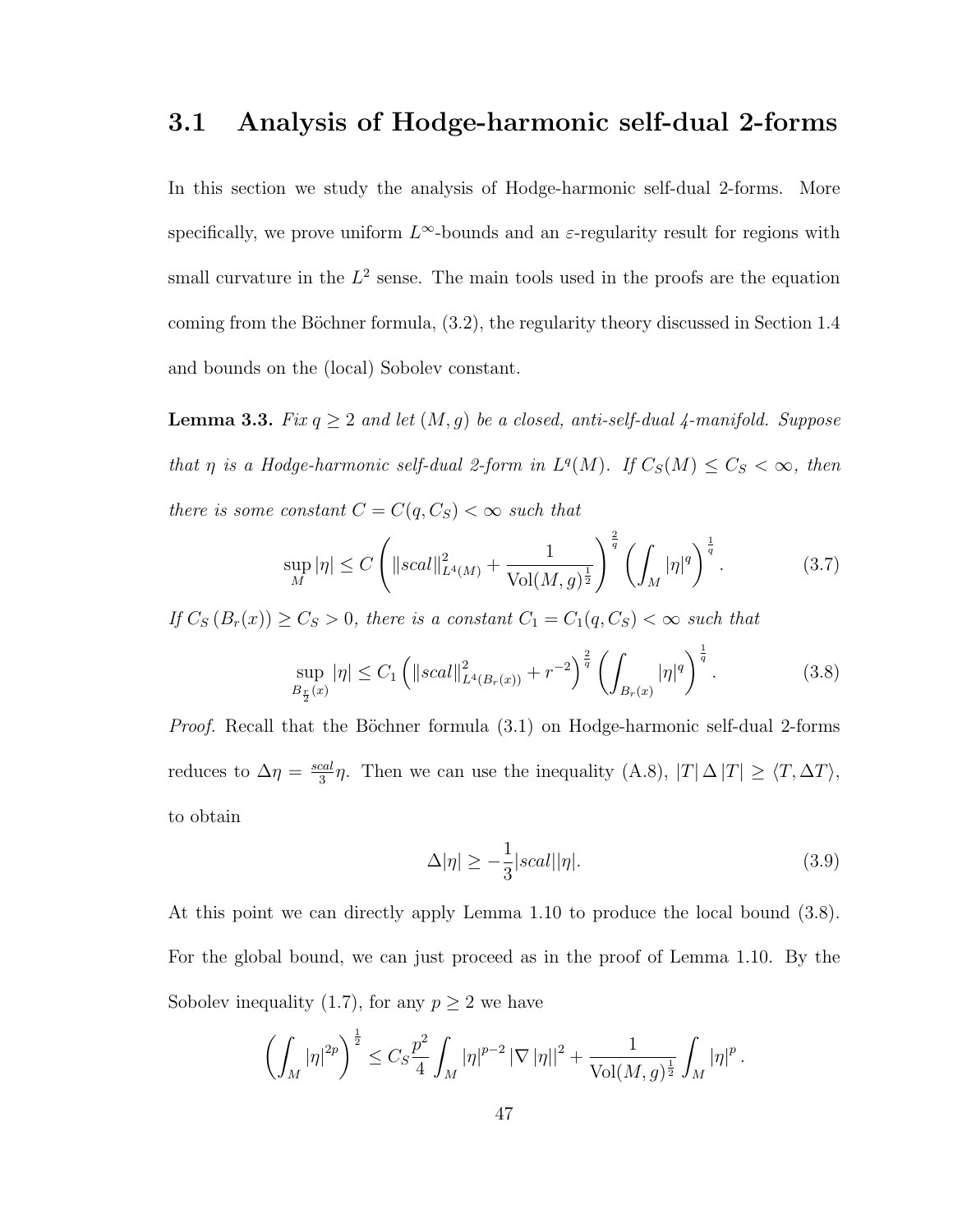The first term can be integrated by parts and bounded using (3.9)

$$
p^{2} \int_{M} |\eta|^{p-2} |\nabla |\eta||^{2} = \frac{p^{2}}{p-1} \int_{M} \left\langle \nabla |\eta|^{p-1}, \nabla |\eta| \right\rangle = -\frac{p^{2}}{p-1} \int_{M} |\eta|^{p-1} \Delta |\eta|
$$
  

$$
\leq \frac{2p}{3} \int_{M} |scal| |\eta|^{p},
$$

where we also used  $\frac{p}{p-1} \leq 2$  for any  $p \geq 2$ . Now we continue using Hölder's inequality and the  $\delta$ -Cauchy inequality

$$
p\int_{M} |scal| |\eta|^{p} \le p \left(\int_{M} |\eta|^{2p}\right)^{\frac{1}{4}} \left(\int_{M} |scal|^{4}\right)^{\frac{1}{4}} \left(\int_{M} |\eta|^{p}\right)^{\frac{1}{2}} \n\le \frac{\delta}{2} \left(\int_{M} |\eta|^{2p}\right)^{\frac{1}{2}} + \frac{p^{2}}{2\delta} \left(\int_{M} |scal|^{4}\right)^{\frac{1}{2}} \int_{M} |\eta|^{p} .
$$

Therefore, choosing  $\delta$  sufficiently small in terms of  $C_s$ , we arrive at

$$
\left(\int_M |\eta|^{2p}\right)^{\frac{1}{2}} \le p^2 C(C_S) \left(\|scal\|_{L^4(M)}^2 + \frac{1}{\text{Vol}(M,g)^{\frac{1}{2}}}\right) \int_M |\eta|^p\,,\tag{3.10}
$$

 $\Box$ 

which can be iterated just as in Lemma 1.10.

We can also obtain global *uniform*  $L^{\infty}$  estimates in terms of the local Sobolev constant of geodesic balls of a definite size.

Corollary 3.4. Fix some  $q \geq 2$  and let  $(M, g)$  be a closed, anti-self-dual 4-manifold satisfying  $\|scal\|_{L^4(M)} \leq S_0$ . Suppose that there are constants  $C_S > 0$  and  $r_0 > 0$  such that  $C_S(B_{r_0}(x)) > C_S$  for all  $x \in M$ . Then there is a constant  $C = C(q, r_0, S_0, C_S)$  $\infty$  such that for

$$
\sup_{M} |\eta| \leq C ||\eta||_{L^{q}(M)},
$$

where  $\eta$  is any Hodge-harmonic self-dual 2-from in  $L^q(M)$ .

*Proof.* Given any  $x \in M$  we can always write  $|\eta(x)| \le \sup_{B_{\frac{r_0}{2}}(x)} |\eta|$  and use (3.8).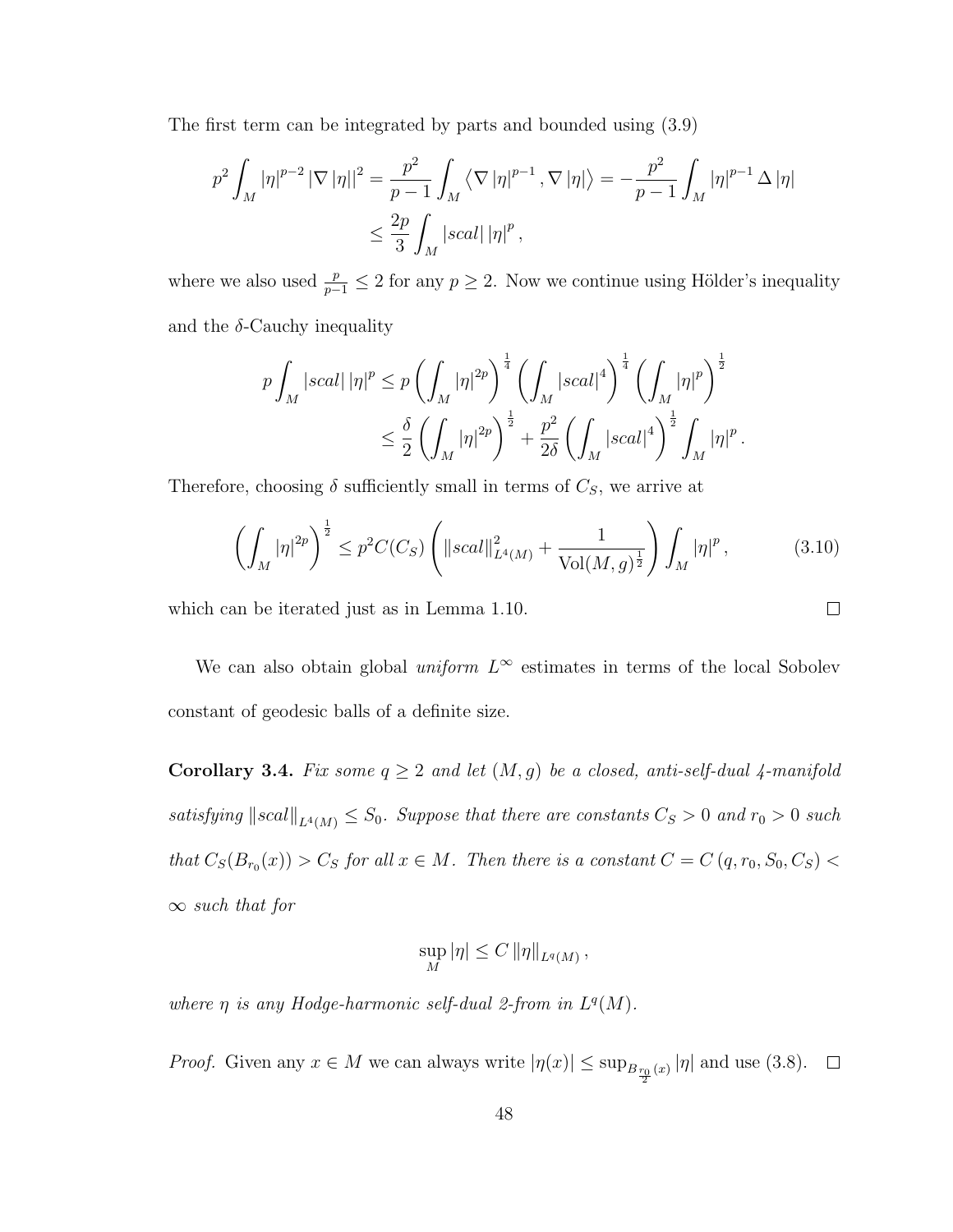Next we deal with higher order covariant derivatives. We start with a bound for the  $L^2$ -norm of  $\nabla \eta$ .

**Lemma 3.5.** Let  $(M, g)$  be a closed, anti-self-dual 4-manifold. Suppose that  $\eta$  is a Hodge-harmonic self-dual 2-form in  $L^2(M)$ . If  $C_S(B_r(x)) \geq C_S > 0$ , there are constants  $\varepsilon_0 = \varepsilon_0(C_S) > 0$  and  $C = C(C_S) < \infty$  such that if  $||scal||_{L^2(B_r(x))} < \varepsilon_0$ , then we have

$$
\int_{B_{\frac{r}{2}}(x)} |\nabla \eta|^2 \le C \left( \|scal \|_{L^2(B_r(x))} + 1 \right) r^{-2} \int_{B_r(x)} |\eta|^2. \tag{3.11}
$$

If  $C_S(M) \leq C_S < \infty$ , then there is a constant  $C_1 = C_1(C_S)$  such that

$$
\int_M |\nabla \eta|^2 \le C_1 ||scal||_{L^2(M)} \left( ||scal||^2_{L^4(M)} + \frac{1}{\text{Vol}(M,g)^{\frac{1}{2}}} \right) \int_M |\eta|^2.
$$

*Proof.* We prove (3.11) first. Let  $\phi$  be a cutoff function with  $0 \leq \phi \leq 1$  and support contained in  $B_r(x)$ . We integrate by parts and use the equation for  $\eta$  (3.2) to obtain

$$
\int \phi^2 |\nabla \eta|^2 = -2 \int \phi \langle tr(\nabla \phi \otimes \nabla \eta), \eta \rangle - \frac{1}{3} \int \phi^2 scal |\eta|^2.
$$

Then, using the  $\delta$ -Cauchy inequality we can bound

$$
\int \phi^2 |\nabla \eta|^2 \leq \frac{1}{\delta} \int |\nabla \phi|^2 |\eta|^2 + \delta \int \phi^2 |\nabla \eta|^2 + \frac{1}{3} \int \phi^2 |scal| |\eta|^2,
$$

so choosing  $\delta = \frac{1}{2}$  $\frac{1}{2}$  yields

$$
C\int \phi^2 |\nabla \eta|^2 \le \int |\nabla \phi|^2 |\eta|^2 + \int \phi^2 |scal| |\eta|^2.
$$

The second term can be bounded using Hölder's inequality followed by the Sobolev inequality

$$
\int \phi^2 |scal| |\eta|^2 \le \left(\int_{supp(\phi)} |scal|^2\right)^{\frac{1}{2}} \left(\int \phi^4 |\eta|^4\right)^{\frac{1}{2}} \le C \left\|scal \right\|_{L^2(B_r(x))} \int |\nabla(\phi|\eta|)|^2.
$$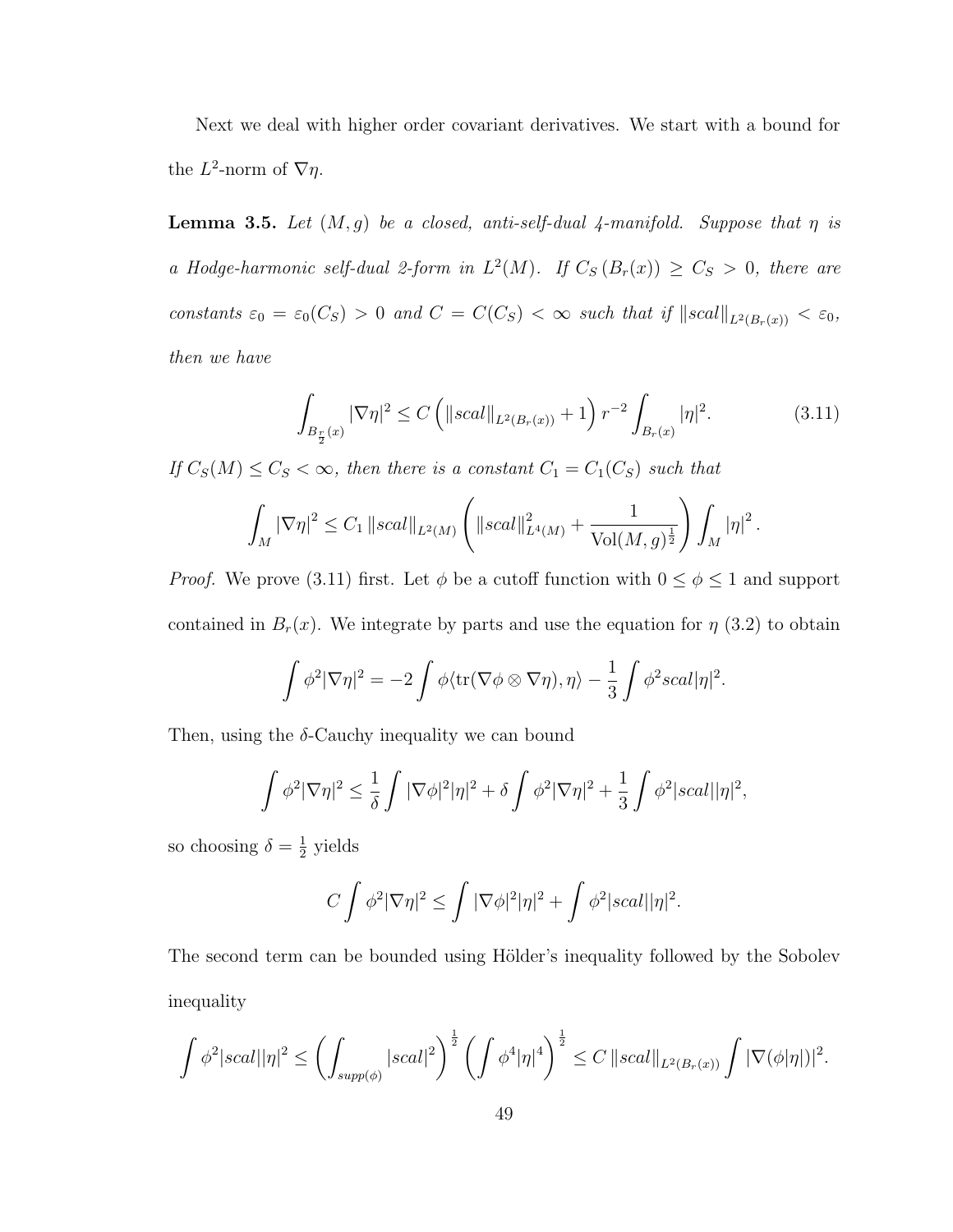Integrating by parts and then using (3.9), we obtain

$$
\int |\nabla(\phi|\eta|)|^2 = -\int \phi^2 |\eta| \Delta |\eta| + \int |\nabla \phi|^2 |\eta|^2 \leq \frac{1}{3} \int \phi^2 |scal| |\eta|^2 + \int |\nabla \phi|^2 |\eta|^2.
$$

Therefore, choosing  $\varepsilon_0$  small enough we obtain

$$
\int \phi^2 |scal| |\eta|^2 \leq C \, ||scal||_{L^2(B_r(x))} \int |\nabla \phi|^2 |\eta|^2,
$$

which yields

$$
\int \phi^2 |\nabla \eta|^2 \le C \left( ||scal||_{L^2(B_r(x))} + 1 \right) \int |\nabla \phi|^2 |\eta|^2.
$$

Then (3.11) follows choosing the cutoff  $\phi$  so that  $\phi|_{B_{\frac{r}{2}}(x)} \equiv 1$  and  $|\nabla \phi| \leq cr^{-1}$ .

If  $C_S(M) \leq C_S < \infty$ , we can proceed slightly differently. Integrating by parts and using Hölder's inequality

$$
\int_M |\nabla \eta|^2 \leq \frac{1}{3} \int_M |scal| |\eta|^2 \leq \frac{1}{3} \left( \int_M |scal|^2 \right)^{\frac{1}{2}} \left( \int_M |\eta|^4 \right)^{\frac{1}{2}},
$$

so we can use the estimate in  $(3.10)$  with  $p = 2$  to obtain the desired bound.  $\Box$ 

Much like before, we can obtain global bounds depending on the local Sobolev constant of geodesic balls of definite size.

Corollary 3.6. Let  $(M, g)$  be a closed, anti-self-dual 4-manifold with  $Vol(M, g) \leq V$ . If there is some  $r_0 > 0$  such that  $C_S(B_{r_0}(x)) > C_S$  for all  $x \in M$ , then there are constants  $\varepsilon_0 = \varepsilon_0(C_S) > 0$  and  $C = C(r_0, C_S, V) < \infty$  such that if  $||scal||_{L^2(M)} \le \varepsilon_0$ , then we have

$$
\left\|\nabla\eta\right\|_{L^2(M)} \leq C \left\|\eta\right\|_{L^2(M)},
$$

where  $\eta$  is any Hodge-harmonic self-dual 2-form in  $L^2(M)$ .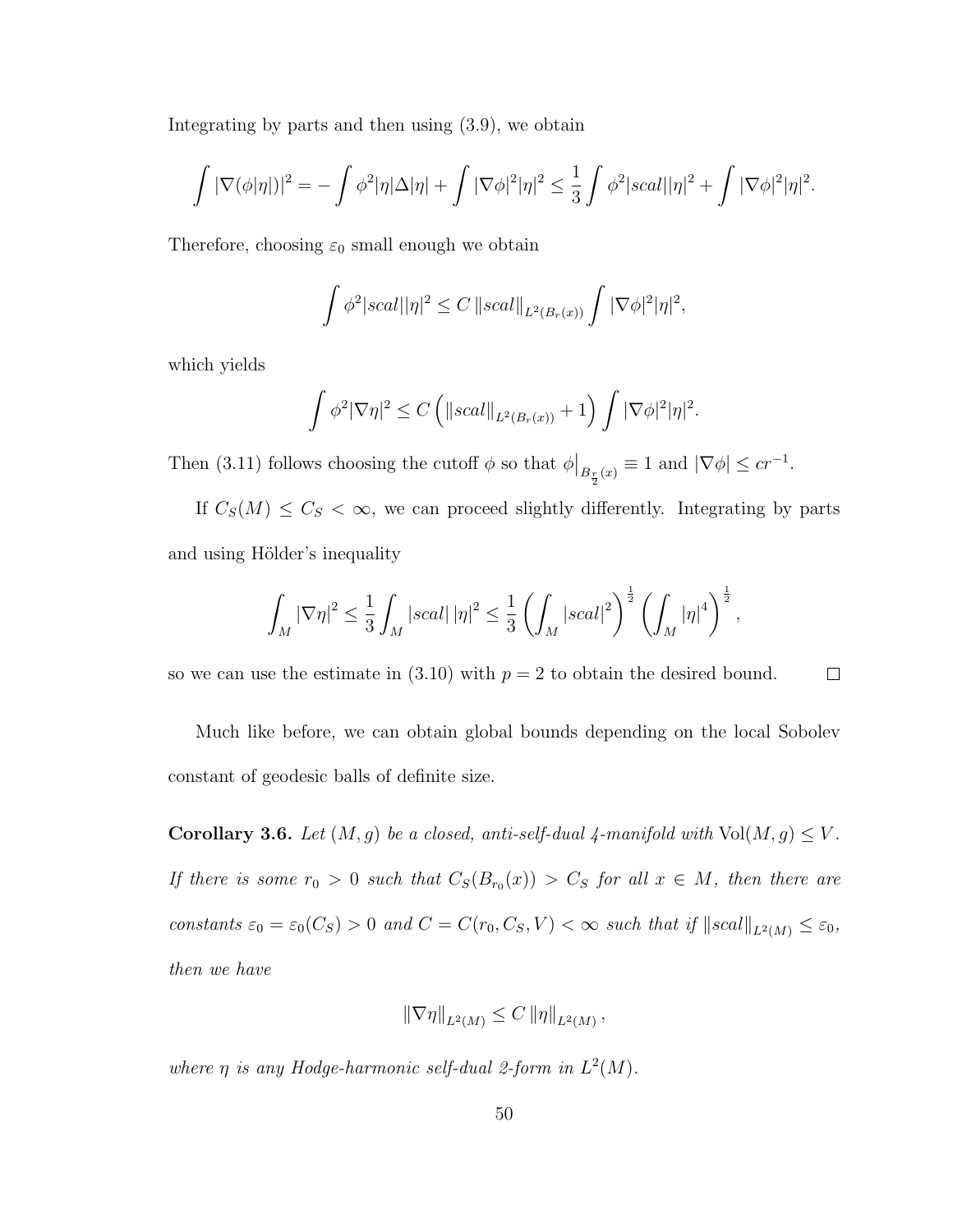*Proof.* Choose  $\varepsilon_0$  as in Lemma 3.5. Then consider a maximally disjoint family of  $r<sub>0</sub>$  $\frac{f_0}{4}$ -balls,  $\{B_{\frac{r_0}{4}}(x_i)\}_{i=1}^N$ . Since we have a lower volume growth (3.16), a simple covering argument yields  $N \leq V v_0^{-1} r_0^{-4} 4^4$ . Then, using (3.11), we obtain

$$
\int_M |\nabla \eta|^2 \leq \sum_{i=1}^N \int_{B_{\frac{r_0}{2}}(x_i)} |\nabla \eta|^2 \leq C ||\eta||^2_{L^2(M)},
$$

as desired.

The next step is to obtain  $L^2$ -bounds for an arbitrary number of covariant derivatives. From the equation for Hodge-harmonic self-dual 2-forms (3.2), we can produce similar equations for each  $\nabla^k \eta$  (see Lemma A.7 for details)

$$
\Delta\left(\nabla^k \eta\right) = \sum_{l=0}^k \nabla^l Rm * \nabla^{k-l} \eta. \tag{3.12}
$$

 $\Box$ 

Note that in general we don't have control over the curvature terms appearing in the equation above, so we are not going to be able to obtain global bounds as before. However, due to the  $\varepsilon$ -regularity Theorem 2.1, we are able to derive local estimates in regions with small  $L^2$ -norm for the curvature.

**Lemma 3.7.** Fix some integer  $k \ge 1$  and let  $(M, g)$  be a closed anti-self-dual 4manifold. Suppose that there are finite constants  $V_0$  and  $S_0$  such that  $Vol(B_r(x)) \leq$  $V_0r^4$  and  $\|\nabla^2 scal\|_{W^{k,4}(B_r(x))} \leq S_0$ . If  $C_S(B_r(x)) \geq C_S > 0$ , then there are constants  $\varepsilon_0 = \varepsilon_0(C_S)$  and  $C = C(k, r, C_S, S_0, V)$  such that if  $||Rm||_{L^2(B_r(x))} < \varepsilon_0$ , then we have

$$
\int_{B_{\frac{r}{2^k}}(x)} |\nabla^k \eta|^2 \le C \int_{B_r(x)} |\eta|^2,
$$
\n(3.13)

where  $\eta$  is any Hodge-harmonic self-dual 2-form in  $L^2(M)$ .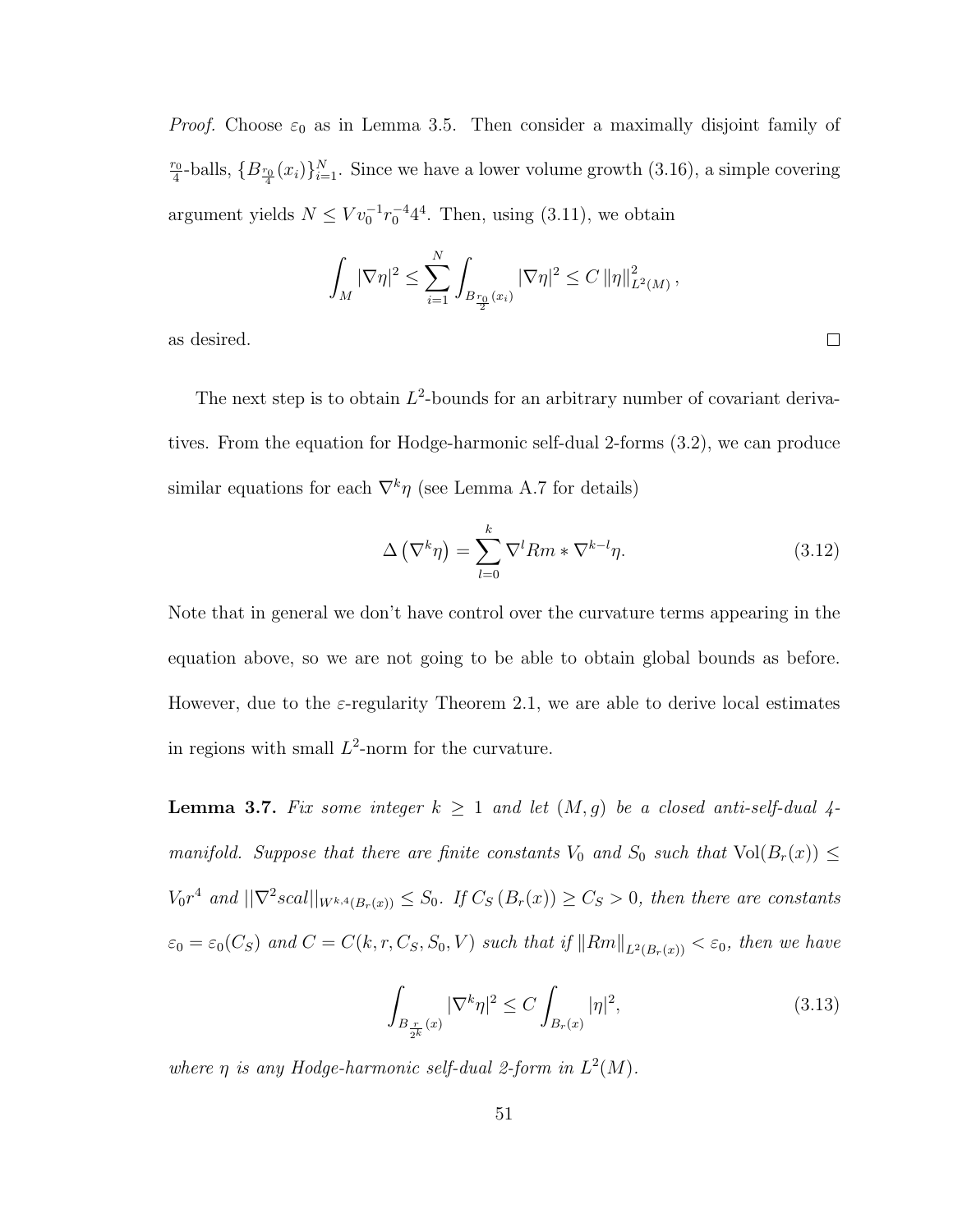*Proof.* Since we have the estimate for  $k = 1$ , (3.11), we argue by induction. Let  $\phi$ be a smooth cutoff function with  $0 \leq \phi \leq 1$  and support contained in  $B_{r2^{-k+1}}(x)$ . Integrating by parts and using (3.12), we have

$$
\int \phi^2 |\nabla^k \eta|^2 = -2 \int \phi \left\langle \text{tr}(\nabla \phi \otimes \nabla^k \eta), \nabla^{k-1} \eta \right\rangle - \int \phi^2 \left\langle \sum_{l=0}^{k-1} \nabla^l Rm * \nabla^{k-l} \eta, \nabla^k \eta \right\rangle.
$$

We bound the first term with the  $\delta$ -Cauchy inequality

$$
-2\int \phi \left\langle \text{tr}(\nabla \phi \otimes \nabla^k \eta), \nabla^{k-1} \eta \right\rangle \leq \frac{1}{2} \int \phi^2 |\nabla^k \eta|^2 + 2 \int |\nabla \phi|^2 |\nabla^{k-1} \eta|^2.
$$

By Theorem 2.1 and Hölder's inequality, we can bound the second term

$$
-\int\phi^2\left\langle \sum_{l=0}^{k-1}\nabla^lRm*\nabla^{k-l}\eta,\nabla^k\eta\right\rangle\leq C\sum_{l=0}^{k-1}\left(\int\phi^2|\nabla^{k-l}\eta|^2\right)^{\frac{1}{2}}\left(\int\phi^2|\nabla^{k-l}\eta|^2\right)^{\frac{1}{2}},
$$

where C is a constant depending on k,  $C_s$ ,  $S_0$ ,  $V_0$  and r. Thus, using the induction hypothesis and combining these two estimates, we obtain

$$
\frac{1}{2}\int \phi^2 |\nabla^k \eta|^2 \leq 2 \int |\nabla \phi|^2 |\nabla^{k-1} \eta|^2 + C \int_{B_r(x)} |\eta|^2,
$$

and the result follows choosing  $\phi$  so that  $\phi|_{B_{r2^{-k}}(x)} \equiv 1$  and  $|\nabla \phi| \leq c_k r^{-1}$  where  $c_k$  $\Box$ is some constant only depending on  $k$ .

Now we can use this lemma to prove  $L^{\infty}$  estimates for  $\nabla^{k}\eta$  in regions where the  $L^2$ -norm of  $Rm$  is small.

**Lemma 3.8.** Fix some integer  $k \geq 0$  and let  $(M, g)$  be a closed anti-self-dual 4manifold. Suppose that there are finite constants  $V_0$  and  $S_0$  such that  $Vol(B_r(x)) \leq$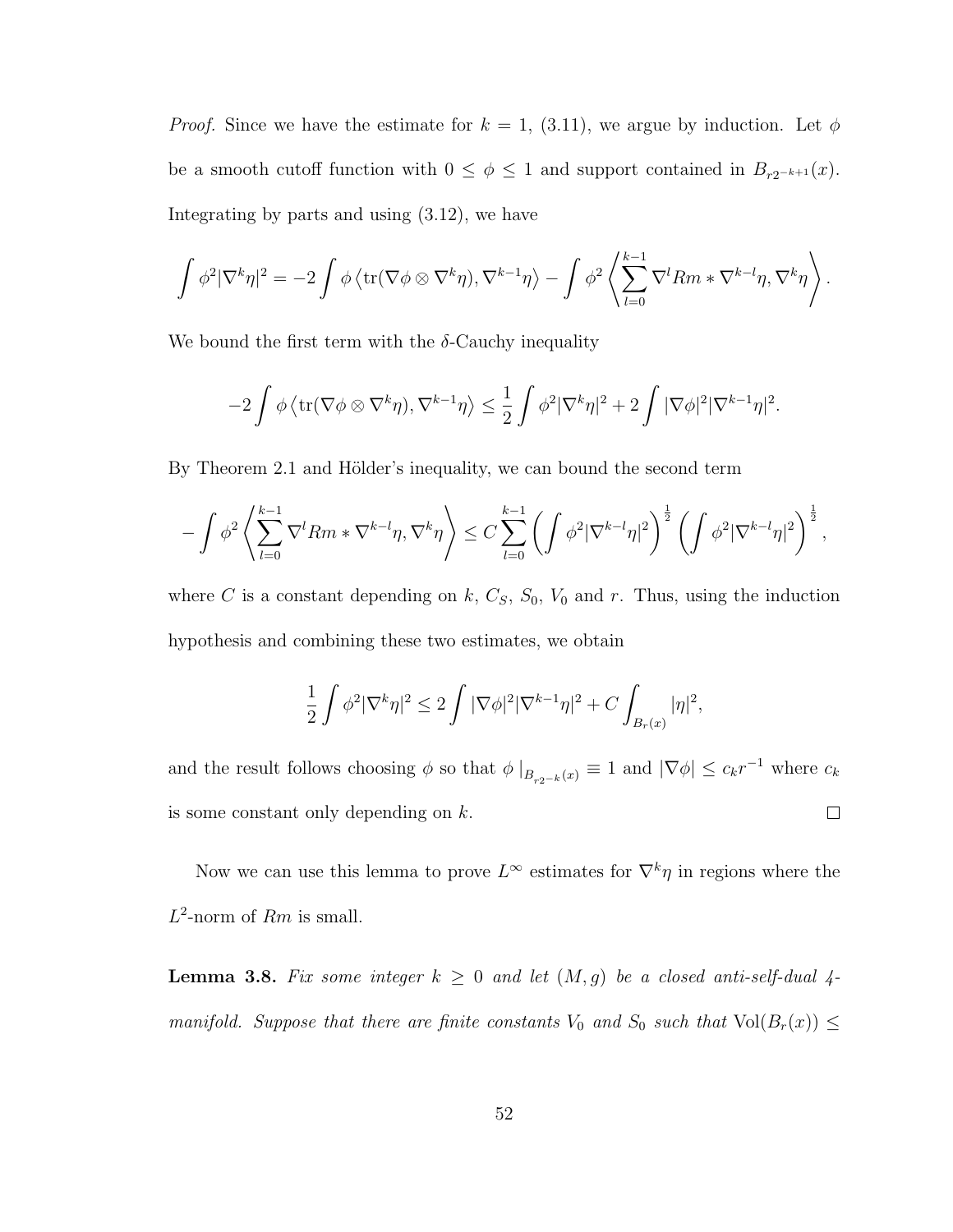$V_0r^4$  and  $||\nabla^2 scal||_{W^{k,4}(B_r(x))} \leq S_0$ . If  $C_S(B_r(x)) \geq C_S > 0$ , there are constants  $\varepsilon_0 = \varepsilon_0(C_S)$  and  $C = C(k, r, C_S, S_0, V_0)$  such that if  $||Rm||_{L^2(B_r(x))} < \varepsilon_0$ , then we have

$$
\sup_{B_{\frac{r}{2^{k+1}}}(x)} |\nabla^k \eta| \le C \left( \int_{B_r(x)} |\eta|^2 \right)^{\frac{1}{2}},
$$
\n(3.14)

where  $\eta$  is any Hodge-harmonic self-dual 2-form in  $L^2(M)$ .

*Proof.* We argue by induction. The case  $k = 0$  is already proved in (3.8), so assume that we have obtained the bound for all non-negative integers up to  $k - 1$ . For the general case we use an argument similar to Lemma 1.12 combined with the estimates in Theorem 2.1. From (3.12) and the inequality  $|T| \Delta |T| \geq \langle T, \Delta T \rangle$  (A.8) it follows that

$$
\Delta |\nabla^k \eta| \ge - |\nabla^k \eta| |Rm| - \sum_{l=1}^k |\nabla^l Rm| |\nabla^{k-l} \eta|.
$$

If  $\varepsilon_0$  is small enough, we know by (2.4) that for  $l = 0, \ldots, k$ 

$$
\left(\int_{B_{\frac{r}{2}}(x)} |\nabla^l Rm|^4\right)^{\frac{1}{2}} \leq C_l,
$$

where  $C_l$  is a constant depending on  $l, C_S, S_0$  and  $r$ . Further, by the induction hypothesis, we also have

$$
\sup_{B_{\frac{r}{2^{k-l+1}}}(x)} |\nabla^{k-l}\eta| \leq C_{k-l} ||\eta||_{L^2(B_r(x))},
$$

which implies

$$
\left\| \sum_{l=1}^{k} \left| \nabla^{l} Rm \right| \left| \nabla^{k-l} \eta \right| \right\|_{L^{4}\left(B_{\frac{r}{2^{k}}}(x)\right)} \leq \sum_{l=1}^{k} C_{k-l} \left\| \eta \right\|_{L^{2}(B_{r}(x))} \left\| \nabla^{l} Rm \right\|_{L^{4}\left(B_{\frac{r}{2^{k}}}(x)\right)} \leq \sum_{l=1}^{k} C_{k-l} \left\| \eta \right\|_{L^{2}(B_{r}(x))} C_{l} \leq C_{k} \left\| \eta \right\|_{L^{2}(B_{r}(x))} .
$$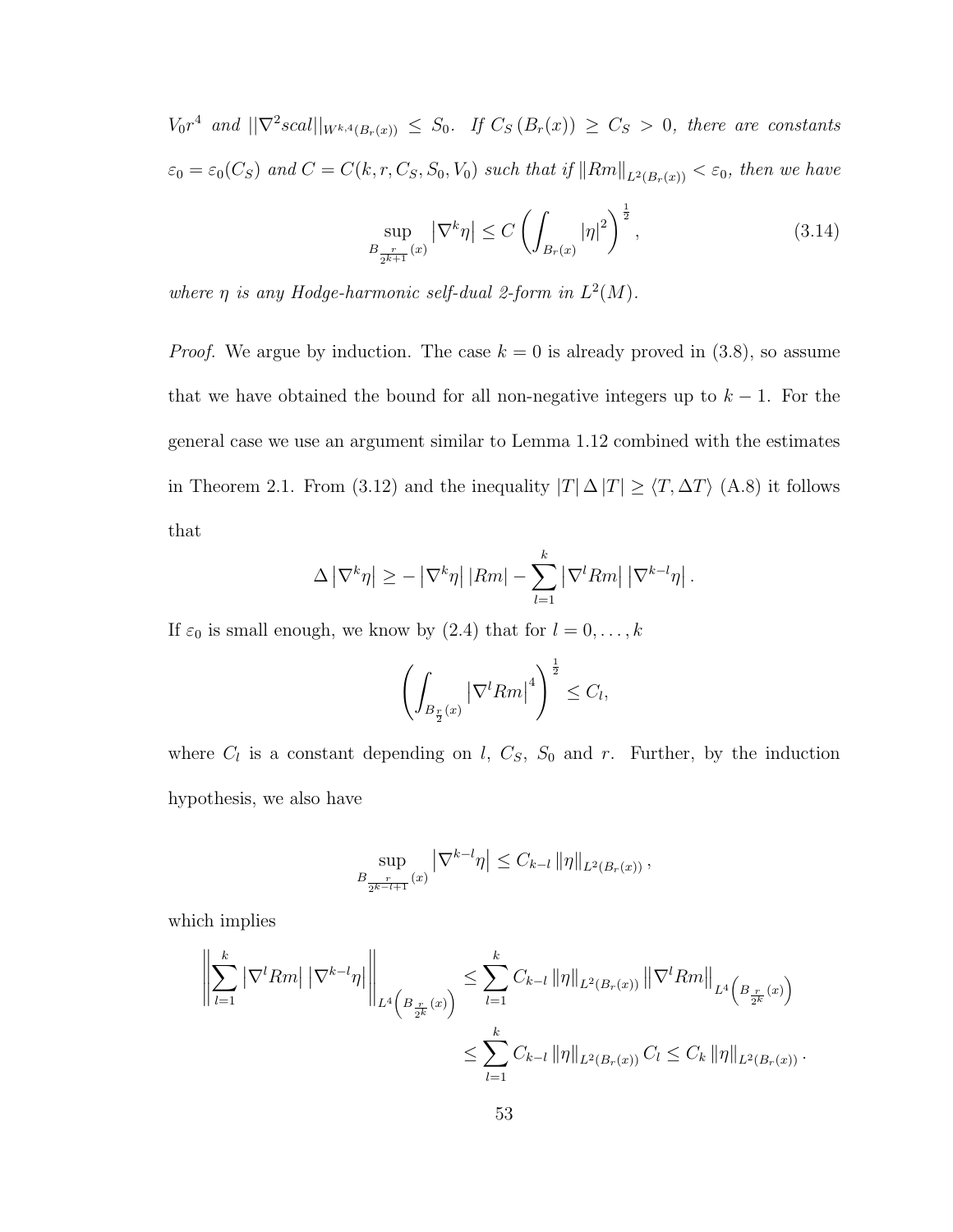Finally, by Lemma 1.12 we obtain

$$
\sup_{B_{\frac{r}{2^{k+1}}}(x)}\left|\nabla^{k} \eta\right|\leq C\left(\left\|\nabla^{k} \eta\right\|_{L^{2}\left(B_{\frac{r}{2^{k}}}(x)\right)}+\left\|\eta\right\|_{L^{2}\left(B_{\frac{r}{2^{k}}}(x)\right)}\right),
$$

where now C depends on k,  $C_s$ ,  $S_0$ , r and  $V_0$ . We only need to use (3.13) in order to obtain the desired estimate.  $\Box$ 

## 3.2 Proof of Theorem 1.4

In this section we give the details for the proof of Theorem 1.4, our gap theorem for the scalar curvature of anti-self-dual 4-manifolds. To set the stage, recall that we use a contradiction argument. More explicitly, from now on we consider a sequence of closed, unit-volume, anti-self-dual 4-manifolds,  $(M_i, g_i)$ , with  $\pi_1(M_i) = 0$  and satisfying the property that there are constants  $E_0 < \infty$ ,  $V_0 < \infty$ ,  $S_0 < \infty$  and  $C_S < \infty$ such that

$$
\left(\int_{M_i} |Rm_i|^2 dV_i\right)^{\frac{1}{2}} \le E_0,
$$
  
\n
$$
||scal||_{W^{m+2,4}(M_i)} \le S_0,
$$
  
\nVol  $B_r(x) \le V_0 r^4$  for all  $x \in M_i$  and  $r > 0$ ,

and

$$
C_{S}\left(M\right) \leq C_{S},
$$

while simultaneously satisfying  $\|scal_i\|_{L^1(M_i)} \to 0$  and  $b_+(M_i) \geq 4$ . As discussed in the outline given at the beginning of the chapter, there are two aspects to consider. First we need to study the convergence of the sequence,  $(M_i, g_i)$ , to a limit space  $M_{\infty}$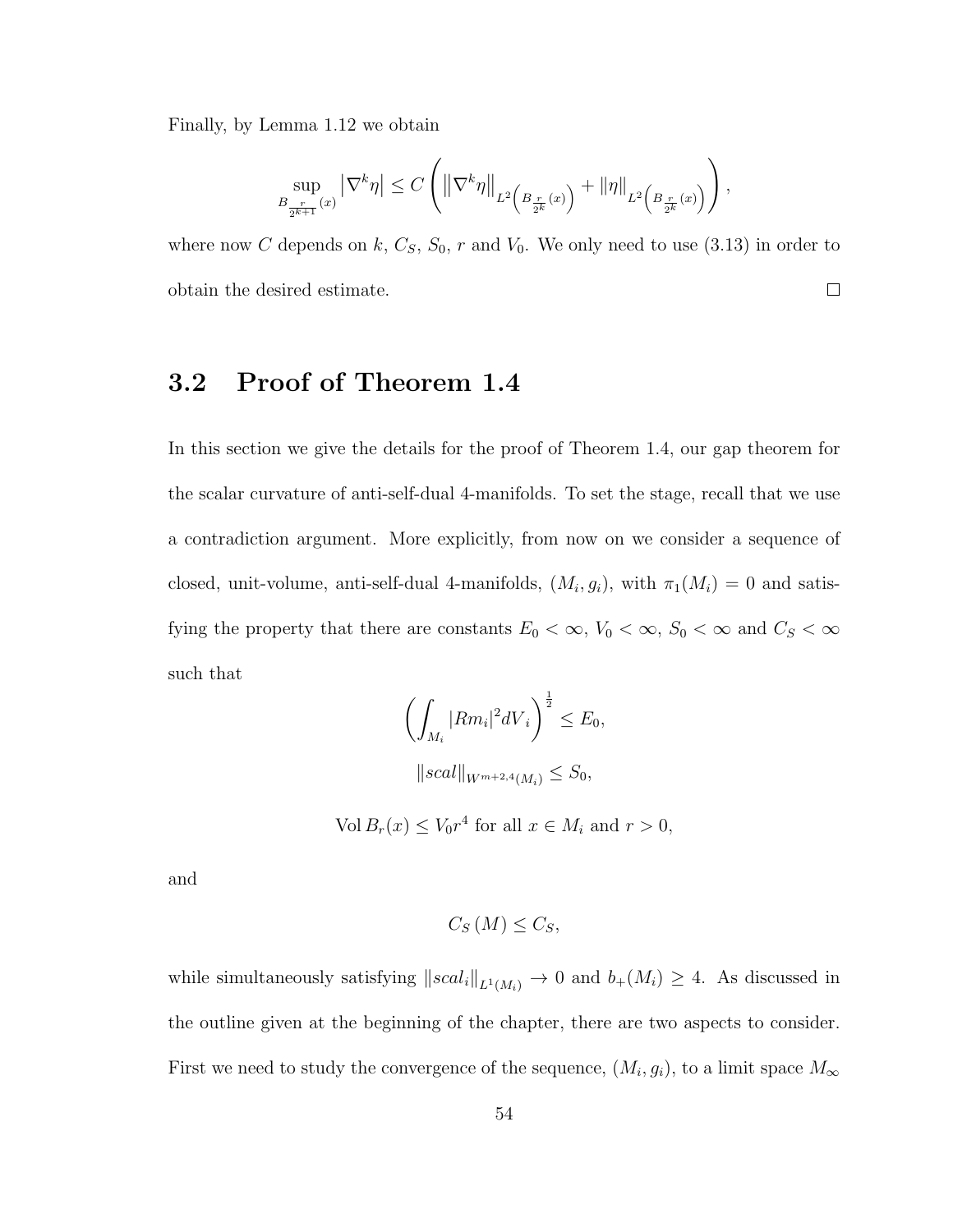and then we need to understand how this convergence interacts with the analysis of Hodge-harmonic self-dual 2-forms that realize  $b_{+}(M_i)$  as explained in Section 1.3.1.

Before we continue we make a few general "geometric" observations. Earlier, we proved in Lemma 1.7 that a bound on  $C_S(M)$  implies a bound on the local Sobolev constant  $C_S(\Omega)$  as long as  $Vol(\Omega) \leq c^2 Vol(M, g)$  for some constant  $0 < c < 1$ . By our assumptions on volume, if we take  $c = \frac{1}{2}$  $\frac{1}{2}$ , this means that there is a constant  $C(C_S) > 0$  such that

$$
C_S(B_r(x)) \ge C(C_S),\tag{3.15}
$$

as long as  $r \leq r_0 =$ √  $\overline{2}V_0^{-\frac{1}{4}}$ . It is also well known that the local Sobolev constant controls the lower volume growth of small geodesic balls (see Lemma A.9 for details). On this account, there is a constant  $v_0 = v_0(C_S) > 0$  such that

$$
Vol\left(B_r(x)\right) \ge v_0 r^4,\tag{3.16}
$$

for all  $x \in M_i$  and  $r \leq r_0$ . Lastly, the upper volume growth (3.5) implies a lower bound on the diameter, diam $(M, g) \ge d_0(V_0)$ .

### 3.2.1 Convergence theory for anti-self-dual 4-manifolds

In this section we show that the sequence,  $(M_i, g_i)$ , or possibly a subsequence, converges in the Gromov-Hausdorff topology to a compact length space,  $(M_{\infty}, g_{\infty})$ , with the following structure. There is a finite number of *singular* points,  $S$ , such that  $M_{\infty} \setminus S$  is a  $\mathcal{C}^{m+1,\alpha}$  anti-self-dual Riemannian manifold and the convergence is uniform on compact subsets of  $M_{\infty} \setminus S$  in the  $\mathcal{C}^{m,\alpha}$ -topology. On top of that, there is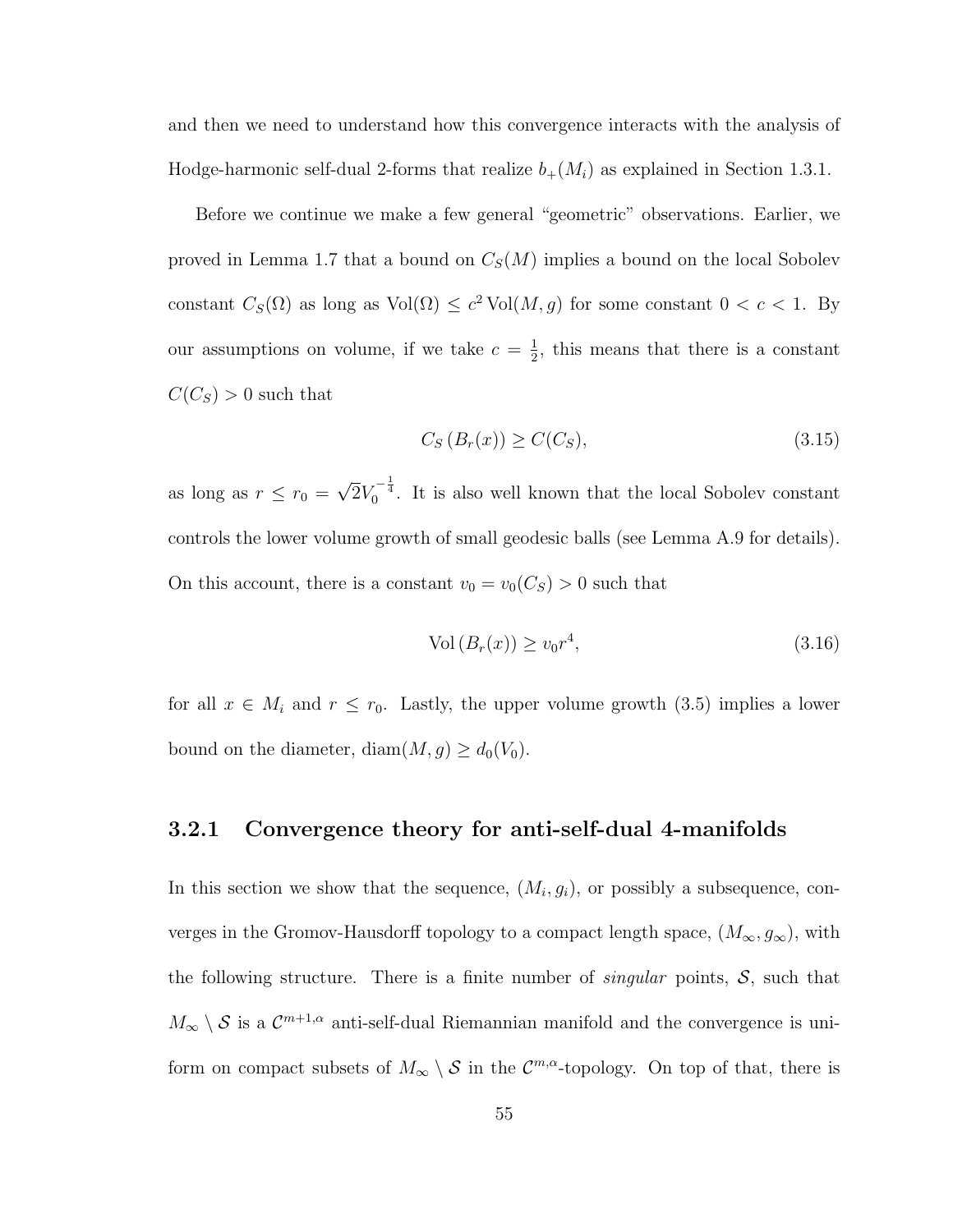a constant  $N = N(E_0, C_S)$  such that  $|S| \leq N$ . This kind of argument has appeared many times in the literature and it is well understood that the key ingredients are an  $\varepsilon$ -regularity theorem like Theorem 2.1 and an upper volume growth (3.5). Roughly speaking, the finite  $L^2$ -norm of Rm combined with the  $\varepsilon$ -regularity theorem tells us that, on most of  $M_i$ , we have uniformly bounded curvature, then the upper volume growth guarantees that those regions were the curvature becomes unbounded are small. For the most part, our arguments are adaptations of those appearing in [And89, BKN89, TV05b, Nak88].

Right from the start we can prove that we have some sort of Gromov-Hausdorff convergence

**Lemma 3.9.** There is a compact length space  $(X_{\infty}, d_{\infty})$  such that

$$
(M_i, g_i) \longrightarrow (X_{\infty}, d_{\infty})
$$
\n
$$
(3.17)
$$

in the Gromov-Hausdorff topology.

*Proof.* Consider,  $\{B_{\frac{r}{2}}(x_i^k)\}_{k=1}^{N_i}$ , a maximal family of disjoint geodesic  $\frac{r}{2}$ -balls contained in  $M_i$ . In particular, the family  $\left\{B_r\left(x_i^k\right)\right\}_{k=1}^{N_i}$  covers  $M_i$ . If we assume  $r < 2r_0$ , where  $r_0$  is as in (3.15), by the lower volume growth (3.16) we obtain

$$
1 = Vol(M_i, g_i) \ge \sum_{k=1}^{N_i} Vol\left(B_{\frac{r}{2}}(x_i^k)\right) \ge N_i C(v_0) r^4,
$$

which gives the uniform upper bound on the cardinality of the family,  $N_i \leq C(v_0)r^{-4}$ . Therefore, the result follows from Gromov's precompactness theorem [Pet98, Proposition 44].  $\Box$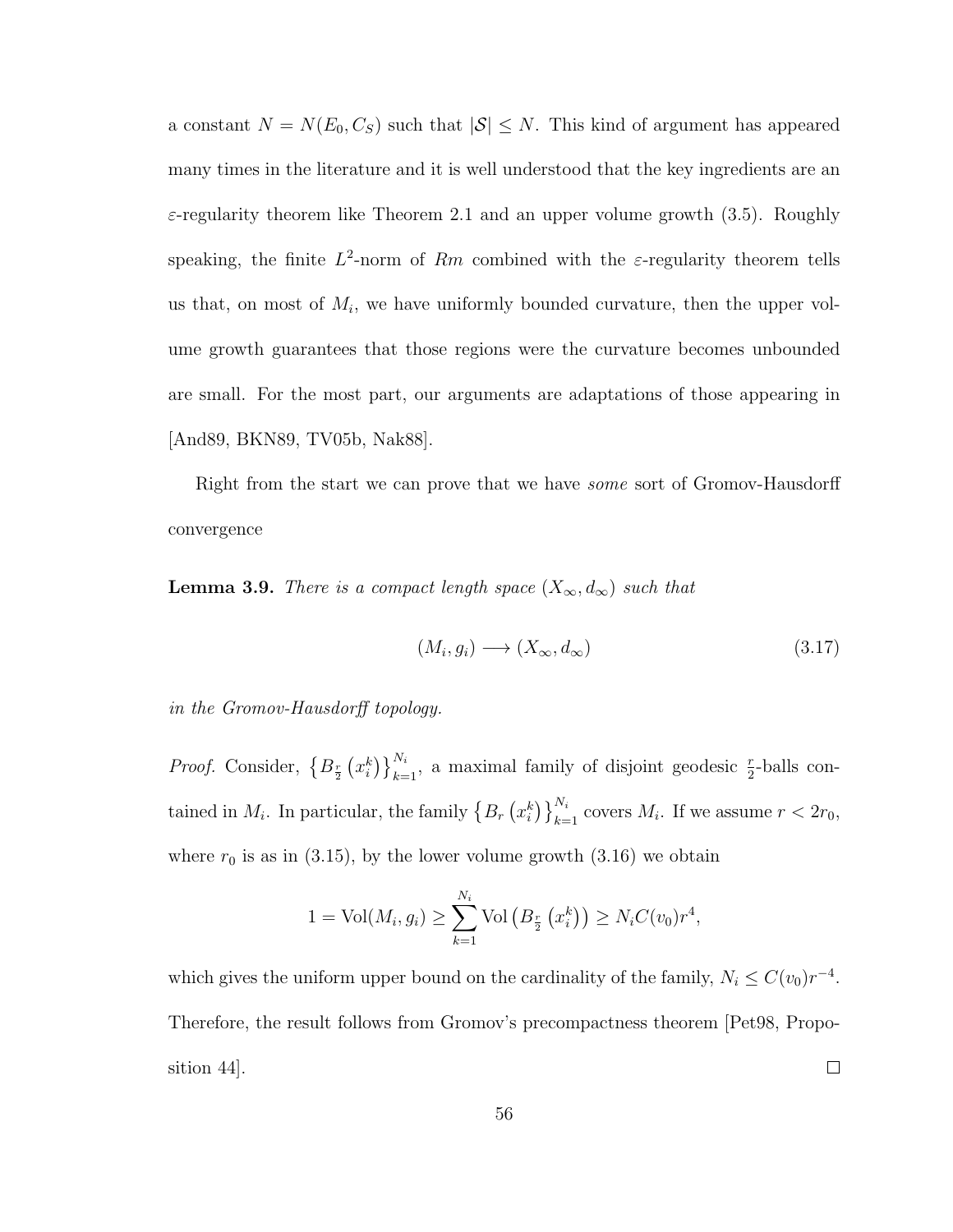Next we improve the regularity of the limit space. As mentioned above, on of the most important aspects is to understand how curvature concentrates as measured by the  $L^2$ -norm. From now on, we fix  $\varepsilon_0 > 0$  to be the same constant that appears in the  $\varepsilon$ -regularity Theorem 2.1. Given  $r > 0$ , we can define the good set and bad set of  $M_i$ . Respectively,

$$
\mathcal{G}_{i,r} = \left\{ x \in M_i : \left( \int_{B_r(x)} |Rm_i|^2 \right)^{\frac{1}{2}} < \varepsilon_0 \right\},\tag{3.18}
$$

and

$$
\mathcal{B}_{i,r} = \left\{ x \in M_i : \left( \int_{B_r(x)} |Rm_i|^2 \right)^{\frac{1}{2}} \ge \varepsilon_0 \right\}.
$$
 (3.19)

We want to use the local Sobolev constant, so we further assume that  $r \le r_0$ , where  $r_0$  is as in (3.15). Clearly, the good and bad sets are disjoint and constitute a cover,  $M_i = \mathcal{G}_{i,r} \bigsqcup \mathcal{B}_{i,r}$ . The key for the regular convergence is to take limits of these good sets, where we have control of the geometry thanks to Theorem 2.1.

**Lemma 3.10.** Fix some  $0 < r \leq r_0$ . Then there is a  $C^{m+1,\alpha}$  Riemannian manifold,  $(\mathcal{G}_{\infty,r}, g_{\infty,r})$ , such that  $\mathcal{G}_{i,r} \to \mathcal{G}_{\infty,r}$  uniformly on compact subsets in the  $C^{m,\alpha}$ -topology as  $i \to \infty$ . If  $m \geq 2$ , then  $g_{\infty,r}$  is an anti-self-dual metric with  $scal_{\infty} = 0$ .

*Proof.* Using Theorem 2.1, we have constants  $C_k = C_k(r, S_0, C_S, V_0)$  such that

$$
\sup_{\mathcal{G}_{i,r}} |\nabla^k Rm| \le C_k,\tag{3.20}
$$

for  $k = 0, \ldots, m$ . By the work in [CGT82], this curvature estimate combined with the lower volume growth (3.16) implies a lower bound on the injectivity radius,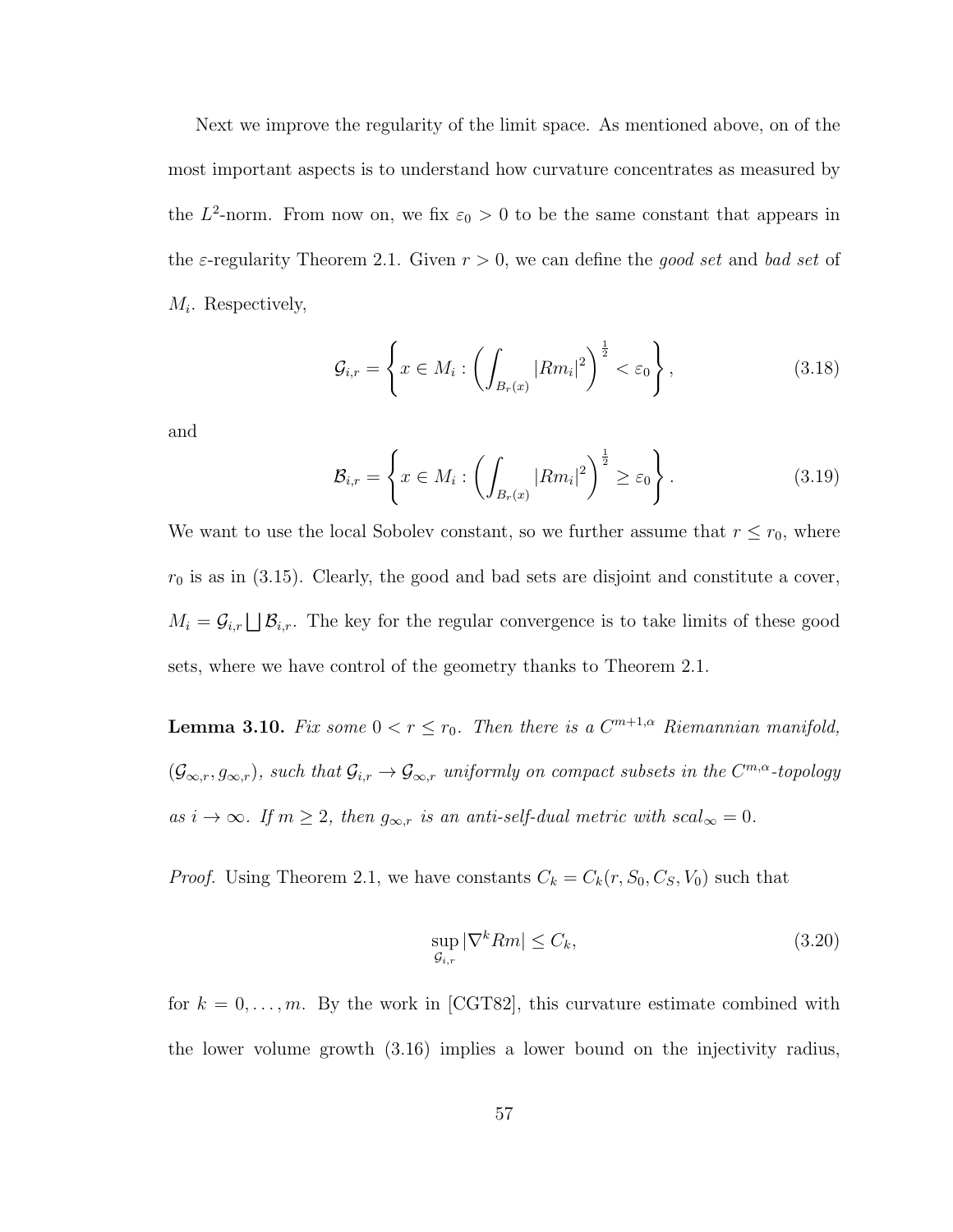$\text{inj}(M_i, g_i) \geq \iota(v_0, C_0) > 0.$  Therefore, we can apply Gromov's compactness theorem [And89, Theorem 2.2] to conclude that there is a  $C^{m+1,\alpha}$  manifold,  $(\mathcal{G}_{\infty,r}, g_{\infty,r})$ , with the desired properties, after possibly passing to a subsequence. That is, there are diffeomorphisms,  $\psi_{i,r} : \mathcal{G}_{\infty,r} \to \mathcal{G}_{i,r}$ , such that  $\psi_{i,r}^* g_i \to g_{\infty,r}$  uniformly on compact subsets in the  $C^{m,\alpha}$ -topology. To see that  $g_{\infty,r}$  is an anti-self-dual metric when  $m \geq 2$ , recall that the self-dual part of the Weyl tensor is just an expression in terms of up to two derivatives of the metric, and since the  $g_i$  converges to  $g_{\infty,r}$  in the  $\mathcal{C}^{m,\alpha}$ -topology with  $m \geq 2$ , we have  $W_i^+ \to W_{\infty}^+$ . Since we are assuming  $W_i^+ \equiv 0$ , it follows that  $W^+_{\infty} = 0$ . By the same token, we also have  $scal_i \to scal_{\infty}$  but since  $||scal_i||_{L^1(\mathcal{G}_{i,r})} \to 0$ , Fatou's lemma implies that  $\int_{\mathcal{G}_{\infty,r}} |scal_{\infty}| = 0$  and we end up with  $scal_{\infty}=0$  on  $\mathcal{G}_{\infty,r}.$  $\Box$ 

**Remark 3.11.** Although not quite relevant to this dissertation, one can show that  $(\mathcal{G}_{\infty,r}, g_{\infty,r})$  is a smooth manifold instead of just  $\mathcal{C}^{m+1,\alpha}$ . This is because  $scal_{\infty}\equiv 0$ allows for Theorem 2.1 to be used with any m.

Next we see how the volume of the bad set is controlled.

**Lemma 3.12.** There is a constant  $C = C(C_S, V_0, E_0)$  such that  $Vol(\mathcal{B}_{i,r}) \leq C r^4$ .

*Proof.* Consider,  ${B_r(x_i^k)}_{k=1}^N$ , a maximal family of disjoint geodesic r-balls with centers in the bad set,  $x_i^k \in \mathcal{B}_{i,r}$ . By definition, we have

$$
N\varepsilon_0^2 \le \sum_{k=1}^N \int_{B_r(x_i^k)} |Rm_i|^2 \le \int_{M_i} |Rm_i|^2,
$$

and since we have finite  $L^2$ -norm for  $|Rm|$  (3.3), we obtain  $N \leq E_0^2 \varepsilon_0^{-2}$ . Note that, doubling the radii of the geodesic balls, we can cover the bad set. Therefore, using the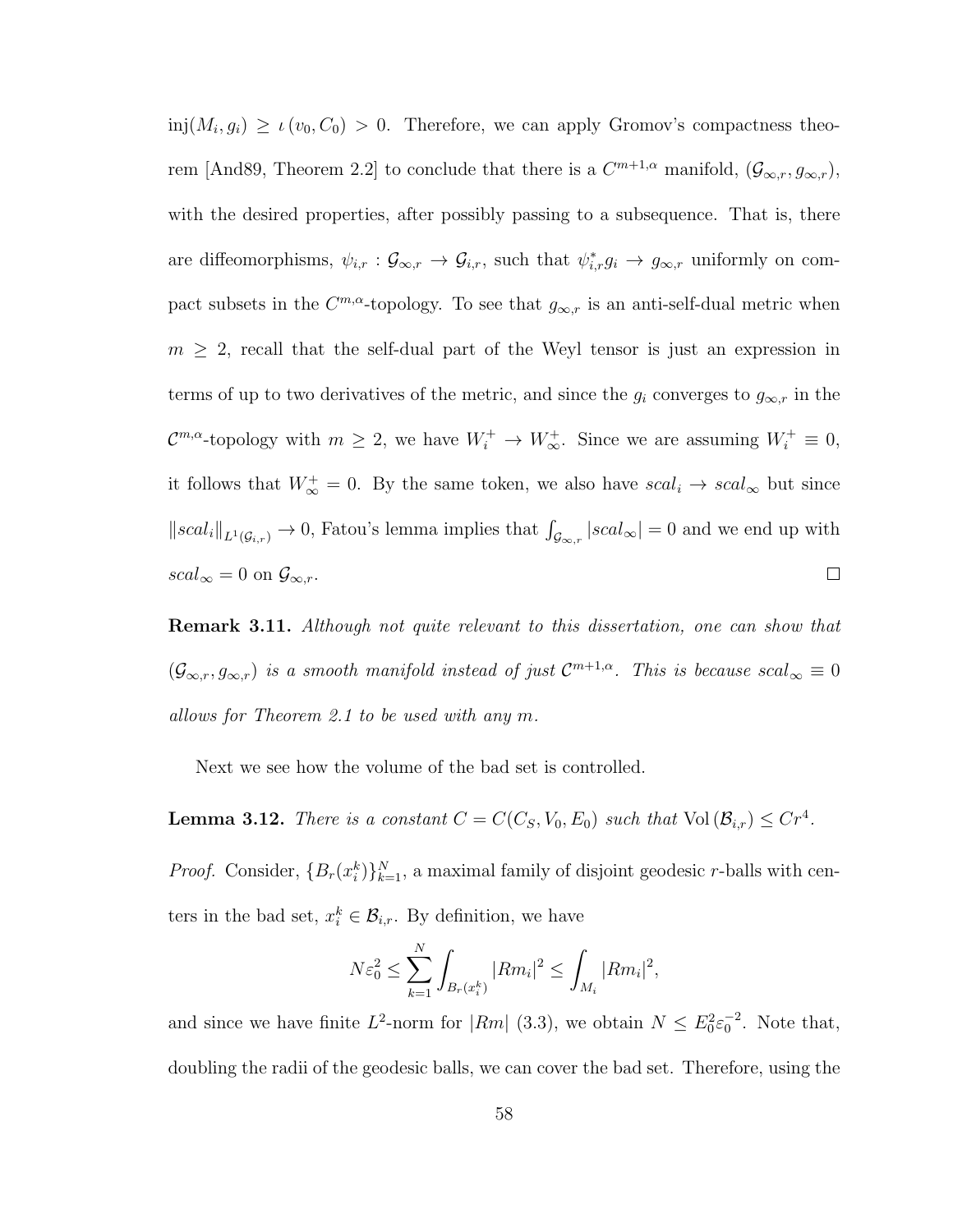upper volume growth (3.5), we have that  $\text{Vol}(\mathcal{B}_{i,r}) \leq \sum_{k=1}^{N} \text{Vol}(B_{2r}(x_{i,k})) \leq N V_0(2r)^4$ . Recall that  $\varepsilon_0$  only depended on  $C_S$  so the result follows.  $\Box$ 

In the following, we finish the construction of  $M_{\infty}$ . Observe that in the proof of Lemma 3.12 we actually showed that the bad set  $\mathcal{B}_{i,r}$  can always be covered by at most N geodesic balls of radius  $2r$ , where N only depends on  $C_S$  and  $E_0$ . Therefore, we can restrict to a subsequence of  $(M_i, g_i)$  where this covering number is always the same. We keep track of the centers of these geodesic balls with the set  $\mathcal{S}_i = \{x_i^k\}_{k=1}^N$ and let  $S_{i,r} = \bigcup_{k=1}^{N} B_{2r}(x_i^k)$  the aforementioned covering of  $\mathcal{B}_{i,r}$ . This leads us to define the even better set,  $\mathcal{E}_{i,r} = M_i \setminus \mathcal{S}_{i,r} \subset \mathcal{G}_{i,r}$ . Now take a sequence of increasingly smaller scales,  $r_j \to 0$ , for each fixed j we can use Lemma 3.10 to obtain a converging sequence,  $\mathcal{E}_{i,r_j} \to \mathcal{E}_{\infty,r_j}$ , in the  $\mathcal{C}^{m,\alpha}$ -topology. Since we have  $\mathcal{E}_{i,r_j} \subset \mathcal{E}_{i,r_{j+1}}$  because  $r_{j+1} < r_j$ , taking further subsequences we obtain nested limit manifolds,  $\mathcal{E}_{\infty,r_j} \subset$  $\mathcal{E}_{\infty,r_{j+1}} \subset \dots$  and we can define the limit manifold  $\mathcal{E}_{\infty} = \bigcup_{j=1}^{\infty} \mathcal{E}_{\infty,r_j}$ , which carries a scalar-flat anti-self-dual metric,  $g_{\infty}$ , induced from the scalar-flat anti-self-dual metrics  $g_{\infty,r_j}$ .

Finally, we define  $M_{\infty}$  as the metric completion of  $\mathcal{E}_{\infty}$  with respect to  $g_{\infty}$ . Using Lemma 3.12, it is easy to prove that  $M_{\infty} \setminus \mathcal{E}_{\infty}$  is a finite set of points which we call singular and denote by S. Since convergence in the  $\mathcal{C}^{m,\alpha}$ -topology implies convergence in the Gromov-Hausdorff topology, it is straightforward to see that  $M_i$  converges to  $M_{\infty}$  in the Gromov-Hausdorff topology as well. In particular,  $(M_{\infty}, g_{\infty})$  is isometric to the limit length space,  $(X_{\infty}, d_{\infty})$ , from (3.17). This implies that  $(M_{\infty}, g_{\infty})$  is a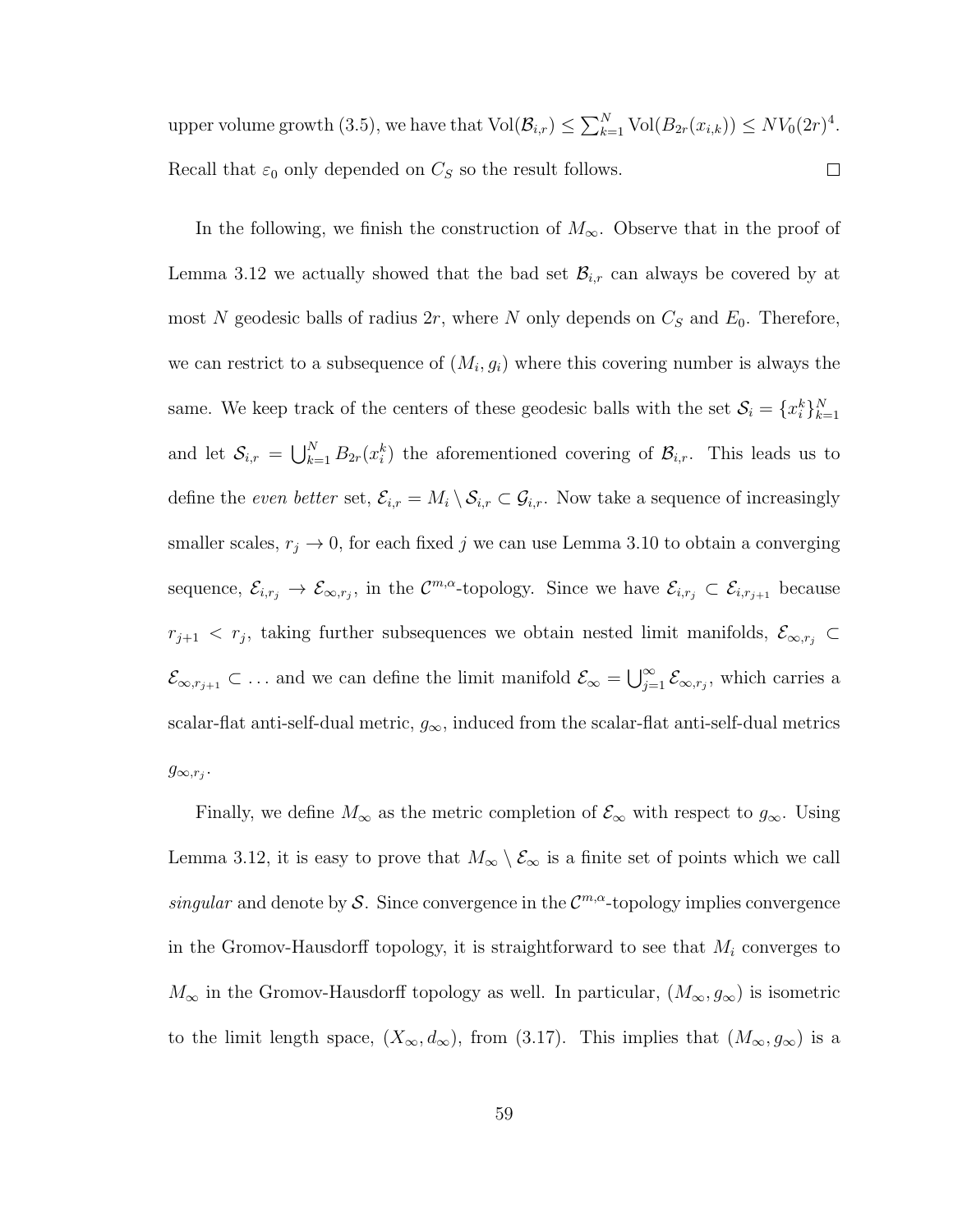compact length such that  $g_{\infty}$  restricts to an anti-self-dual scalar-flat metric on  $M_{\infty} \backslash \mathcal{S}$ and has all the convergence properties claimed above.

Based on arguments in [CQY07, Lemma 3.2] and [TV05b, Proposition 7.2], we are able to prove that the regular part of the limit space is connected. This will be useful later on when we study the convergence of the Hodge-harmonic self-dual 2-forms representing  $b_+(M_i)$ .

## **Lemma 3.13.**  $\pi_1(M_i) = 0$  implies that  $M_\infty \setminus \mathcal{S}$  is connected.

*Proof.* We prove something slightly stronger. Given a singular point  $s \in \mathcal{S}$ , we prove that  $B_r(s) \setminus \{s\}$  must be connected for all sufficiently small  $r > 0$ . Suppose to the contrary that there is some  $r_0 > 0$  with the property that  $B_{r_0}(s) \setminus \{s\}$  has at least two connected components,  $B_{r_0}^1(s)$  and  $B_{r_0}^2(s)$ . Let v denote the volume of the smallest of these components. Then we can intersect the annulus  $A_{\rho,r_0}(s)$  with each  $B_{r_0}^i(s)$  to obtain two connected components,  $A^1_{\rho,r_0}(s)$  and  $A^2_{\rho,r_0}(s)$ . Moreover, the upper volume growth (3.5) implies that for all small  $\rho$ , we have Vol  $(A_{2\rho,r_0}^k(s)) \geq \frac{1}{2}$  $\frac{1}{2}v$ . Next, let  $\{x_i\}$ be a sequence of points in  $M_i$  converging to s in the Gromov-Hausdorff topology. If we choose some  $r < \rho$ , then, by Lemma 3.10, the annulus  $A_{\rho,r_0}(s) \subset \mathcal{E}_{\infty,r}$  is diffeomorphic to the annulus  $A_{\rho,r_0}(x_i) \subset \mathcal{E}_{i,r} \subset M_i$  for large enough i. This implies that  $A_{\rho,r_0}(x_i)$  also has two connected components,  $A_{\rho,r_0}^1(x_i)$  and  $A_{\rho,r_0}^2(x_i)$ , satisfying Vol  $(A_{2\rho,r_0}^k(x_i)) \geq \frac{1}{3}$  $\frac{1}{3}v$ . We claim that this is impossible. Indeed, the assumption  $\pi_1(M_i) = 0$  implies that there is no path connecting  $A^1_{\rho,r_0}(x_i)$  and  $A^2_{\rho,r_0}(x_i)$  that is contained in  $M_i \setminus B_{r_0}(x_i)$ . It follows that the subannulus  $A_{\rho,2\rho}^1(x_i)$  separates  $M_i$  into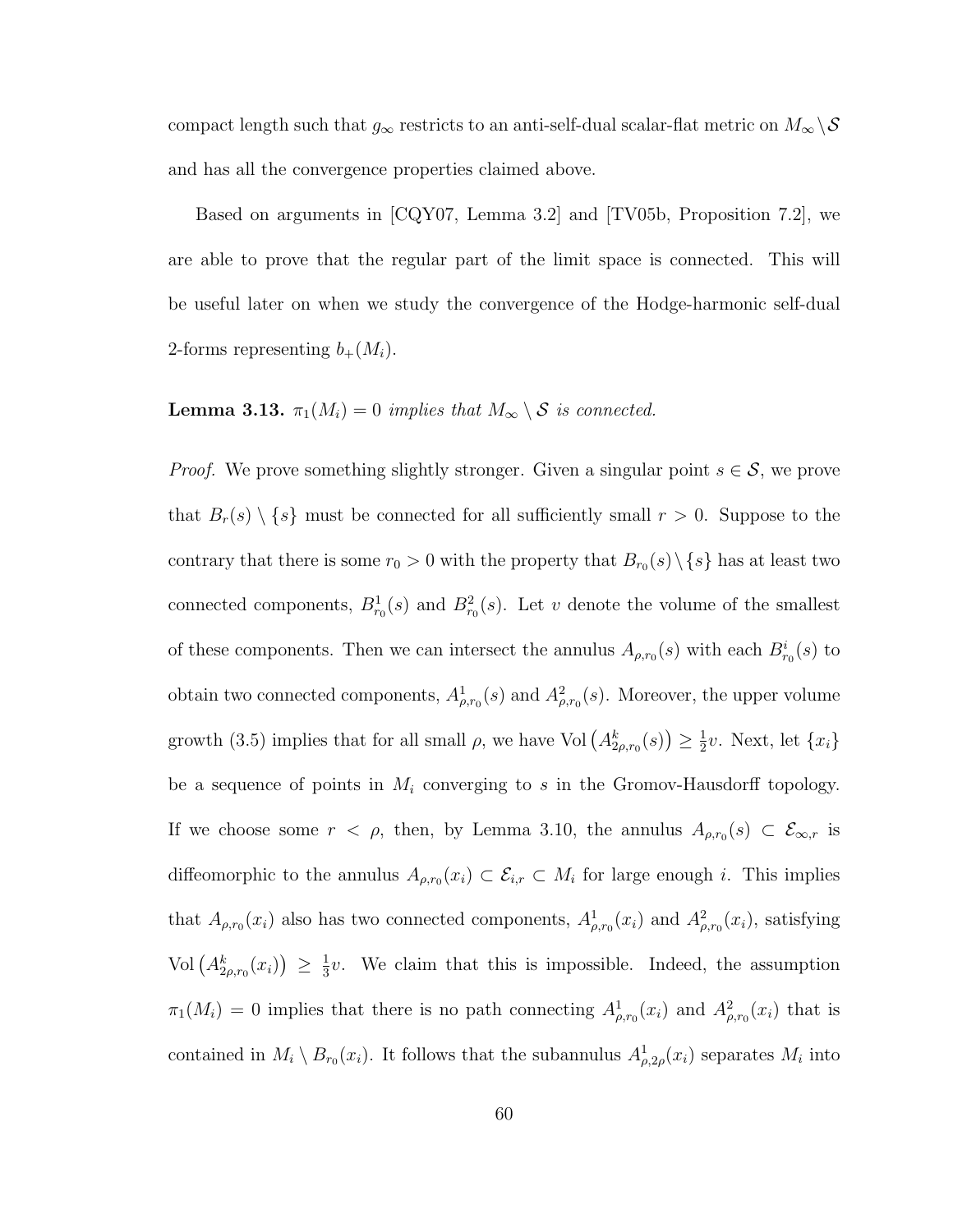exactly two connected components,  $A \cup B = M_i \setminus A_{\rho,2\rho}^1(x_i)$ . Without loss of generality we may assume that  $Vol(A) \leq Vol(B)$ . As the final step, consider a smooth cutoff function,  $\phi$ , with  $0 < \phi < 1$  and such that  $\phi \big|_A \equiv 1$ ,  $\phi \big|_B \equiv 0$  and  $|\nabla \phi| \leq 2\rho^{-1}$ on  $A_{\rho,2\rho}^1(x_i)$ . Using the Sobolev inequality (1.7), Hölder's inequality and the upper volume growth (3.5), we obtain

$$
\left(\int_{M_i} \phi^4\right)^{\frac{1}{2}} \leq C_S \int_{M_i} |\nabla \phi|^2 + \int_{M_i} \phi^2
$$
  
\n
$$
\leq 4C_S \rho^{-2} \operatorname{Vol}(A^1_{\rho, 2\rho}(x_i)) + \int_A \phi^2 + \int_{A^1_{\rho, 2\rho}(x_i)} \phi^2
$$
  
\n
$$
\leq C(C_S, V_0) \rho^2 + \left(\int_{M_i} \phi^4\right)^{\frac{1}{2}} \operatorname{Vol}(A)^{\frac{1}{2}} + 16V_0 \rho^4.
$$

Since we are assuming unit-volume for  $M_i$ , it follows that  $Vol(A) \leq \frac{1}{2}$  $\frac{1}{2}$ . So we obtain

$$
\left(\int_{M_i} \phi^4\right)^{\frac{1}{2}} \le C(C_S, V_0)(\rho^2 + \rho^4).
$$

On the other hand, we constructed our annuli to have a definite amount of volume

$$
\left(\frac{v}{3}\right)^{\frac{1}{2}} \le \text{Vol}(A)^{\frac{1}{2}} \le \left(\int_{M_i} \phi^4\right)^{\frac{1}{2}},
$$

which results in  $C(C_S, V_0, v) \leq \rho^2 + \rho^4$ , a contradiction because we can choose  $\rho$  as small as necessary.  $\Box$ 

**Remark 3.14.** If we assume that the scalar curvature is constant, the resulting convergence theory can be significantly improved. This was done by Tian-Viaclovsky in  $[TV05a, TV05b, TV08]$  (cf.  $[And05]$ ), where they prove that the singularities are actually of (multi-)orbifold type.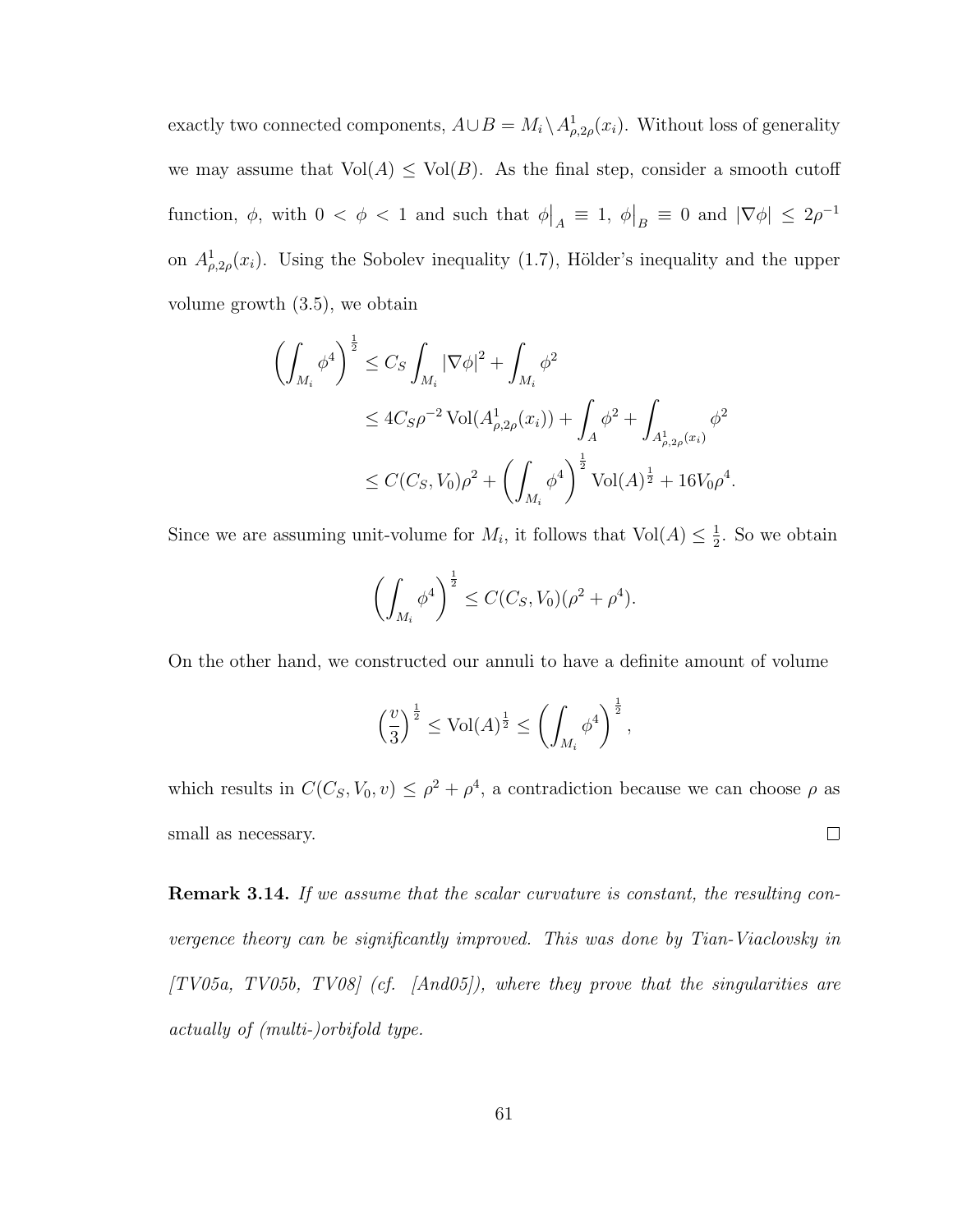### 3.2.2 Final arguments for Theorem 1.4

Recall that our sequence satisfies  $b_+(M_i) \geq 4$ , which is the dimension of Hodgeharmonic self-dual 2-forms as it was shown in Section 1.3.1. Thus, we can choose a L<sup>2</sup>-orthonormal set of at least 4 such forms,  $\{\eta_i^k\}_{k=1}^4$ . That is  $\int_{M_i} \langle \eta_i^k, \eta_i^l \rangle = \delta_{kl}$ . From the discussion in Section 3.2.1, now we better grasp on the possible degenerations in the geometry of  $(M_i, g_i)$ . Now, it is time to examine the interplay between this geometric convergence and the convergence of  $\{\eta_i^k\}_{k=1}^4$ . The first step is to prove that each  $\{\eta_i^k\}$  converges to some Hodge-harmonic self-dual 2-form,  $\eta^k$ , along the regular part,  $\mathcal{E}_{i,r} \subset (M_i.g_i) \longrightarrow \mathcal{E}_{\infty,r} \subset M_\infty$  as  $i \to \infty$ .

**Lemma 3.15.** For each  $k = 1, ..., 4$  there is some Hodge-harmonic self-dual 2-form on  $M_\infty \backslash \mathcal{S}$ , denoted by  $\eta^k$ , such that  $\eta^k_i \longrightarrow \eta^k$  uniformly on compact subsets of  $M_\infty \backslash \mathcal{S}$ in the  $\mathcal{C}^{m,\alpha}$ -topology. Further, we also have  $\Delta \eta^k = 0$ .

*Proof.* Fix  $r \leq r_0$  = √  $\overline{2}V_0^{-\frac{1}{4}}$  so that the bound on the local Sobolev constant (3.15) is active and consider the even better set  $\mathcal{E}_{i,r}$ . By definition, any point x in  $\mathcal{E}_{i,r}$  satisfies  $||Rm||_{L^2(B_r(x))} \leq \varepsilon_0$  and since  $||\eta_i^k||_{L^2(M_i)} = 1$ , from Lemma 3.8 we obtain

$$
\sup_{\mathcal{E}_{i,r}} |\nabla^l \eta_i^k| \le C_l,
$$

for each  $l = 0, \ldots, m$  where  $C_l$  is a constant depending only on l, r,  $C_S$ ,  $S_0$  and  $V_0$ . Recall that that the convergence  $\mathcal{E}_{i,r} \to \mathcal{E}_{\infty,r}$  comes equipped with diffeomorphisms,  $\psi_{i,r} : \mathcal{E}_{\infty,r} \to \mathcal{E}_{i,r}$ , such that  $\psi_{i,r}^* g_i \to g_{\infty,r}$  uniformly on compact subsets in the  $\mathcal{C}^{m,\alpha}$ topology. It follows that  $\|\psi_{i,r}^*\eta_i^k\|_{\mathcal{C}^{m,\alpha}}$  is uniformly bounded, therefore, from Arzelà-Ascoli we obtain a 2-form,  $\eta^k$ , such that  $\eta^k_i \to \eta^k$  uniformly on compact subsets in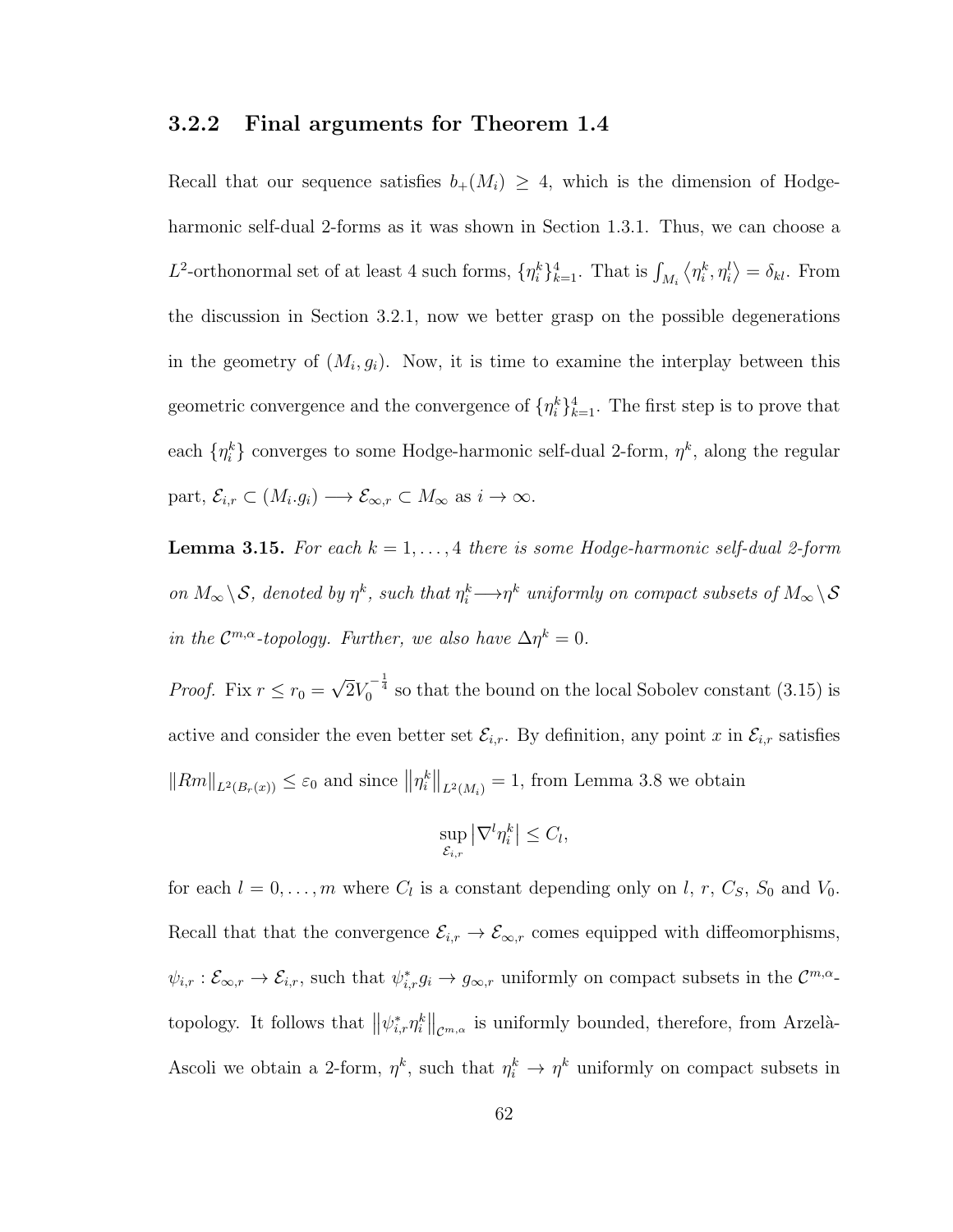the  $\mathcal{C}^{m,\alpha'}$ -topology for  $\alpha' < \alpha$ , but  $\alpha$  is arbitrary between 0 and 1, so we do obtain  $\mathcal{C}^{m,\alpha}$  for any  $0 < \alpha < 1$ .

Next, we verify the properties that were claimed about  $\eta^k$ . Since  $m \geq 2$ , the convergence is good enough so that the usual quantities that can be defined in terms of the Riemannian metric pass to the limit. We have  $*\eta_i^k \to \eta^k$  and  $\Delta_H \eta_i^k \to \Delta_H \eta^k$ , so  $\eta^k$  is Hodge-harmonic and self-dual. We also have  $\Delta \eta_i^k \to \Delta \eta^k$  and  $scal_i \to scal_\infty$ , but in Lemma 3.10 we proved  $scal_{\infty}=0$ , so the equation  $\Delta \eta_i^k = \frac{scal_i}{3}$  $\frac{1}{3} \eta_i^k$  becomes  $\Delta \eta^k = 0$  in the limit.

To finish the proof, let  $r_j \to 0$  and take diagonal subsequences.  $\Box$ 

The goal for the rest of the proof is to show that that the set  $\{\eta^k\}_{k=1}^4$  must be point-wise linearly independent on  $M_{\infty} \backslash \mathcal{S}$ . The difficulty lies in the fact that, at this point, we don't really know what happens with the convergence of  $\eta_i^k$  on the singular set. In the following we deal this problem. The first thing is to observe that each  $\eta^k$ must be parallel on  $M_{\infty} \setminus \mathcal{S}$ .

Lemma 3.16.  $\nabla \eta^k \equiv 0$  on  $M_\infty \setminus \mathcal{S}.$ 

*Proof.* Integrating by parts equation (3.2),  $\Delta \eta_i^k = \frac{scal_i}{3}$  $\frac{2al_i}{3}\eta_i^k$ , followed by Hölder's inequality, we obtain

$$
\int_{M_i} |\nabla \eta_i^k|^2 = -\frac{1}{3} \int_{M_i} scal |\eta_i^k|^2 \leq \frac{1}{3} \sup_{M_i} |\eta_i^k|^2 ||scal||_{L^1(M_i)}.
$$

From the discussion surrounding (3.15), we can take  $r_0 =$ √  $\overline{2}V_0^{-\frac{1}{4}}$  in Corollary 3.4 to obtain a constant  $C = C(C_S, V_0)$  such that  $\sup_{M_i} |\eta_i^k|$  $2 \leq C$ . Since  $||scal||_{L^1(M_i)} \to 0$ ,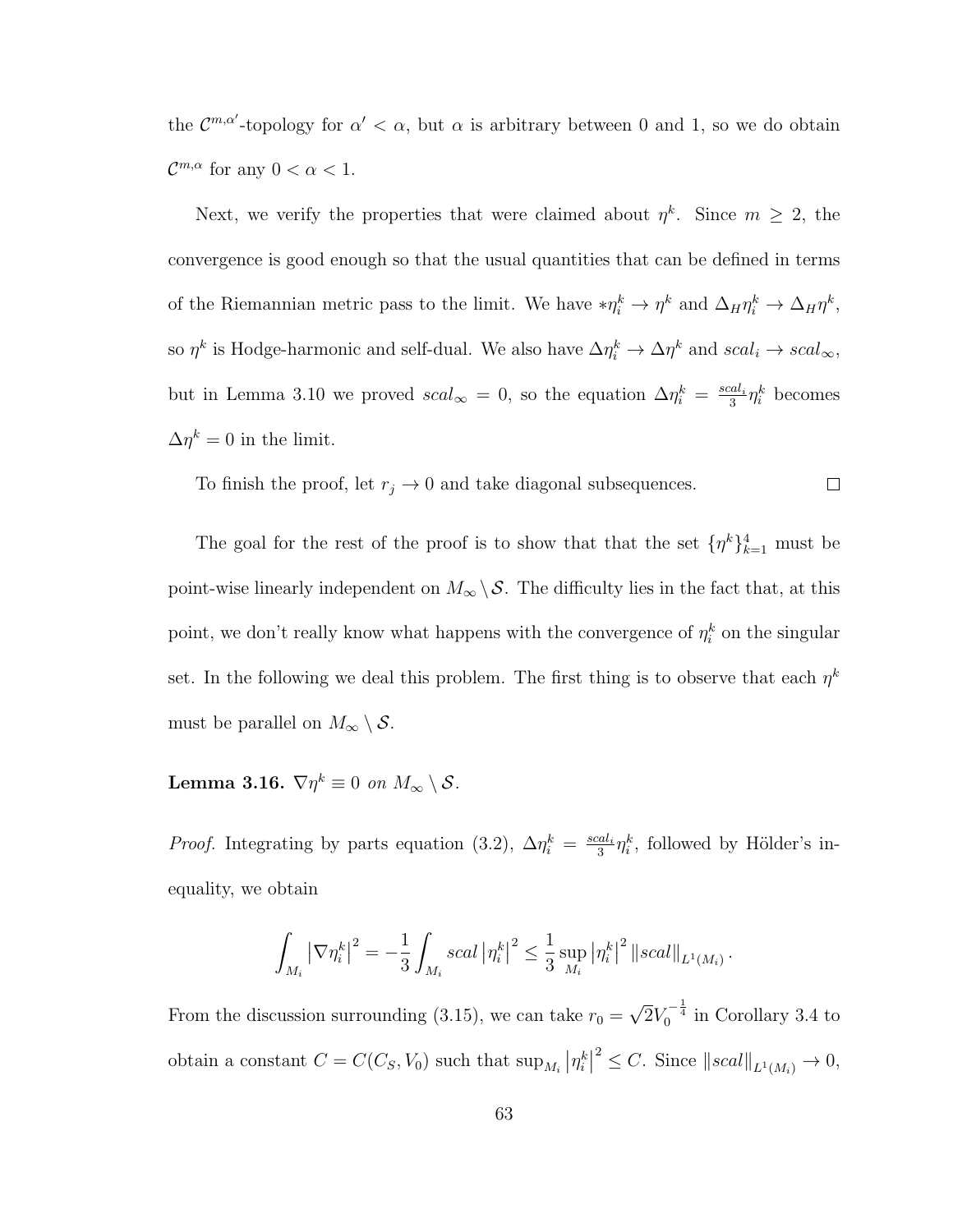we conclude that  $\int_{M_i} |\nabla \eta_i^k|$ <sup>2</sup>  $\rightarrow$  0. Recall that from Lemma 3.10 we have  $|\nabla \eta_i^k| \rightarrow$  $|\nabla \eta^k|$ , so Fatou's lemma implies

$$
\int_{\mathcal{E}_{\infty,r}} \left|\nabla \eta^k\right|^2 \leq \lim_{i \to \infty} \int_{\mathcal{E}_{i,r}} \left|\nabla \eta^k_i\right|^2 \leq \lim_{i \to \infty} \int_{M_i} \left|\nabla \eta^k_i\right|^2 = 0,
$$

 $\Box$ 

and the claim follows by letting  $r \to 0$ .

From this we obtain  $\nabla \langle \eta^k, \eta^l \rangle = \langle \nabla \eta^k, \eta^l \rangle + \langle \eta^k, \nabla \eta^l \rangle = 0$ , hence, the functions  $\langle \eta^k, \eta^l \rangle$  are constant on each connected component of  $M_\infty \setminus \mathcal{S}$ . We proved in Lemma 3.13 that  $M_{\infty} \setminus S$  is actually connected so let  $c_{kl} = \langle \eta^k, \eta^l \rangle$  if  $k \neq l$  and  $c_k = |\eta^k|$ <sup>2</sup> the constant value that these functions take on  $M_{\infty} \setminus \mathcal{S}$ . The main issue that could arise now would be for the singularities to concentrate all the  $L^2$ -norm of our Hodge-harmonic self-dual 2-forms,  $\{\eta_i^k\}_{k=1}^4$ . In other words, we might have that  $\eta^k \equiv 0$  or that they "fold" into each other and don't become orthogonal. The final step is to prove that these phenomena don't actually occur.

## **Lemma 3.17.**  $c_k > 0$  and  $c_{kl} = 0$  for  $k \neq l$ .

*Proof.* Fix some small  $r > 0$ . Recall that  $M_i = \mathcal{E}_{i,r} \bigsqcup \mathcal{S}_{i,r}$ . We can take  $r_0 =$ √  $2V_0^{-\frac{1}{4}}$ in Corollary 3.4 to obtain a constant  $C = C(C_S, V_0)$  such that  $\sup_{M_i} |\eta_i^k| \leq C$ . Thus, using the proof of Lemma 3.12, we have

$$
\int_{\mathcal{S}_{i,r}} |\eta_i^k|^2 \le C(C_S, V_0, E_0) r^4.
$$

Therefore, since  $||\eta_i^k||_{L^2(M_i)} = 1$ , we obtain

$$
\int_{\mathcal{E}_{i,r}} |\eta^k|^2 = 1 - \int_{\mathcal{S}_{i,r}} |\eta_i^k|^2 \ge 1 - C(C_S, V_0, E_0) r^4.
$$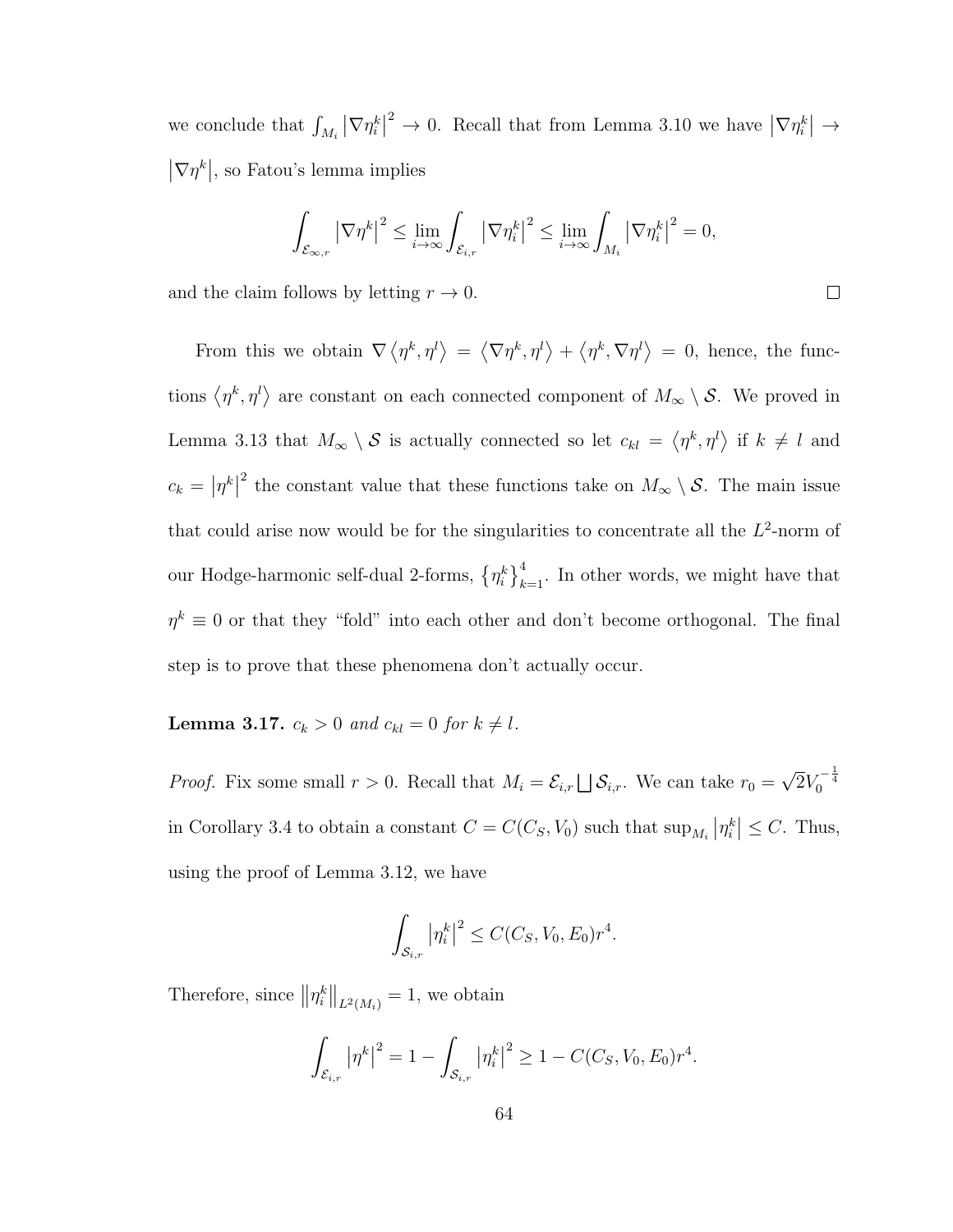On the other hand, by dominated convergence and Lemmas 3.10 and 3.15, we also have

$$
c_k \operatorname{Vol} \left( \mathcal{E}_{\infty,r} \right) = \int_{\mathcal{E}_{\infty,r}} \left| \eta^k \right|^2 = \lim_{i \to \infty} \int_{\mathcal{E}_{i,r}} \left| \eta^k_i \right|^2 \leq 1.
$$

Combining these, we reach

$$
1 \geq c_k \operatorname{Vol}(\mathcal{E}_{\infty,r}) \geq 1 - C(C_S, V_0, E_0) r^4,
$$

which is valid for any small  $r > 0$ . Letting  $r \to 0$  implies  $c_k > 0$ , where we are also using Lemma 3.12 and Vol  $(M_i, g_i) = 1$  to verify that Vol  $(\mathcal{E}_{\infty,r}) > 0$ . In fact, we obtain  $c_k = \text{Vol}(M_\infty)^{-1} = 1$ . We can proceed in a similar fashion with  $c_{kl}$ . We obtain

$$
\left| \int_{\mathcal{S}_{i,r}} \left\langle \eta_i^k, \eta_i^l \right\rangle \right| \leq C(C_S, V_0, E_0) r^4,
$$

and using  $\langle \eta_i^k, \eta_i^l \rangle_{L^2(M_i)} = 0$ ,

$$
\left| \int_{\mathcal{E}_{i,r}} \left\langle \eta_i^k, \eta_i^l \right\rangle \right| \leq \left| \int_{\mathcal{S}_{i,r}} \left\langle \eta_i^k, \eta_i^l \right\rangle \right| \leq C(C_S, V_0, E_0) r^4.
$$

Finally,

$$
c_{kl} \operatorname{Vol} (\mathcal{E}_{\infty,r}) = \int_{\mathcal{E}_{\infty,r}} \langle \eta_i^k, \eta_i^l \rangle = \lim_{i \to \infty} \int_{\mathcal{E}_{i,r}} \langle \eta_i^k, \eta_i^l \rangle \leq C(C_S, V_0, E_0) r^4,
$$

and letting  $r \to 0$  results in  $c_{kl} = 0$ .

**Remark 3.18.** To prove this lemma we only really need  $\vert$  $\int_{\mathcal{S}_{i,r}}\left\langle \eta^k_i,\eta^l_i\right\rangle\right|$  $\rightarrow 0$  as  $r \rightarrow 0$ .

To finish the proof of Theorem 1.4, just pick any  $x_{\infty} \in M_{\infty} \setminus \mathcal{S}$  and apply Lemma 3.17 to conclude that  $\{\eta^k(x_\infty)\}_{k=1}^4$  is a linearly independent subset of  $\Lambda_{x_\infty}^+$ . A contradiction, since  $\Lambda^+$  is a rank 3 bundle.

 $\Box$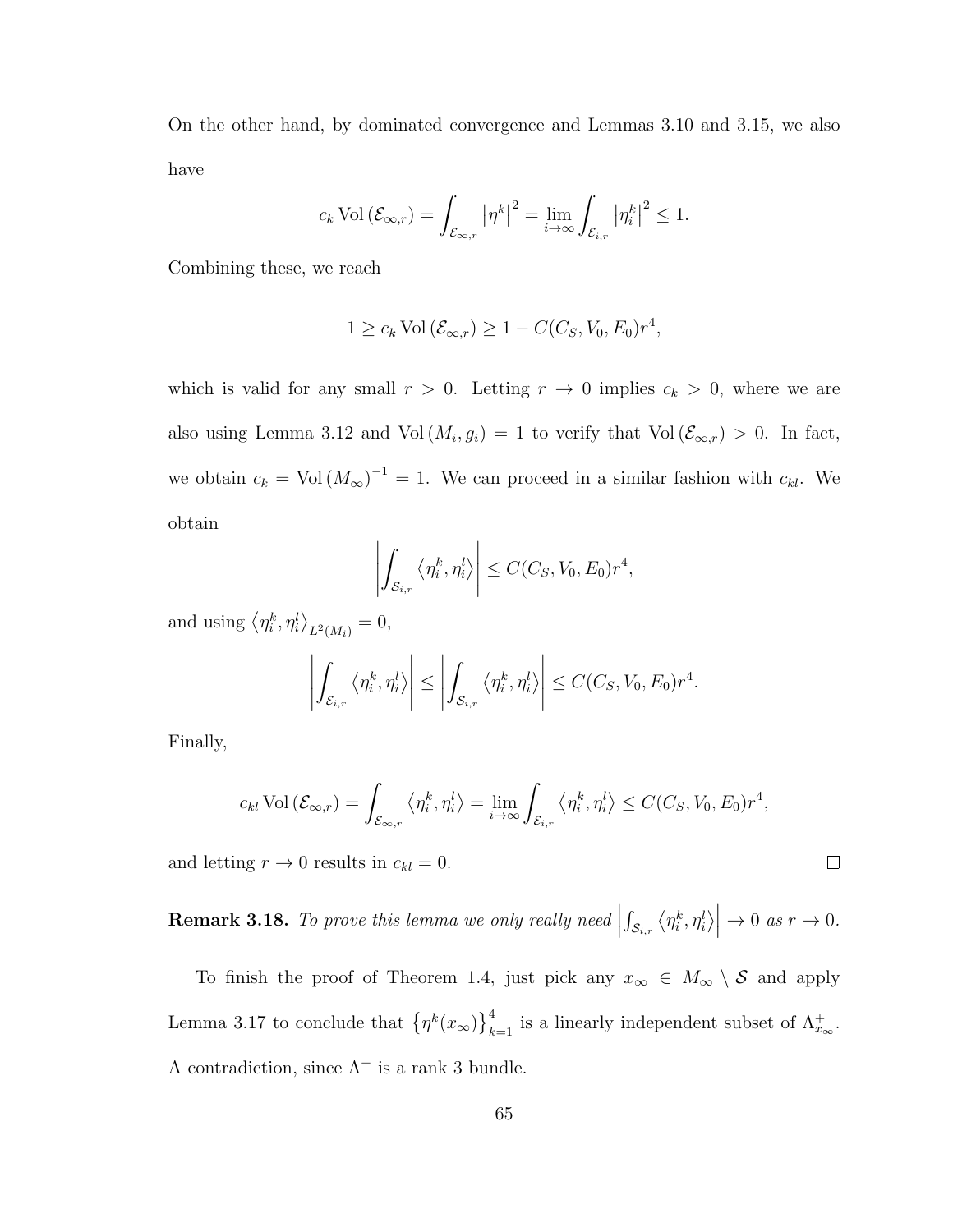#### Some remarks about Theorem 1.4

As mentioned before, if we assume constant scalar curvature the assumptions can be simplified and the  $\varepsilon$ -regularity Theorem 2.1 takes Tian-Viaclovsky's original form [TV05a, Theorem 3.1]. This way, if we restrict our attention to constant scalar curvature metrics we can restate Theorem 1.4 as follows.

**Theorem 3.19.** Let  $(M, g)$  be a simply connected, unit-volume, closed anti-self-dual 4-manifold with constant scalar curvature. Suppose that there are constants  $E_0 < \infty$ and  $C_S < \infty$  such that  $\int_M |Rm|^2 \leq E_0$  and  $C_S(M) \leq C_S$ . Then there is a constant  $\delta = \delta(E_0, C_S) > 0$  such that if  $|scal| < \delta_0$ , then  $b_+(M) \leq 3$ .

Proof. Clearly, if we have constant scalar curvature and unit-volume, the condition  $|scal| < \delta_0$  implies  $||scal||_{L^1(M)} < \delta_0$  as well. Moreover, by [TV05b, Theorem 1.2], there is a constant  $V_0 = V_0(E_0, C_S)$  such that  $Vol(B_r(x)) \leq V_0r^4$  for all  $x \in M$  and  $r > 0$ . At this point we can just apply Theorem 1.4.  $\Box$ 

It turns out that a lower bound for Ric encodes the majority of the assumptions in Theorem 1.4 and, in addition, we don't need to assume that our manifolds are simply-connected. We have the following formulation of Theorem 1.4.

**Theorem 3.20.** Let  $(M, q)$  be a closed, anti-self-dual 4-manifold. Suppose that there are constants  $\Lambda > 0$ ,  $S_0 < \infty$ ,  $v > 0$  and  $D < \infty$  such that  $Ric \geq -3\Lambda^2$ ,  $\|\nabla^2 scal\|_{W^{4,4}(M)} \leq S_0$ ,  $\text{Vol}(M, g) \geq v$  and  $\text{diam}(M, g) \leq D$ . Then there is a constant  $\delta_0 = \delta_0(v, D, \Lambda, S_0) > 0$  such that if  $|scal| < \delta$ , then we have  $b_+(M) \leq 3$ .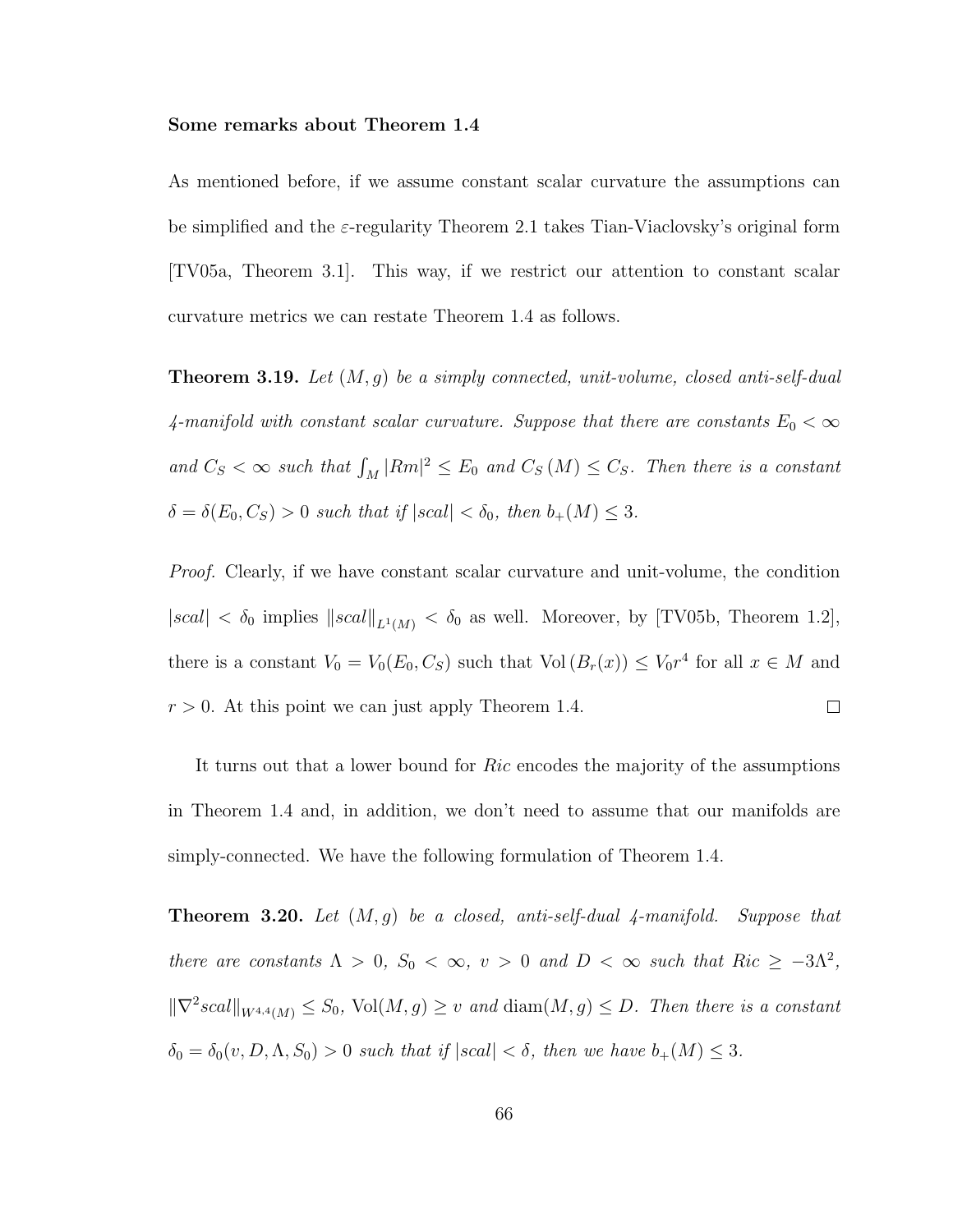Proof. First of all, by Bishop-Gromov's volume comparison, we have an upper volume growth

$$
\text{Vol}(B_r(x)) \le V_{-\Lambda}(r) \le \frac{V_{-\Lambda}(D)}{V_0(D)} V_0(r) \le C(D,\Lambda)r^4,\tag{3.21}
$$

where  $V_{-\Lambda}(r)$  denotes the volume of a geodesic ball of radius r in the space form of constant curvature  $-\Lambda$ . It is also well-known [Cro80] that the Sobolev constant can be bounded in terms of  $v, D$  and  $\Lambda$ . In fact, the local Sobolev constant can also be bounded. Inded, using Bishop-Gromov's volume comparison again, we have

$$
v \leq Vol(M, g) \leq V_{-\Lambda}(\text{diam}(M, g)),
$$

which implies a lower bound on the diameter,  $\text{diam}(M, g) \geq d_0(v, \Lambda)$ . Therefore, we can use [And92, Theorem 4.1] to obtain that, for any  $r \leq \min\left\{\frac{1}{4}d_0, 1\right\}$  and x in M, we have

$$
C_S(B_r(x)) \ge C(\Lambda) \left(\frac{\text{Vol}(B_r(x))}{V_{-\Lambda}(r)}\right)^{\frac{1}{4}} \ge C(v,\Lambda) > 0,
$$

where we also used Bishop-Gromov's volume comparison on the last inequality. Next, observe that we may assume  $|scal| \leq 1$ , which combined with the lower bound on Ric, implies a two-sided bound,  $|Ric| \leq C(\Lambda)$ . Therefore, the work of Cheeger-Naber [CN15, Theorem 1.13] gives a bound for  $||Rm||_{L^2(M)}$ .

Now the only missing piece is the simply-connected condition in Theorem 1.4. However, that assumption was only necessary to prove Lemma 3.13, that the regular part,  $M_{\infty} \setminus \mathcal{S}$ , is connected. In the presence of bounds for Ric, we can adapt the proof of this lemma using the Cheeger-Gromoll splitting theorem (see [And89, BKN89]). We briefly give the details here using the notation from Section 3.2.1.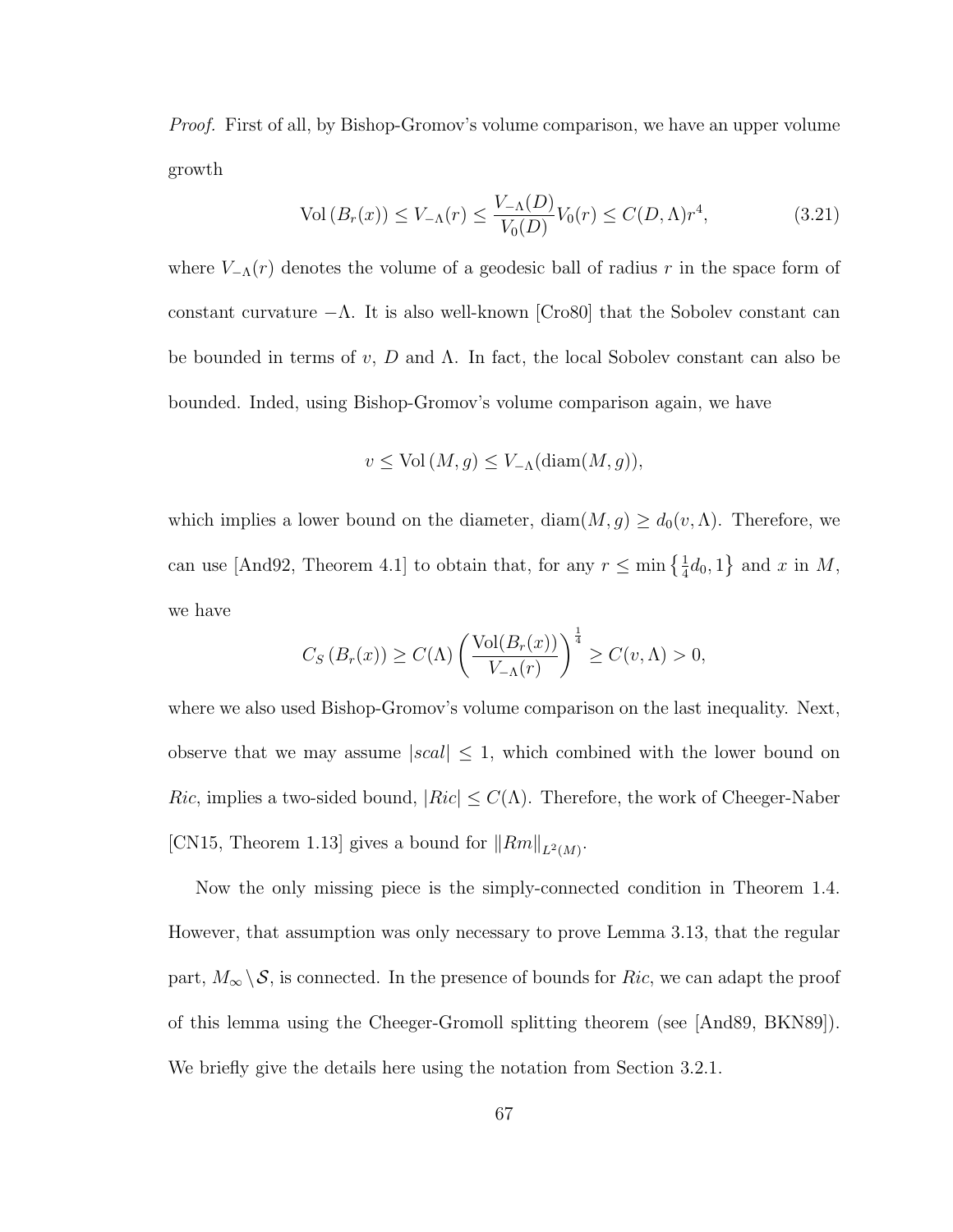Let s be singular point in S and suppose that for some small  $r_0 > 0$  the metric ball  $B_{r_0}(s) \setminus \{s\}$  has at least two connected components,  $B_{r_0}^1(s)$  and  $B_{r_0}^2(s)$ . Then we can intersect the annulus  $A_{\rho,r_0}(s)$  with each  $B_{r_0}^i(s)$  to obtain two connected components,  $A^1_{\rho,r_0}(s)$  and  $A^2_{\rho,r_0}(s)$ . Next, let  $\{x_i\}$  be a sequence of points in  $M_i$  converging to s in the Gromov-Hausdorff topology. We can also assume that  $\{x_i\}$  satisfies

$$
\sup_{B_{r_0}(x_i)} |Rm_i| \le |Rm_i| \ (x_i) \to \infty.
$$

Choose some  $r < \rho$ , by Lemma 3.10, the annulus  $A_{\rho,r_0}(s) \subset \mathcal{E}_{\infty,r}$  is diffeomorphic to the annulus  $A_{\rho,r_0}(x_i) \subset \mathcal{E}_{i,r} \subset M_i$  for large enough i. This implies that  $A_{\rho,r_0}(x_i)$ also has two connected components,  $A^1_{\rho,r_0}(x_i)$  and  $A^2_{\rho,r_0}(x_i)$ . Since  $M_{\infty}$  is a length space, if we choose  $r_0$  sufficiently small, we can take a minimizing segment,  $\gamma$ , with endpoints on  $\partial B_{\rho}(s) \cap A^1_{\rho,r_0}(s)$  and  $\partial B_{\rho}(s) \cap A^2_{\rho,r_0}(s)$  and  $\gamma(0) = s$ . Then, there is a corresponding minimizing geodesic segment,  $\gamma_i$ , with endpoints on  $\partial B_{\rho}(x_i) \cap A^1_{\rho,r_0}(x_i)$ and  $\partial B_{\rho}(x_i) \cap A^2_{\rho,r_0}(x_i)$  and that goes through  $x_i$ . Finally, we can rescale the metric,  $\tilde{g}_i = |Rm_i|(x_i)g_i$ , so that  $|Rm_i|(x_i) \equiv 1$ . Notice that before rescaling there is some  $r_0 = r_0(v, \Lambda)$  such that

$$
r^{4}v_{0}(v,\Lambda) \leq Vol(B_{r}(x)) \leq V_{0}(v,\Lambda)r^{4},
$$

for all  $r \leq r_0$ . Therefore, after rescaling we still have two-sided volume growth estimates. Since the curvature is bounded, this implies that there exists some  $r_1$  =  $r_1(v,\Lambda)$  such that  $\mathcal{E}_{i,r} = M_i$  for all  $r \leq r_1$ . Consequently, from Lemma 3.10 we conclude that the sequence,  $(B_{r_0}(x_i), \tilde{g}_i, x_i)$ , converges uniformly on compact subsets in the  $\mathcal{C}^{2,\alpha}$ -topology to a complete, smooth Ricci-flat 4-manifold with a line,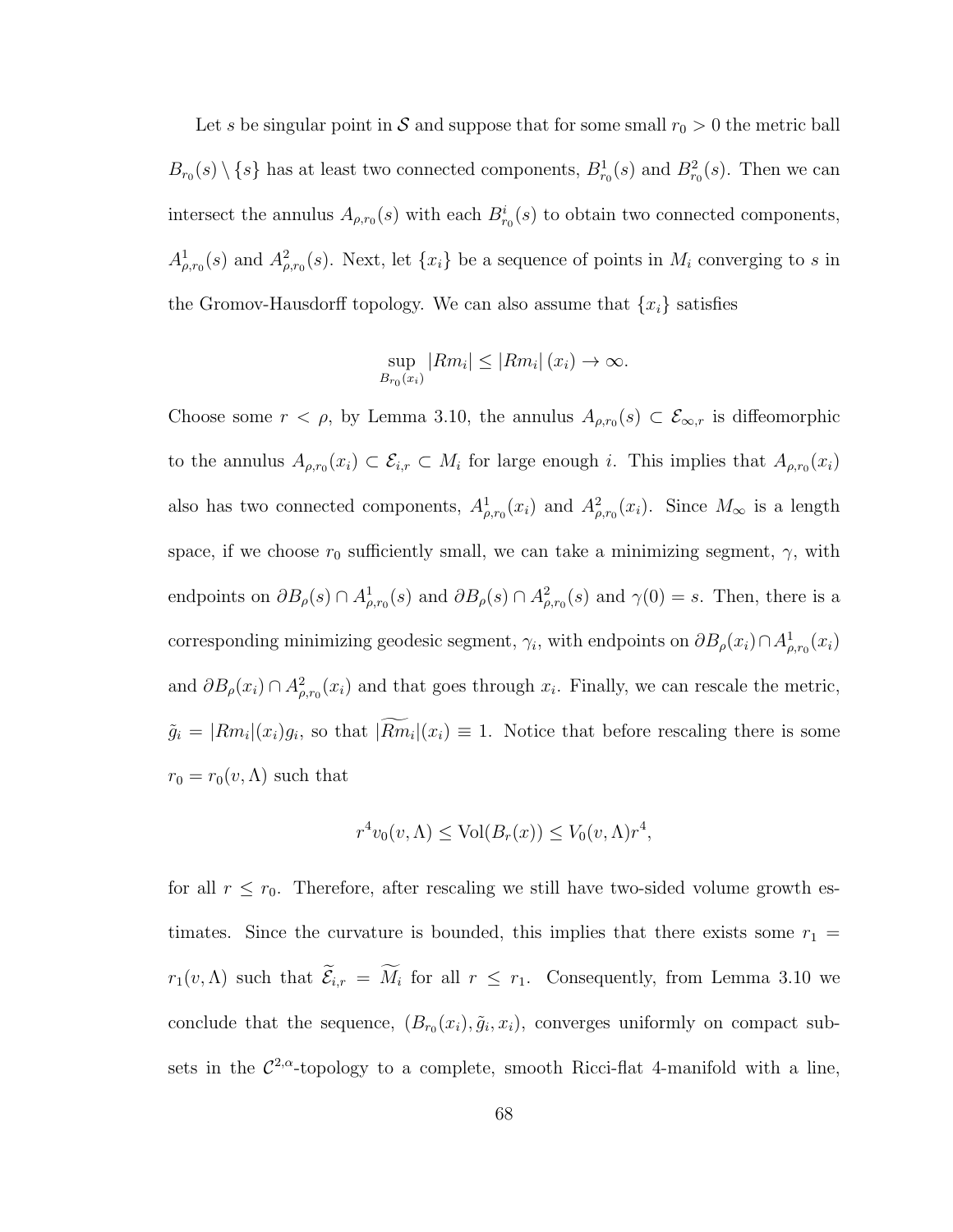$(\widetilde{M}_{\infty}, \tilde{g}_{\infty}, x_{\infty})$ . By Cheeger-Gromoll's splitting theorem,  $\widetilde{M}_{\infty}$  is isometric to  $\mathbb{R}^l \times N$ where N is a compact Ricci-flat manifold of dimension at most  $4-l \leq 3$ . This implies that  $M_{\infty}$  is flat, a contradiction with  $|Rm_i|(x_{\infty}) \equiv 1$ .  $\Box$ 

### 3.3 Proof of Proposition 1.6

In this section we prove the removable singularity result for Hodge-harmonic selfdual 2-forms on compact orbifolds with isolated singularities. For convenience of the reader, we recall the statement of Proposition 1.6.

**Proposition 3.21** (Proposition 1.6). Let  $(X, g)$  be a compact, oriented, smooth Riemannian orbifold with isolated singularities. Also assume that the orbifold metric is anti-self-dual with non-negative scalar curvature. Let  $X_R$  denote the regular set of the orbifold. If  $\eta$  is a Hodge-harmonic self-dual 2-form in  $L^2(X_R)$ , then  $\eta$  must be parallel. In particular, it can be extended across orbifold singularities. Further, if  $\eta \not\equiv 0$ , then the orbifold is scalar-flat.

There are two main ingredients in the proof: an improved Kato inequality [Sea91], and a lemma due to Sibner [Sib85], which allows us to integrate by parts even in the presence of isolated singularities. We quote Sibner's lemma as it appears in [CW11, Lemma 2.5].

**Lemma 3.22** ([Sib85, Lemma 2.1]). Assume that we have two-sided Euclidean volume growth and bounds for the local Sobolev constant. Let  $u \geq 0$  be a smooth function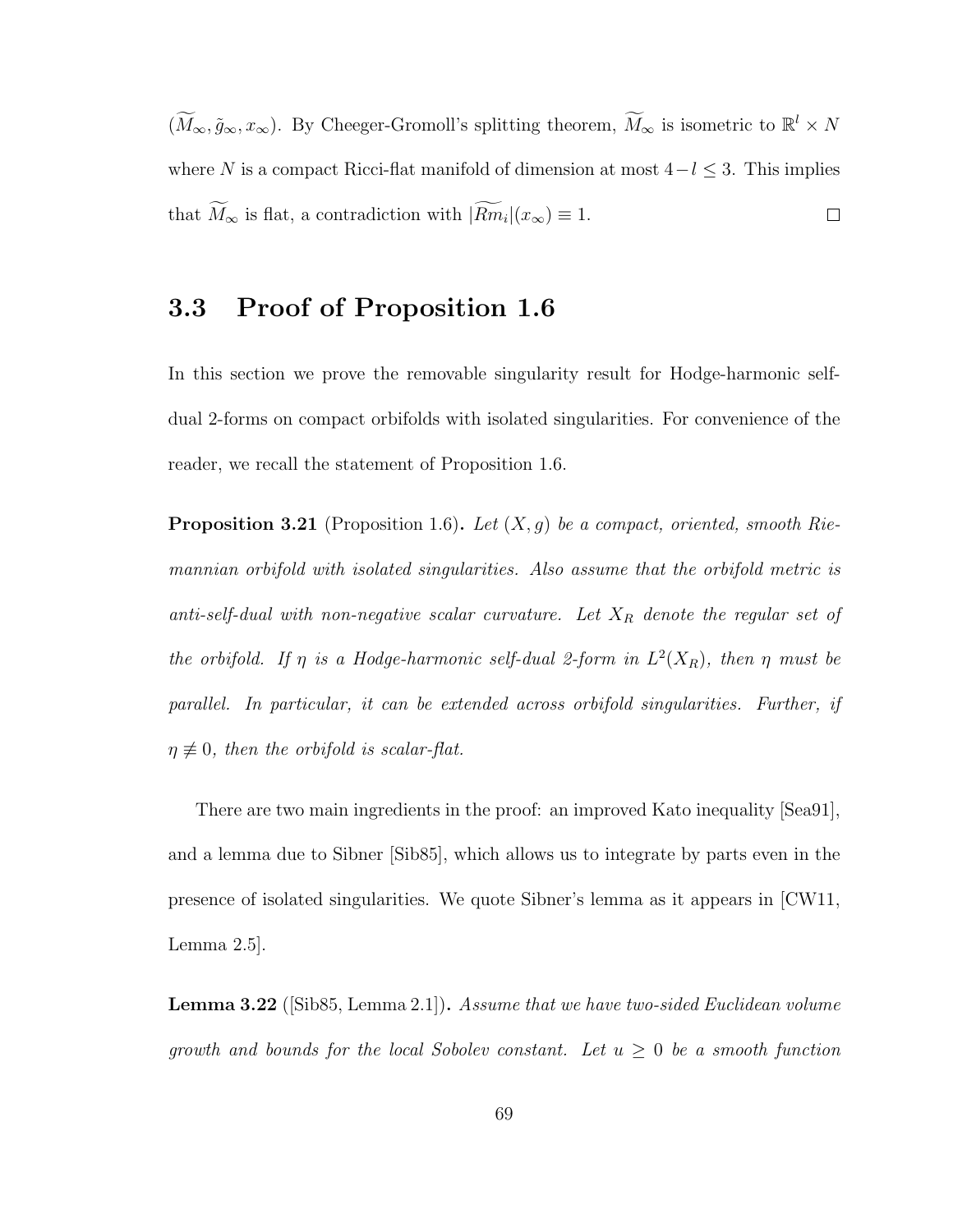defined on  $B \setminus \{x\}$  satisfying,  $\Delta u \geq -fu$ , where f is a non-negative function in  $L^{\frac{n}{2}}(B \setminus \{x\})$ . Then there are constants  $\varepsilon_0$  and C, depending on the assumptions, such that if  $\phi \in \mathcal{C}_c^{\infty}(B)$  with  $\int_{supp(\phi)} f^{\frac{n}{2}} \leq \varepsilon_0$ , then we have

$$
\int_B \phi^2 |\nabla u^q|^2 \le C \int_B |\nabla \phi|^2 u^{2q},
$$

whenever  $q > \frac{n}{2(n-2)}$ .

We would like to use this inequality with  $q = 1$  but in dimension 4 the requirement is  $q > 1$ . However, this issue can be avoided using elliptic inequalities with fractional powers of u. For example, if we know that  $\Delta u^{\frac{1}{2}} \ge -fu^{\frac{1}{2}}$ , we can then use  $q=2$  and obtain

$$
\int_B \phi^2 |\nabla u|^2 \le C \int_B |\nabla \phi|^2 u^4,
$$

which is what we wanted in the first place. In geometric situations, these improved elliptic inequalities can often be achieved using the so called improved Kato inequalities. Recall that, given any tensor  $T$ , the standard Kato inequality says that

$$
|\nabla |T|| \leq |\nabla T|,
$$

wherever  $|T| \neq 0$ . Then, an improved Kato inequality would take the form

$$
(1+\delta) |\nabla |T|| \leq |\nabla T|,
$$

for some  $\delta > 0$ . If we have extra information about the tensor T and its algebraic properties, there is a chance that such an inequality can be reached. For example, in [BKN89, Lemma 4.9] it was proved that the inequality holds whenever  $T$  is the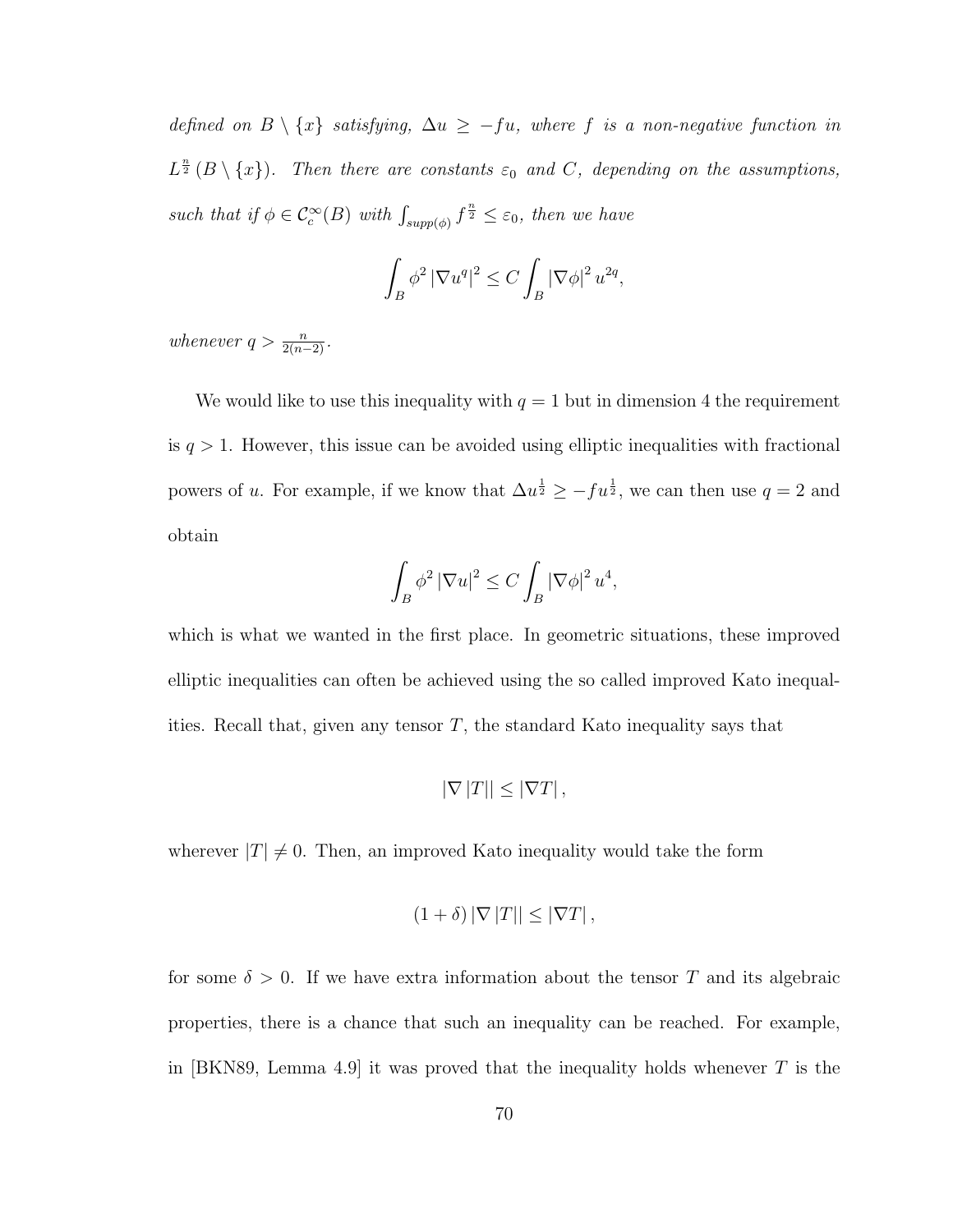curvature tensor of an Einsten metric or, if dimension is 4, when  $T$  is the curvature tensor of a half-conformally-flat metric. More generally, in [Bra00, CGH00], they developed a theory of improved Kato inequalities when  $T$  is in the kernel of certain first order elliptic operators. Oversimplifying, the problem of finding such an inequality reduces to a Lagrange multiplier problem, minimizing the quantity  $|\langle \nabla T, T \rangle|$  subject to the algebraic constraints of T.

For the case of Hodge-harmonic self-dual 2-forms on 4-manifolds, Seaman gave a purely geometric proof in [Sea91]. We include the details here for the sake of completeness.

**Lemma 3.23** ([Sea91, Theorem 1]). Let  $(M, g)$  be a closed, anti-self-dual 4-manifold and suppose  $\eta$  is a Hodge-harmonic self-dual 2-form. Then we have

$$
\frac{3}{2} \left| \nabla \left| \eta \right| \right|^2 \le \left| \nabla \eta \right|^2,\tag{3.22}
$$

which holds point-wise wherever  $|\eta| \neq 0$ , and in the distribution sense otherwise.

*Proof.* In the region determined by  $|\eta| \neq 0$ , we can conformally change the metric as follows,  $\tilde{g} = |\eta|g$ . Recall that the Hodge-star operator is by  $\alpha \wedge * \beta = \langle \alpha, \beta \rangle dV$ . Therefore, acting on 2-forms it is conformally invariant,  $\tilde{*} = *,$  which implies that  $\eta$ is self-dual and Hodge-harmonic with respect to  $\tilde{g}$  as well. Thus, from the Böchner formula we still have  $\tilde{\Delta} \eta = \frac{1}{3}$  $\frac{1}{3}scal$ . Since  $|\eta|_{\tilde{g}}\equiv 1$ , we can compute

$$
0 = \widetilde{\Delta} |\eta|_{\widetilde{g}}^2 = |\nabla \eta|_{\widetilde{g}}^2 + \left\langle \eta, \widetilde{\Delta} \eta \right\rangle_{\widetilde{g}} = |\nabla \eta|_{\widetilde{g}}^2 + \frac{1}{3} \widetilde{scal},
$$

whence,  $scal \leq 0$ . From [Bes08, Theorem 1.159], we have the following expression for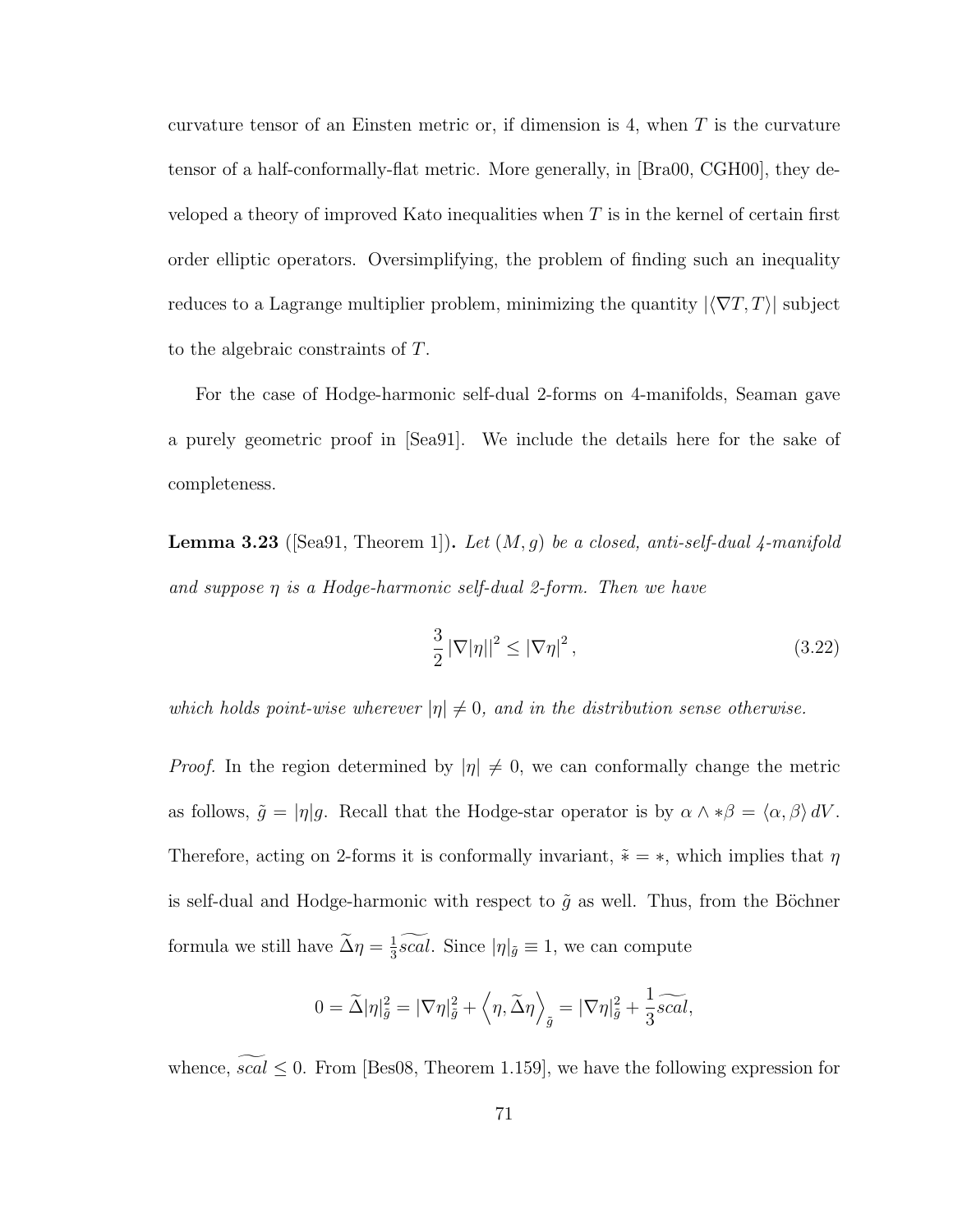the scalar curvature after the conformal change of the metric

$$
\widetilde{scal} = |\eta|^{-1} \left( scal - 3 \frac{|\eta| \Delta |\eta| - |\nabla |\eta||^2}{|\eta|^2} - \frac{3}{2} \frac{|\nabla |\eta||^2}{|\eta|^2} \right).
$$

Now we can use the identity  $(A.7), |\eta| \Delta |\eta| = |\nabla \eta|^2 - |\nabla |\eta||^2 + \frac{1}{3}$  $\frac{1}{3}scal|\eta|^2$ , to obtain

$$
0 \ge \widetilde{scal} = 3\frac{\frac{3}{2}|\nabla|\eta||^2 - |\nabla\eta|^2}{|\eta|^3},
$$

which implies  $\frac{3}{2}|\nabla|\eta||^2 \leq |\nabla \eta|^2$ .

Once we have the improved Kato inequality, we can easily derive an elliptic inequality with fractional exponents.

**Lemma 3.24.** Assume  $\eta$  is a Hodge-harmonic self-dual 2-form on an anti-self-dual 4-manifold. Then we have

$$
\Delta |\eta|^{\frac{1}{2}} \ge -\frac{1}{6} |scal| |\eta|^{\frac{1}{2}}.
$$
\n(3.23)

Proof. It is a straightforward computation

$$
\Delta |\eta|^{\frac{1}{2}} = -\frac{1}{4} |\eta|^{-\frac{3}{2}} |\nabla |\eta||^2 + \frac{1}{2} |\eta|^{-\frac{1}{2}} \Delta |\eta|
$$
  
\n
$$
= -\frac{1}{4} |\eta|^{-\frac{3}{2}} |\nabla |\eta||^2 + \frac{1}{2} |\eta|^{-\frac{3}{2}} \left( |\nabla \eta|^2 - |\nabla |\eta||^2 + \frac{1}{3} scal |\eta|^2 \right)
$$
  
\n
$$
= \frac{1}{2} |\eta|^{-\frac{3}{2}} \left( |\nabla \eta|^2 - \frac{3}{2} |\nabla |\eta||^2 \right) + \frac{1}{6} scal |\eta|^{\frac{1}{2}}
$$
  
\n
$$
\geq -\frac{1}{6} |scal| |\eta|^{\frac{1}{2}},
$$

where we used the identity (A.7),  $|\eta| \Delta |\eta| + |\nabla |\eta||^2 = |\nabla \eta|^2 + \langle \eta, \Delta \eta \rangle$ , on the second line.  $\Box$ 

As outlined above, we can combine this inequality with Sibner's lemma to perform integration by parts even in the presence of isolated singularities.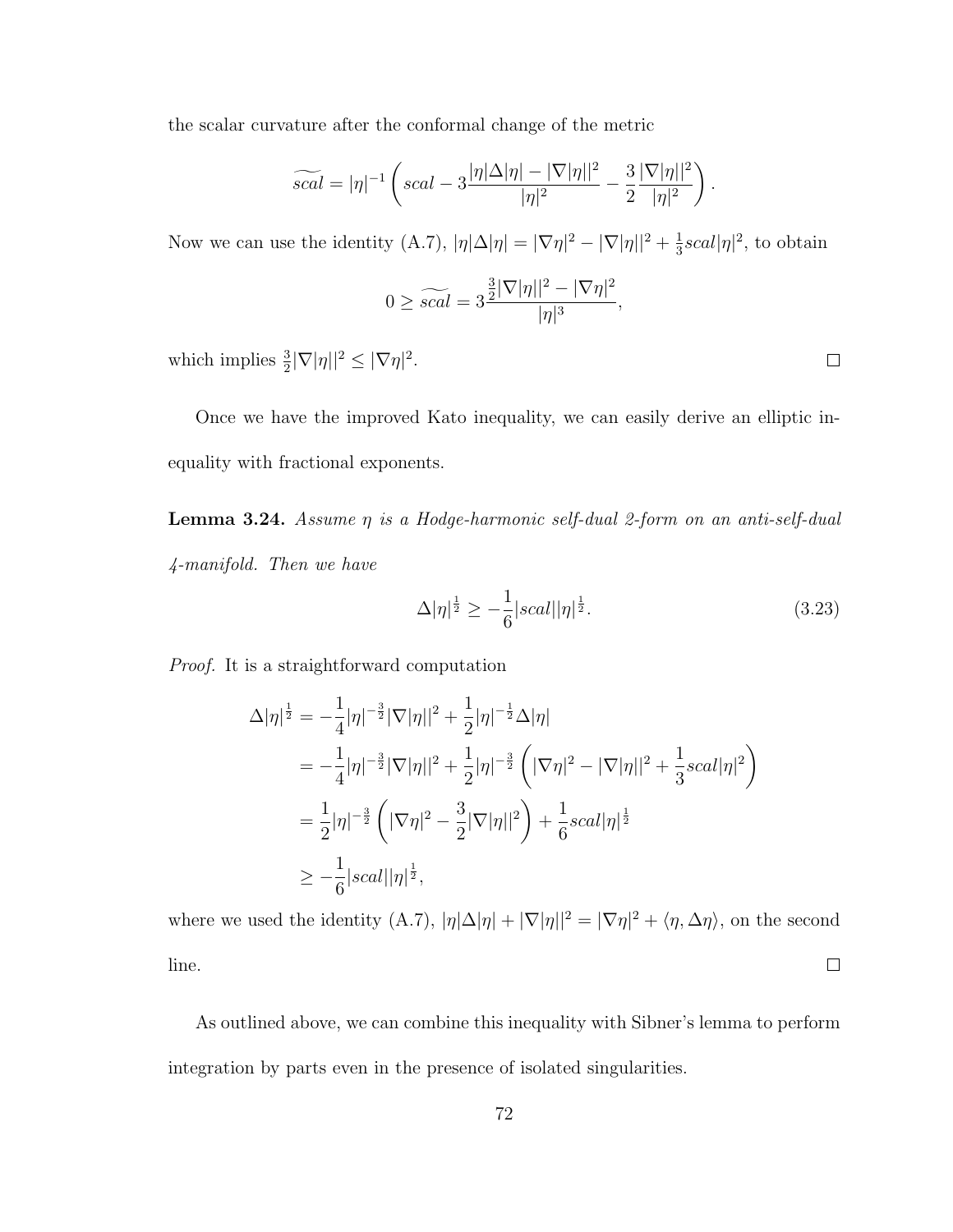Proof of Proposition 1.6. On the regular part of the orbifold, the Hodge-harmonic self-dual 2-form  $\eta$  satisfies the equation,  $\Delta \eta = \frac{scal}{3}$  $\frac{\text{cal}}{3}\eta$ . In particular, the improved inequality (3.23) still holds. Then we can use Siebner's lemma to carry out the usual Moser iteration process (cf. Lemma 1.10), we only need to be careful about the integration by parts. Let  $\phi$  be a cutoff function with  $0 \le \phi \le 1$  and supported in some  $B_r(x)$ . The local Sobolev inequality still holds for orbifolds [Nak93, Far01], so we have

$$
C_S \left( \int \phi^4 |\eta|^{2p} \right)^{\frac{1}{2}} \leq 2 \int |\nabla \phi|^2 |\eta|^p + 2 \int \phi^2 |\nabla |\eta|^{\frac{p}{2}} \Big|^2.
$$

Since we have  $\Delta |\eta|^{\frac{1}{2}} \geq -\frac{1}{6}|scal||\eta|^{\frac{1}{2}}$  and  $p>1$ , Sibner's Lemma 3.22 implies

$$
2\int \phi^2 \left|\nabla |\eta|^{\frac{p}{2}}\right|^2 \leq C \int \left|\nabla \phi\right|^2 |\eta|^p,
$$

as long as  $\int_{B_r(x)} |scal|^2 < \varepsilon_0$ . By volume comparison for orbifolds [Bor92], there is some constant  $V_0(X,g) > 0$  such that  $Vol(B_s(x)) \leq V_0s^4$  for all  $s > 0$ . Therefore we can choose  $r < r_0(X, g)$  so that the condition  $\int_{B_r(x)} |scal|^2 < \varepsilon_0$  is always satisfied. Then we have the inequality

$$
\left(\int \phi^4 \left|\eta\right|^{2p}\right)^{\frac{1}{2}} \leq C(X,g) \int \left|\nabla \phi\right|^2 \left|\eta\right|^p,
$$

and the rest of the argument in Lemma 1.10 can be followed without change to obtain

$$
\sup_{B_{\frac{r}{2}}(x)} |\eta| \le Cr^{-2} \left( \int_{B_r(x)} |\eta|^2 \right)^{\frac{1}{2}},
$$

even in the presence of singularities. Hence, since we can cover  $X$  with geodesic balls of radius  $r_0$ , there is some constant  $C = C(X, g)$  such that

$$
\sup_X |\eta| \le C ||\eta||_{L^2(X)}.
$$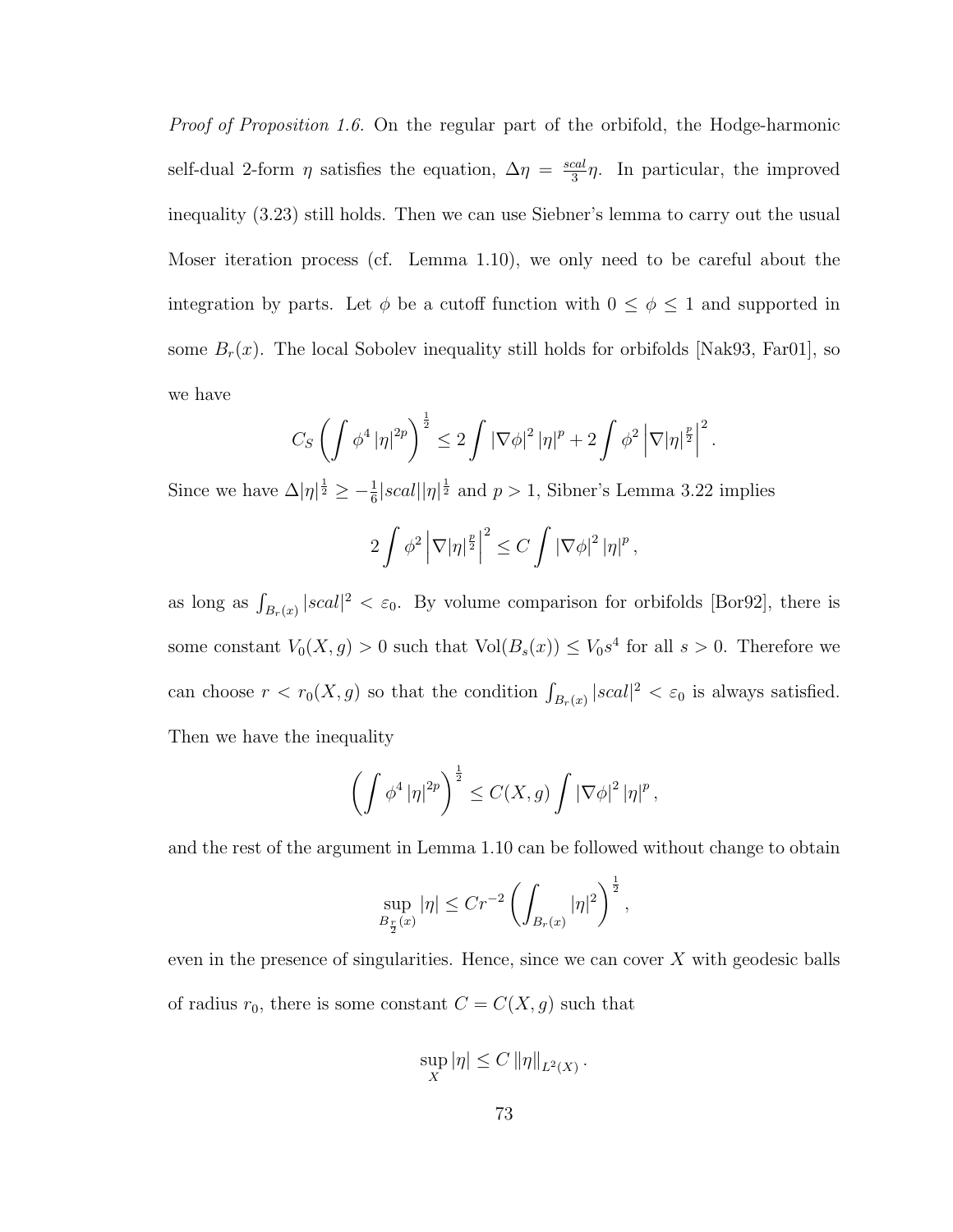Let  $S = \{s_i\}_{i=1}^N$  denote the singular set of X and let  $S^r = \{x \in X : dist(x, S) < r\}.$ Since the singularities are finite and isolated, we can choose  $r > 0$  small enough so that  $S^r$  is a disjoint union of geodesic balls,  $S^r = \bigsqcup_{i=1}^N B_r(s_i)$ . For the next step we choose a cutoff function,  $\phi$ , with  $0 \le \phi \le 1$  and such that  $\phi|_{S^r} \equiv 0$ ,  $\phi|_{X\setminus S^{2r}} \equiv 1$  and  $|\nabla \phi| \leq 24r^{-1}$  on the transition region. Integrating by parts

$$
\int_{X\backslash S^r} \phi^2 |\nabla \eta|^2 = -2 \int_{X\backslash S^r} \phi \left\langle \text{tr}(\nabla \phi \otimes \nabla \eta), \eta \right\rangle - \frac{1}{3} \int_{X\backslash S^r} \phi^2 scal |\eta|^2,
$$

so rearranging and using Cauchy's inequality, we obtain

$$
\int_{X\backslash S^r} \left(\frac{1}{2}\phi^2|\nabla\eta|^2 + \frac{1}{3}\phi^2 scal|\eta|^2\right) \le 2\int_{X\backslash S^r} |\nabla\phi|^2|\eta|^2. \tag{3.24}
$$

Therefore, since  $scal \geq 0$  and we have a bound for  $\sup_X |\eta|$ , it follows that

$$
\int_{X \setminus S^{2r}} |\nabla \eta|^2 \le \int_{X \setminus S^{2r}} (|\nabla \eta|^2 + scal |\eta|^2) \le \frac{24}{r^2} \sum_{i=1}^N \int_{A_{r, 2r}(s_i)} |\eta|^2
$$
  
 
$$
\le C \|\eta\|_{L^2(X)} Nr^2,
$$

where we also used volume comparison for orbifolds. Now, for each singularity we choose  $\psi$  to be a cutoff function supported in  $B_{4r}(s_i)$  with  $0 \leq \psi \leq 1$  and such that  $\psi|_{B_{2r}(s_i)} \equiv 1$  and  $|\nabla \psi| \leq \frac{1}{2}r^{-1}$  on the transition region. Note that, choosing r smaller if necessary, we can assume that  $B_{4r}(s_i)$  are also disjoint. We can use the bound for  $\sup_X |\eta|$  and Lemma 3.22 to obtain

$$
\int_{B_{4r}(s_i)} \psi^2 |\nabla \eta|^2 \le C \int_{B_{4r}(s_i)} |\nabla \psi|^2 |\eta|^2 \le C ||\eta||_{L^2(X)} r^2,
$$

provided that  $\int_{B_r(s_i)} |scal|^2 < \varepsilon_0$ , which will hold for small enough r as argued before.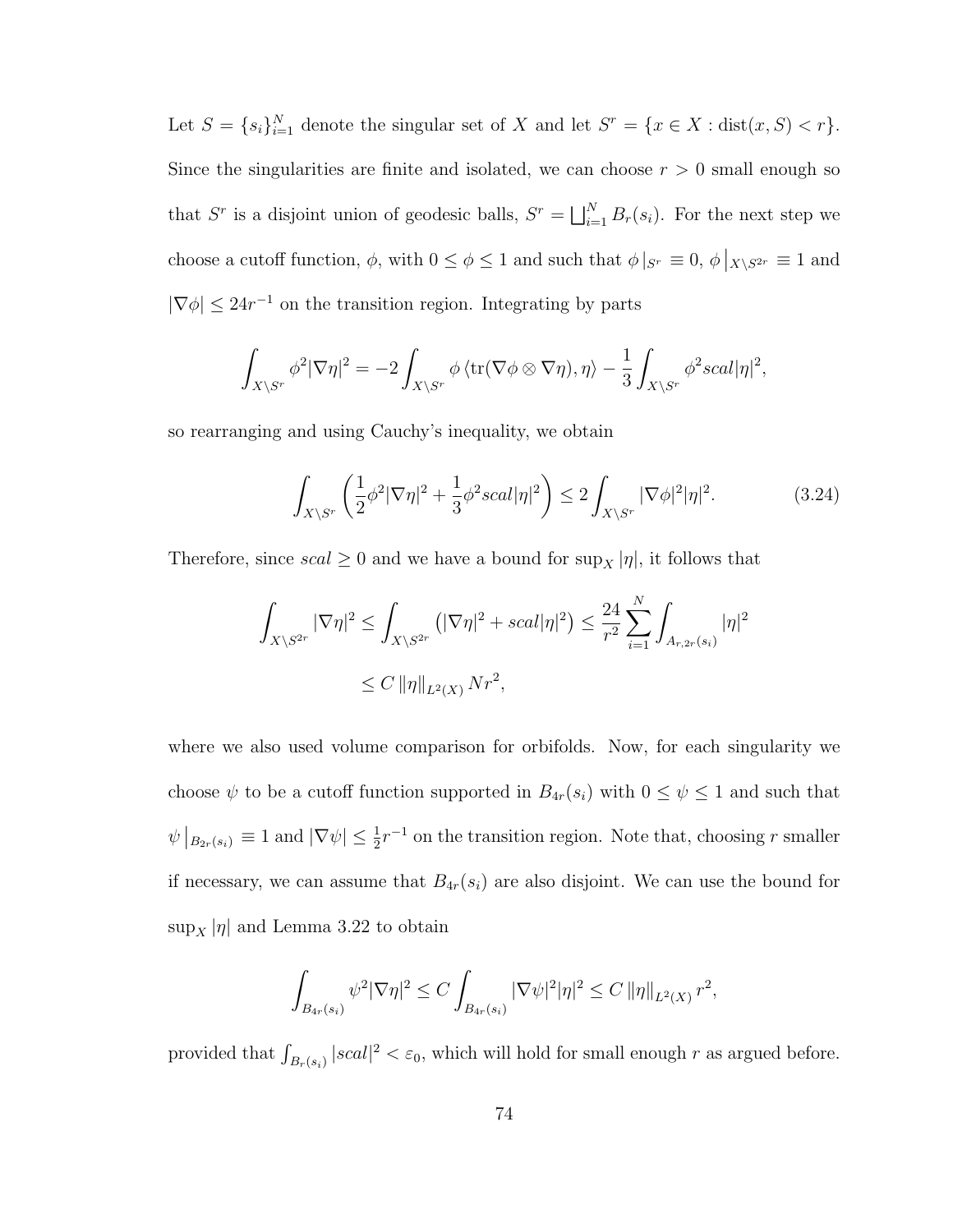Hence, combining the last two estimates yields

$$
\int_X |\nabla \eta|^2 \le C \left\|\eta\right\|_{L^2(X)} r^2,
$$

for all sufficiently small  $r > 0$ . Letting  $r \to 0$ , we obtain that  $\nabla \eta \equiv 0$ . In particular, passing to a local orbifold cover of any singular point,  $\eta$  can be trivially extended. Now suppose that  $\eta \neq 0$ , which means that  $|\eta|$  is a non-zero constant everywhere. Thus, the inequality (3.24) above implies

$$
\int_{X\setminus S^{2r}} scal \le C\left(N, (X, g), |\eta|\right) r^2.
$$

On the other hand

$$
\int_{S^{2r}} scal \le \sum_{i=1}^{N} \int_{B_{2r}(s_i)} scal \le C \left( \max_{X} scal \right) r^4,
$$

and we conclude that  $\int_X scal \leq Cr^2 \to 0$  as  $r \to 0$ . Since  $scal \geq 0$ , it follows that  $scal \equiv 0.$  $\Box$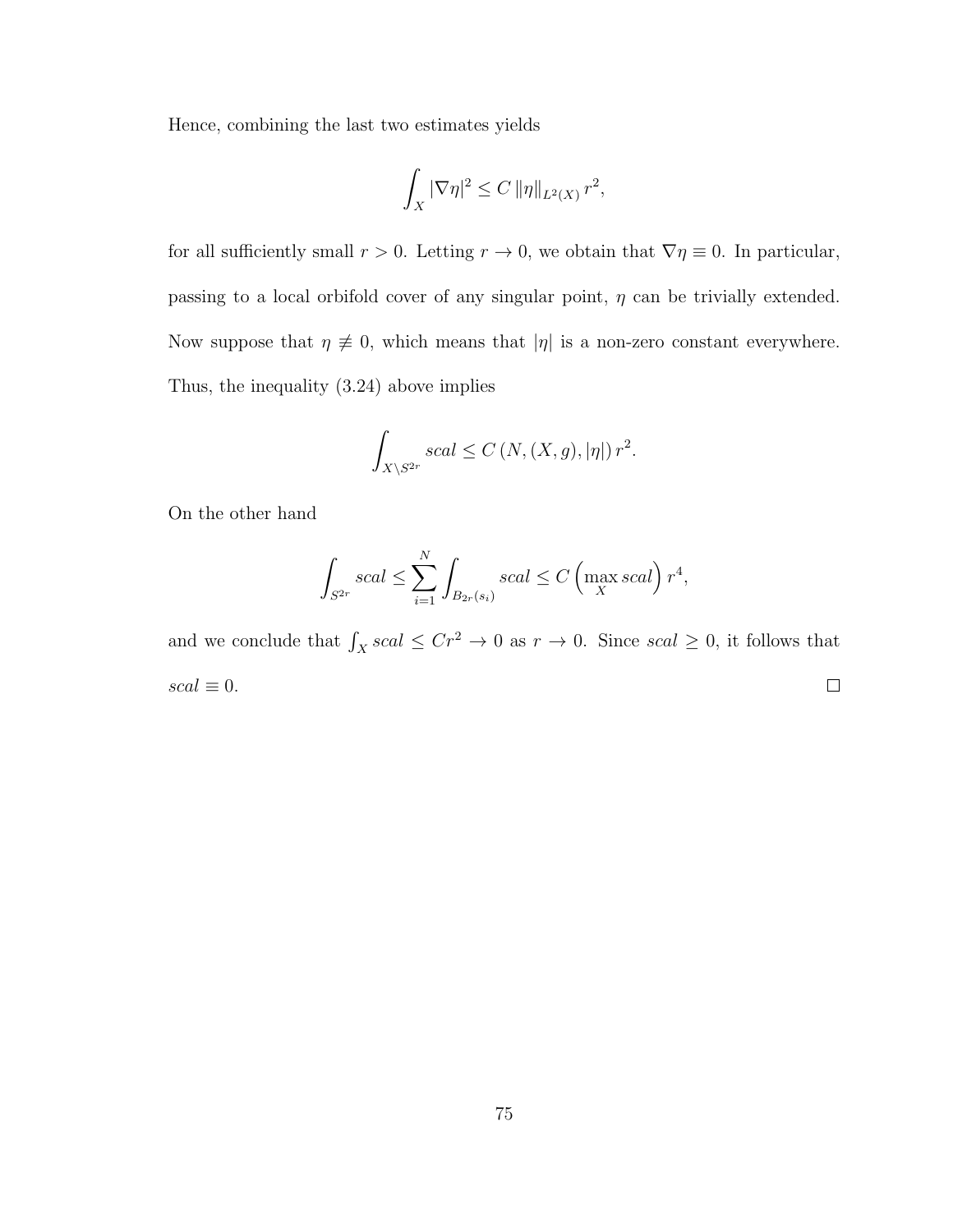# Appendix A

The purpose of this appendix is to prove some elementary results that might be unfamiliar to the uninitiated reader. We include several useful identities; elliptic equations for  $\nabla^m Rm$ ,  $\nabla^m Ric$  and  $\nabla^m \eta$ ; a lemma regarding the relation between the Weyl tensor and the Hodge-star; and, finally, a lemma about how the Sobolev constant provides control on the lower volume growth of small geodesic balls.

### Some useful identities

**Lemma A.1** (Divergence formulas). Let  $(M, g)$  be a Riemannian n-manifold. Then we have the following divergence formulas.

$$
R_{ijkl,i} = R_{jk,l} - R_{jl,k},\tag{A.1}
$$

$$
R_{km,k} = \frac{1}{2}scal_{,m},\tag{A.2}
$$

$$
W_{ijkl,i} = (n-3) (S_{jk,l} - S_{jl,k}), \qquad (A.3)
$$

where  $S=\frac{1}{n-1}$  $\frac{1}{n-2}\left(Ric-\frac{scal}{2(n-1)}g\right)$  is the Schouten tensor.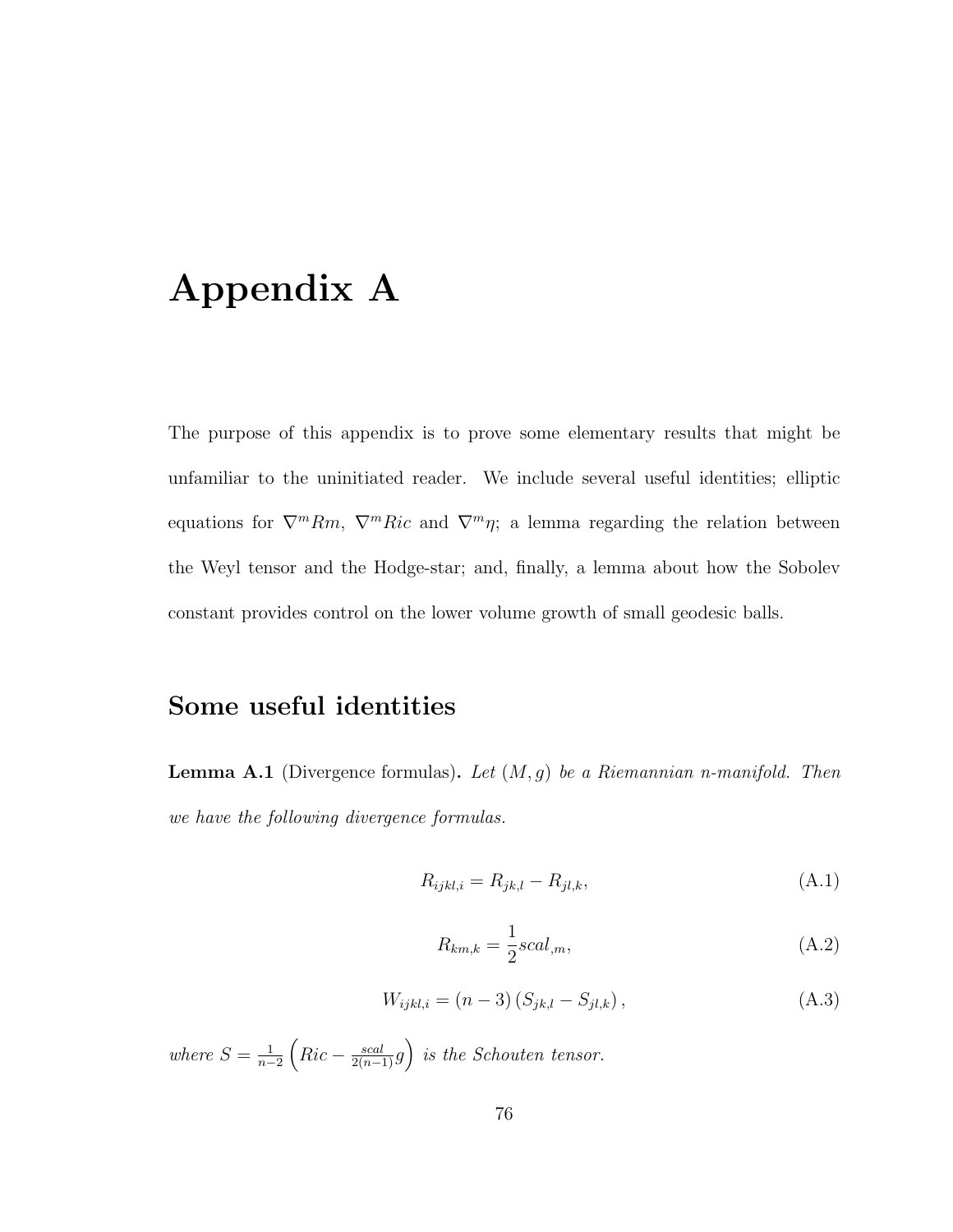Proof. Recall the 2nd Bianchi identity

$$
R_{ijkl,m} + R_{ijlm,k} + R_{ijmk,l} = 0,\t(A.4)
$$

which readily implies (A.1)

$$
R_{ijkl,i} = -R_{ijik,l} - R_{ijli,k} = R_{jk,l} - R_{jl,k}.
$$

Tracing  $(A.1)$  with respect to the indeces j and k, we obtain  $(A.2)$ 

$$
R_{il,i} = scal_{,l} - R_{jl,j}.
$$

Finally, we use the Schouten tensor to rewrite the curvature decomposition (1.9)

$$
Rm = W + \frac{1}{n-2} R^{\circ}c \otimes g + \frac{scal}{2n(n-1)} g \otimes g
$$
  
=  $W + \frac{1}{n-2} Ric \otimes g - \frac{scal}{2(n-1)(n-2)} g \otimes g$  (A.5)  
=  $W + S \otimes g$ ,

where we used  $R_1^{\circ}c = Ric - \frac{scal}{n}$  $\frac{cal}{n}g$ . In coordinate form, we have

$$
W_{ijkl} = R_{ijkl} - (S_{jk}g_{il} + S_{il}g_{jk} - S_{ik}g_{jl} - S_{jl}g_{ik})
$$

so using (A.1) we obtain

$$
W_{ijkl,i} = R_{jk,l} - R_{jl,k} - (S_{jk,l} + S_{il,i}g_{jk} - S_{ik,i}g_{jl} - S_{jl,k})
$$
  
=  $(n-3) (S_{jk,l} - S_{jl,k}) + \frac{scal_{,l}}{2(n-1)} g_{jk} - \frac{scal_{,k}}{2(n-1)} g_{jl} - (S_{il,i}g_{jk} - S_{ik,i}g_{jl}),$ 

where we used  $Ric = (n-2)S + \frac{scal}{2(n-1)}g$ . Now, (A.2) implies that  $S_{il,i} = \frac{scal_{,i}}{2(n-1)}$  so  $\Box$ (A.3) follows trivially.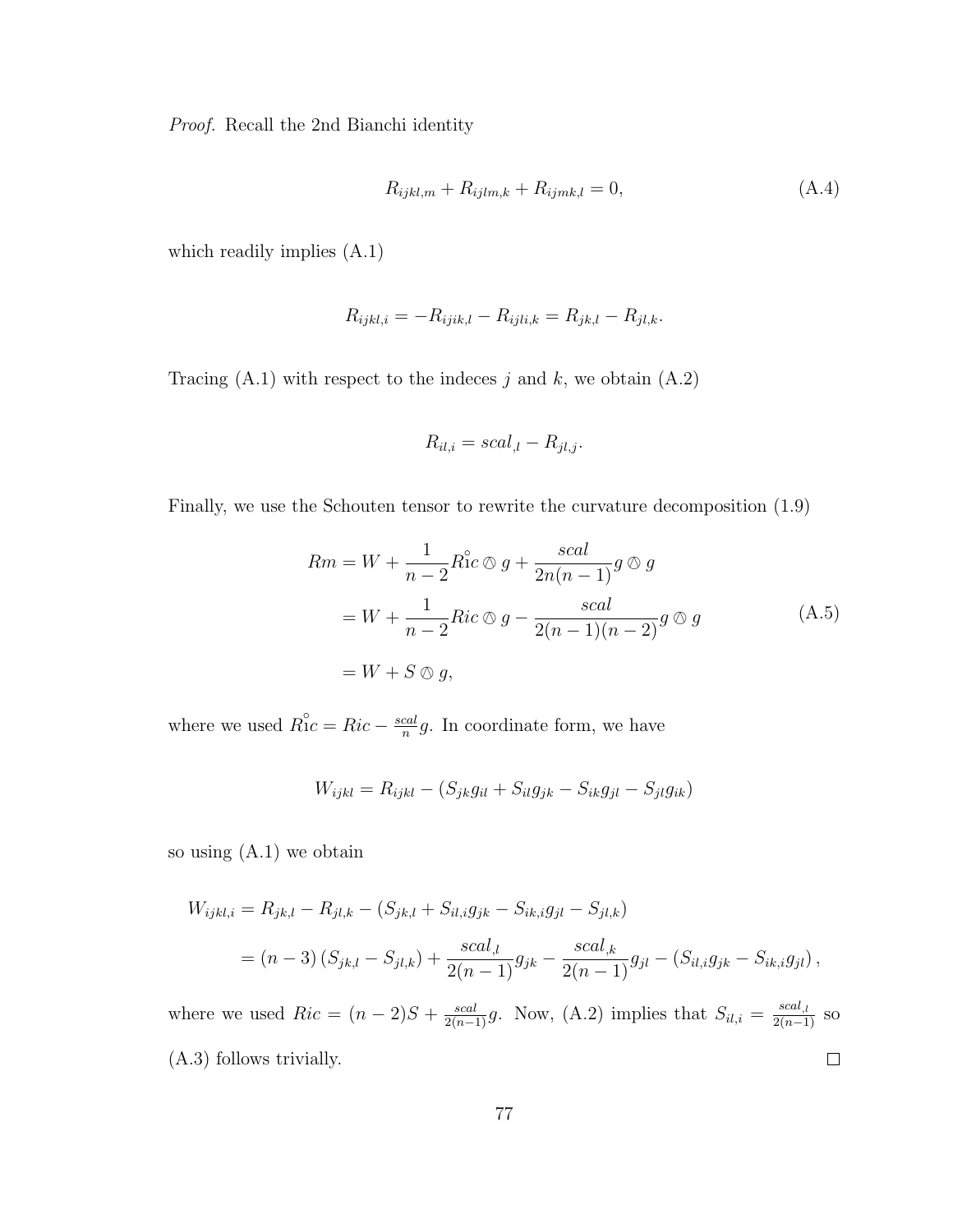**Lemma A.2** (Kato's inequality). Let  $T$  be any tensor defined on any Riemannian manifold,  $(M, g)$ . Then we have

$$
|\nabla |T|| \le |\nabla T|,\tag{A.6}
$$

which holds point-wise wherever  $|T| \neq 0$ .

Proof. By Cauchy-Schwarz, we have

$$
\left|\nabla |T|^2\right| = \left|2 \left\langle T, \nabla T\right\rangle\right| \leq 2 \left|T\right| \left|\nabla T\right|.
$$

On the other hand,  $|\nabla |T|^2| = 2 |T| |\nabla |T||$ , so it follows that

 $|T| |\nabla |T| | \leq |T| |\nabla T|$ ,

which implies (A.6) wherever  $|T| \neq 0$ .

From this inequality we can derive a couple other identities.

**Lemma A.3.** Let T be any tensor on any Riemannian n-manifold,  $(M, g)$ . Then we have

$$
|T| \Delta |T| + |\nabla |T||^2 = \langle T, \Delta T \rangle + |\nabla T|^2, \qquad (A.7)
$$

and

$$
|T| \Delta |T| \ge \langle T, \Delta T \rangle. \tag{A.8}
$$

*Proof.* We can compute  $\Delta |T|^2$  as follows

$$
\Delta |T|^2 = \Delta (|T||T|) = 2 |T| \Delta |T| + 2 |\nabla |T||^2,
$$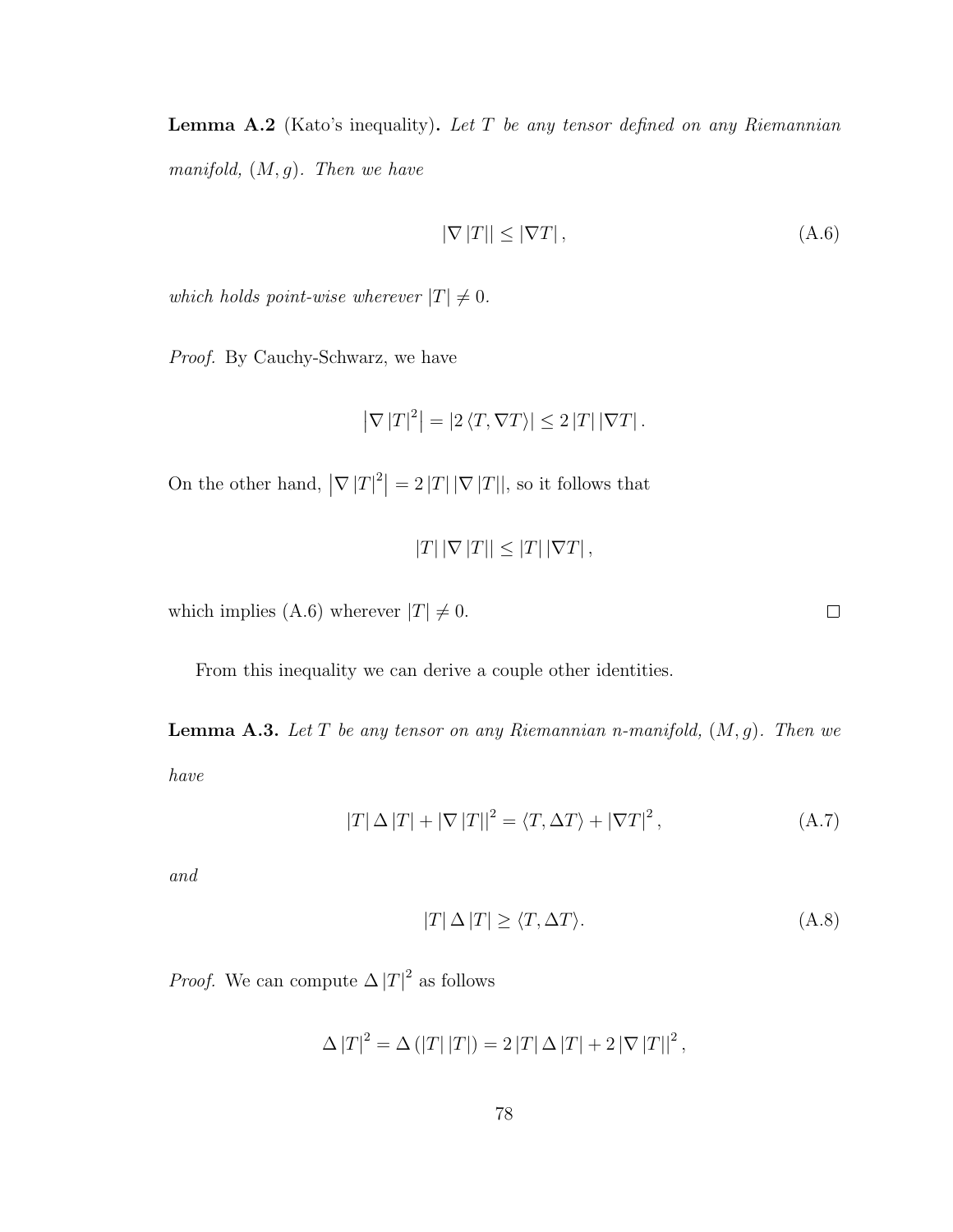and we also have

$$
\Delta |T|^2 = \Delta \langle T, T \rangle = 2 \langle T, \Delta T \rangle + 2 |\nabla T|^2.
$$

This implies (A.7). Then (A.8) follows using Kato's inequality (A.6)

$$
|T| \Delta |T| = \langle T, \Delta T \rangle + |\nabla T|^2 - |\nabla |T||^2 \ge \langle T, \Delta T \rangle.
$$

 $\Box$ 

### Equations for  $\nabla^m Rm$ ,  $\nabla^m Ric$  and  $\nabla^m \eta$

First we need some formulas to commute covariant derivatives.

**Lemma A.4** (Commutator formulas). Let  $(M, g)$  be a smooth Riemannian manifold and suppose  $T$  is a  $(p, q)$ -tensor. Then we have the Ricci identities to commute covariant derivatives

$$
T^{j_1...j_p}{}_{i_1...i_q,kl} - T^{j_1...j_p}{}_{i_1...i_q,lk} = R_{klmi_1} T^{j_1...j_p}{}_{m...i_q} + \cdots + R_{klmi_q} T^{j_1...j_p}{}_{i_1...m}
$$
\n
$$
- R_{klmj_1} T^{m...j_p}{}_{i_1...i_q} - \cdots - R_{klmj_p} T^{j_1...m}{}_{i_1...i_q}.
$$
\n(A.9)

In short hand notation,  $[\nabla_k, \nabla_l]T = Rm * T$ .

*Proof.* This is a straightforward computation. Given a tensor  $T$ , the Riemannian curvature tensor acts on  $T$  as follows

$$
R(X,Y)T = \nabla_X \nabla_Y T - \nabla_Y \nabla_X T - \nabla_{[X,Y]} T,
$$

 $\Box$ which we can write in coordinates and unravel to obtain  $(A.9)$ .

We have the basic elliptic equations for Rm and Ric.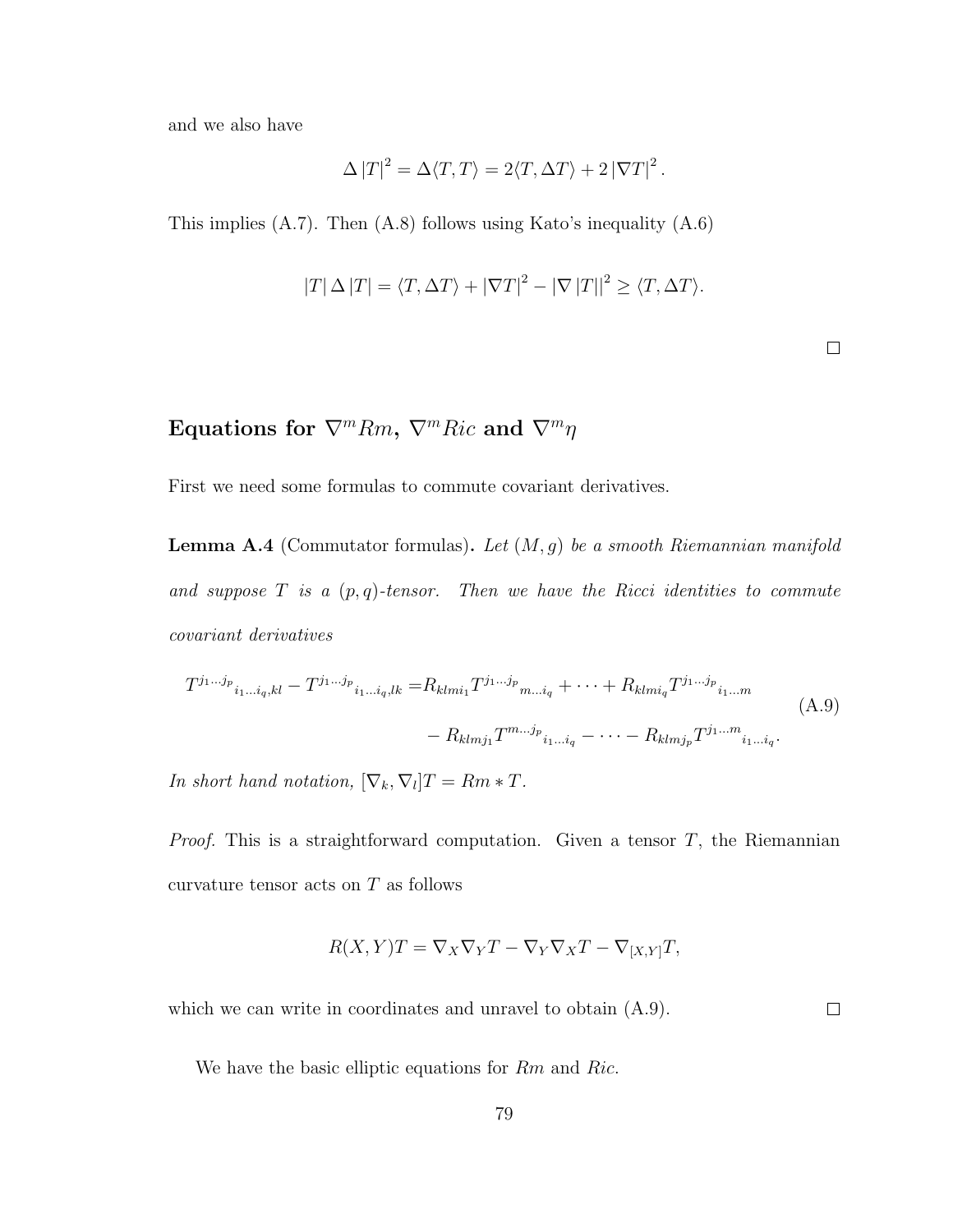**Lemma A.5.** Let  $(M, g)$  be a smooth Riemannian manifold. Then we have

$$
\Delta Rm = Rm * Rm + L(\nabla^2 Ric),
$$

and

$$
\Delta Rm = Rm * Ric + L(\nabla^2 scal).
$$

Proof. We use the second Bianchi identity, (A.4), to compute in coordinates

$$
R_{ijkl,mm} = -R_{ijlm,km} - R_{ijmk,lm} = -R_{lmij,km} - R_{mkij,lm}
$$

$$
= -R_{mlij,mk} - R_{kmij,ml} + Rm * Rm
$$

$$
= R_{mljm,ik} + R_{mlmi,jk} + R_{kmjm,il} + R_{kmmi,jl} + Rm * Rm
$$

$$
= R_{lj,ik} - R_{li,jk} - R_{kj,il} + R_{ki,jl} + Rm * Rm,
$$

where on the second line we used,  $R_{ijkl,mn} - R_{ijkl,nm} = Rm * Rm$ . The equation for Ric is already proved in Section 1.3.2.  $\Box$ 

Now we can use induction on the order of the covariant derivative.

**Lemma A.6.** Let  $(M, g)$  be a smooth Riemannian manifold. Then we have

$$
\Delta\left(\nabla^{m}Rm\right) = \sum_{k=0}^{m} \nabla^{k}Rm * \nabla^{m-k}Rm + L_{m}\left(\nabla^{m+2}Ric\right),\tag{A.10}
$$

and

$$
\Delta\left(\nabla^{m}Ric\right) = \sum_{k=0}^{m} \nabla^{k}Rm * \nabla^{m-k}Ric + L_{m}\left(\nabla^{m+2}scal\right). \tag{A.11}
$$

*Proof.* We argue by induction. The case  $m = 0$  is exactly the content of Lemma A.5. So suppose that the equation (A.10) is satisfied up to order  $m-1$ . Using (A.9) twice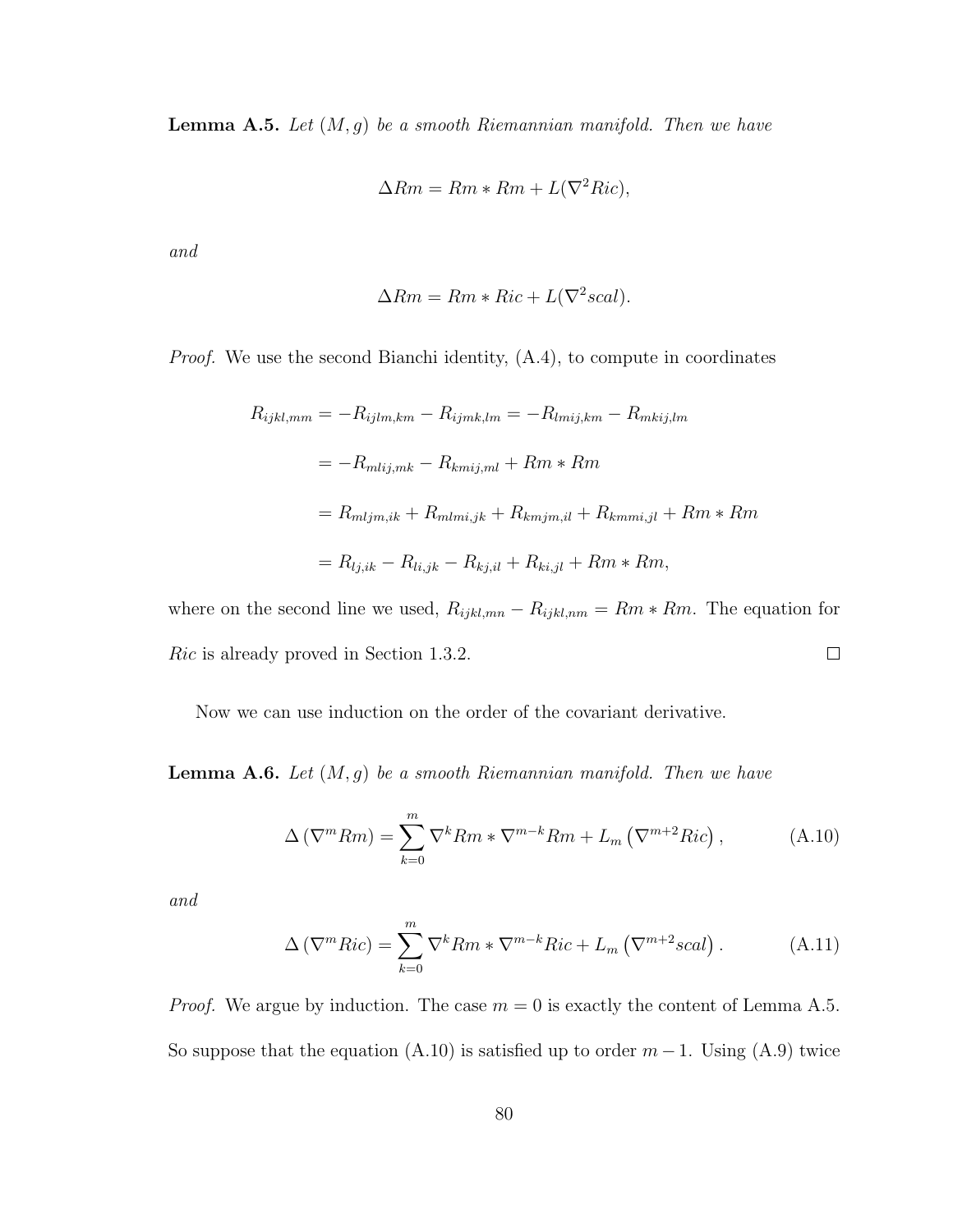and the induction hypothesis, we can compute

$$
\Delta (\nabla^m Rm) = \nabla (\Delta \nabla^{m-1} Rm) + \nabla (Rm * \nabla^{m-1} Rm) + Rm * \nabla^m Rm
$$
  

$$
= \nabla \left( \sum_{k=0}^{m-1} \nabla^k Rm * \nabla^{m-1-k} Rm + L_{m-1} (\nabla^{m-1} Ric) \right)
$$
  

$$
+ \nabla (Rm * \nabla^{m-1} Rm) + Rm * \nabla^m Rm
$$
  

$$
= \sum_{k=0}^m \nabla^k Rm * \nabla^{m-k} Rm + L_m (\nabla^{m+2} Ric).
$$

The proof for the equation for  $\nabla^m Ric$  is exactly the same.

 $\Box$ 

Simlarly, we have elliptic equations for Hodge-harmonic self-dual 2-forms and their covariant derivatives.

**Lemma A.7.** Suppose  $\eta$  is a Hodge-harmonic self-dual 2-form on a 4-dimensional anti-self-dual 4-manifold. Given any integer  $m \geq 0$ , we have the following equation

$$
\Delta (\nabla^m \eta) = \sum_{k=0}^m \nabla^k Rm * \nabla^{m-k} \eta.
$$

*Proof.* If  $m = 0$ , this equation is a consequence of the Böchner forumula as it was explained in the discussion surrounding (3.2). We argue by induction for the general case. Using the commutator formulas (A.9) twice and the induction hypothesis, we obtain

$$
\Delta (\nabla^m \eta) = \nabla \left( \Delta (\nabla^{m-1} \eta) \right) + Rm * \nabla^m \eta + \nabla (Rm * \nabla^{m-1} \eta)
$$
  
=  $\nabla \left( \sum_{k=0}^{m-1} \nabla^k Rm * \nabla^{m-1-k} \eta \right) + Rm * \nabla^m \eta + \nabla (Rm * \nabla^{m-1} \eta)$   
=  $\sum_{k=0}^m \nabla^k Rm * \nabla^{m-k} \eta$ ,

as desired.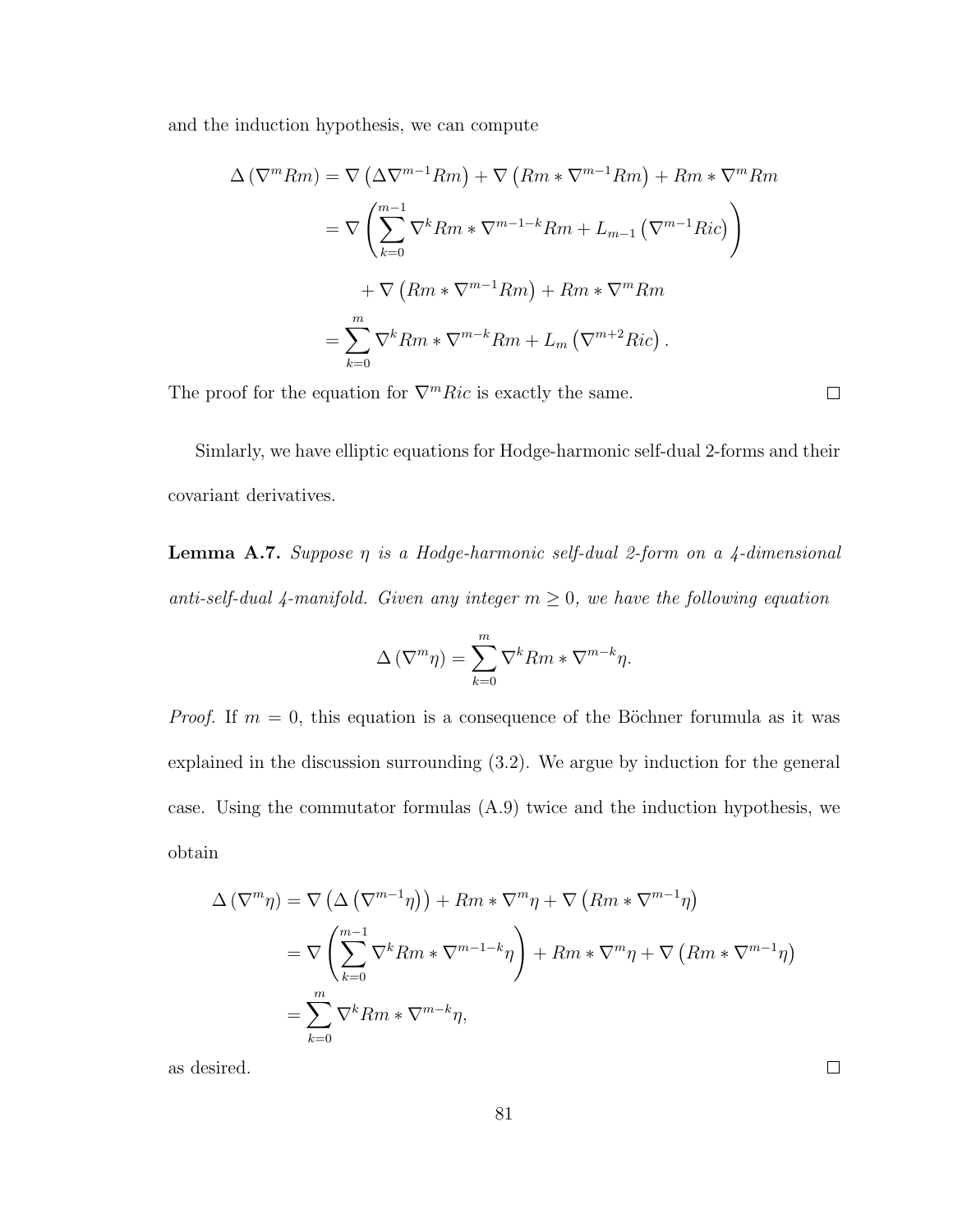#### Two lemmas

Here we prove the lemma that allow us to decompose the Weyl curvature into self-dual and anti-self-dual parts,  $W = W^+ + W^-$ .

**Lemma A.8** (W and Hodge- $*$  commute). Let  $(M, g)$  be a 4-manifold. Then, as operators acting on 2-forms, the Weyl tensor, W, and the Hodge-star operator, ∗, commute with each other. In particular, we have  $W(\Lambda^{\pm}) \subset \Lambda^{\pm}$ .

*Proof.* Recall the decomposition of 2-forms,  $\Lambda = \Lambda^+ \oplus \Lambda^-$ . This implies that given any 2-form  $\omega$ , we can write it as,  $\omega = \omega^+ + \omega^-$ , where  $\omega^{\pm} \in \Lambda^{\pm}$ . By linearity, it is enough to work with a basis of (anti)-self-dual 2-forms. If  $\{e_1, \ldots, e_4\}$  is an orthonormal basis of covectors, one can check that

$$
\{e_1 \wedge e_2 + e_3 \wedge e_4, e_1 \wedge e_3 - e_2 \wedge e_4, e_1 \wedge e_4 + e_2 \wedge e_4\},\
$$

is an orthogonal basis for  $\Lambda^+$ . Flipping the signs we obtain an orthogonal basis for  $\Lambda^-$ . Here we do the computations for  $e_1 \wedge e_2 + e_3 \wedge e_4$ , but the rest are analogous. By self-duality we have

$$
W * (e_1 \wedge e_2 + e_3 \wedge e_4) = W(e_1 \wedge e_2 + e_3 \wedge e_4).
$$

Recall that the Weyl tensor acts on 2-forms as follows,  $W(\omega)_{ij} = \frac{1}{2}W_{klij}\omega_{kl}$ . From this coordinate expression we obtain

$$
W(e_1 \wedge e_2 + e_3 \wedge e_4) = (W_{1212} + W_{3412})e_1 \wedge e_2 + (W_{1213} + W_{3413})e_1 \wedge e_3
$$
  
+ 
$$
(W_{1214} + W_{3414})e_1 \wedge e_4 + (W_{1223} + W_{3423})e_2 \wedge e_3
$$
  
+ 
$$
(W_{1224} + W_{3424})e_2 \wedge e_4 + (W_{1234} + W_{3434})e_3 \wedge e_4.
$$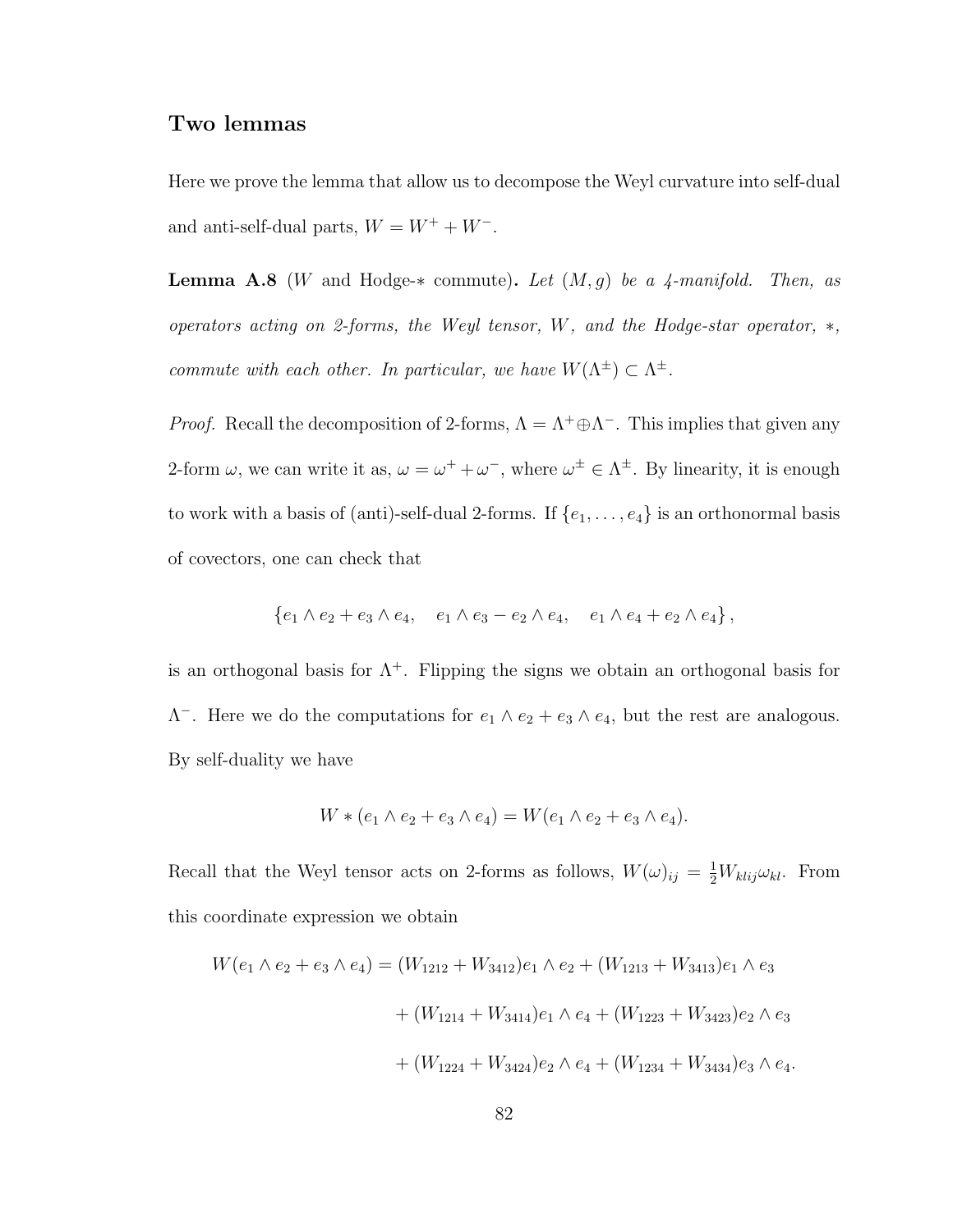On the other hand

$$
*W(e_1 \wedge e_2 + e_3 \wedge e_4) = (W_{1212} + W_{3412})e_3 \wedge e_4 - (W_{1213} + W_{3413})e_2 \wedge e_4 + (W_{1214} + W_{3414})e_2 \wedge e_3 + (W_{1223} + W_{3423})e_1 \wedge e_4 - (W_{1224} + W_{3424})e_1 \wedge e_3 + (W_{1234} + W_{3434})e_1 \wedge e_2,
$$

and we only need to check that these last two expressions are the same. We can do this using the symmetries of  $W$  and the fact that it is traceless. For example, looking at the terms with  $e_1 \wedge e_2$ , we need

$$
W_{1212} + W_{3412} = W_{1234} + W_{3434},
$$

which is equivalent to  $W_{1212} = W_{3434}$ . Since W is traceless, we have

$$
0 = g^{ij}W_{1i1j} = W_{1212} + W_{1313} + W_{1414},
$$

and also

$$
0 = g^{ij}W_{i2j2} = W_{1212} + W_{3232} + W_{4242}.
$$

Adding them together we obtain,  $2W_{1212} = -W_{1313} - W_{1414} - W_{3232} - W_{4242}$ . Similarly, tracing  $g^{ij}W_{3i3j}$  and  $g^{ij}W_{i4j4}$ , we obtain

$$
2W_{3434} = -W_{3131} - W_{3232} - W_{1414} - W_{2424}.
$$

Now, using the curvature symmetries of  $W$ , we can swap indices to obtain

$$
2W_{1212} = -W_{1313} - W_{1414} - W_{3232} - W_{4242} = 2W_{3434},
$$

as we wanted. The rest of components can be computed in a similar fashion.  $\Box$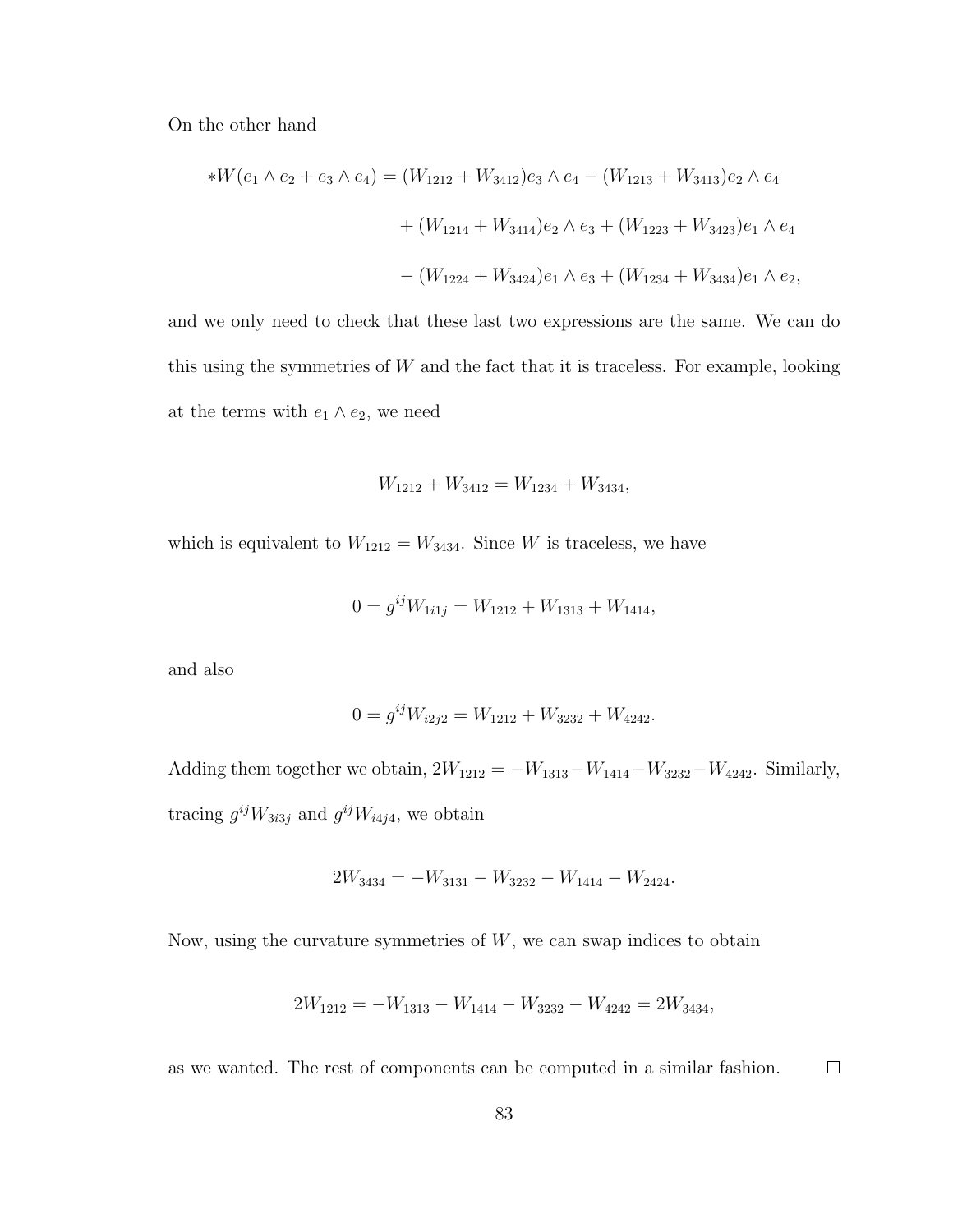The last lemma gives a lower volume growth for small geodesic balls in terms of the local Sobolev constant.

**Lemma A.9.** Let  $(M, g)$  be a Riemannian 4-manifold and suppose that  $C_S(B_r(x)) \ge$  $C_S > 0$ . Then there is a constant  $v_0 = v_0(C_S) > 0$  such that

$$
Vol(B_r(x)) \ge v_0 r^4.
$$

Proof. It is standard that the local Sobolev constant is equivalent to the following isoperimetric constant [Li12, Theorem 9.5]

$$
I(B) = \inf_{\substack{\Omega \subset B \\ \partial \Omega \cap \partial B = \emptyset}} \frac{|\partial \Omega|}{|\Omega|^{\frac{3}{4}}}.
$$

Therefore, for any geodesic ball,  $B_s(x)$ , with  $s < r$ , we have  $\frac{|\partial B_s(x)|}{|B_s(x)|^{\frac{3}{4}}} \geq C(C_S)$ . Now we can integrate this inequality with respect to  $s$ 

$$
C(C_S)r \le \int_0^r \frac{|\partial B_s(x)|}{|B_s(x)|^{\frac{3}{4}}} ds = \text{Vol}(B_r(x))^{\frac{1}{4}},
$$

and the result follows.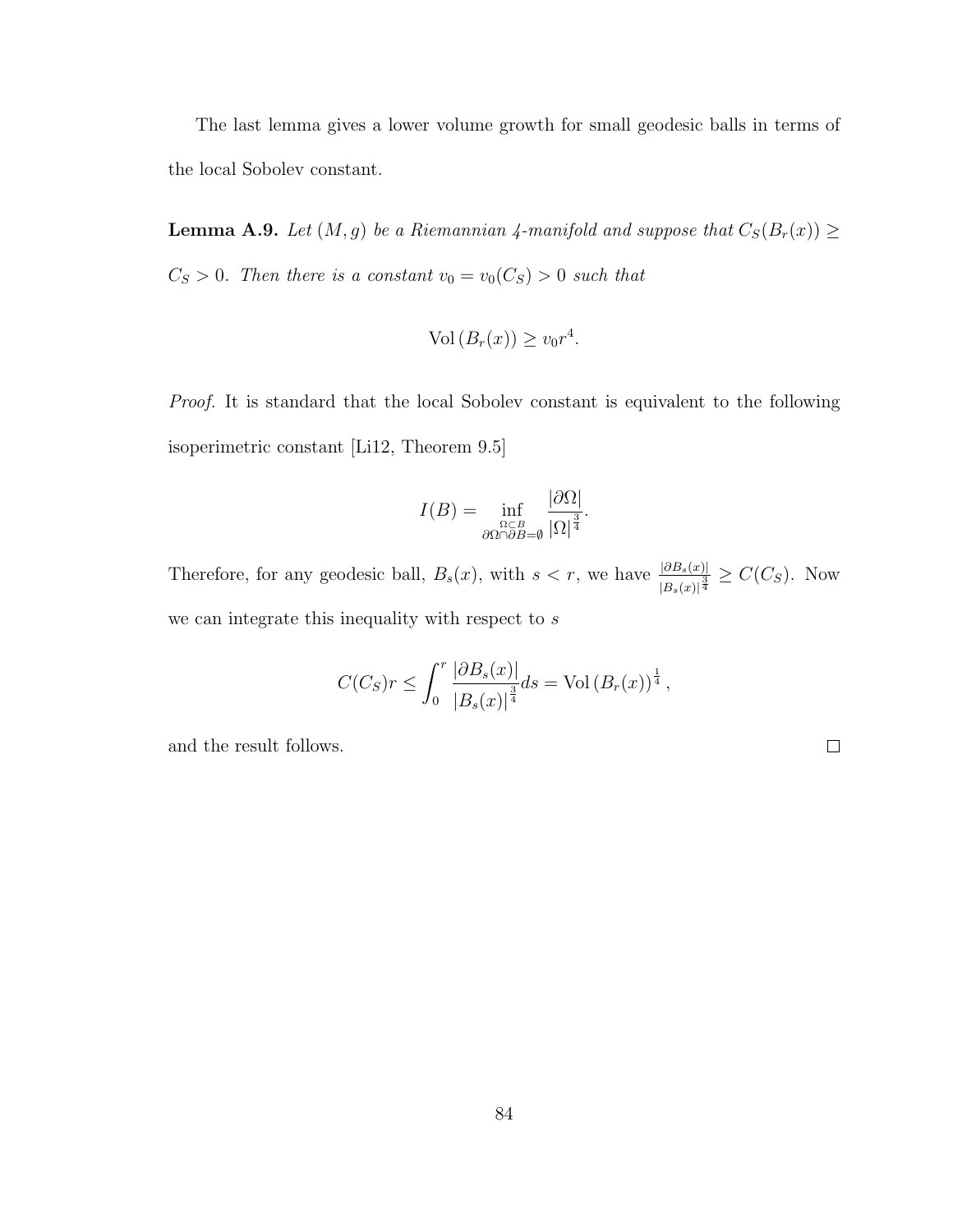## Bibliography

- [ACG03] V. Apostolov, D. M. J. Calderbank, and P. Gauduchon, The geometry of weakly self-dual Kähler surfaces, Compositio Math.  $135$  (2003), no. 3, 279– 322. MR 1956815
- [And89] Michael T. Anderson, Ricci curvature bounds and Einstein metrics on compact manifolds, J. Amer. Math. Soc. 2 (1989), no. 3, 455–490. MR 999661
- [And92] M. T. Anderson, The  $L^2$  structure of moduli spaces of Einstein metrics on 4-manifolds, Geom. Funct. Anal. 2 (1992), no. 1, 29–89. MR 1143663
- [And05] Michael T. Anderson, Orbifold compactness for spaces of Riemannian metrics and applications, Math. Ann. 331 (2005), no. 4, 739–778. MR 2148795
- [Bac21] Rudolf Bach, Removable singularities in Yang-Mills fields, Math.Z. 9 (1921), no. 1-2, 110–135.
- [Bes08] Arthur L. Besse, Einstein manifolds, Classics in Mathematics, Springer-Verlag, Berlin, 2008, Reprint of the 1987 edition. MR 2371700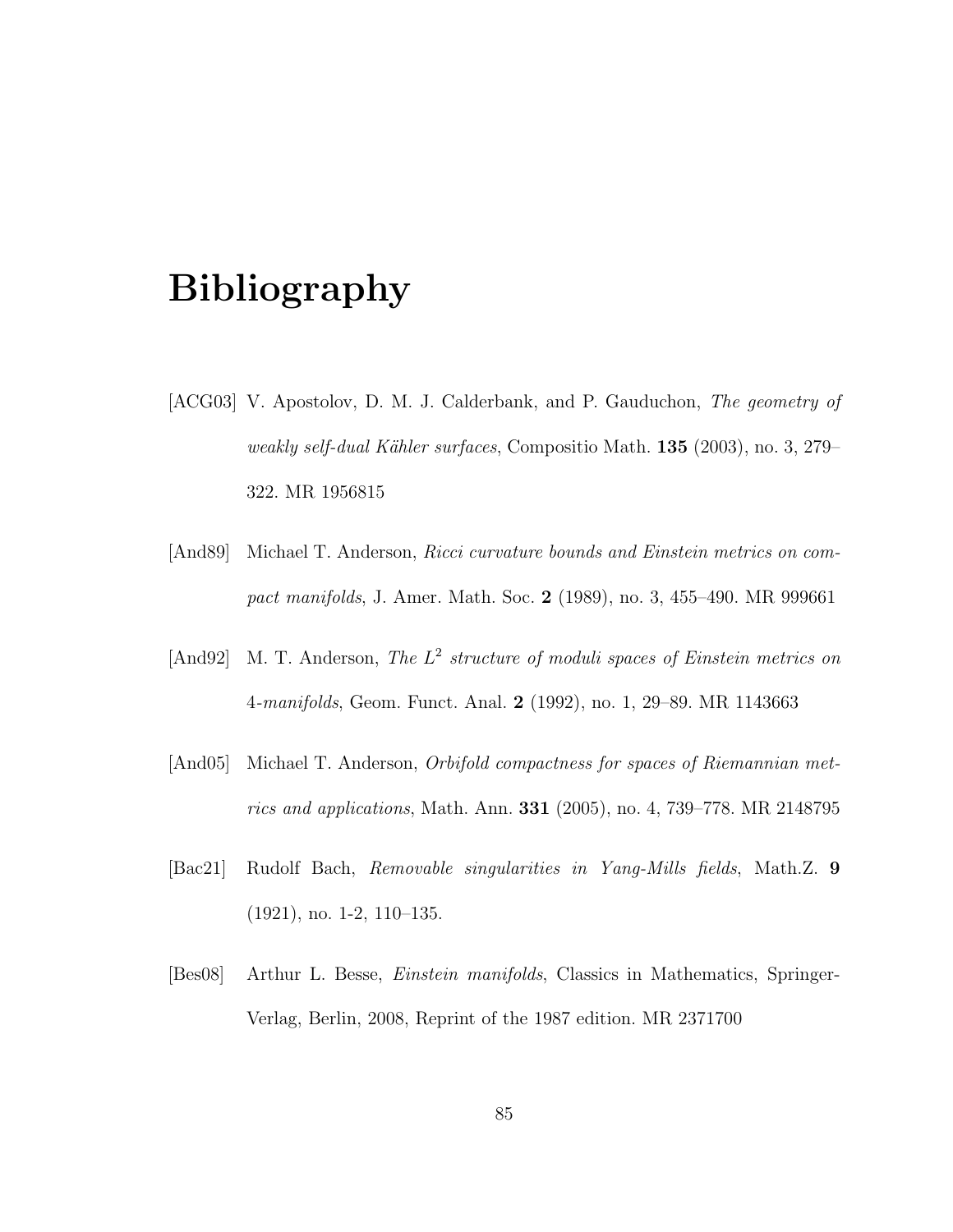- [BKN89] Shigetoshi Bando, Atsushi Kasue, and Hiraku Nakajima, On a construction of coordinates at infinity on manifolds with fast curvature decay and maximal volume growth, Invent. Math. 97 (1989), no. 2, 313–349. MR 1001844
- [Bor92] Joseph Ernest Borzellino, Riemannian geometry of orbifolds, ProQuest LLC, Ann Arbor, MI, 1992, Thesis (Ph.D.)–University of California, Los Angeles. MR 2687544
- [Bou81] Jean-Pierre Bourguignon, Les variétés de dimension 4 à signature non nulle dont la courbure est harmonique sont d'Einstein, Invent. Math. 63 (1981), no. 2, 263–286. MR 610539
- [Bra00] T. Branson, Kato constants in Riemannian geometry, Math. Res. Lett. 7 (2000), no. 2-3, 245–261. MR 1764320
- [CGH00] David M. J. Calderbank, Paul Gauduchon, and Marc Herzlich, Refined Kato inequalities and conformal weights in Riemannian geometry, J. Funct. Anal. 173 (2000), no. 1, 214–255. MR 1760284
- [CGT82] Jeff Cheeger, Mikhail Gromov, and Michael Taylor, Finite propagation speed, kernel estimates for functions of the Laplace operator, and the geometry of complete Riemannian manifolds, J. Differential Geom. 17 (1982), no. 1, 15–53. MR 658471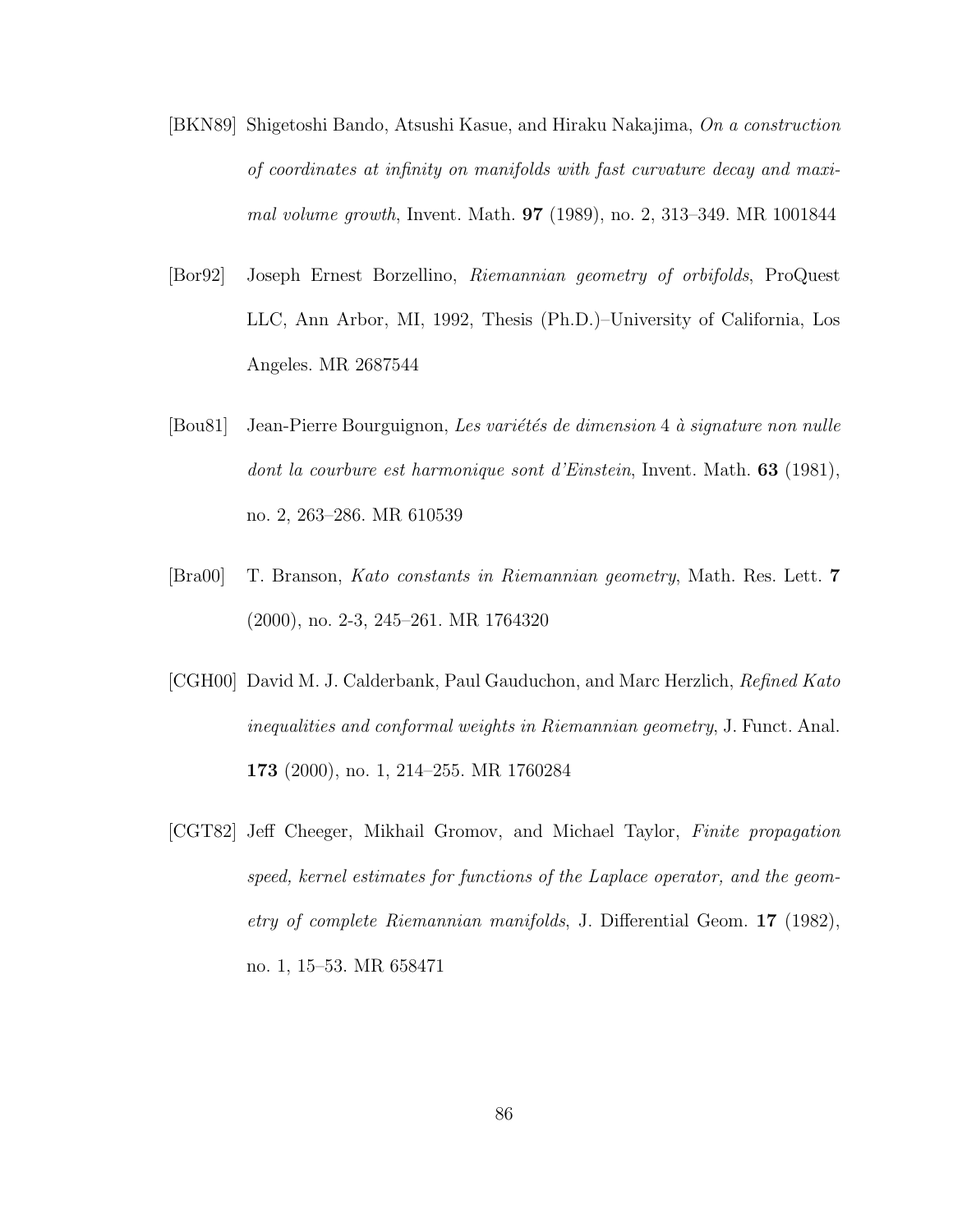- [CN15] Jeff Cheeger and Aaron Naber, Regularity of Einstein manifolds and the *codimension 4 conjecture, Ann. of Math.*  $(2)$  **182**  $(2015)$ , no. 3, 1093-1165. MR 3418535
- [CQY07] Sun-Yung A. Chang, Jie Qing, and Paul Yang, On a conformal gap and finiteness theorem for a class of four-manifolds, Geom. Funct. Anal. 17 (2007), no. 2, 404–434. MR 2322490
- [Cro80] Christopher B. Croke, Some isoperimetric inequalities and eigenvalue es $timates, Ann. Sci. École Norm. Sup. (4) 13 (1980), no. 4, 419-435. MR$ 608287
- [CW11] Xiuxiong Chen and Brian Weber, Moduli spaces of critical Riemannian metrics with  $L^{\frac{n}{2}}$  norm curvature bounds, Adv. Math. 226 (2011), no. 2, 1307–1330. MR 2737786
- [Der83] Andrzej Derdziński, Self-dual Kähler manifolds and Einstein manifolds of dimension four, Compositio Math.  $49$  (1983), no. 3, 405–433. MR 707181
- [Far01] Carla Farsi, Orbifold spectral theory, Rocky Mountain J. Math. 31 (2001), no. 1, 215–235. MR 1821378
- [LeB86] Claude LeBrun, On the topology of self-dual 4-manifolds, Proc. Amer. Math. Soc. 98 (1986), no. 4, 637–640. MR 861766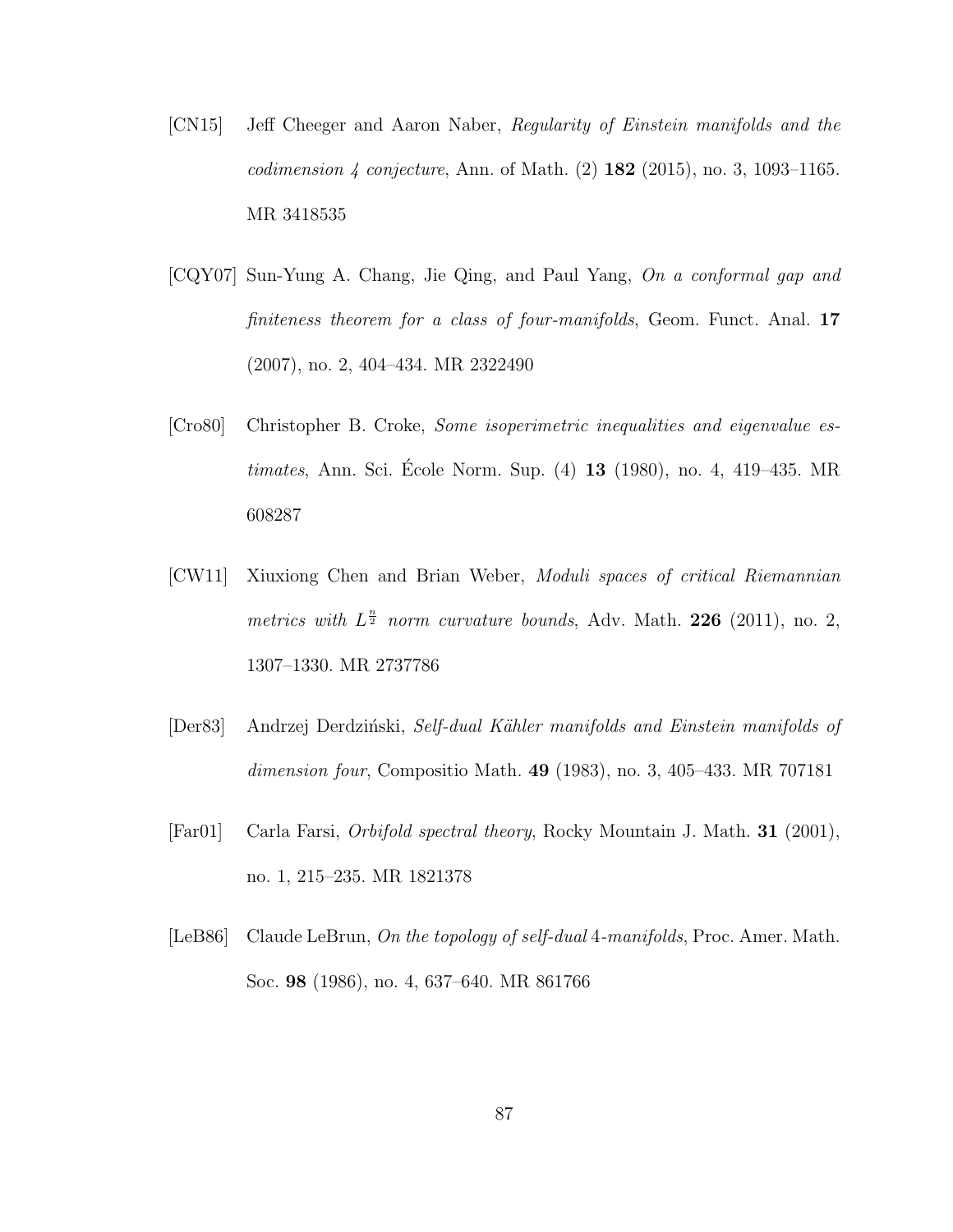- [LeB04]  $\quad \qquad$ , Curvature functionals, optimal metrics, and the differential topology of 4-manifolds, Different faces of geometry, Int. Math. Ser. (N. Y.), vol. 3, Kluwer/Plenum, New York, 2004, pp. 199–256. MR 2102997
- [Li12] Peter Li, Geometric analysis, Cambridge Studies in Advanced Mathematics, vol. 134, Cambridge University Press, Cambridge, 2012. MR 2962229
- [Nak88] Hiraku Nakajima, Hausdorff convergence of Einstein 4-manifolds, J. Fac. Sci. Univ. Tokyo Sect. IA Math. 35 (1988), no. 2, 411–424. MR 945886
- [Nak93] Yasuhiro Nakagawa, An isoperimetric inequality for orbifolds, Osaka J. Math. 30 (1993), no. 4, 733–739. MR 1250779
- [Pet98] Peter Petersen, Riemannian geometry, Graduate Texts in Mathematics, vol. 171, Springer-Verlag, New York, 1998. MR 1480173
- [Sea91] Walter Seaman, Harmonic two-forms in four dimensions, Proc. Amer. Math. Soc. 112 (1991), no. 2, 545–548. MR 1062836
- [Sib85] Lesley Millman Sibner, The isolated point singularity problem for the coupled Yang-Mills equations in higher dimensions, Math. Ann. 271 (1985), no. 1, 125–131. MR 779610
- [Tau92] Clifford Henry Taubes, The existence of anti-self-dual conformal structures, J. Differential Geom. 36 (1992), no. 1, 163–253. MR 1168984